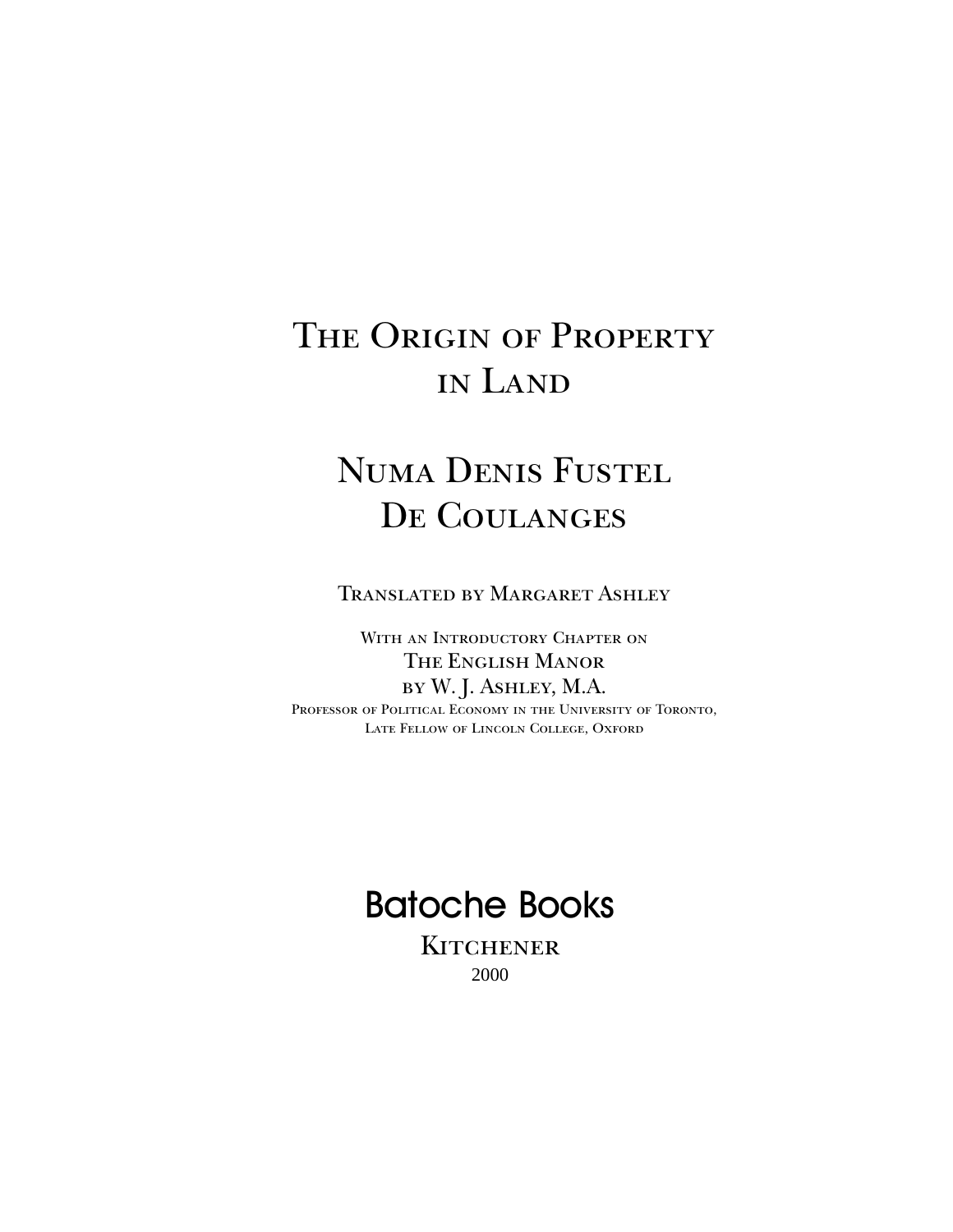London Swan Sonnenschein & Co., Lim. 1891 Original French edition, 1889

Batoche Books 52 Eby Street South Kitchener, Ontario N2G 3L1 Canada email: batoche@gto.net

ISBN: 1-55273-058-1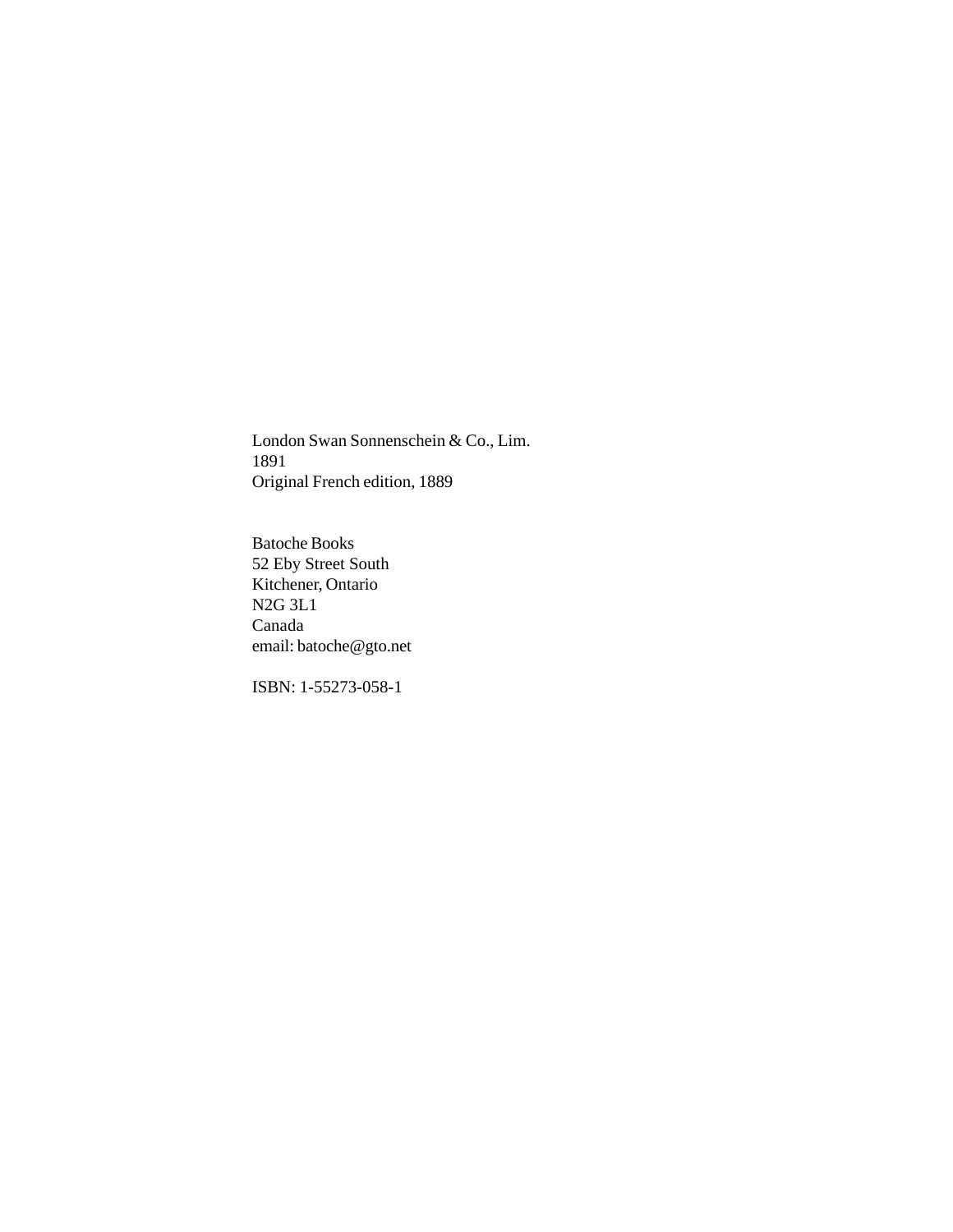## **Contents**

| I: The theory of Maurer as to community of land, amongst the<br>II: M. Viollet's theory as to community of land amongst the Greeks 58<br>III: Mommsen's theory as to community of lands amongst the<br>IV: On the application of the comparative method to this problem  74 |  |
|-----------------------------------------------------------------------------------------------------------------------------------------------------------------------------------------------------------------------------------------------------------------------------|--|
|                                                                                                                                                                                                                                                                             |  |
|                                                                                                                                                                                                                                                                             |  |
|                                                                                                                                                                                                                                                                             |  |
|                                                                                                                                                                                                                                                                             |  |
|                                                                                                                                                                                                                                                                             |  |
|                                                                                                                                                                                                                                                                             |  |
|                                                                                                                                                                                                                                                                             |  |
|                                                                                                                                                                                                                                                                             |  |
|                                                                                                                                                                                                                                                                             |  |
|                                                                                                                                                                                                                                                                             |  |
|                                                                                                                                                                                                                                                                             |  |
|                                                                                                                                                                                                                                                                             |  |
|                                                                                                                                                                                                                                                                             |  |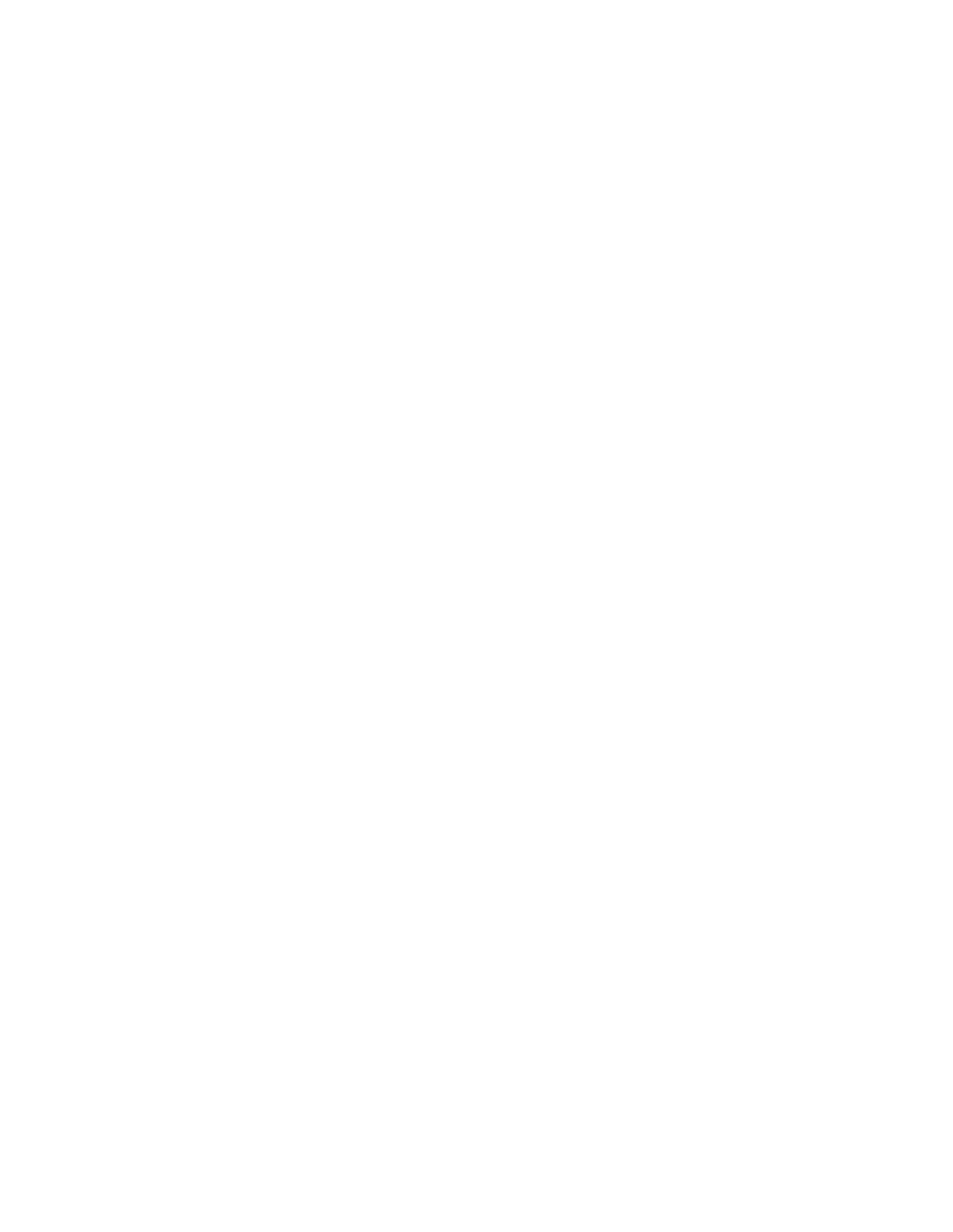#### Preface

The Essay by the late M. Fustel de Coulanges, here translated, appeared in the *Revue des Questions Historiques* for April, 1889. It seemed especially suitable for translation; since it presented in a comparatively brief compass all the main arguments of that great historian against the various attempts which have been made to support the theory of primitive agrarian communism by an appeal to historical records. The translation has been made with the consent of Madame Fustel de Coulanges; and it has benefited by the suggestions of M. Guiraud, an old pupil of the author, and now "Chargé de Cours" at the Sorbonne. The presentation of the Essay in an English dress has been deemed a suitable occasion to estimate the bearing of its arguments on early English social history, and to review in the light of it the evidence now accessible as to the origin of the English manor.

> W. J. A. M. A. Toronto, January 21, 1891.

### Introductory Chapter The English Manor

In spite of all the labour that has been spent on the early history of England, scholars are at variance upon the most fundamental of questions: the question whether that history began with a population of independent freemen or with a population of dependent serfs. Nothing less than this is at issue in the current discussions as to the existence of the "mark" and the origin of the manor; as well as in the discussions, at first sight of less significance, as to the character of our mediaeval constitution. Neither for the government of the parish nor for the government of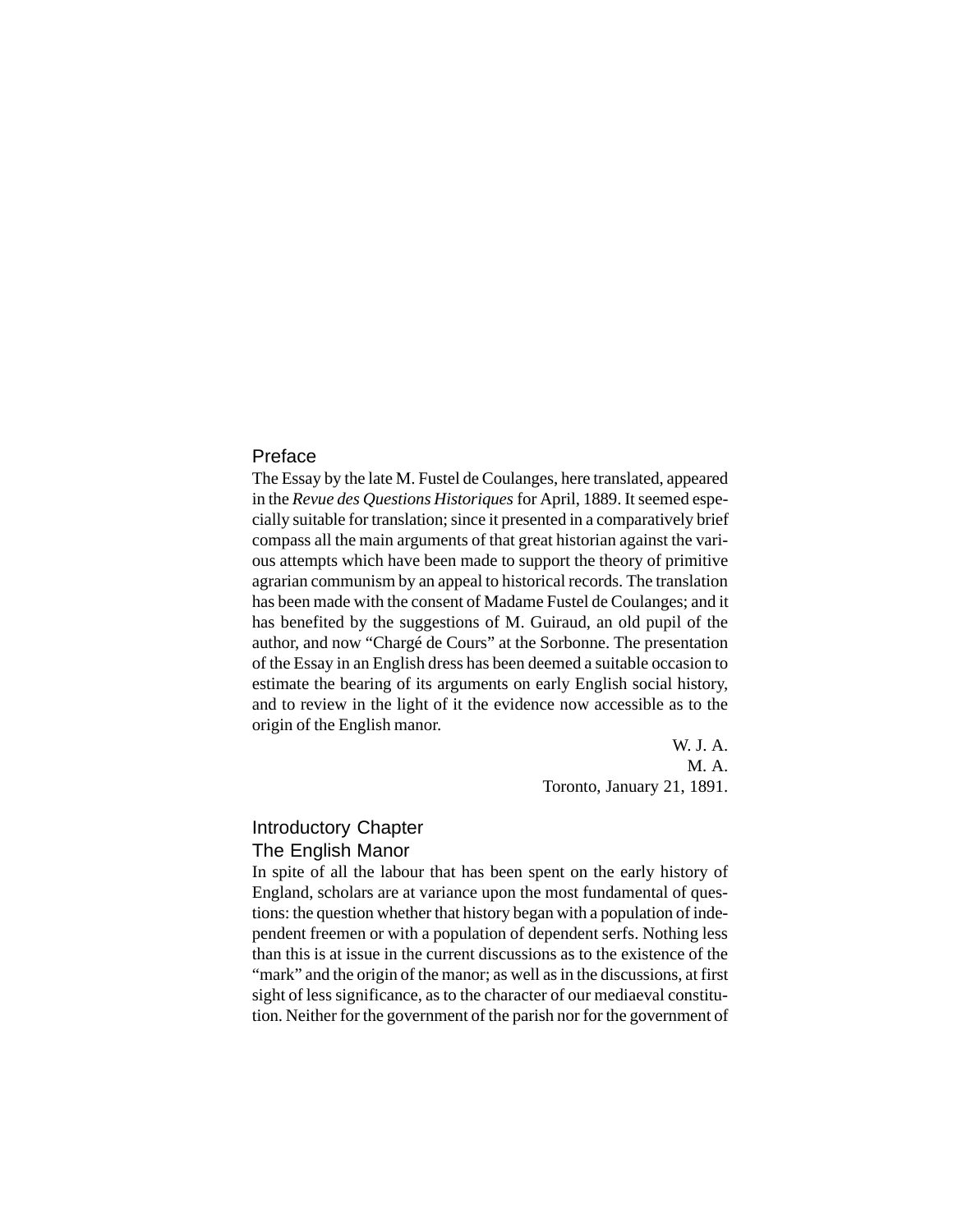the nation is it possible to construct an historical theory which does not rest, consciously or unconsciously, on some view as to the position of the body of the people.

The opinion almost universally accepted four or five years ago was to this effect: that the English people, when it came to Britain, was composed of a stalwart host of free men, who governed themselves by popular national councils, administered justice by popular local assemblies, and lived together in little village groups of independent yeomen. It was, indeed, recognised that there were gradations of rank—*eorl* and *ceorl*, and the like,—and that some individuals were unfortunate enough to be slaves. But these and similar facts were not supposed to affect the general outlines of the picture; and even those writers who expressed themselves most guardedly as to this "primitive Teutonic polity," proceeded by the subsequent course of their narrative to assume it as their starting point. And looking back on the intellectual history of the last fifty years, we can easily trace the forces which assisted in giving this view currency. To begin with, the historical movement of this century was undoubtedly the offspring of Romanticism and with Romanticism the noble independence of the unlettered barbarian was an article of faith. Moreover, the discovery of modern constitutionalism "in the forests of Germany " harmonised with a comfortable belief, which was at one time very common. This was the belief to which Kingsley gave such eloquent expression, that the barbarian invasions were the predestined means of bringing into the effete civilization of Rome the manly virtues of the North. For England the theory had the additional charm, during a period of democratic change, of satisfying that most unscientific but most English desire, the desire for precedent. An extension of the suffrage rose far above mere expediency when it became a reconquest of primitive rights.

But, though we can understand how it was that historians came to discover the imposing figure of the free Teuton, it does not necessarily follow that they were mistaken. The disproof must be accomplished, if at all, by erudition equal to that by which the doctrine has been supported; and it has been the task of M. Fustel de Coulanges to assail with enormous learning and a cogent style almost every one of those propositions as to early mediaeval constitutional history, which we were beginning to deem the secure achievements of German science.

There was a great contrast, both in their character and in the reception afforded to them, between the earlier and the later works of M.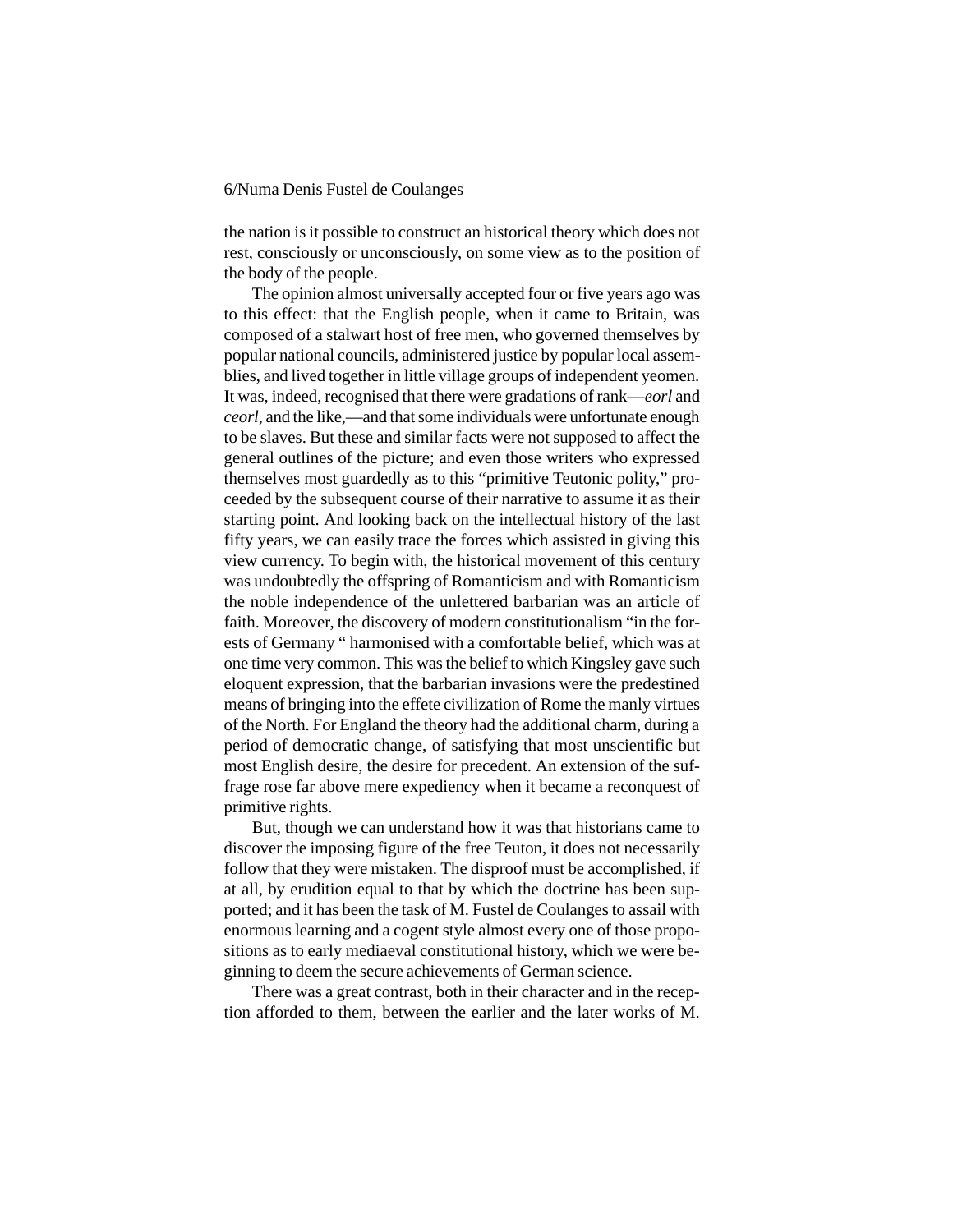Fustel. He gained his reputation, in 1864, by his *Cité Antique*, a book wherein, unlike his later insistence on the complexity of institutions, he used one simple idea—that of the religion of the family—to solve most of the problems presented by ancient civilization. It gained immediately an extraordinary success; especially in England, where it fell in with all that current of thought which was then beginning to turn into the direction of social evolution, comparative politics, and the like. For a year or so, the final piece of advice which schoolmasters gave to men who were going up for scholarships at the Universities was to read the *Cité Antique*.

Then for several years M. Fustel was not heard from, at any rate in England; although it might have been seen by occasional articles in the *Revue des Deux Mondes* and elsewhere that he was devoting himself to the early Middle Ages. In 1875 appeared the first volume of a *Histoire Institutions politiques de l'ancienne France*, reaching to the end of the Merovingian period. But further investigation and the controversy to which the book gave rise made him resolve to go over the ground again more minutely in a series of volumes. Meanwhile he issued in 1885 his *Recherches sur quelques problèmes d'histoire*. With the modest declaration that before attempting to write the history of feudalism—"un corps infiniment vaste, à organes multiples, à faces changeantes, à vie complexe"—it was necessary to consider some preliminary questions, he threw down the gauntlet to the dominant school. He challenged the whole theory of primitive German life which was fondly supposed to rest on the authority of Caesar and Tacitus; he showed how little evidence there was for the supposed existence of popular courts of justice; he traced the growth of the class of *coloni* or semi-servile peasants under the later Roman empire, in a way which suggested that they must have played a far more important part in subsequent social development than is usually assigned to them; and, finally, he denied altogether the existence of that free, self-governing village community with common ownership of the village lands, which Maurer had made familiar to us as the mark. His antagonism to German scholars was evidently sharpened by national antipathy: like his countrymen in many other departments of science, he was bent on proving that France could beat Germany with its own peculiar instruments of patient scholarship and minute research. It is turning the tables with a vengeance, when the Frenchman shakes his head, with much apparent reason, over the inexplicable rashness of his German brethren.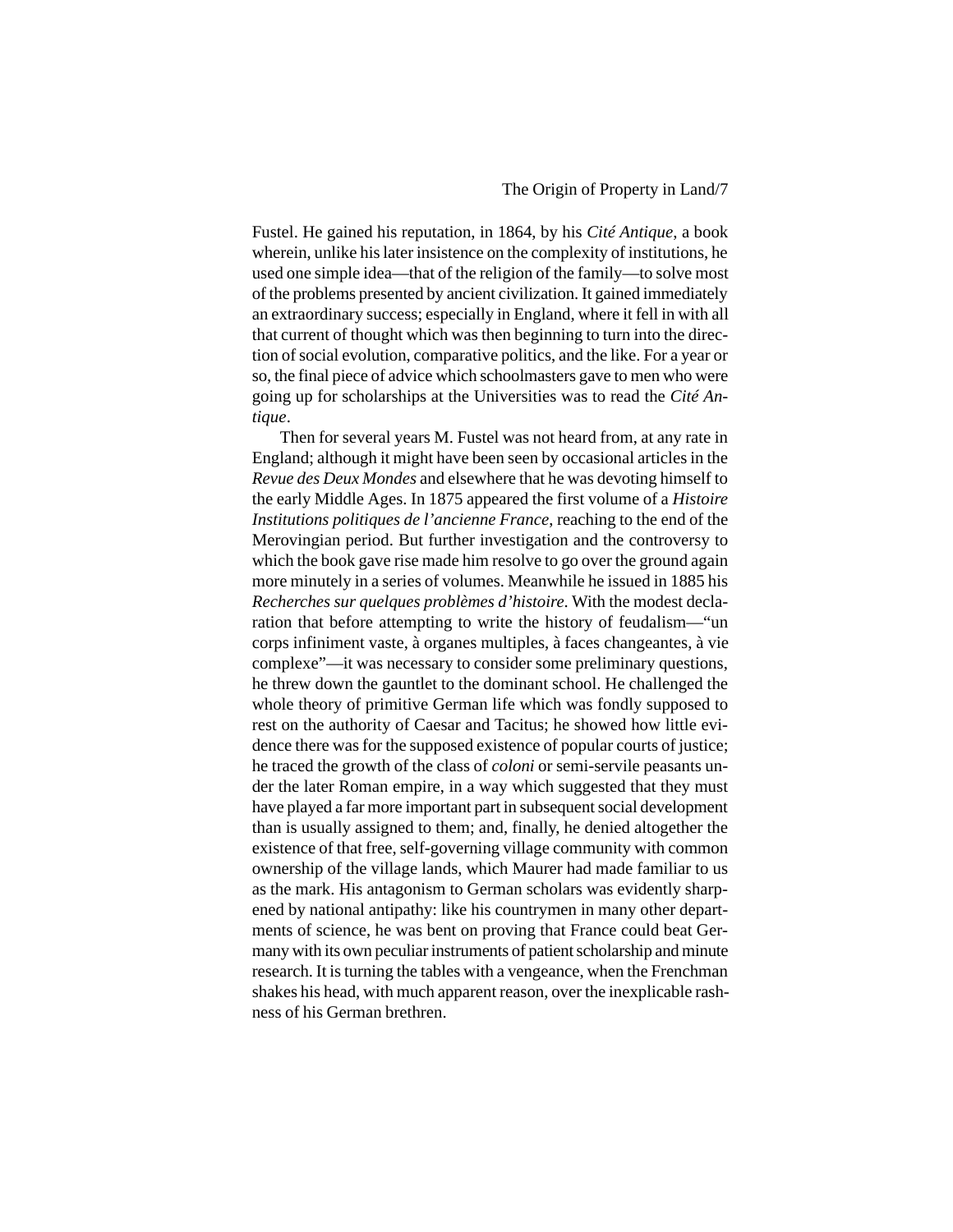Having thus cleared the way, M. Fustel began to put together his materials for the great work of his life, the *Histoire des Institutions Politiques*, in its new form. He had issued one volume and prepared for publication a second when he was prematurely lost to the world. His pupils have, indeed, been able to put together a third volume from his manuscript and from earlier articles; and a fourth and fifth are promised us. But these fragmentary sketches, written many of them under the shadow of approaching death, are only slight indications of what M. Fustel might have done for mediaeval history. Nevertheless, his work, incomplete as it is, is of. the utmost weight and significance; in my opinion, it has done more than that of any other scholar to bring back the study of mediaeval society, after long aberrations, to the right lines. We have to continue the work of inquiry along those lines, and in his spirit. "It is now," said he, in the Preface to the *Recherches*, "twentyfive years since I began to teach; and each year I have had the happiness to have four or five pupils. What I have taught them above everything else has been to inquire What I have impressed upon them is not to believe everything easy, and never to pass by problems without seeing them. The one truth of which I have persistently endeavoured to convince them is that history is the most difficult of sciences." And again, in the Introduction to *L'Alleu*, "Of late years people have invented the word *sociology*. The word history had the same sense and meant the same thing, at least for those who understood it. History is the science of social facts; that is to say, it is sociology itself." "The motto he had chosen, a motto," says one of his pupils, "which sums up his whole scientific life, was *Quaero*."

It is curious to observe how slow English scholars have been to realise the importance of these recent volumes. Is it because theories of medieval history, which are not more than twenty or thirty years old, have already hardened into dogma, and we shrink from the reconstruction which might be necessary were we to meddle with any of the cornerstones? Some consolation, however, may be found in the fact that a considerable effect has been produced by the work of an English investigator, who was quite independently arriving, though from a different point of view, at very similar conclusions. Mr. Seebohm's *English Village Community*, it is no exaggeration to say, revealed to us, for the first time, the inner life of mediaeval England. By making us realise not only how uniform was the manorial system over the greater part of England, but also how burdensome were the obligations of the tenants, it forced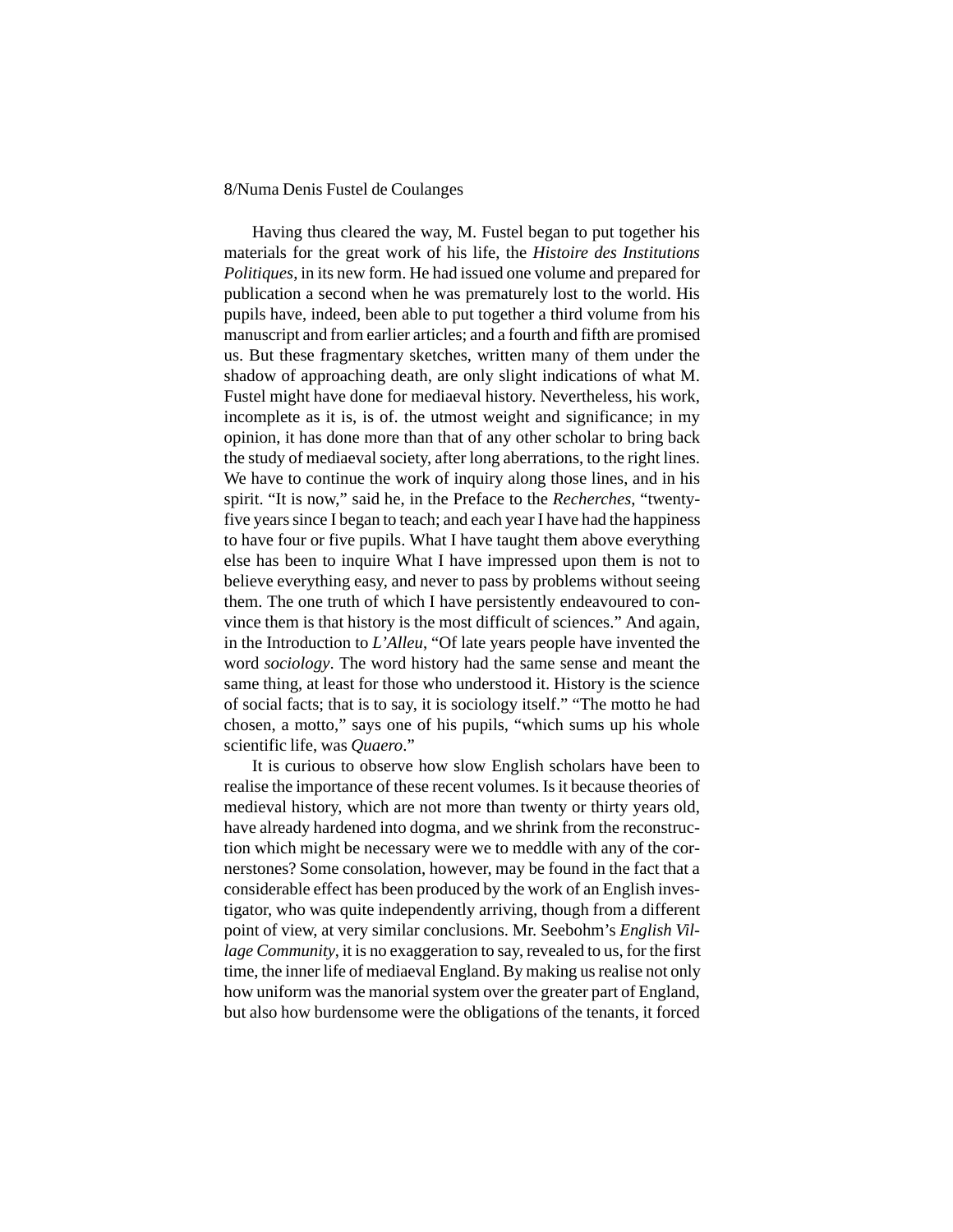us to reconsider the accepted explanation of its origin. For the explanation generally accepted was that manors had come into existence piecemeal, by the gradual subjection, here in one way, there in another, of the free landowners to their more powerful neighbours. Mr. Seebohm made it appear probable that the lord of the manor, instead of being a late intruder, was from the first, so far as England was concerned, the owner of the soil and the lord of those who tilled it; that the development has been in the main and from the first an advance from servitude to freedom; and not an elevation after long centuries of increasing degradation.

Mr. Seebohm has not, perhaps, been so convincing in the explanation he has to offer of the origin of the manor; but there is now a marked tendency to accept what is, after all, his main contention—that the manorial system was in existence, not as an exceptional phenomenon, hut as the prevailing form of social organization very soon, at any rate, after the English Conquest. There is absolutely no clear documentary evidence for the free village community in England. As to the word mark not even Kemble, who first introduced it to English readers, could produce an example of its use in English documents in the sense of land owned by a community; and Anglo-Saxon scholars now point out that his one doubtful instance of *mearcmót* [AD. 971] and his three examples of *mearcbeorh* are most naturally explained as having to do with *mark* merely in the sense of a boundary.<sup>1</sup> Not only is there no early evidence; the arguments based on supposed survivals into later times seem to melt away on close examination. It has, for instance, been maintained that even in the Domesday Survey there are traces of free communities. But the supposed Domesday references are of the scantiest, and certainly would not suggest the mark to anyone who was not looking for it. Most of them seem easily susceptible of other interpretations; in some of them we probably have to do with two or three joint-owners, in others very possibly with villages where the lord has been bought out.2 Another and more usual argument is derived from the Court Baron, which was described by later legal theory as absolutely essential to a manor, and yet of such a constitution that it could not be held unless there were at least two free tenants to attend it. But legal historians are beginning to regard the Court Baron as not at all primitive, but rather as a comparatively late outcome of feudal theory.<sup>3</sup>

It must be granted that there is little direct evidence prior to the 9th century in disproof of the free community; but all the indirect evidence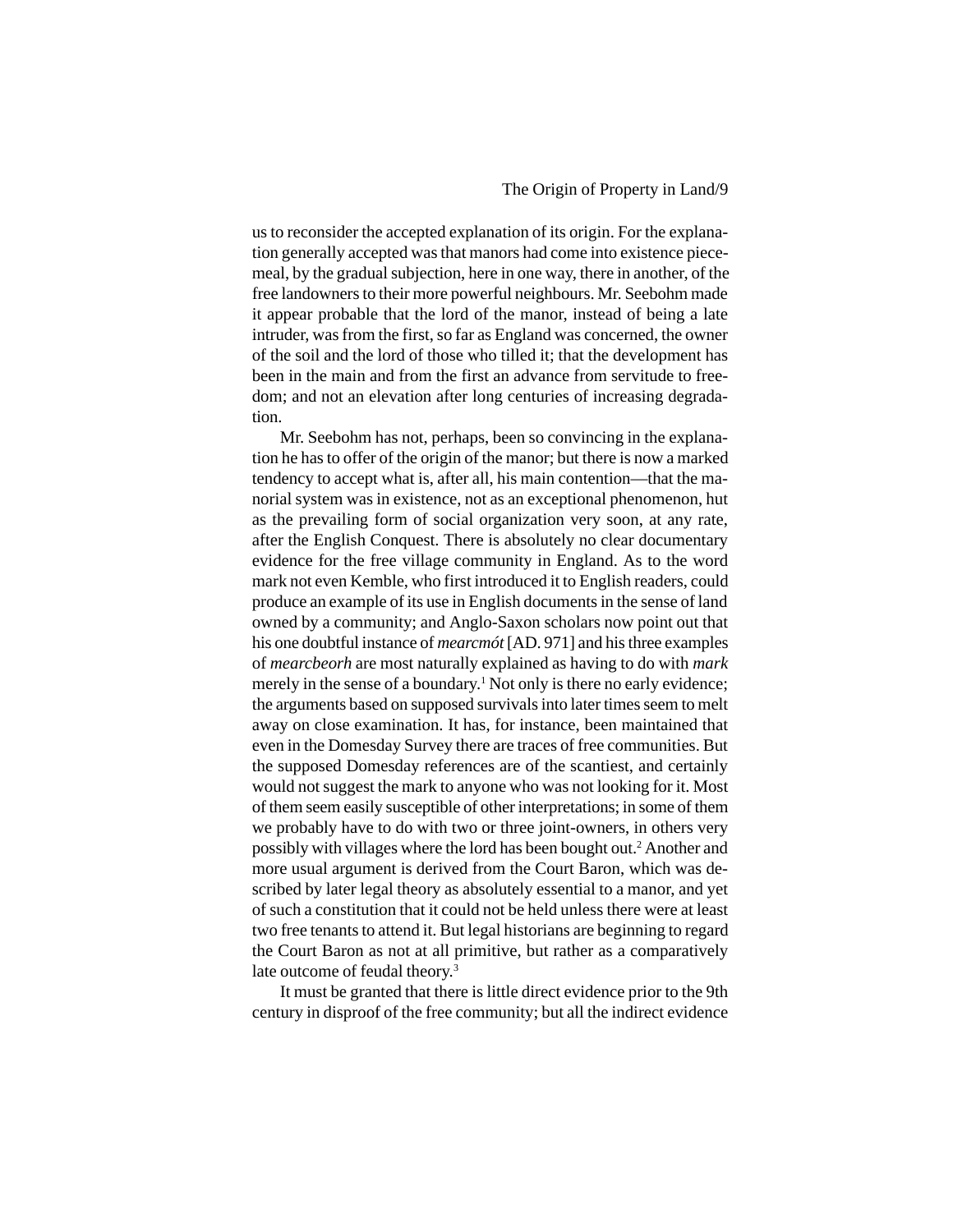seems to tell against it. Gibbon long ago pointed out that the grant by the King of the South Saxons to St. Wilfrid, in the year 680, of the peninsula of Selsey (described as "the land of 87 families"), with the persons and property of all its inhabitants, showed that there, at any rate, there was a dependent population; especially as Bede goes on to tell us that among these inhabitants there were 250 slaves. And there are two still more considerable pieces of evidence to which due attention has hardly been given. The one is that the great majority of the early grants of land, beginning as early as 674, expressly transfer with the soil the cultivators upon it, and speak of them by precisely the same terms, *cassati* and *manentes*, as were in contemporary use on the Continent to designate praedial serfs.<sup>4</sup> The other is that, as in the rest of Western Europe the whole country was divided into *villae*, each *villa* being a domain belonging to one or more proprietors, and cultivated by more or less servile tenants,<sup>5</sup> so in Bede's *Ecclesiastical History*, written in 731, the ordinary local division is also *villa*, often specifically described as *villa regia* or *villa comitis*. He does indeed use *vicus* or *viculus* a dozen times; but in three of these cases the word *regis* or *regius* is added, and in two the term *villa* is also used in the same chapter for the same place.<sup>6</sup> These five examples, it may further be noticed, occur in a narrative of the events of the middle of the seventh century, a period near enough to Bede's own time for his evidence to be valuable, and yet within a century and a half after the conquest of the districts in question.

The absence, however, of direct evidence in proof of the original free community in England, and the presence of much indirect evidence in its disproof, have hitherto been supposed to be counterbalanced by the well-ascertained existence of the mark among our German kinsfolk, and by the results of "the comparative method," especially as applied to India. Let us take the *markgenossenschaft* first. It is a little difficult to discover the exact relation between Kemble and Maurer; but the obvious supposition is that it was from Maurer that Kemble derived his main idea; and it has usually been supposed that however Kemble may have exaggerated the action of the mark in England, in Germany it could be traced with unhesitating certainty. This is what, to Englishmen, gives especial interest to the essay of M. Fustel de Coulanges translated in the present volume.

M. Fustel begins with the ironical announcement that he does not intend to criticise the theory of the mark in itself, but only to examine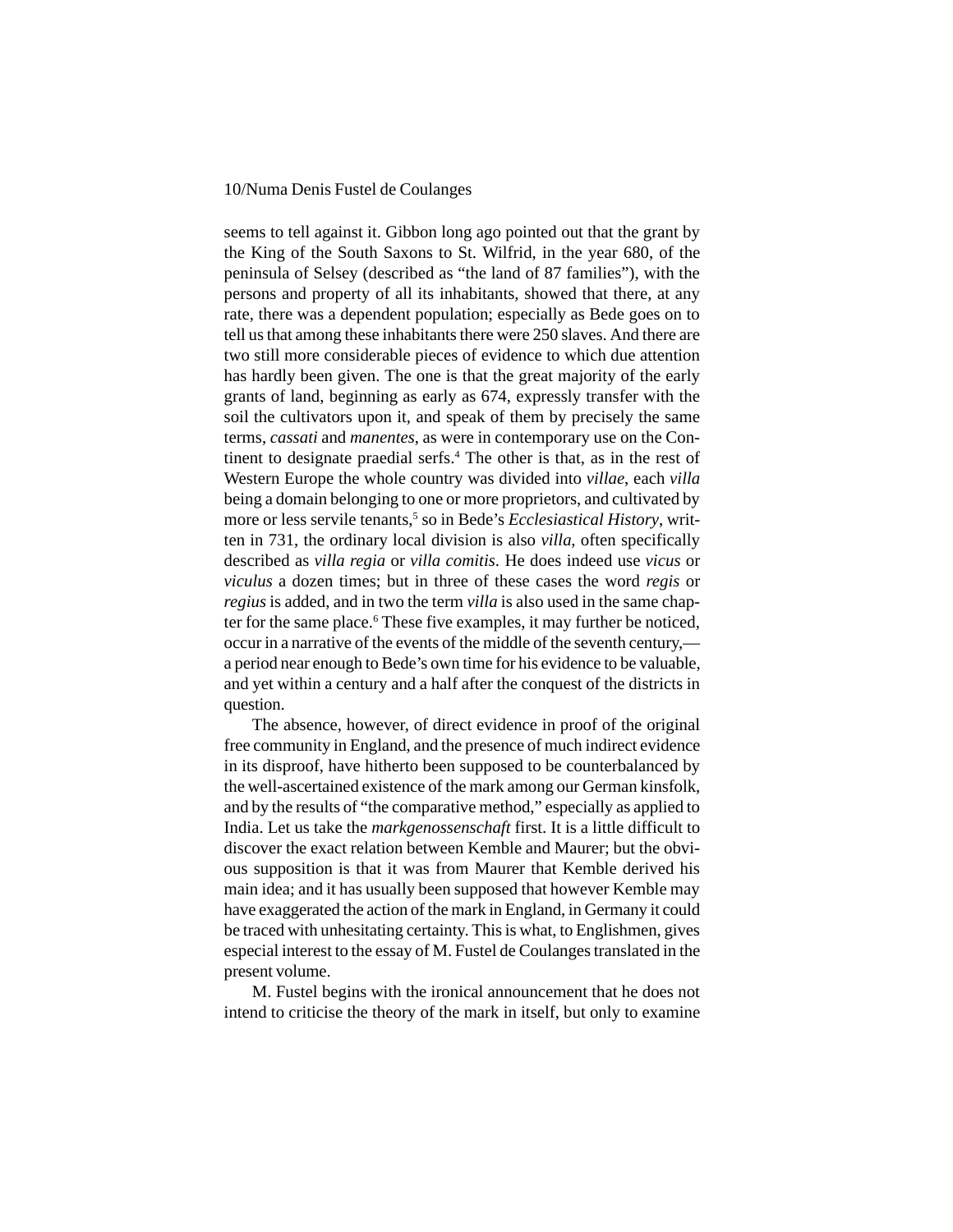#### The Origin of Property in Land/11

the documentary evidence alleged in its favour, and to determine whether such evidence can fairly be given the construction that Maurer puts upon it. But here M. Fustel does some injustice to himself; for in following a detailed criticism of this character the reader is apt to overlook or forget the really important points which the writer succeeds in establishing. It may be well to state these points in our own way and order, as follows: (1) That the mark theory derives no direct support from the language of Caesar and Tacitus; (2) That the word *mark* in early German law means primarily a boundary, usually the boundary of a private property; and then, in a derivative sense, the property itself, a domain such as in Gaul was called a *villa*; (3) That early German law is throughout based on the assumption of private property in land, and never upon that of common ownership, whether by a whole people or by a village group; and that whatever traces there may be of earlier conditions point to rights possessed by the family and not by any larger body; (4) That the one direct proof of a custom of periodical redistribution of the village lands is derived from an evident blunder on the part of a copyist, and that the rest of the evidence has nothing at all to do with periodical divisions; (5) That the term common as applied to fields and woods in early German law means common to, or shared by two or more individual owners; (6) That the commons, *allmende*, common of wood and similar phrases, which occur frequently in documents of the ninth and succeeding centuries, point to a customary right of use enjoyed by tenants over land belonging to a lord; and that there is no evidence that the tenants were once joint owners of the land over which they enjoyed such rights; (7) That there is no evidence in the early Middle Ages of mark assemblies or mark courts; and finally, the most important point of all, (8) That to judge from the earliest German codes, great states cultivated by slaves or by various grades of semi-servile tenants were the rule rather than the exception even at the beginning of the Middle Ages. Professor Lamprecht, whom M. Fustel treats as a mere follower of Maurer, is naturally sore at the treatment he here receives; and indeed his great work on German economic history is of the utmost utility as a collection of facts relative to later centuries, even though he does start with the assumption of the mark. But it is scarcely an answer to M. Fustel to argue, as Professor Lamprecht does,<sup>7</sup> that nothing depends on the word "mark;" and that the chance absence of a modern technical term from our meagre evidence does not prove the non-existence of the thing it is used to designate. For our evidence is not meagre; and M.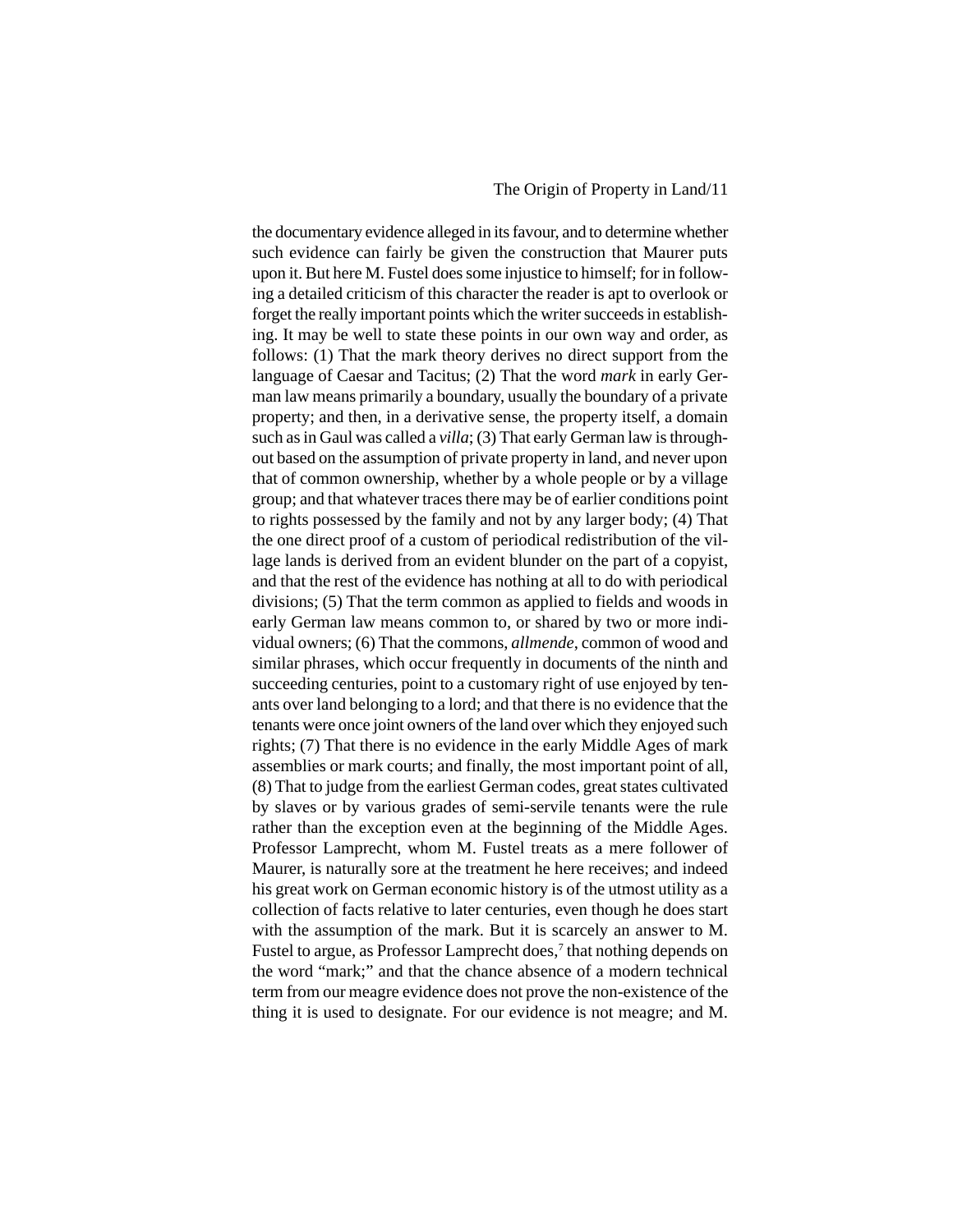Fustel proves not only the absence of the name, but also the absence of all the alleged indications of the existence of the thing.

The second line of defence is the evidence of "comparative custom." India, at any rate, it is urged, displays the village community: there we may see, crystallised by the force of custom, conditions which in Europe have long since passed away. Now it is, of course, true that the village is "the unit of all revenue arrangements in India;"<sup>8</sup> that, over large districts, cultivation is carried on by village groups; and that in some provinces, notably the Punjab, this village group is at present recognized as the joint owner of the village lands. But it is a long step from this to the proposition that "the oldest discoverable forms of property in land," in India, "were forms of collective property;" and that all existing rights of private ownership have arisen from the break-up or depression of the original communities. The truth is, that of late years Indian facts have been looked at almost exclusively through the spectacles of European theory. Now that the mark is receding into improbability, it is urgently to be desired that Indian economic history should be looked at for what it will itself reveal.10 It would be unwise to anticipate the results of such an investigation. But there is one preliminary caution to be expressed; we must take care not to exaggerate the force of custom. Professor Marshall, in his recent great work, has indicated some of the reasons for believing that custom is by no means so strong in India as is generally supposed; $\frac{11}{11}$  and it is to be hoped that he will see his way to publishing the not-inconsiderable mass of evidence that he has accumulated.

As to supposed analogies with the mark in the practices of other peoples, all that can be said at this stage is that most of them prove only a joint-cultivation and not a joint-ownership. Thus, the Russian mir, which is often referred to in this connection, has always in historical times been a village group in serfdom under a lord: the decree of Boris Godounoff, frequently spoken of as the origin of serfdom, in that it tied the cultivators to the soil, may much more readily be explained as an attempt to hinder a movement towards freedom. It was indeed in all probability a measure somewhat similar in character to the English "statutes of labourers."12 With regard to the various more or less savage peoples, who are said to live under a system of common village ownership, the bulk of the evidence is, as M. Fustel observes, of the most unsubstantial character. There are lessons in the work of M. Emile de Laveleye which M. Fustel fails to recognize; and to these we shall re-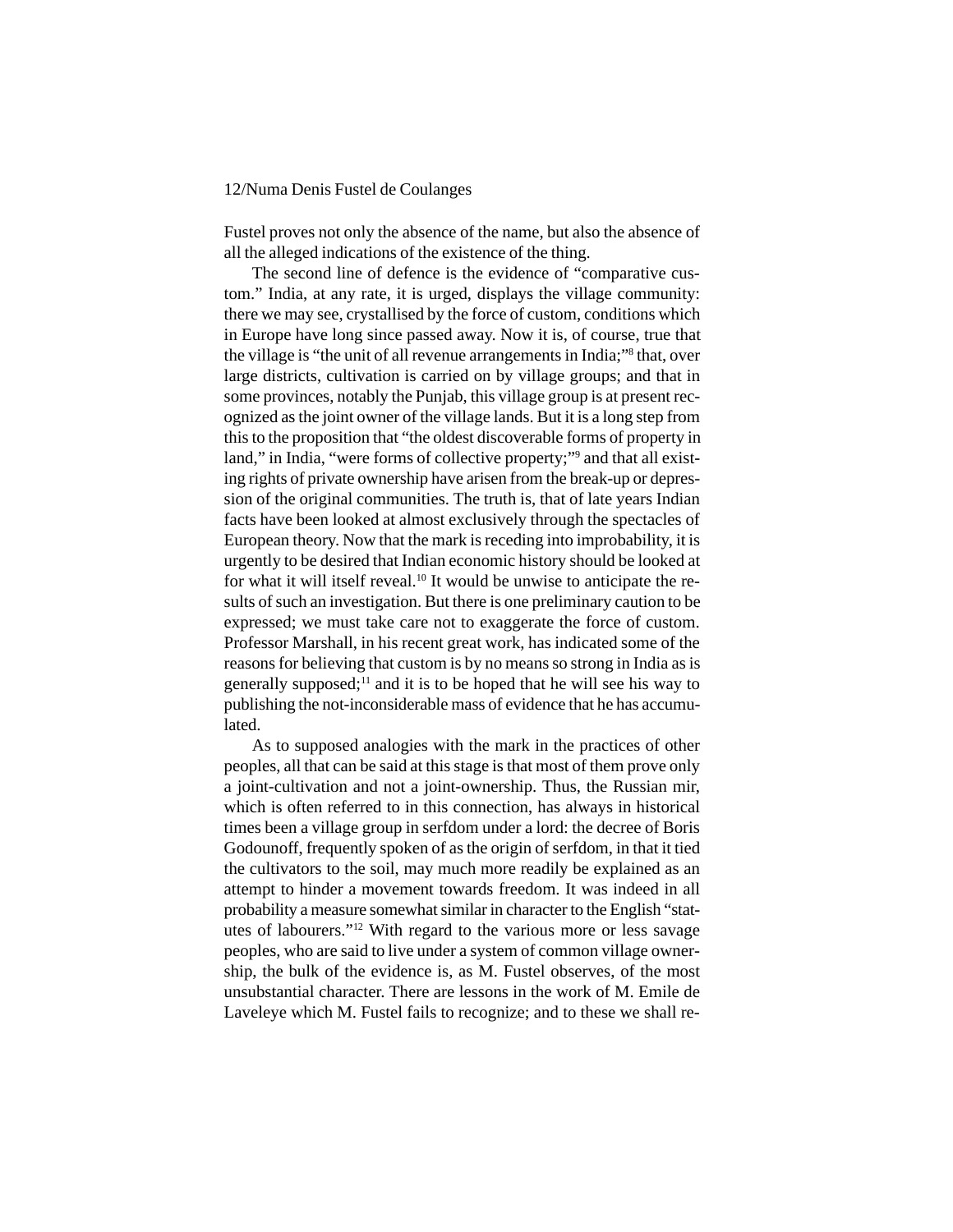#### The Origin of Property in Land/13

turn; but to the main proposition which it was intended to prove, M. de Laveleye's book can hardly be regarded as adding much strength. We see, then, that there is no very adequate reason, either in German, Indian, Russians or any other supposed analogies, why we should not suffer ourselves to be guided in our judgment as to England by English evidence. And this evidence, as we have seen, would lead us to the conclusion that very soon after the English Conquest, if not before, the manor was the prevailing type of social organization. The further question still remains, what was its origin? This is a question which cannot as yet be answered with certainty; but we are able to point out the possible alternatives. For this purpose we must look for a moment at each of the peoples that have successively occupied England. Fortunately, there is no need to go back to the very beginning, to the Paleolithic inhabitants of Britain who dwelt in the caves and along the river-shores. Scanty in number, they were extirpated by the more numerous and warlike race that followed; very much as the Esquimaux the kinsfolk, as it would seem, of prehistoric cave-men are being harried out of existence by the North American Indians. There seems no reason to suppose that these people contributed in any measure to the formation of the later population of England.13 But with the race that took their place, a race of small stature and long heads, the case is different. Ethnologists have long been of opinion that these pre-Aryans were to a large extent the ancestors of the present inhabitants of Western Europe; and they have of late won over to their side a rising school of philologers, $<sup>14</sup>$  some of</sup> whom go so far as to explain the whole of modern history as the outcome of a struggle between a non-Aryan populace and a haughty Aryan aristocracy.15 Without admitting any such hazardous deductions, we may accept the statement that the blood of these pre-Aryan people—Iberians, as it has become usual to call them—is largely represented in the English nation of to-day. Mr. Gomme has accordingly hazarded the supposition that our later rural organization is in part derived from the Iberian race. He maintains that the traces of "terrace-cultivation," which we come across here and there in England and Scotland, point to a primitive Iberian hill-folk, whose "agricultural system," in some unexplained way, "became incorporated with the agricultural system of the," later Aryan, "village community."16 His argument turns chiefly on certain alleged Indian parallels. But even if his examples proved the point for India, which is hardly the case, there is in Britain certainly no evidence for Mr. Gomme's contention, If the terrace-cultivation is to be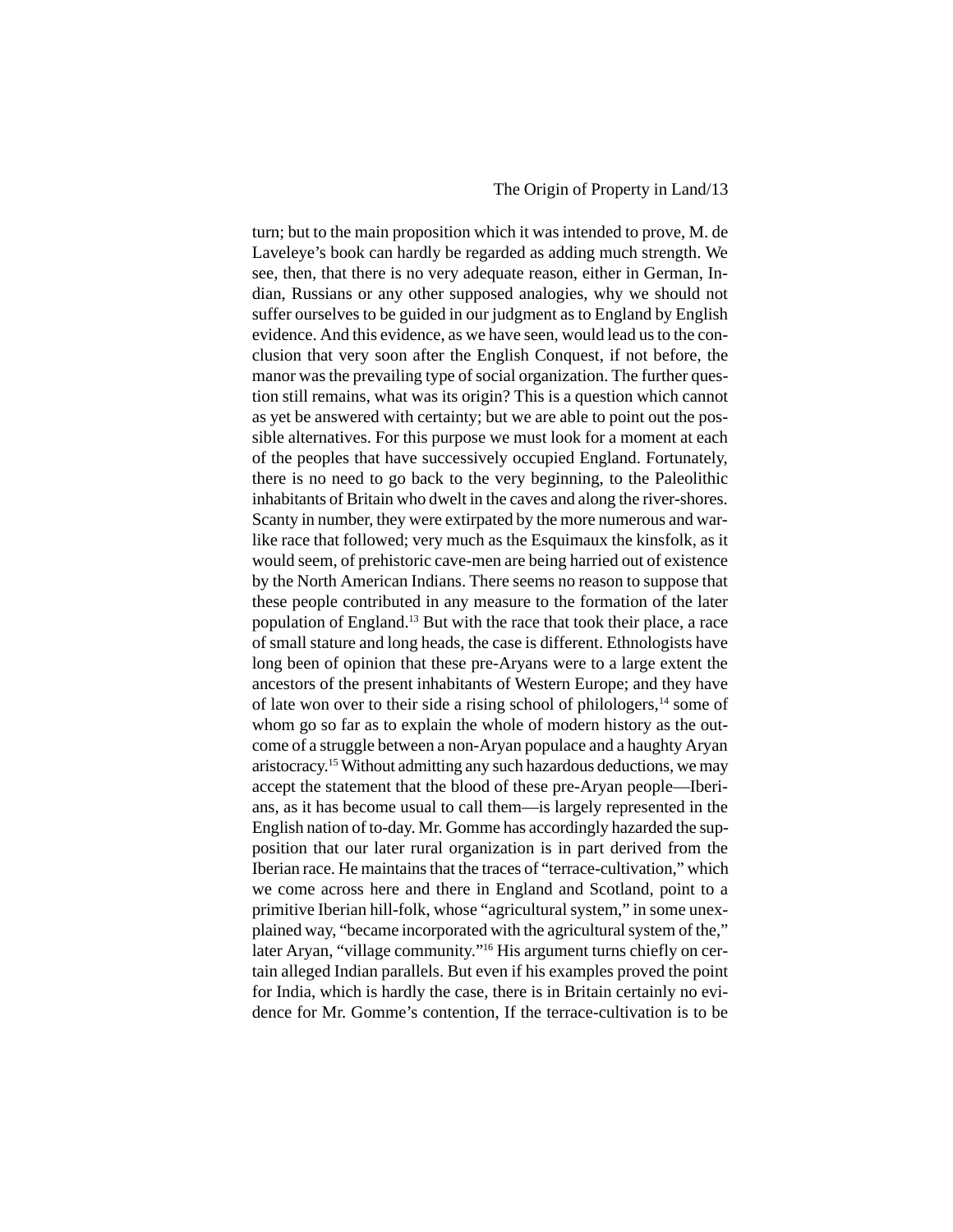assigned to a prehistoric people, the archaeological data would apparently place it in the bronze period<sup>17</sup>—an age long subsequent to the Celtic immigration. And it will be seen from what we have to say of the Celtic inhabitants at a much later period that it is hardly worth while to dwell upon the possibilities connected with their predecessors.

For, to judge from the account given by Caesar<sup>18</sup>—who had abundant opportunities of observation—the Britons, at the time of his invasion, were still, except in :Kent, in the pastoral stage. After speaking of the inhabitants of Kent as far more civilised than the rest, he goes on to say, "most of those in the interior sow no corn, but live on flesh and milk." Even if his statement is not to be taken literally, there is this further reason for believing that the village community was not in existence among the Britons, viz., that it did not appear in those parts of the British Isles of which the Celts retained possession until after they became subject to external influences at a much later date. Neither in Wales, nor in the Highlands, nor in Ireland, can we find the village community until modern times.<sup>19</sup> There was, indeed, some agriculture even when the life was most pastoral. This agriculture was carried on upon the "open-field" plan. There was, moreover, a large number of dependent cultivators. But there was nothing like the village group as it was to be found in medieval England.

When, however, we pass to the three centuries and a half of Roman rule, we can hardly help coming to the conclusion that it was during that period that England became an agricultural country; nor is it easy to avoid the further conclusion that the agricultural system then established remained during and after the barbarian invasions. Take first the evidence for the extension of agriculture. Some thirty years after Claudius first set about the conquest of Britain, and but seventeen years after the suppression of the rebellion of the southern tribes led by Boadicea, Agricola became proconsul of Britain. Now, it appears from the account given by his biographer, Tacitus, that even as early as this the Roman tribute was collected in the form of corn. But we may gather that the cultivation of corn was only gradually spreading over the country; for we are told that Agricola had to interfere to prevent extortionate practices on the part of the revenue officers, who were in the habit of forcing the provincials to buy corn at an exorbitant rate from the Government granaries, in order to make up the prescribed quantity.<sup>20</sup> We may conjecture that the extension of agriculture was itself largely owing to the pressure of the Roman administration. But to whatever it may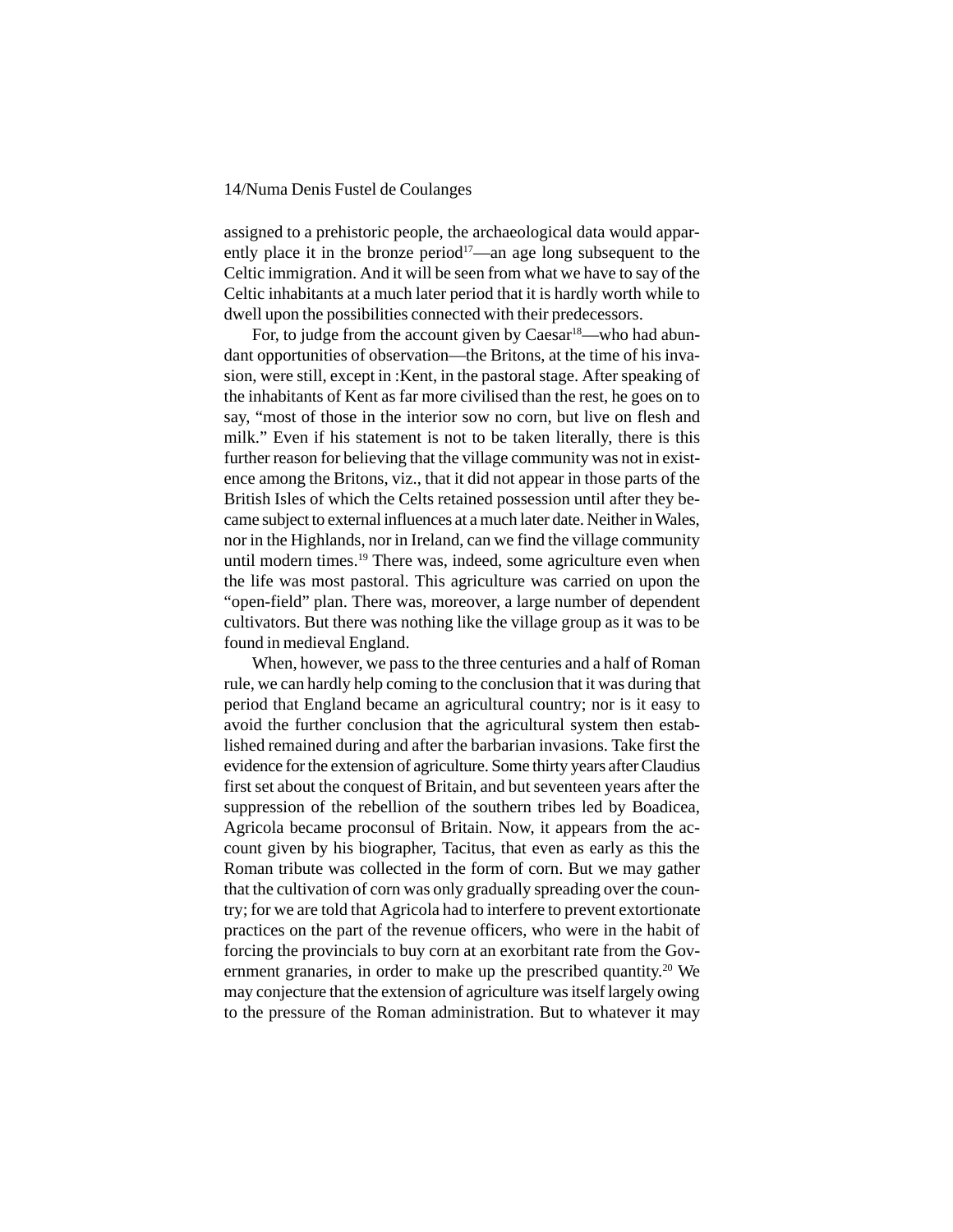#### The Origin of Property in Land/15

have been due, before the Roman rule had come to an end Britain had become celebrated for its production of corn. On one occasion, A.D. 360, the Emperor Julian had as many as eight hundred vessels built to carry corn from Britain to the starving cities on the Rhine. But by whom was the corn grown? We can hardly doubt that it was raised in Britain, as in other Roman provinces, on great private estates, surrounding the villas of wealthy land-owners, and cultivated by dependents of various grades—*coloni*, freedmen, slaves. Remains of Roman villas are scattered all over the southern counties of England, $^{21}$  far too closely adjacent one to another to allow us to think of the life of Britain as "mainly military," or to look upon Britain as "a Roman Algeria."22 It would be absurd to suppose that these villas were all the residences of wealthy officers or of provincials who derived their income from official emoluments. We should be justified, even if we had no direct information, in supposing that the villa meant in Britain very much what it meant in Gaul and elsewhere; but, as it chances, a decree of Constantine of the year 319 does actually mention colons and *tributarii* as present in England;23 and both these terms indicate classes which, whether technically free or not, were none the less dependent on a lord and bound to the soil. And we can readily see how such a class would grow up. Some of the colons may, as in Italy, have originally been free leaseholders, who had fallen into arrears in the payment of their rent. But there is no necessity for such a supposition. Among the Gauls, as Caesar tells us, the only classes held in honour were the druids and the knights (equites). "The people" (plebes), he says, "are regarded in much the same light as slaves, without any initiative or voice in public affairs; and many of them are forced by debt, or the pressure of taxation, or even by violence, actually to become the slaves of the more powerful."24 In all probability the Romans found "knights" and "people" in the same relative position in Britain; and, indeed, when the unconquered tribes of Ireland and Wales come within the ken of history we find among them a large class of servile cultivators below the free tribesmen.<sup>25</sup> Whatever may have happened to the "knights," the "people" would easily become serfs bound to the soil on the various villas. Then, again, it must be noticed that it was the constant policy of the Roman emperors to provide for the needs both of agriculture and of military service by transporting conquered barbarians to distant provinces, and settling them on vacant or uncultivated lands. M. Fustel de Coulanges in his Recherches<sup>26</sup> shows that these barbarians were by no means turned into peasant proprietors; they be-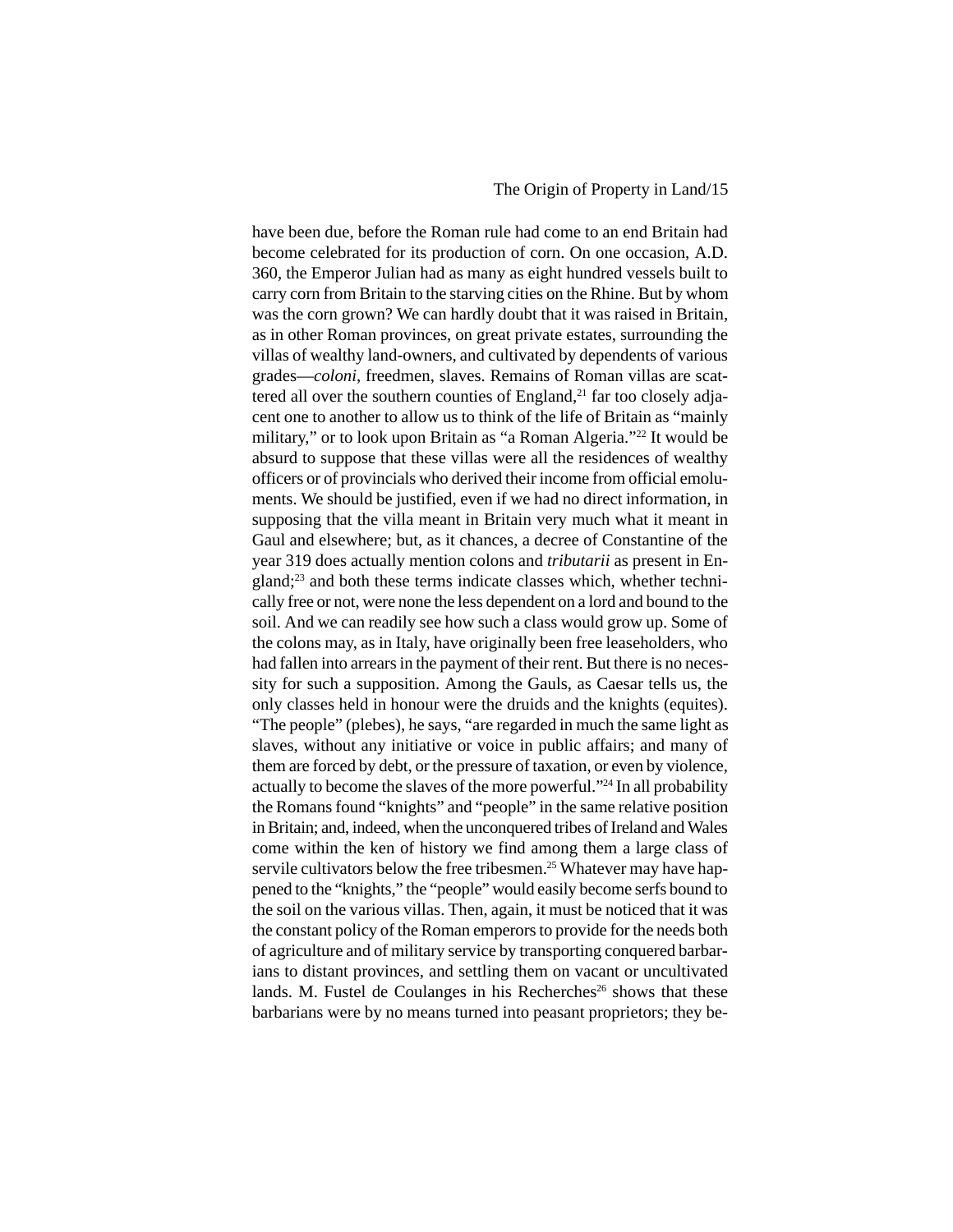came tenants, bound to the soil, upon the imperial domains or the estates of great proprietors. Britain enjoyed its share of the fruits of this policy; for in the later part of the second century Antoninus sent to Britain a number of Marcomanni; a century later, Probus transported hither a number of Burgundians and Vandals; and Valentinian, still a century later, sent a tribe of the Alamanni.<sup>27</sup> There is, therefore, no difficulty in accounting for the growth of a population of praedial serfs during the period of Roman rule.

If, however, we suppose that Southern Britain was divided during the period of Roman rule into estates cultivated by dependent tenants and slaves, there is much that would lead us to believe that the Roman agricultural system was retained by the English conquerors; even though, in the present state of our knowledge, we cannot directly prove continuity. The first and most important consideration is this: the English manorial system was substantially, and, indeed in most of its details, similar to that which prevailed during the Middle Ages in Northern France and Western Germany. But these Continental conditions—it has, I think, conclusively been proved—were the direct continuation of conditions that had prevailed under Roman rule.<sup>28</sup> The natural conclusion is that what is true of the Continent is true also of England. This conviction is confirmed by looking at two of the fundamental characteristics of the English manor. The distinction between land in villenage and land in demesne—the latter cultivated by the tenants of the former, but yet kept in the lord's hands—is to be found in the medieval manor, and in the Roman villa.<sup>29</sup> It is not to be found either in the tribal system of Wales, which we may look upon as indicating the condition to which the Celtic inhabitants of Britain might have arrived if left to themselves; nor in Tacitus' account of the ancient Germans, which probably furnishes us in general outline with a picture of the social organization which the English brought with them. Both in Wales and among the ancient Germans there were slaves working in their masters' houses, or on their farms, and there were also servile tenants paying dues in kind; but in neither case was there an obligation on the part of a tenant to labour on any other land than his own holding.

Another feature of the English manor was the division of its arable lands into three fields, with a regular rotation of crops, and with one field out of the three always fallow. Occasionally only two fields are to be found, sometimes as many as four; but by far the most usual number was three.<sup>30</sup> Now it is a very significant fact that the three-field system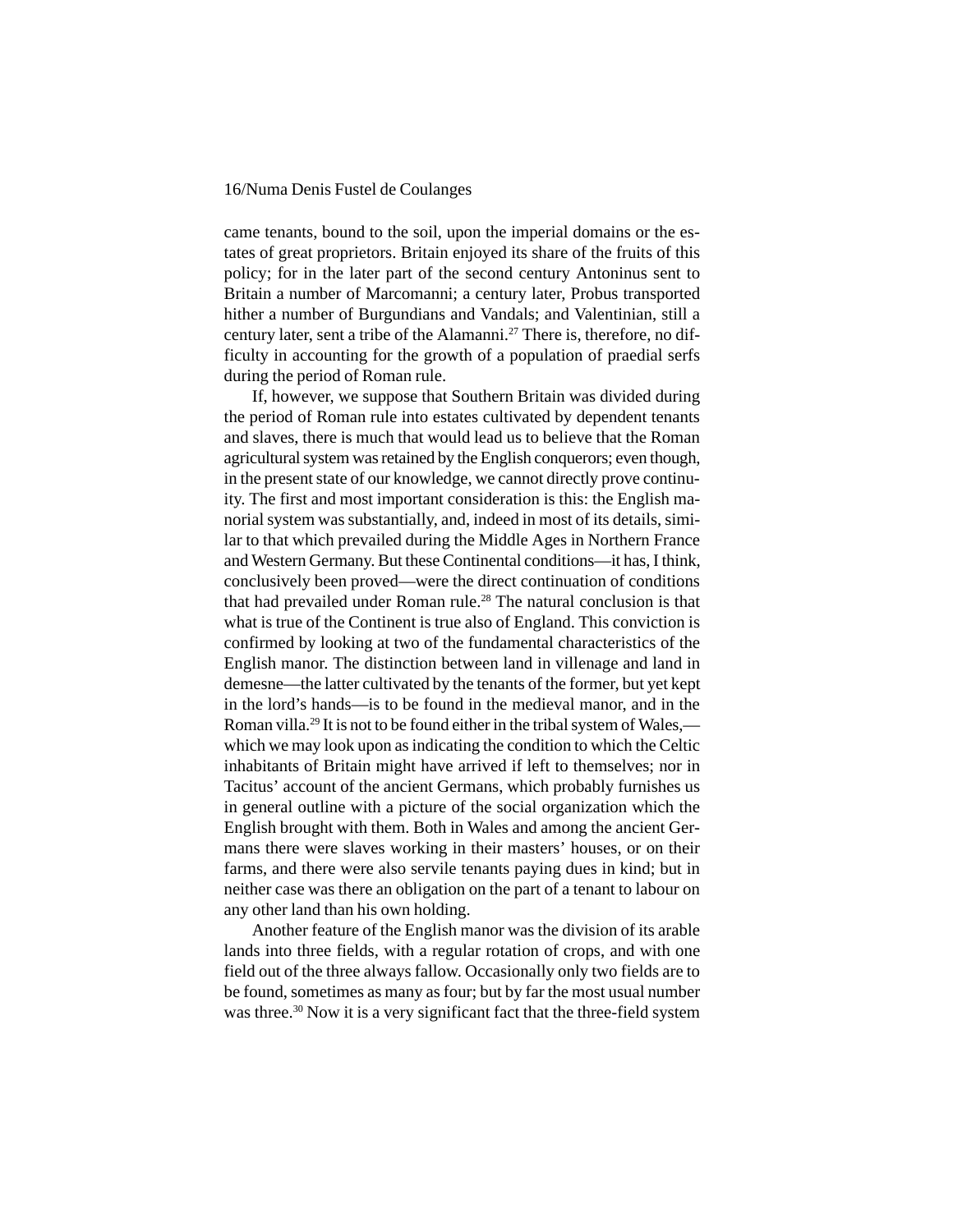has never been at all general in North-Western Germany, or in Jutland, the regions from which the English undoubtedly came; and it is for this reason that Professor Hanssen—who has given his whole life to the study of the agrarian history of Germany, and who is certainly not biassed by any antipathy to the mark theory—declares that the English cannot have brought the three-field system with them to Britain. Two hypotheses are tenable: either that it grew up in later centuries to meet the special needs of the country; or that it was found there when the English came. That this latter hypothesis is most probable would seem to be indicated by the fact that the region in Germany where it has been most widely prevalent is precisely that which was most Romanised, viz., the South West. $31$  We need not follow Mr. Seebohm in his ingenious attempt to show how it grew up in Southern Germany; it is sufficient for our present purpose to point out that the fact, however it may be explained, strengthens the probability that Roman influence had a good deal to do, in Britain also, with the creation of the conditions which we find in after times.

There are, therefore, many reasons for maintaining the permanence in Britain of the villa organization; and we have seen above that while there are no clear traces of the free community, there are traces of what is afterwards called the manor, within a couple of centuries after the English conquest. These two lines of argument converge toward the conclusion that the manorial system dates in the main from the period of Roman rule. But this conclusion does not absolutely determine the other question, which has been so warmly debated, as to the race to which we are to assign the mass of the later population. It is expedient to narrow our inquiry to the southern and midland shires of England; leaving out of consideration not only Wales, but also the south-western peninsula, in which there is undoubtedly a preponderance of Celtic blood, and those eastern and northern counties in which there was a considerable Danish settlement. When we have solved the main problem, it will be early enough to consider these lesser difficulties. Unfortunately, even on the main problem there is much to be done before we can venture on a positive answer; and there need be no haste to come to a decision. For the economic historian the question is one of subordinate importance, If he is allowed to take for his starting point, as the result of recent discussion, that English social history began with (1) the manor, (2) a population of dependent cultivators, it matters but little to him what may have been the origin of the population. The present position of the question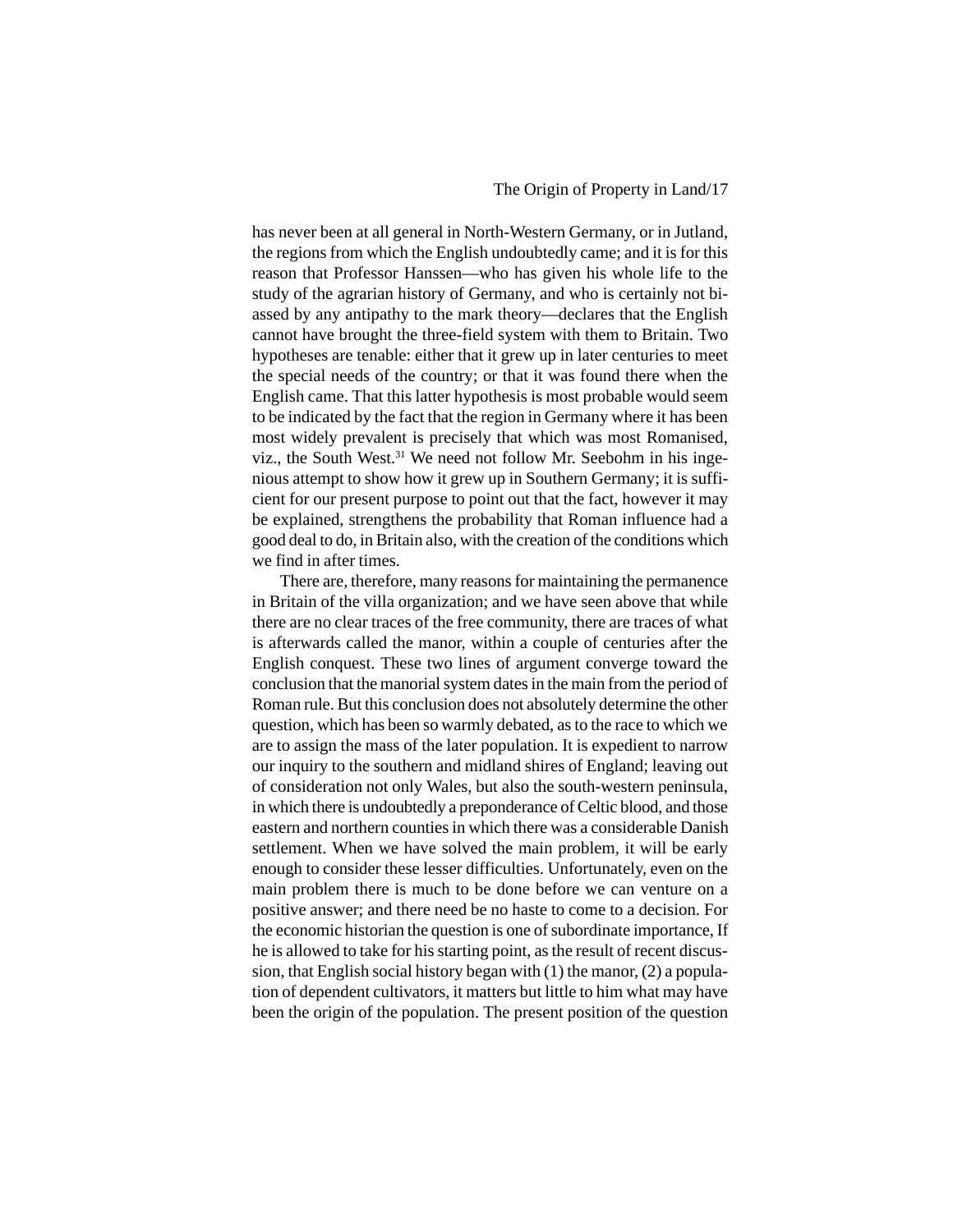may, however, be stated in some such way as this. We can hardly suppose a continuity in system unless a considerable number of the old cultivators were left to work it. The reasonableness of such a supposition has been obscured by its unfortunate association by certain writers with the wild idea that the whole fabric of Roman society and political machinery survived the English conquest. There is absolutely no good evidence for such a survival; and Mr. Freeman has justly pointed out<sup>32</sup> that, had it been the case, the subsequent history of Britain would have resembled that of Gaul, instead of forming a marked contrast to it. But the disappearance of the Roman political organization, and the destruction on the battlefield of Roman or Romanised land-owners, is not inconsistent with the undisturbed residence upon the rural estates of the great body of actual labourers. The English had been far less touched by Roman civilization than the Franks; they met with a resistance incomparably more determined than that offered by the Provincials to the barbarians in any other part of the empire; and they remained Pagan for more than a century after the invasion. These facts sufficiently explain the savagery which distinguished the English from the Frankish invasion. But however terrible the English may have been in their onslaught, it was obviously for their interest, while taking the place of the landlords, to avail themselves of the labour of the existing body of labourers. And if the Roman upper class was killed out in England and not in Gaul, this would furnish a fairly adequate explanation of the fact that in Gaul the language of the conquered is spoken, and in England that of the conquerors.

It is reassuring to find, on referring to Gibbon's chapter on the English conquest of Britain, that this conclusion agrees with the judgment of one " whose lightest words are weighty."33 Gibbon dwells as strongly as anyone could wish on the thorough character of the English operations: "Conquest has never appeared more dreadful or destructive than in the hands of the Saxons." He lays due stress on the fate of Andredes-Ceaster: "the last of the Britons, without distinction of age or sex, was massacred in the ruins of Anderida; and the repetition of such calamities was frequent and familiar under the Saxon heptarchy." He asserts, with vigorous rhetoric, that a clean sweep was made of the Roman administrative organization:

"The arts and religion, the laws and language, which the Romans had so carefully planted in Britain, were extirpated by their barba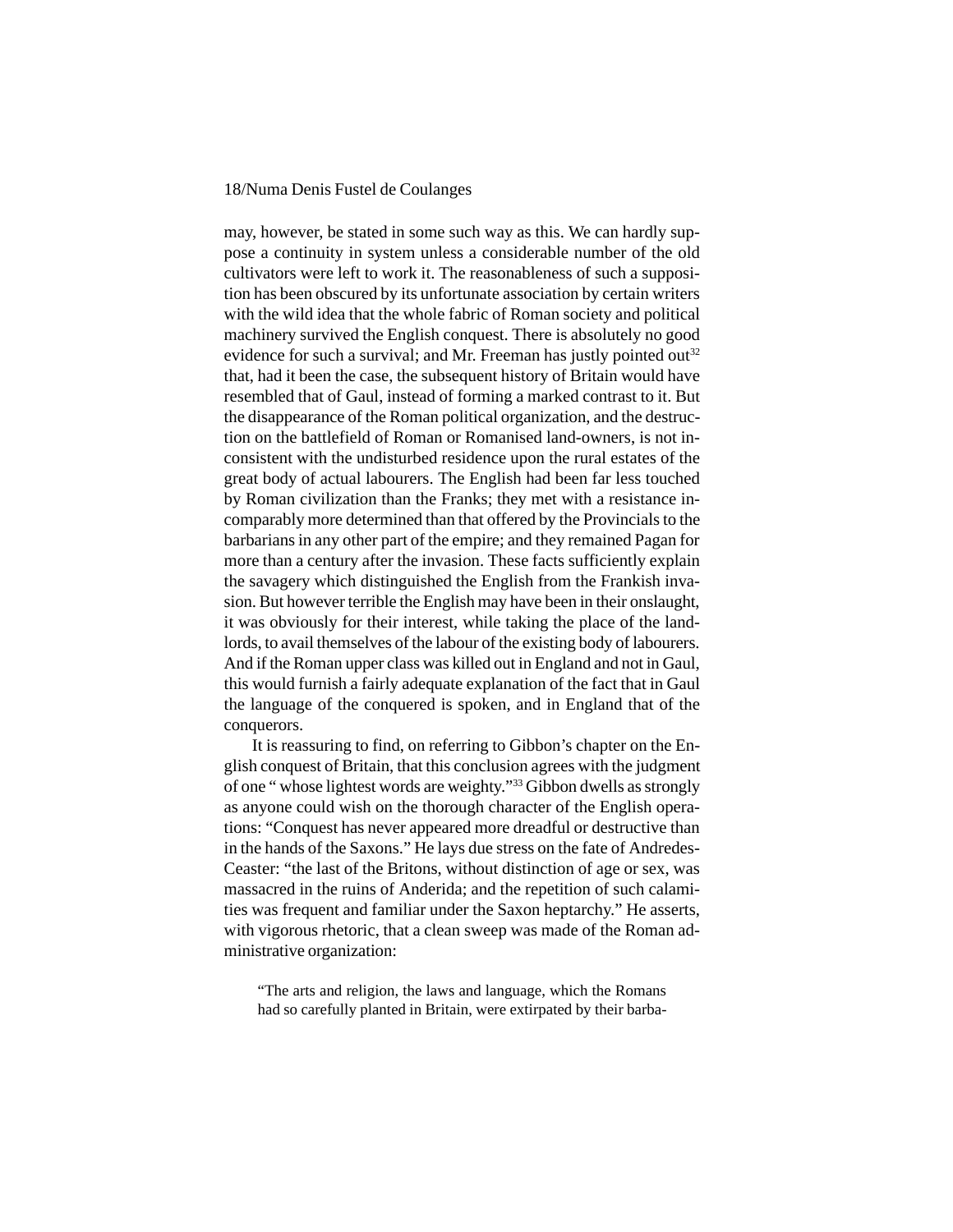rous successors... The kings of France maintained the privileges of their Roman subjects, but the ferocious Saxons trampled on the laws of Rome and of the emperors. The proceedings of civil and criminal jurisdiction, the titles of honour, the forms of office, the ranks of society... were finally suppressed.... The example of a revolution, so rapid and so complete, may not easily be found."

Nevertheless, he does not agree with those who hold that such a revolution involved either the "extirpation" or the "extermination" or even the "displacement" of the subject population.

"This strange alteration has persuaded historians, and even philosophers" (an amusing touch) "that the provincials of Britain were totally exterminated; and that the vacant land was again peopled by the perpetual influx and rapid increase of the German colonies.... But neither reason nor facts can justify the unnatural supposition that the Saxons of Britain remained alone in the desert which they had subdued. After the sanguinary barbarians had secured their dominion, and gratified their revenge, it was their interest to preserve the peasants as well as the cattle of the unresisting country. In each successive revolution the patient herd becomes the property of its new masters; and the salutary compact of food and labour is silently ratified by their mutual necessities."34

A weightier argument than that of language has been based on the history of religion. Little importance, indeed, can be attached to the fact that in Gaul there was no break in the episcopate or in the diocesan system, while in England both needed to be reestablished by Augustine and Theodore. For even if the diocesan system had existed in Britain before the English invasion—which is doubtful35—it would disappear with the destruction of the governing classes. It is a more important consideration that if Britain had been thoroughly Christianised, and if a large Christian population had continued to dwell in the country, we should surely have had some reference to these native Christians in the accounts we subsequently obtain of the conversion of the English. But we know very little of British Christianity; it might have been strong in the cities, and even among the gentry in the country, without having any real hold upon the rural population—the *pagans* as they were called elsewhere. Dr. Hatch, speaking of the condition of Gaul when the Teutonic invasions began, has told us that the mass of the Celtic peasantry was still unconverted."36 And this is still more likely to be true of Brit-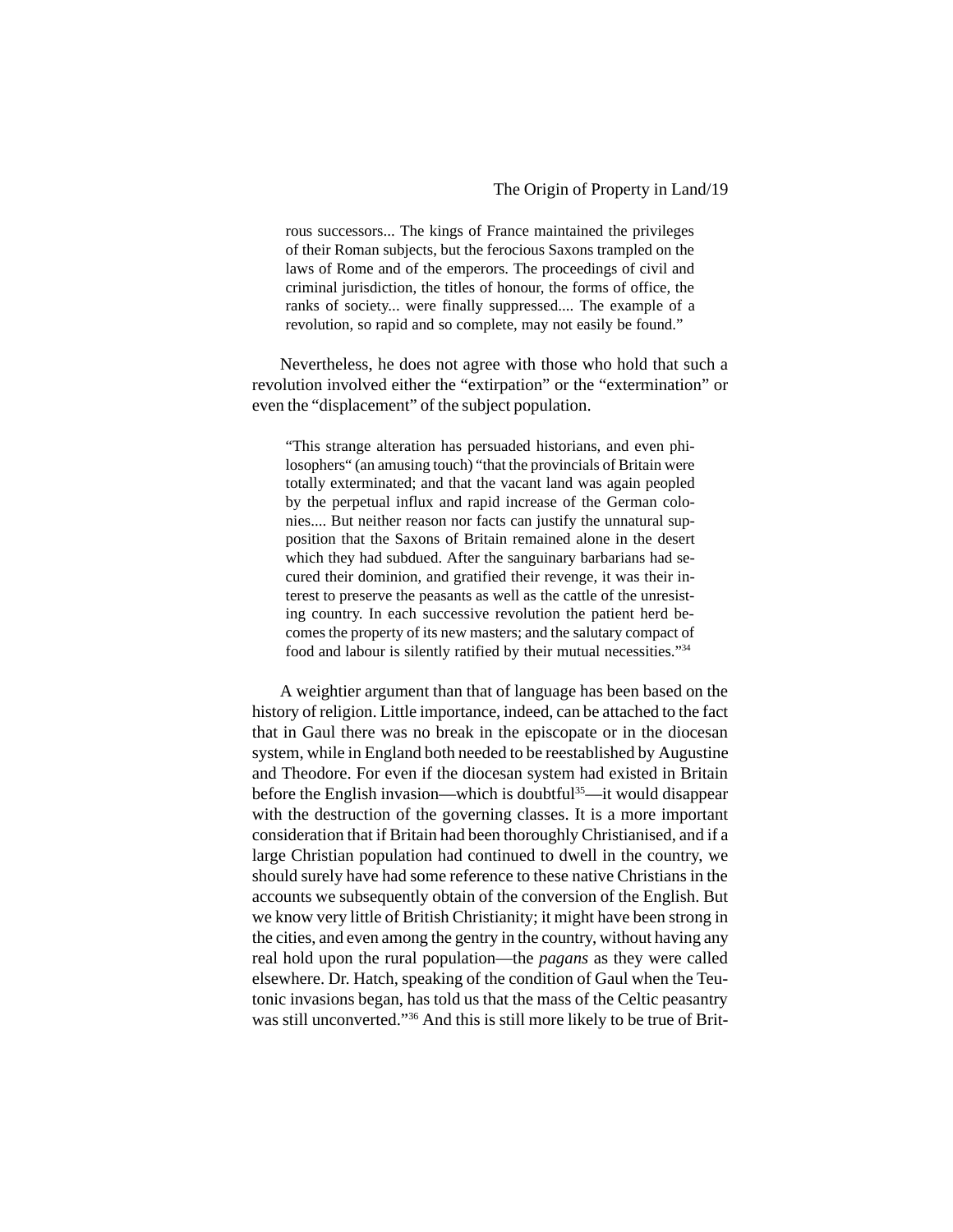ain. Even if nominally Christian, half-heathen serfs, left without churches or priests, would soon relapse into paganism; especially as it would be their interest to accept the religion of their conquerors. The exact force of the argument as to religion must be left as undetermined.

There is another source of information to which we might naturally turn, considering how much has been heard of it of late years. We might expect some assistance from "craniology:" the character of the skulls found in interments of the period of the English settlement ought to tell something as to the races to which they belonged. But although much attention has been given to pre-historic barrows, there has been comparatively little scientific examination of cemeteries of a later date. There are, at present, not enough ascertained facts to speak for themselves; and such facts as have been gathered have usually been interpreted in the light of some particular theory. When we find the late Professor Rolleston telling us that there are as many as five distinct types of skull belonging to inhabitants of Britain just before the English invasion, as well as two separate types of English skulls,<sup>37</sup> we see how wide a room there is for conjecture. Yet from his careful investigation of a Berkshire cemetery, which was probably characteristic of mid-England as a whole, there are two results on which we may venture to lay stress. One is that such evidence as it furnishes runs counter to the theory of intermarriage,38 which has been so frequently resorted to in order to temper the severity of the pure Teutonic doctrine. This is intelligible enough. If the mass of the lower people were allowed to remain, while the place of the upper classes was taken by the English invaders, intermarriage would seldom take place. The other is that there are abundant relics, among the English graves, of a long-headed race, which can fairly be identified with the Iberian type as modified by increasing civilization; and but scanty relics of the broad-headed Celt.<sup>39</sup> This fits in very readily with the supposition that under the Celtic, and therefore under the Roman rule, the cultivating class was largely composed of the pre-Celtic race; and allows us to believe that the agricultural population was but little disturbed.

But though the cultivators already at work were probably left as they were, it is very likely that they were joined by many new-comers. We can hardly suppose that *free* English warriors would have settled down at once as tillers of the soil, toiling half the days of the week on land not their own. But Tacitus describes a class of persons among the Germans whom he repeatedly calls *slaves*, and speaks of as subject to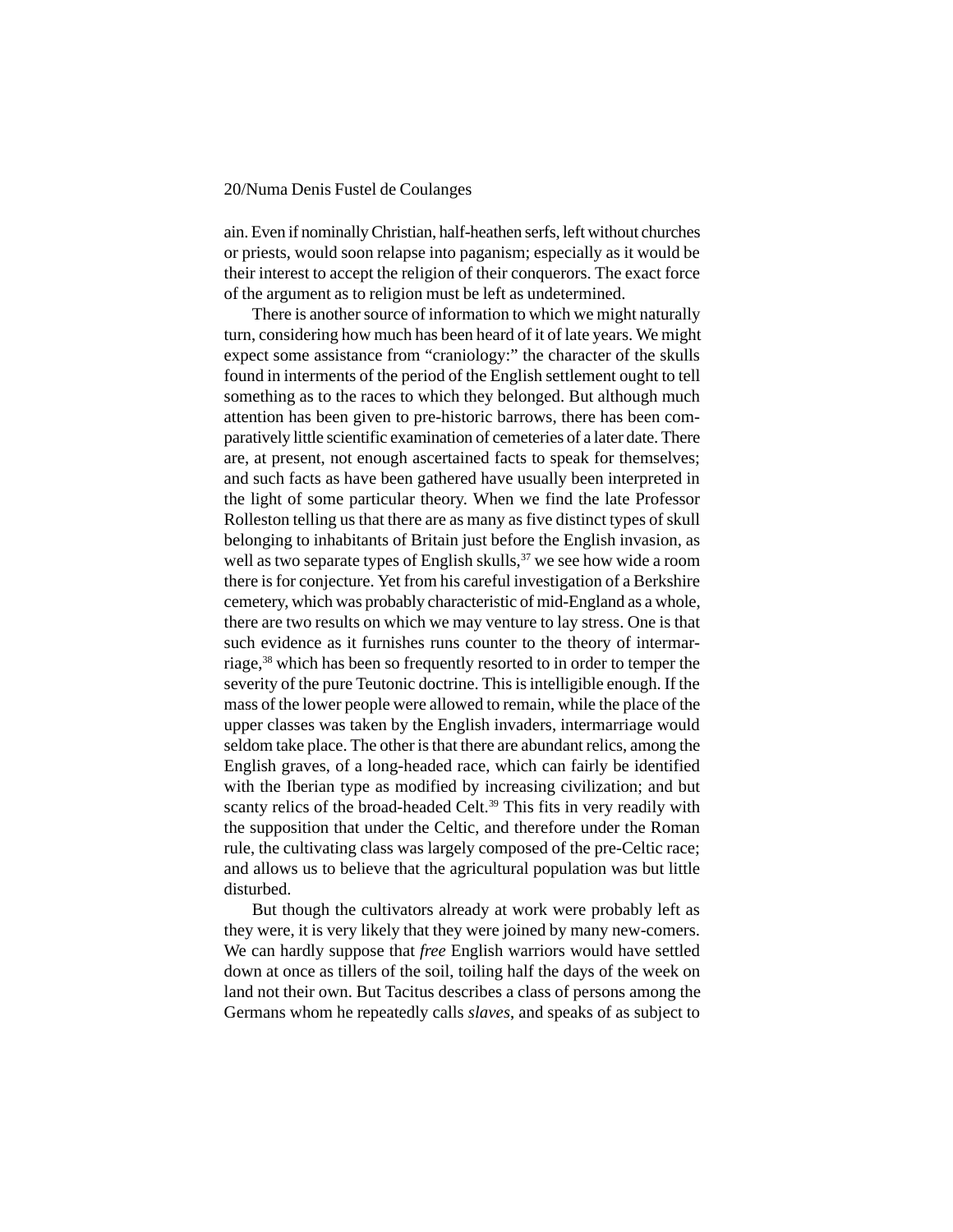the arbitrary authority of their masters. They were not, he expressly says, employed in gangs, as on a Roman villa; but each man had his own house and family, and rendered to his master no other service than the periodical payment of a certain quantity of corn, or cattle, or cloth. He goes so far as to compare this class with the Roman *coloni*, though they differed from them in not being *legally* free. He calls our attention further to the presence of a number of *freedmen*, occupying a position but little above that of slaves. There is no reason at all to suppose that Tacitus regarded these slaves and freedmen as few in number. And if there were slaves and freedmen in the same position among the invading English, they would readily fall into the ranks of the servile cultivators $40$ 

On the whole, we may conclude that the main features of the later manorial system were of Roman origin, and that a large part—how large we are unable to say—of the working population was of Provincial blood. But it does not follow that every later manor represents a Roman villa, or that all the Roman estates had the extent of the manors which now represent them. In both of these directions there was opportunity for much later development: many new manors were doubtless created on new clearings, and many old manors were enlarged. It would be easy enough to create fresh servile tenancies if there was a large body of slaves; and such there certainly was even in the early centuries of the English occupation. One of the most unfortunate consequences of the mark theory has been to create a vague impression that any condition lower than absolute freedom was altogether exceptional in early English society. But we can hardly turn over the old English laws without seeing that this could not have been the case. Not only is there frequent reference to slaves, but manumission occupies as prominent a position as in the Continental codes, was accomplished by ceremonies of a similar character, and brought with it the same consequence in the abiding subjection of the freedman to his former master.<sup>41</sup> As on the Continent also, the Church interfered for the slave's protection, and endeavoured to secure for him a property in the fruits of his labour.<sup>42</sup> It is not necessary to revert to the discussion as whence this class came. It is enough to point to it as explaining the extension of the manorial system. It will, however, be noticed that every fresh proof that the conditions of society in England were similar to those on the Continent strengthens the argument of the preceding pages.

There is one further element in the problem which must not be over-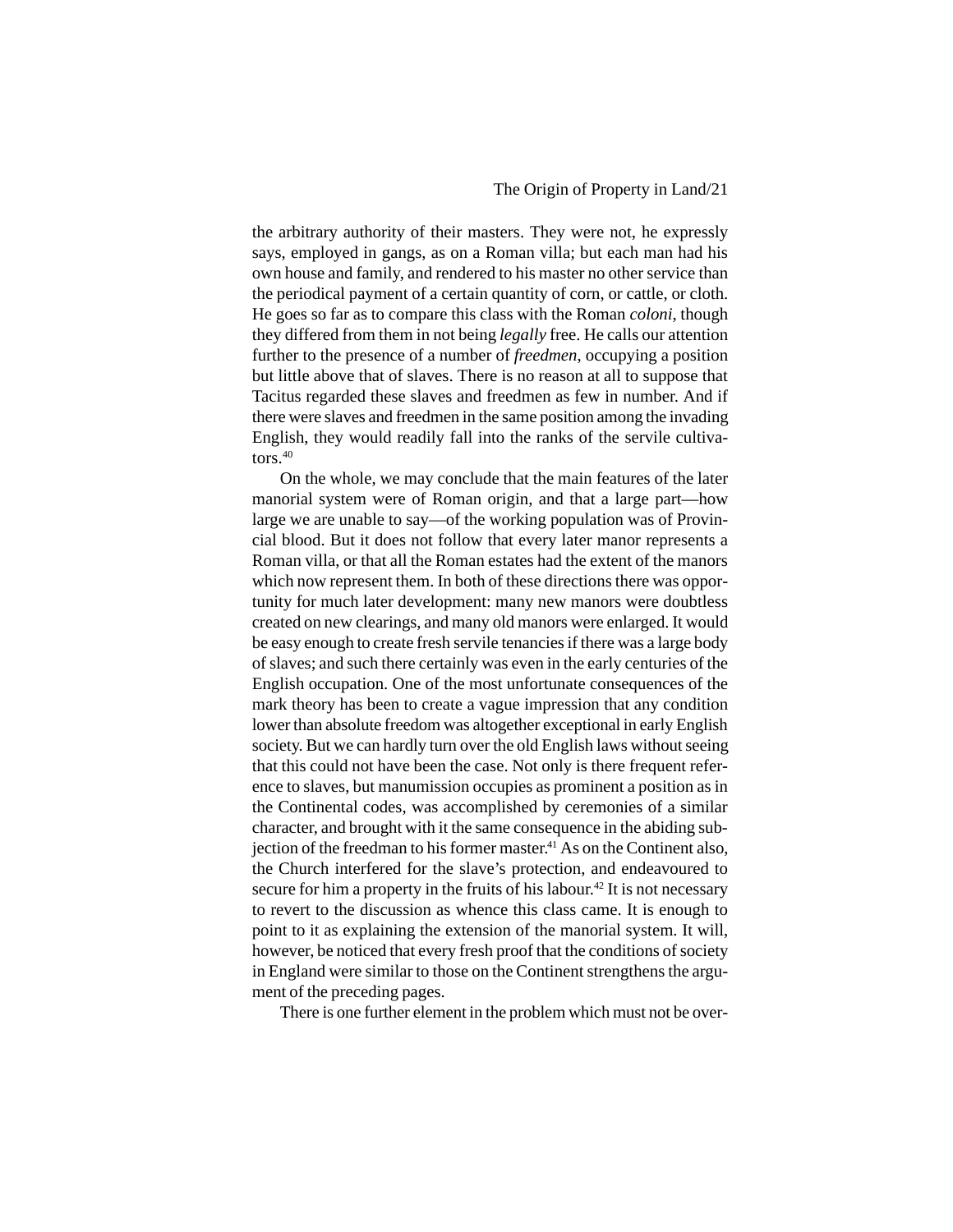looked. Mr. Seebohm's doctrine that the later villeins were descended from servile dependants has perhaps led some to suppose that the only alternative to the mark theory is the supposition that the villeins of the Middle Ages were all the descendants of slaves. But here the analogy of Continental conditions is again of use. Though there is no trace of the free village community, at any rate in historical times, and the villa with its slaves was the germ of the later seigneury; yet the servile tenants of subsequent centuries were to no small extent the descendants of *coloni*, who, though bound to the soil, were still technically free, centuries after the Roman rule had passed away.43 And so in the early English laws we find men technically free, whom, none the less, it can scarcely be exaggeration to describe as serfs. Such, for instance, is the freeman who works on the Sabbath " by his lord's command,"<sup>44</sup> or who kills a man "by his lord's command;"45 who pays a fine if he goes from his lord without leave;<sup>46</sup> or who receives from his lord a dwelling as well as land, and so becomes bound not only to the payment of rent, but also to the performance of labour services.<sup>47</sup> Yet, the colonus of pre-English days and his descendants might long retain a position superior to that of a slave with an allotment. In obscure differences of this kind may possibly be found the origin of the distinction between the "privileged" and "unprivileged" villeins of later centuries.<sup>48</sup>

It must be allowed that there is still very much that is obscure in the early history of villeinage. This obscurity may be expected to disappear as social antiquities come to be studied by scholars who are economists as well as historians. It was on the economic side, if the criticism may be ventured, that M. Fustel de Coulanges was weak. He never seemed to grasp the difference between what we may call the joint-husbandry of the medieval village group, and the liberty of the modern farmer to make of his land what he pleases. While pointing out that M. de Laveleye does not prove common *ownership*, he fails to realise that, even if this is so, the joint-husbandry, with its appurtenant common rights, is a phenomenon of the utmost interest, and deserves careful attention. He seems to think that it explains itself; although, the more complex and the more widespread it proves to be, the less likely does it seem that it originated in the miscellaneous promptings of individual self-interest.

We may perhaps state the problem thus. In the medieval manor there were two elements, the *seignerial*—the relations of the tenants to the lord; and the *communal*—the relations of the tenants to one another. The mark theory taught that the seigneurial was grafted on to the com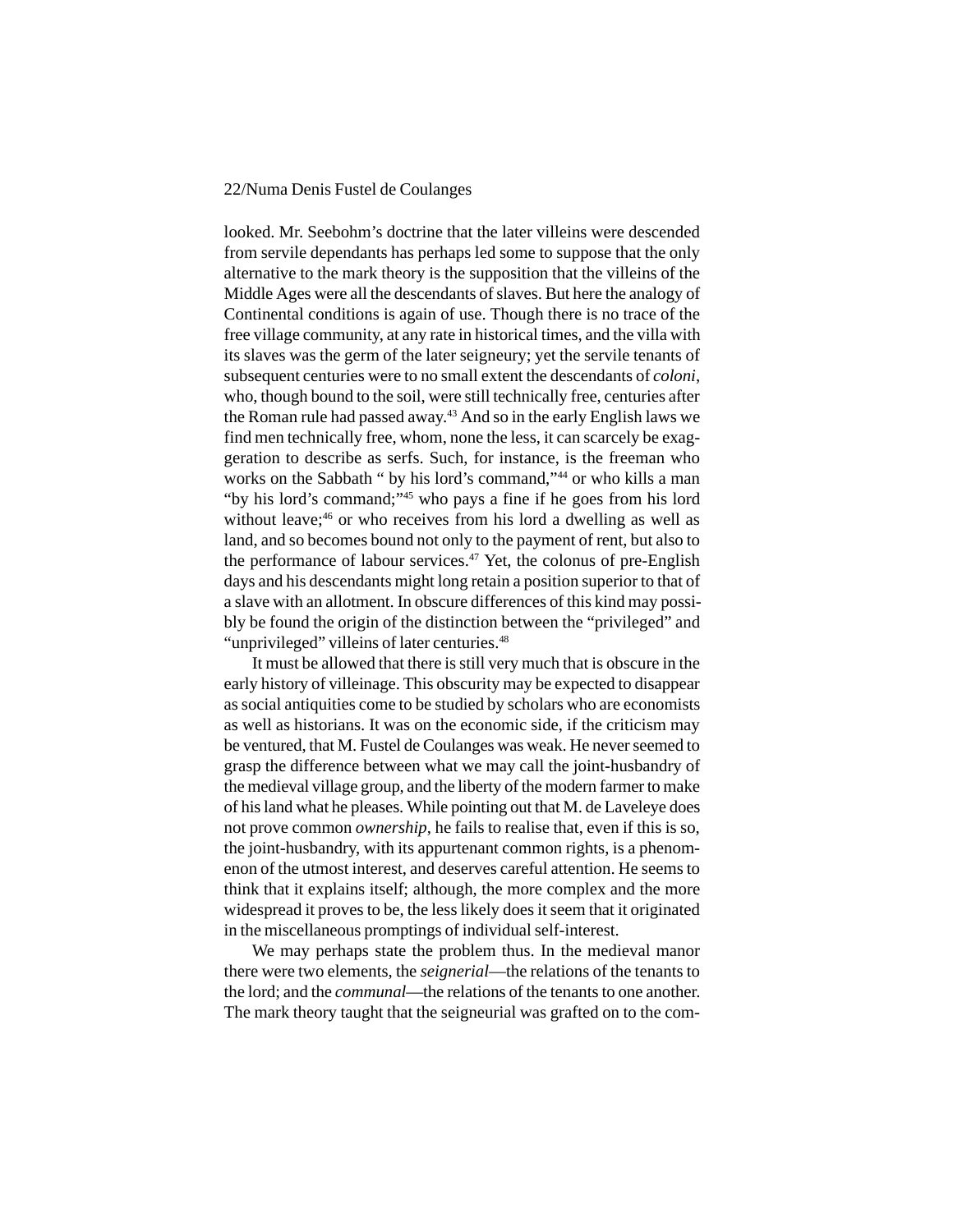munal. The value of the work of M. Fustel de Coulanges and of Mr. Seebohm is in showing that we cannot find a time when the seigneurial element was absent; and also in pointing to reasons, in my opinion conclusive, for connecting that element with the Roman villa. But the communal element is still an unsolved mystery. Among the difficulties which lie on the surface in M. Fustel's treatment of the question, it may be worth while to mention two. He insists that the villa itself, from the earliest time at which it appears, has a unity which it retains throughout.49 This seems to suggest some earlier economic formation out of which it arose; for if the villas were originally nothing more than private estates, like the estates formed in a new country in our own day, they would hardly have had such a fixity of outline. Then, again, nothing is more characteristic of the later manor than the week-works, the labour performed by each villien for two or three days every week on the lord's demesne. But such week-works do not appear in mediaeval documents until A.D. 622.50 M. Fustel hardly realises that a fact like this requires explanation; or, indeed, that such services were far more onerous than any he describes in the case of the earlier *coloni*.

Difficulties such as these can only be satisfactorily overcome by taking into account both sides of the subject—the economic as well as the constitutional or legal. Side by side with a development which combined together gangs of slaves and the households of dependent *coloni* into the homogeneous class of serfs, and then went on to make out of the mediaeval serf the modern freeman, another series of changes was going on of which M. Fustel de Coulanges says nothing. It was the development from a "wild field grass husbandry," where a different part of the area in occupation was broken up for cultivation from time to time, to the "three-field system" with its permanent arable land pasture, and then again from that to the "convertible husbandry" and the "rotation of crops" of more recent times. The task for the economic historian is to put these two developments into their due relation the one to the other.

The study of economic history is altogether indispensable, if we are ever to have anything more than a superficial conception of the evolution of society. But it must be thorough; and we must not be overhasty in proclaiming large results. And although a principal motive for such inquiry will be the hope of obtaining some light on the direction in which change is likely to take place in the future, it will be wise for some time to come for students resolutely to turn away their eyes from current controversies. There is a sufficient lesson in the topic we have been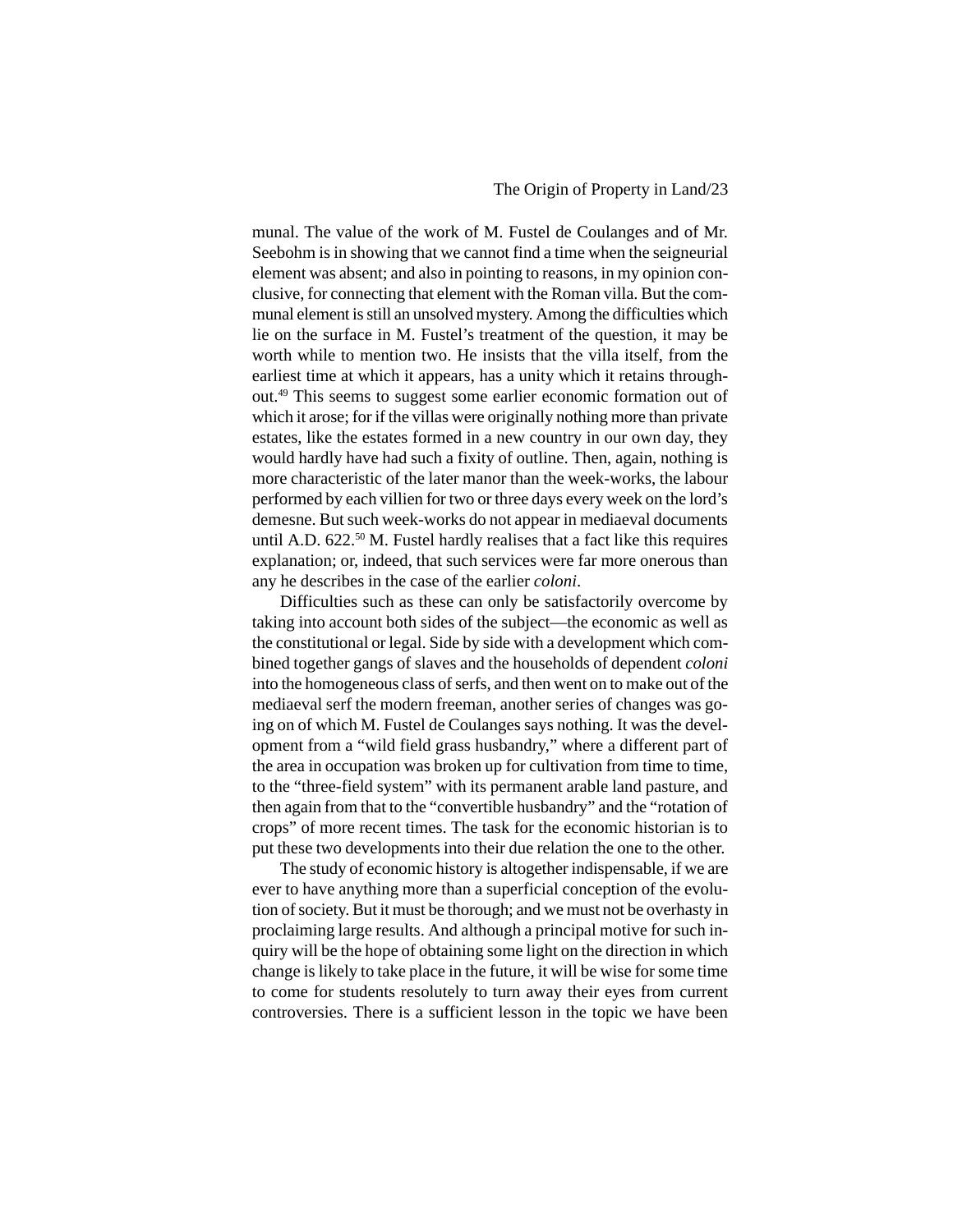considering. The history of the mark has served Mr. George as a basis for the contention that the common ownership of land is the only natural condition of things; to Sir Henry Maine it has suggested the precisely opposite conclusion that the whole movement of civilization has been from common ownership to private. Such arguments are alike worthless, if the mark never existed.

#### Note A.—On the Village in India

It has been remarked above that the history of land-tenure in India calls for fresh examination, unblessed by any theory as to its development in Europe. It may, however, be added that, so far as may be judged from the material already accessible to us, India supports the mark-hypothesis as little as England. The negative argument may be thus drawn out:—1. The village-groups under the Mogul empire were bodies of cultivators with a customary right of occupation. The proprietor of the soil, in theory and in practice, was the Great Mogul. The dispute between the two schools of English officials early in the present century as to whether the ryot could properly be regarded as an owner or not, arose from an attempt to make Indian facts harmonise with English conceptions. The *ryot* had, indeed, a fixity of tenure greater than that of an ordinary English tenant on the other hand, the share of the produce which he was bound to pay to the emperor or his delegate "amounted to a customary rent, raised to, the highest point to which it could be raised without causing the people to emigrate or rebel" (Sir George Campbell, in *Systems of Land Tenure*). The French traveller, Bernier, who resided in India twelve years, and acted as physician to Aurungzebe, describes in 1670 the oppression to which the "peasantry" were subjected, and discusses the question " whether it would not be more advantageous for the king as well as for the people, if the former ceased to be sole possessor of the land, and the right of private property were recognized in India as it is with us." (*Travels*, tr. Brock, i., p. 255).

2. Can we get behind the period of Mogul rule, and discover whether it was super-imposed directly on a number of free cultivating groups, or whether it swept away a class of landlords? Such an opportunity seems to be presented by the institutions of Rajputana, which are described by Sir Alfred Lyall as "the only ancient political institutions now surviving upon any considerable scale in India," and as having suffered little essential change between the eleventh and nineteenth centuries (*Asiatic Studies*, pp. 185, 193). "In the Western Rajput States the conquering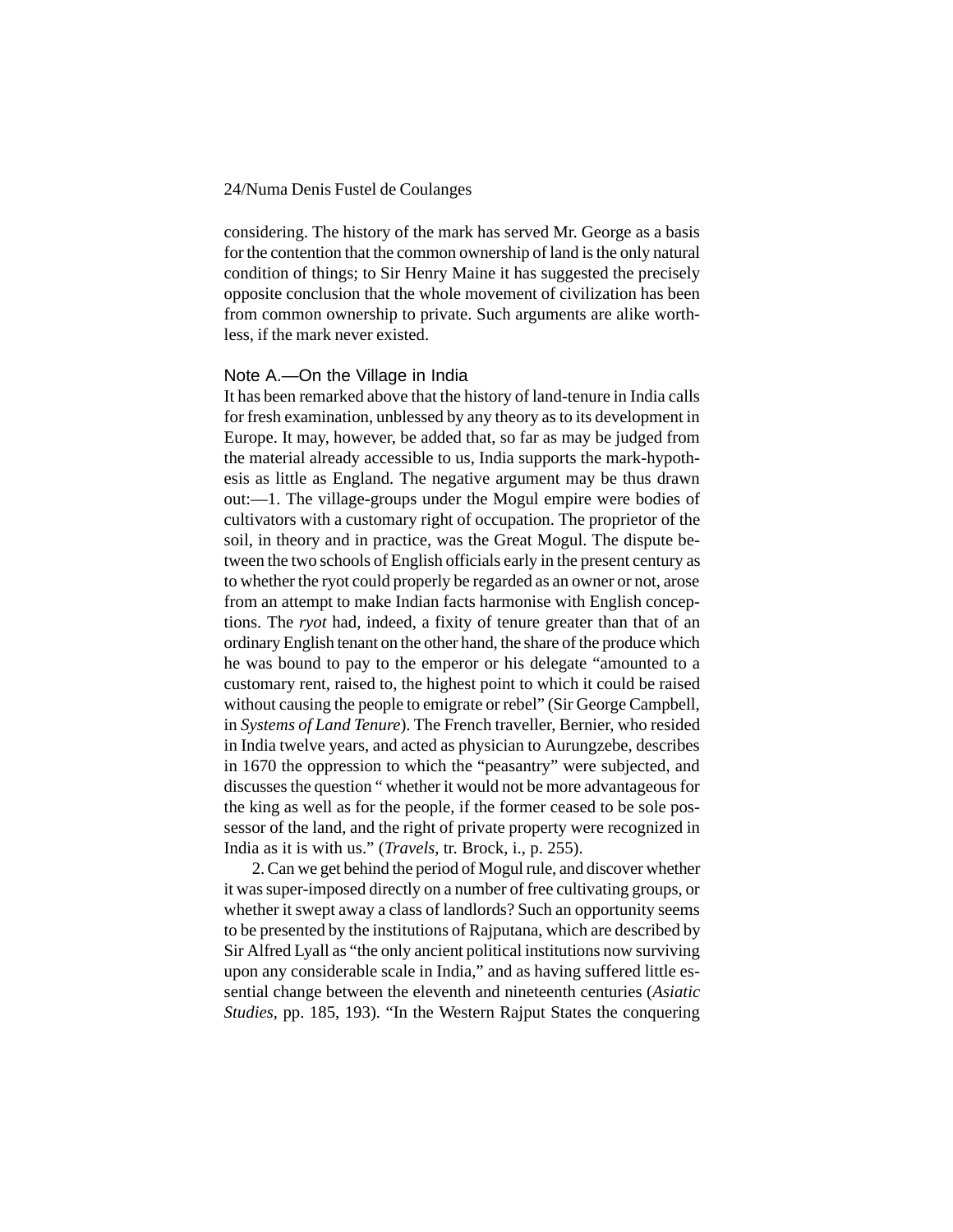#### The Origin of Property in Land/25

clans are still very much in the position which they took up on first entry upon the lands. They have not driven out, slain, or absolutely enslaved the anterior occupants, or divided off the soil among groups of their own cultivating families.... Their system of settlement was rather that of the Gothic tribes, after their invasion of the Danubian provinces of the Roman empire, who, according to Finlay, 'never formed the bulk of the population in the lands which they occupied, but were only lords of the soil, principally occupied in war and hunting.' In a Rajput State of the best preserved original type, we still find all the territory... partitioned out among the Rajputs, in whose hands is the whole political and military organization........ Under the Rajputs are the cultivating classes... who now pay land rent to the lords or their families, living in village communities with very few rights and privileges, and being too often no more than rack-rented peasantry" (Ibid., p. 197). Here, it is true, we have a case of conquest by an invading race; but if this be compared with the description given by Sir William Hunter of tile constitution of Orissa under its native princes, the period of Mahometan rule, it will be seen that the condition of the cultivators was much the same, whoever might be their masters. Orissa would seem to have been divided into two parts, the royal domain "treated as a private estate and vigilantly administered by means of landbailiffs," and the estates of the "feudal nobility," known as Fort-holders (*Orissa*, pp. 214–219). In the petty Tributary States in the neighbourhood of British Orissa, there are said to be now no intermediary holders between the husbandman and the Rajah, "in whom rests the abstract ownership, while the right of occupancy remains with the actual cultivator." The condition of things reproduces, therefore, on a small scale and subject to British control, what was to be found on an immensely larger scale under the Mogul emperors. Whether there ever were in these districts lords of land between the prince and the peasant is not clear.

3. Sir William Hunter suggests that we can distinguish an even earlier stage. "We know," he says (p. 206), "that the Aryan invaders never penetrated in sufficient numbers into India to engross any large proportion of the soil. That throughout five-sixths of the continent, the actual work of tillage remained in the hands of the Non-Aryan or Sudra races; and that, even at a very remote time, husbandry had become a degrading occupation in the eyes of the Aryan conquerors... In Orissa, where Aryan colonization never amounted to more than a thin top-dressing of priests and nobles, the generic word of husbandman is sometimes used as a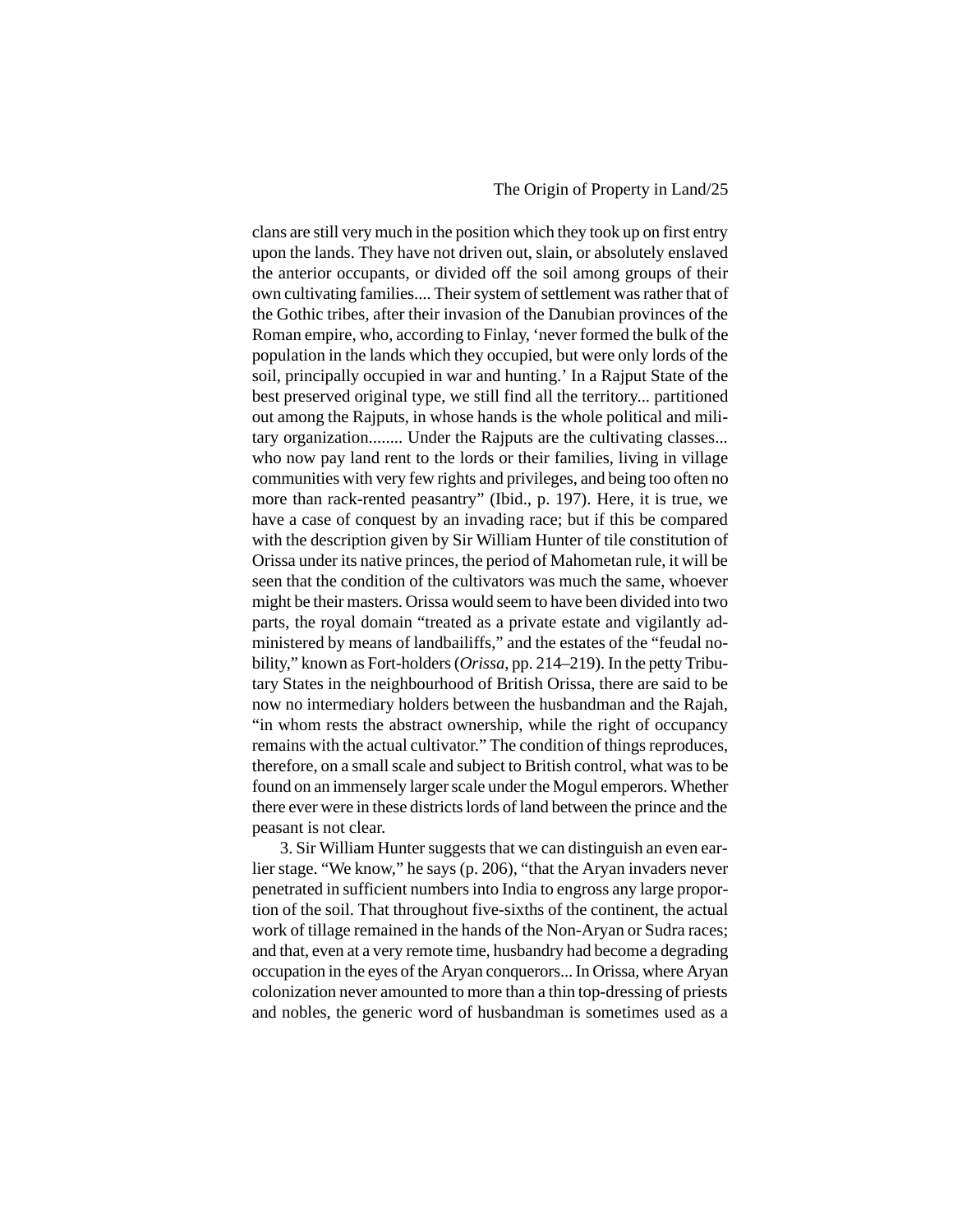synonym for the Non-Aryan caste. At this day, we see the acknowledged aboriginal castes of the mountains in the very act of passing into the low-caste cultivators of the Hindu village, as soon as Hindu civilization penetrates their glens." He thinks it probable, therefore, that the Hindu village is the "outcome" of Non-Aryan Hamlets such as those of the Kandhs. This is not unlikely; but supposing the conjecture to be correct, we must notice two essential points. The first is that the Kandh Hamlet, with its population of, on an average, some five-and-thirty persons, is nothing more than a cluster of independent households, placed close together for mutual protection. The absolute ownership of the soil is vested in each family; and the Hamlet as a whole exercises no corporate authority whatever (pp. 72, 77, 208, 210). And in the second place, if the Hamlet expanded into the village and the village became that "firmly cohering entity" which it now is, land-lordship would seem to have developed *pari passu* (Ibid, pp. 212–3). At no stage of agrarian history do we find the village community of theory, which is "an organised selfacting group of families exercising a common proprietorship over a definite tract of land" (Maine, *Village Communities*, pp. 10, 12). Where the cultivating group are in any real sense proprietors, they have no corporate character; and where they have a corporate character, they are not proprietors.

#### Note B.—On the Russian Mir.

Since the preceding chapter was written, fresh light has been cast on the history of the Russian village group by the work of M. Kovalevsky, *Modern Customs and Ancient Laws of Russia* (London, 1891). According to M. Kovalevsky, the view that the peasants retained their personal liberty until the decrees of Boris Godounoff at the end of the sixteenth century deprived them of freedom of migration, is now generally abandoned by Russian scholars (pp. 210–211); and it is recognized that long before that date serfdom of a character similar to that of western Europe was in existence, over, at any rate, a considerable area of the Empire. Still more significant is another fact on which M. Kovalevsky lays great stress. It is commonly asserted, or implied, that the custom of periodical re-division of the lands of the mir is a survival from ancient usage, and forms a transitional stage between common and individual ownership (e.g., Maine, *Ancient Law*, pp 267–270); But M. Kovalevsky assures us that the practice is quite modern: that it dates no further back than last century; and that it was due chiefly to Peter the Great's impo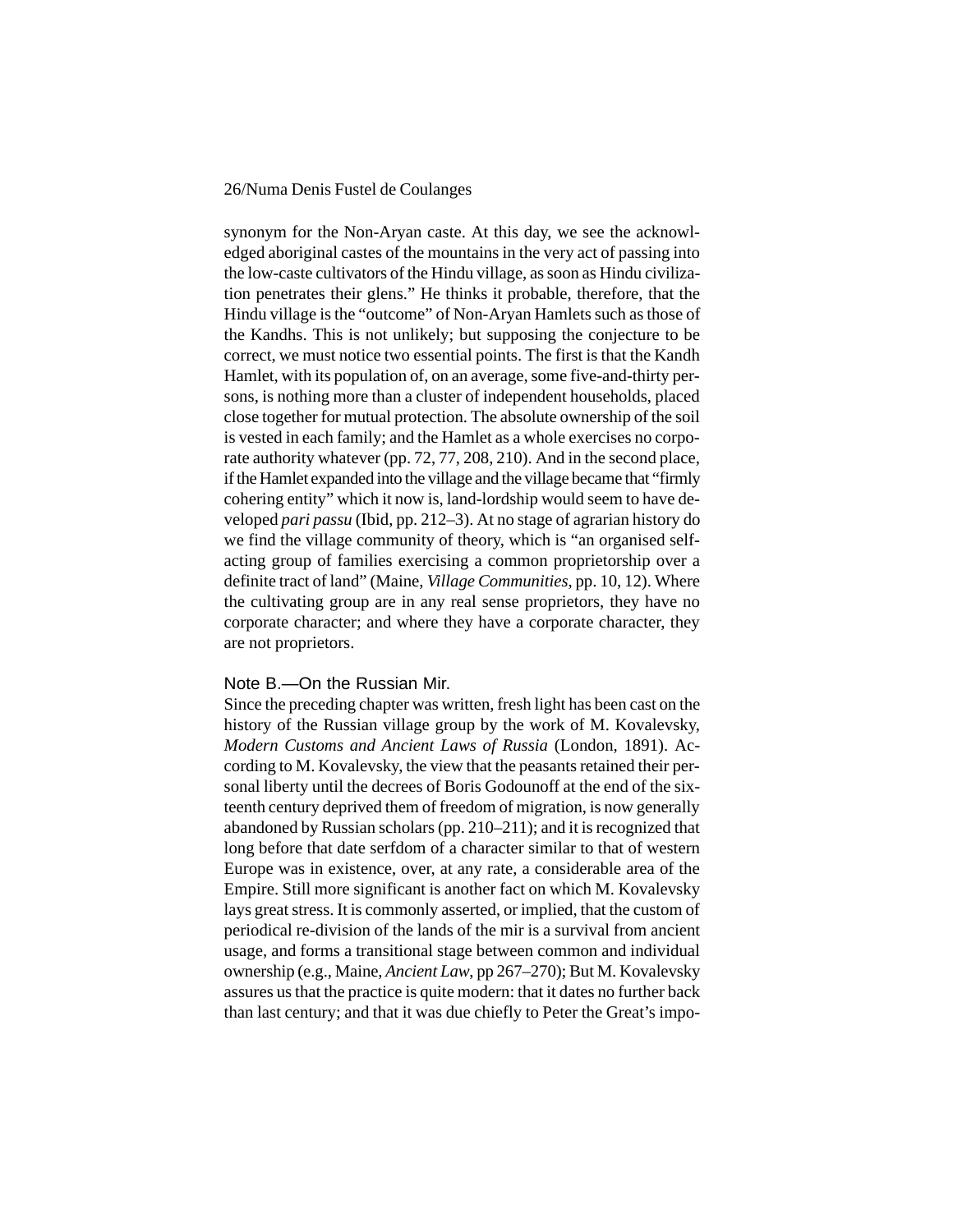sition of a cavitation tax (pp. 93–97).

M. Kovalevsky is none the less a strenuous supporter of the village community theory; and he is indignant with M. Fustel for "endorsing an opinion," that of M. Tchitcherin, "which as already boon refuted" by M. Beliaiev. Unfortunately he does not cite any of the facts on which M. Beliaiev relied. He himself allows that but scanty evidence can be found in old Russian documents in support of the theory (pp. 74, 82); and bases his own argument rather on what has taken place in recent centuries, from the sixteenth down to our own day, when outlying territories have been colonized by immigrants. But this is a dangerous method of proof when used by itself; it would load, for instance, to the conclusion that because the early communities in New England were not subject to manorial lords, there had never been manorial lords in England. And even in the cases he describes, "the unlimited right of private homesteads to appropriate as much soil as each required was scrupulously maintained" (p. 80)—which is very different from the Mark of Maurer.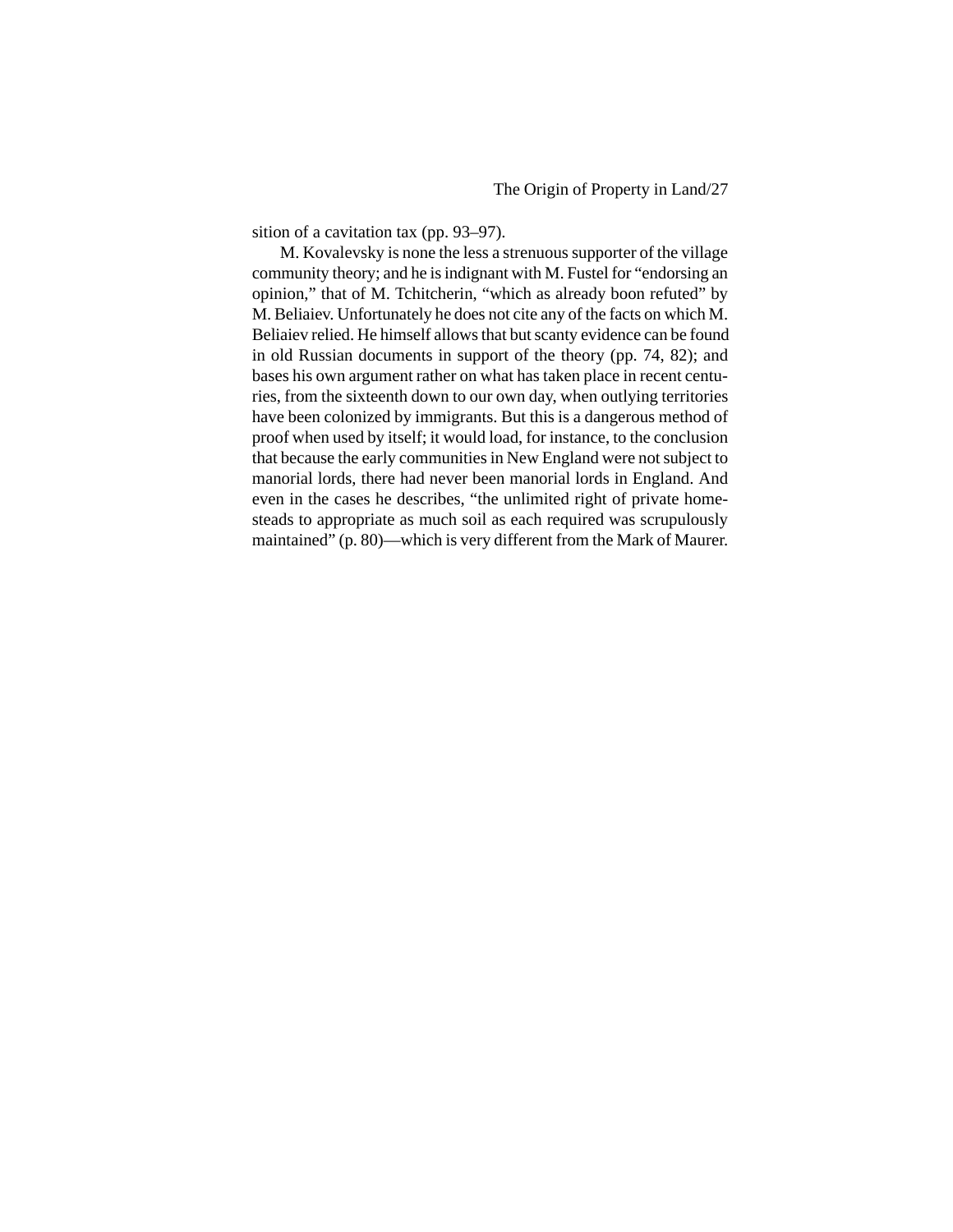### The Origin of Property in Land

During the last forty years a theory has made its way into historical literature, according to which private ownership in land was preceded by a system of cultivation in common. The authors of this theory do not confine themselves to saying that there was no such thing as private property in land among mankind when in a primitive or savage state. It is obvious that when men were still in the hunting or pastoral stage, and had not yet arrived at the idea of agriculture, it did not occur to them to take each for himself a share of the land. The theory of which I speak applies to settled and agricultural societies. It asserts that among peoples that had got so far as to till the soil in an orderly fashion, common ownership of land was still maintained; that for a long time it never occurred to these men who ploughed, sowed, reaped and planted, to appropriate to themselves the ground upon on which they laboured. They only looked upon it as belonging to the community. It was the people that at first was the sole owner of the entire territory, either cultivating it in common, or making a fresh division of it every year It was only later that the right of property, which was at first attached to the whole people, came to be associated with the village, the family, the individual.

"All land in the beginning was common land," says Maurer, "and belonged to all; that is to say to the people."51 "Land was held in common," says M. Viollet, "before it became private property in the hands of a family or an individual."52 "The arable land was cultivated in common," says M. de Laveleye; "private property grew up afterwards out of this ancient common ownership."53 In a word, the system of agriculture was, in the beginning, an agrarian communism.

This theory is not, strictly speaking, a new one. Long before the present century, there were thinkers who loved to picture to themselves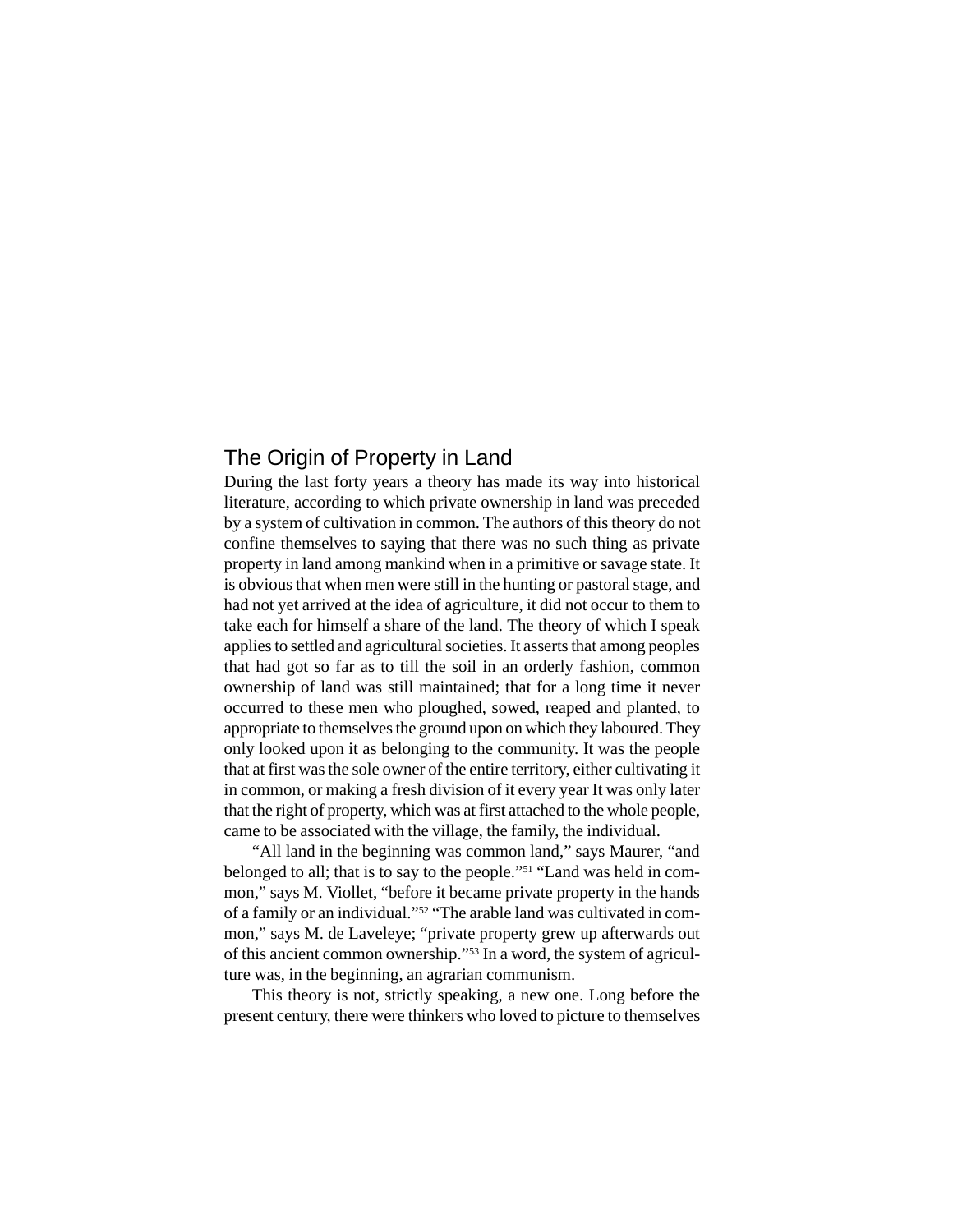mankind living together, when society was first formed, in a fraternal communism. What is new in this, what is peculiar to our own times, is the attempt to rest this theory on a foundation of historical fact, to support it with quotations from historical documents, to deck it out, so to speak, in a learned dress.

I do not wish to combat the theory. What I want to do is only to examine the authorities on which it has been based. I intend simply to take all these authorities, as they are presented to us by the authors of the system, and to verify them. The object of this cold and tedious procedure is not that of proving whether the theory is true or false; it is only to discover whether the authorities that have been quoted can be fairly regarded as appropriate. In short, I am going to discuss not the theory itself, but the garb of learning in which it has been presented.

#### I.

### The theory of Maurer as to community of land, amongst the Germanic nations

G. L. von Maurer is, if not the earliest, at any rate the chief author of the theory we are examining.

He presented it with great clearness in a book published in 1854. In this he maintained that, amongst the Germans, private domains, villages and towns, all spring alike from a primitive mark; that this primitive mark consisted of an area of land held in commons that the land was cultivated for a long period without there being any private property; and that the cultivators formed amongst themselves an "association of the mark," a "*markgenossenschaft*." "All land," he said, " was in the beginning common-land, *gemeinland* or *allmende*" (page 93). "There was nothing which could be rightly termed private property" (ibid). "The ground was divided into equal lots, and this division was made afresh each year; every member received a part and moved each year to a new lot." "The whole mark, cultivated land as well as forests, was held in common" (p. 97).

"The idea of property," he says again, "only came as a result of Roman law" (p. 103). "Property, as we find it in later times, was produced by the decomposition of the ancient mark" (p. 10).

Our author re-stated his doctrine in another book published two years later: "The associations of the mark are bound up with the primitive cultivation of the soil; they can be traced back to the earliest German settlements, and in all probability once occupied the whole of Ger-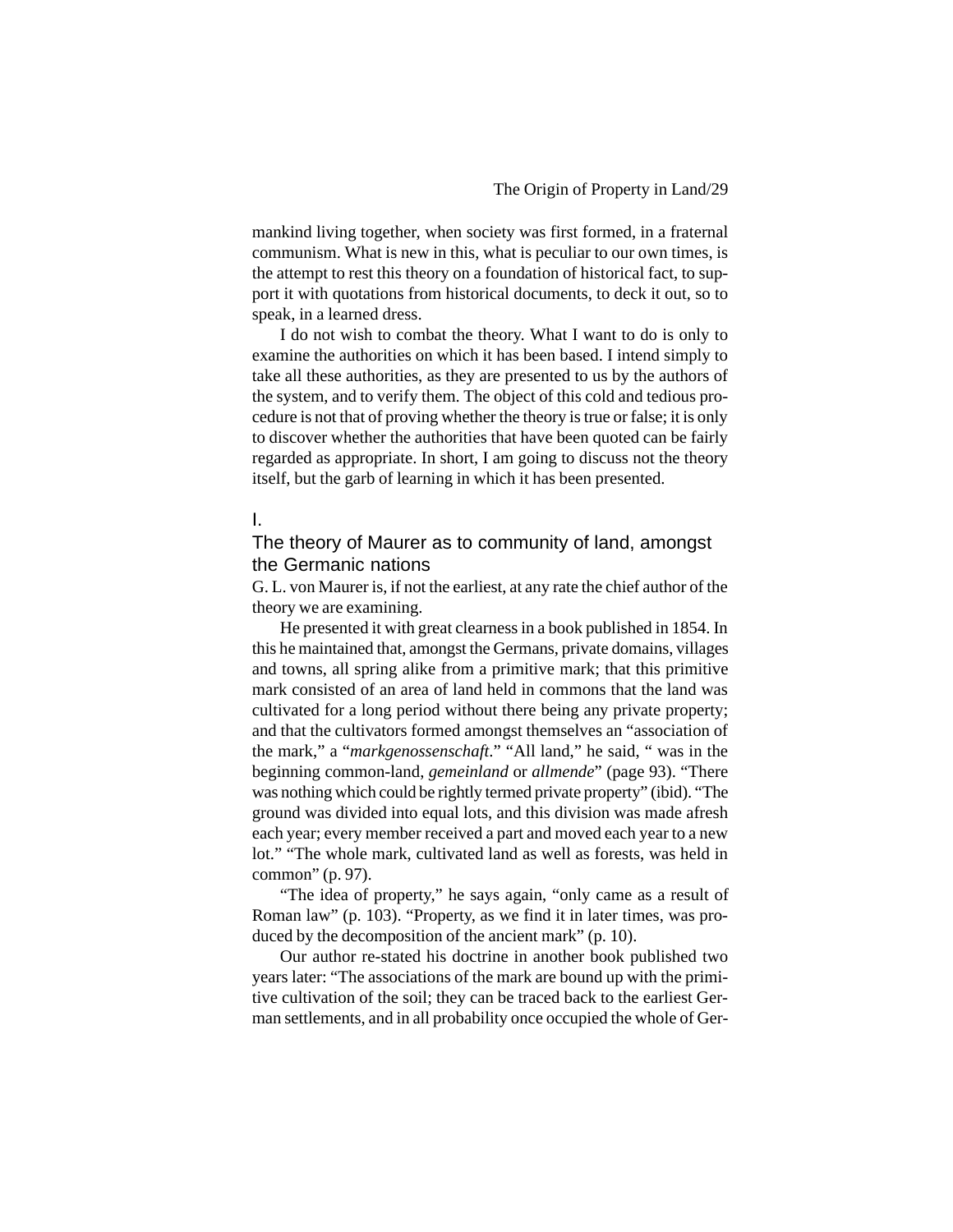many."54 We have to consider what are the facts, and what the authorities on which Maurer builds up this doctrine.

As the question concerns very early times, he naturally begins with early authorities. The first is Caesar. Caesar calls our attention, we are told, to the fact that amongst the Germans "there are no separate estates or private boundaries."55

This is explicit; and, although one might say that Caesar was unacquainted with the Germans at home,<sup>56</sup> it has great weight as coming from so clear-headed a writer. Let me, however, call attention to the fact that the passage from Caesar is by no means a description of the mark as Maurer and his disciples conceive it. Caesar does not show us a *markgenossenschaft*, an association of peasants cultivating in common land of which they were the common owners. He describes, and this is a very different thing, the chiefs of the cantons arbitrarily disposing of the soil of which they alone appear to be the owners, and each year moving families and groups of men from one place to another. These people apparently have no rights, no power of initiative; the chiefs leave them only "as much land as they think fit," "where they think fit," and they "force them" to move from place to place. All this is far enough removed from the supposed association of the mark—an association, that is, of free peasants cultivating land in common, in virtue of their joint ownership; and it would be difficult to make Caesar's observation fit into such a condition of things.<sup>57</sup>

Next comes Tacitus. Does he introduce the mark into the picture which draws of the institutions of the Germans? "Yes," says Maurer; "for in his 26th chapter, when he uses the word *agri* he means the mark." And again, "all land held in common and not divided, Tacitus calls *ager*." But by what authority does Maurer translate *agri* in Tacitus, and further on *ager*, by "common lands," when the word common is not to be found there? "Because," says he, "the word *ager*, in the Roman sense, signified when used by itself *ager publicus*." Here we have an apparently unimportant philological statement, but it is one which plays a considerable part in Maurer's book. He repeats it three times (pages 6, 84, and 93). Indeed, if we look more closely into it, we find that it is the foundation of his system. It was necessary for his view that the mark should be found in Tacitus and therefore the word *ager* by itself had to mean *ager publicus*, i.e., mark, common land, *Gemeinland*. This is exactly what has to be proved. The true sense of a word cannot be got at by an effort of imagination, or by turning over the pages of a pocket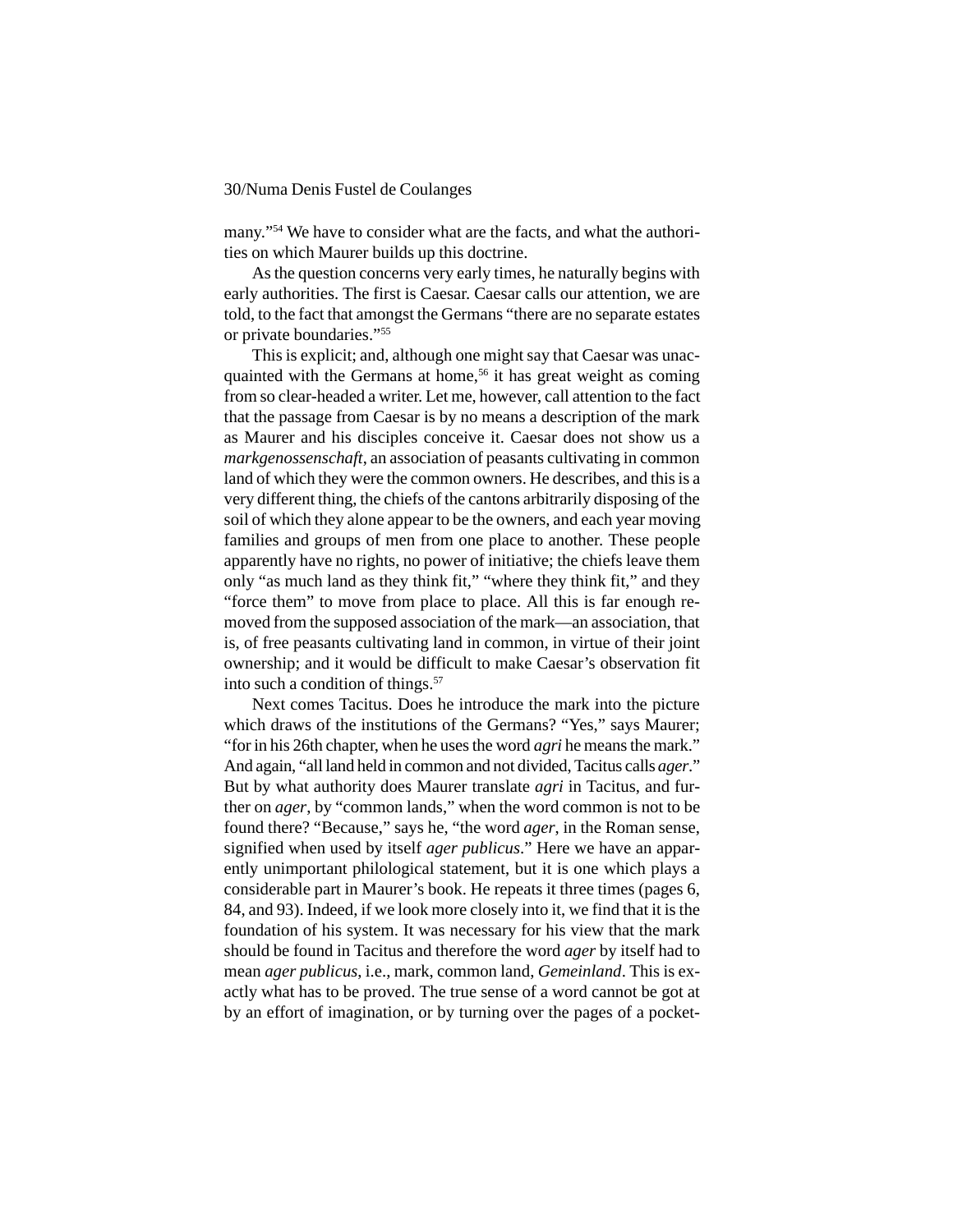dictionary. It is only to be found by bringing together a number of examples of its use and comparing them; and the term *ager* occurs so often in Latin literature that an attentive student can hardly make any mistake as to its meaning. Nowhere do we find it in the sense of public land, unless when accompanied by the adjective *publicus* or the genitive *populi*, or some other term to show clearly the especial meaning it is intended to have.58 By itself it never meant public land. Read Cato and Varro; they do not once mention public lands; and yet the word *ager* occurs frequently in their works, each time in the sense of a private estate. Some one buys an *ager*; the owner makes the lustration of his *ager* (Cato, 141), that is to say, he perambulates the boundaries of his property. Columella is continually talking about the *ager* as the property of a man whom he calls *dominus*. More than thirty passages in Cicero show that he drew a distinction between an *ager*, which was the property of a private citizen, and the *ager publicus*, which was the property of the state. Even the agrarian laws, whose real object was to transform an *ager publicus* into an *ager privatus*, mark clearly the difference between them.<sup>59</sup>

It is, therefore, in no sense true that the word *ager* by itself implied public or common land, or that it was in any way analogous to the word *mark*. So far was this from being the case, that a Roman jurisconsult expressly says that the dominant idea conveyed by the word *ager* is that of complete ownership <sup>60</sup>

In fact, what a Roman calls *ager* was very often what we call an estate. In Cato, for instance, the *ager* is not simply a field; it is a domain of some 60 75, or 150 acres (c.c. 1,10), which is cultivated by ten, twelve or sixteen slaves. Columella mentions, as if it were not unusual, that an *ager* might he so extensive that the owner would have to divide it for purposes of agriculture between several groups of slaves. *Ager* and *fundus* are synonymous terms, and they both mean an area of land cultivated for an owner's benefit.<sup>61</sup> Pliny speaks in his letters of his *agri*; and each of these is a great estate that he either lets out to farmers, or cultivates by means of a body of slaves. Each *ager* included, to judge from his description, arable land, meadows, vineyards and woods. The jurisconsult Paulus makes use of the two words, *ager* and *fundus*, in referring to one and the same domain.<sup>62</sup> Another jurisconsult says in so many words that the word *ager* includes all the land of an estate.<sup>63</sup> Finally, if there were still any doubt, we need only look at the passage from Ulpian in the *Digest*, which gives the formula under which estates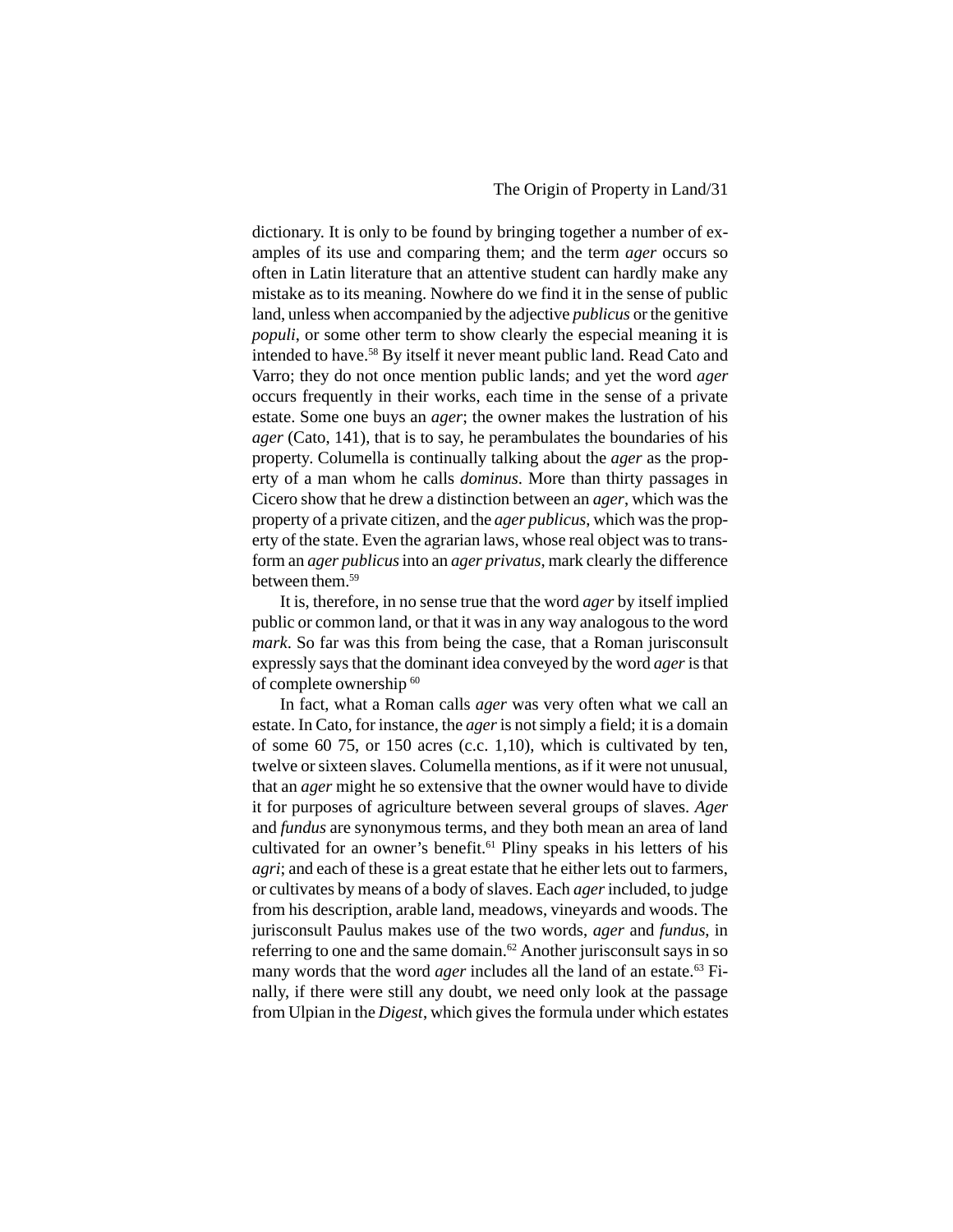were enrolled in the census. We see that such properties are called *agri*, and that each of them comprises land in tillage, vineyards, meadows, and forest.<sup>64</sup>

All this has to be borne in mind, if we would know what was the idea that Tacitus associated with the word *agri*; for no doubt Tacitus used the language of the Romans of his own times. To suppose that he attached to this word a meaning it had never had, viz., public land, and, going even further, the idea of common land—an idea which never entered the Roman brain—is pure fancy. And this is the error with which Maurer and his followers set out to misinterpret the whole of chapter xxvi. of the Germania.65

After Tacitus, we have the early records of German law. Is this where Maurer discovers the mark? If the system of the mark was in full vigour in early times, and came down from them to more modern days, proof of its existence would certainly be found in barbaric law. But the word mark is not to be met with in these codes. You find it neither in the laws of the Burgundians nor in those of the Visigoths, nor in those of the Lombards; nor do you find any term that might be its equivalent or translation. It is absent, in like manner, from the Salic law.

In the Ripuarian law the word is to be found, but in a sense quite the opposite of that which Maurer attributes to it. Far from implying a district of land common to all, it denotes the boundary of a private estate. This will be seen on reading section 60: "If any one buys a villa or any small estate, he ought to procure witnesses to the sale... If a proprietor encroaches on a neighbouring proprietor (this is the is meaning of the word *consors*), he shall pay fifteen solidi... The boundary of the two estates, *terminatio*, is formed by distinct landmarks, such as little mounds or stones... If a man overstep this boundary, *marca*, and enters the property of another,<sup>66</sup> he shall pay the fine mentioned above." Thus, what the law calls *terminatio* in one line and *marca* in the next is clearly one and the same thing: it is the boundary which separates two private properties. A fact like this upsets, Maurer's whole system.

Let us turn to the codes of the Germans who remained in Germany proper. The word *mark* is not to be met with throughout the Thuringian, Frisian and Saxon codes. It does occur in those of the Alamanni and Bavarians; but, instead of signifying a common territory, as Maurer would have it, it is used for the boundary of a territory. The laws of the Alamanni lay down that anyone who seizes a free man and sells him across the borders, *extra terminos*, shall restore him to his country and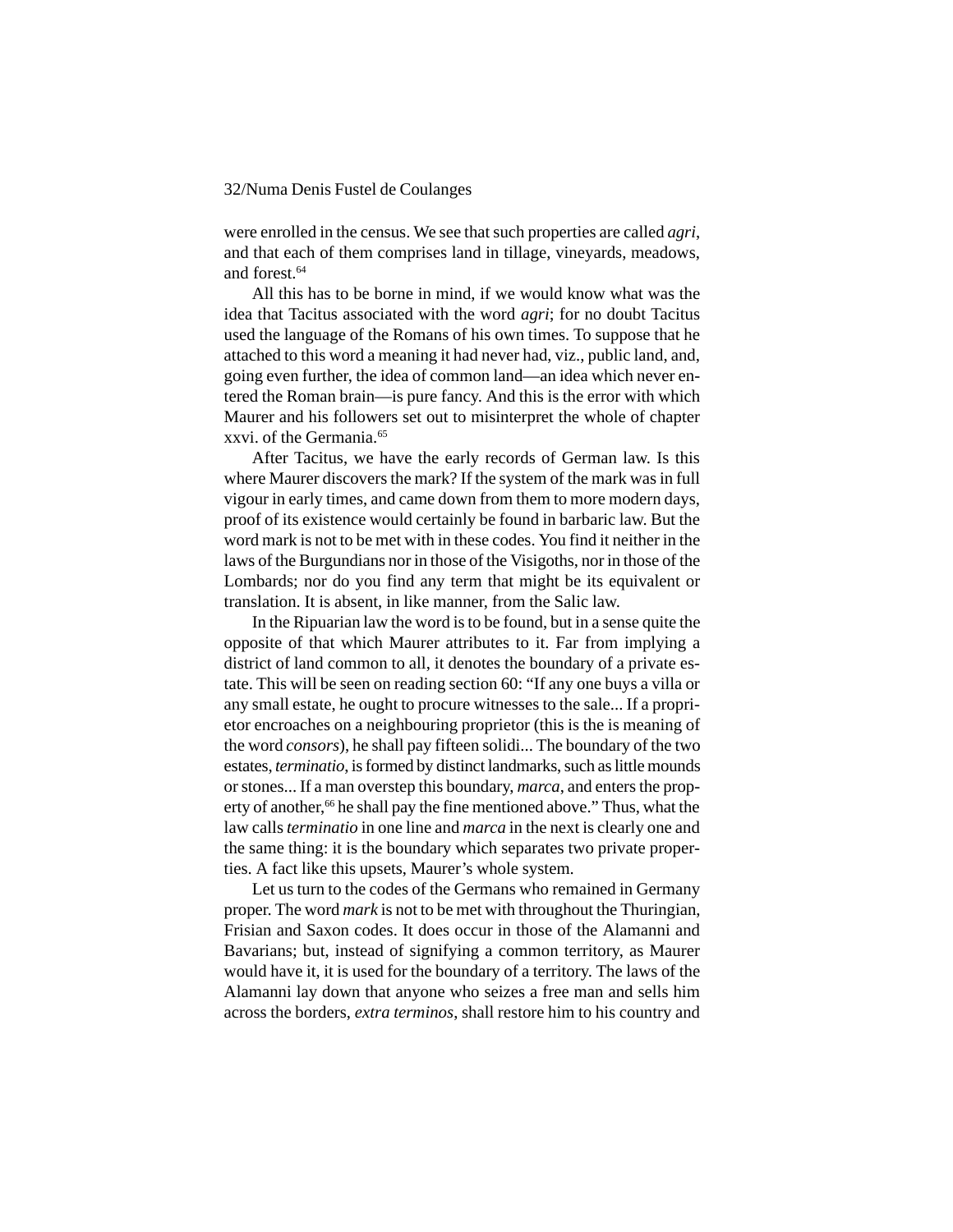pay a fine of forty solid); immediately after, in the following line, comes a similar direction in case of the sale of a free woman beyond the borders, and the only difference is, that in place of *extra terminos* we have the phrase *extra marcam*: the two expressions are, we see, synonymous, and both denote a frontier.67

The Bavarian law indicates still more clearly the meaning of the word. Speaking of a man who takes a slave over the borders, it expresses it by *extra terminos hoc est extra marca.*68 It is impossible more clearly to indicate that the German word *mark* is synonymous with the Latin word *terminus*. Another passage from the Bavarian laws proves that *mark* was also used for the boundary of a private estate. Under the rubric, *De terminis ruptis*, it says that if two neighbours are at variance about their boundary, the judges ought first to examine whether the boundary is indicated by visible landmarks, such as marks on trees, hillocks or rivers. Now these two neighbours who have a common boundary are termed in the law *commarcani.*69 Maurer, it is true, supposes that by this word is meant "men who dwelt in the same mark, the same common territory," but he would not have fallen into this error had he noticed that the same clause in the very next line expressly tells us that we have here to do with private property, with land that has been inherited; for each of the disputants makes a declaration that he has inherited his lands from his ancestors.<sup>70</sup> Here we have then, precisely the opposite of mark in the sense of land held in common. Two neighbouring land-owners are at law about their boundaries. *Commarcani* is analogous to *confines*, which we find elsewhere; it is used of two men who have the same *marca*, the same *finis*, that is, a common boundary.

That the mark was a district possessed in common by a number of persons there is not a trace in German law. But are there not, at any rate, vestiges of some kind of common ownership? Maurer maintains that there are; and as evidence brings forward three instances, all taken from the Burgundian law: in section 13 he finds the words *in silva communi*; in section 31, *in communi campo*; and in section 1 of the "additamentum," *silvarum et pascuorum communionem*. 71 This is quite sufficient to convince some readers. Is not the word *communis* enough? And yet, let us make sure of our quotations, and with each of them let us look at the context.

Article 13 does not in the least refer to a forest common to all, but to one which happens to be held in common between a Roman and a Burgundian, probably in consequence of the division of an estate which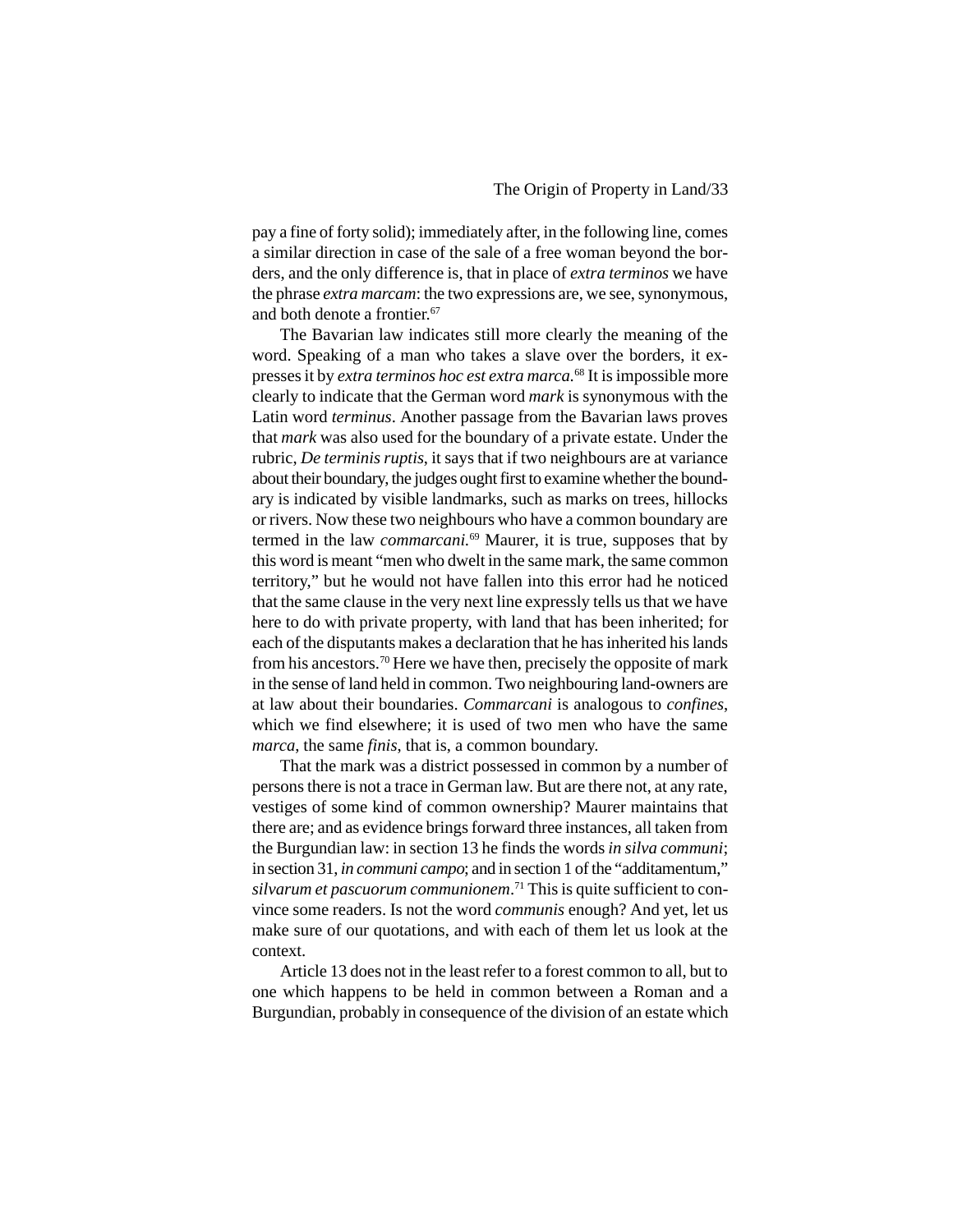had belonged to the former.<sup>72</sup> This is a very different thing from a system of community. The passage shows, on the contrary, that in this case the forest was the property of two men. The mention in section 31 of a campus communis has led Maurer to say "that there were still in Gaul many fields which remained undivided." This is a mistake; for here again it is a field belonging to two proprietors that is spoken of; one which is only undivided so far as these two men are concerned. Anyone who has planted a vine in a common field shall make up for it to the other owner by handing over to him an equal extent of ground;<sup>73</sup> but if the co-proprietor from the first objected to his doing it, and the other has planted his vine in spite of him, he shall lose his pains and the vine shall belong to the owner of the field.<sup>74</sup> It is plain that here we have to do with something very different from a piece of ground common to an entire village. Maurer has, in this instance, made the mistake of isolating two words instead of reading the whole passage. As to his third quotation, section 1 of the *additamentum*, we find that this does not belong to Burgundian law. It belongs to the Roman law of the Burgundians; which is a very different thing.<sup>75</sup> It is, in fact, connected with an arrangement entirely Roman in its character, which is to be met with also in the code of Theodosius, according to which forest and pasturage might be held in common by a certain number of owners of land in tillage. The Roman law enacts that in such a case each owner should have rights over the forest and pasturage in proportion to the extent of his cultivated land.76

Thus we find that the three passages from German law, which Maurer believes he has discovered to prove the existence of a system of common ownership, either belong to Roman law or have no connection with this supposed common ownership of land, and even give positive proof of private ownership. In the same way finding somewhere the word *consortes*, he exclaims:

"Here we have the associates of the mark" (p. 145), and he again quotes a passage from the Burgundian law; but, as in the instance given above, we find that the passage belongs to Roman law, and, on looking at it, we see that the word consortes is used in the Roman sense of coheirs.<sup>77</sup> The meaning of the clause is that if two or more co-heirs have not yet divided the estate and apportioned their shares, and one of them demands a division of the property, it is not to be refused him.78 In this case, again, we are far enough away from a system of community in land.

Such are the four passages which Maurer finds, or thinks he finds,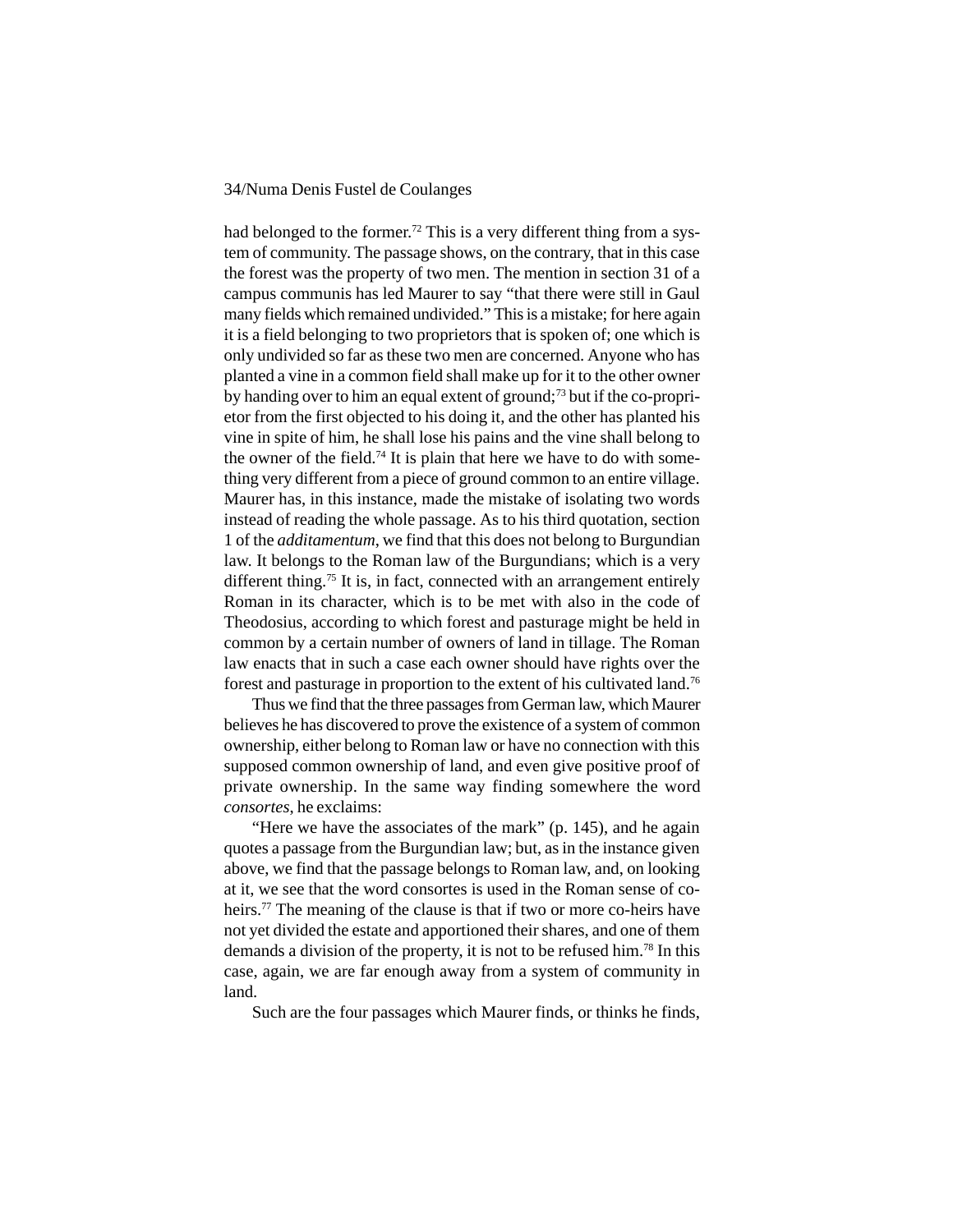in German law; and he can only use them in support of his theory by misinterpreting them. The whole body of German law is, in fact, a law in which private property reigns supreme. Look at the Burgundian law, and you will find mention of corn fields which are enclosed, and even of meadows; the forest itself is an object of private property. "If a Burgundian or a Roman possess no forest, he may take dead wood from the forest of another, and he to whom the forest belongs, shall not hinder him; but if he take, a tree bearing fruit, he shall pay a fine to the owner, domino silvae."79 A right of use, limited besides to dead wood, is not the same thing as common ownership. It will be noticed also that the term used in the code for a country domain is villa, with its boundaries, termini villae.80 Even the lands given by the king to his servants arc marked off by definite boundaries.81 These boundaries are sacred; the Burgundian lawgiver lays down that any one who removes a boundary shall lose his hand. It never for a moment entered into tile minds of the Burgundians to establish agrarian communism.

In the law of the Visigoths, we find men who own vineyards, fields, meadows, and even pasturage and forests.<sup>82</sup> Land is hereditary property; and there is an entire section upon the division of landed posses signs amongst co-heirs, as well as one on the boundaries of private estates. It is the same throughout the Lombard law; the right of ownership applies to everything, even to forests.<sup>83</sup> The owner of the land *dominus*—has the right of selling it.84 He can also let it on lease, *libellario nomine*.

The Salic law is a much less complete code than those we have been considering. It makes no mention of sale; but it contains the rule of hereditary succession. Land passes from father to son.<sup>85</sup> We also find enclosed corn fields and meadows,—a state of things hardly to be reconciled with community of land;<sup>86</sup> there are even forests which are one man's property, and where no one has the right of getting wood.<sup>87</sup>

The Ripuarian law indicates the use of hedges and enclosures; it recognizes the right of hereditary succession to land, and also the power of disposing of it by sale.<sup>88</sup> All these are unmistakable signs of the prevalence of private ownership.

The hastiest glance at the law of the Alamanni, makes it absolutely clear that the soil was an object of private property throughout the district in which it was in force. We see from the first section that an individual might be so completely owner of his land that he could, by a mere act of will, give it away to a church; he had not to ask the leave of any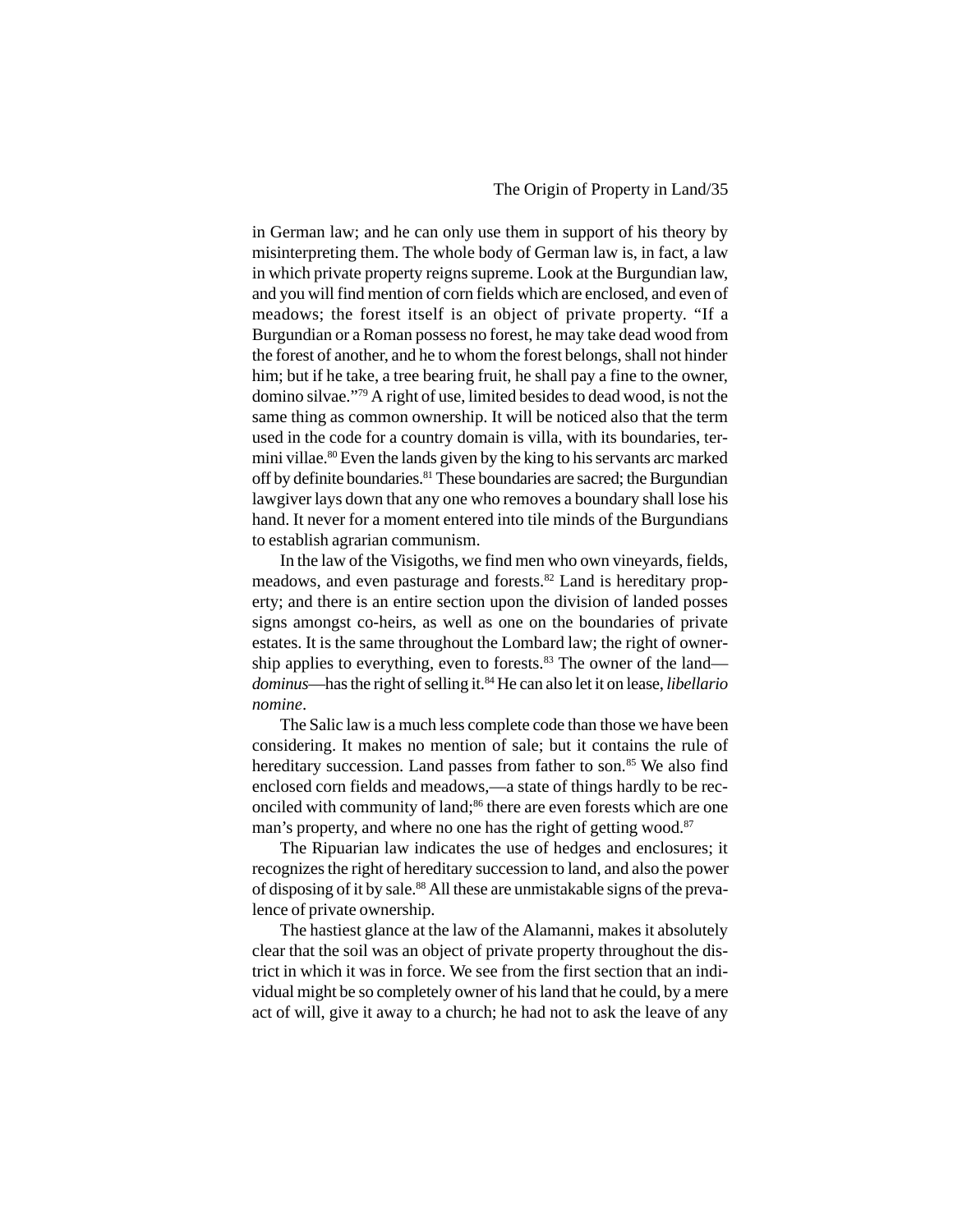group of associates. Ownership of land is spoken of as *proprietas* and it is "perpetual."89 It is also hereditary; for the same law shows that if this man did not give his land to the church, it would pass "to his heirs;"90 and it provides for the case of one of the heirs objecting to the gift, without mentioning the possibility that an "association of the mark" might lay claim to the land. The same code also mentions mills and water courses as objects of private property.<sup>91</sup> The following clause enlightens us still more as to the condition of the land: If a dispute arises between two families concerning the boundary of their lands, the two families fight in presence of the count; the one to whom God gives the victory enters into possession of the disputed territory; the members of the other family pay a fine of 12 *solidi* "because they have attacked the *property* of another."92 Here we have a law which cannot apply to lands common to all. It is clearly dealing with property which is permanent, and sharply defined; though it is property which belongs not so much to the individual as to the family Among the Alamanni, as we see, traces of family ownership still survived.

In Bavarian law property in land is hereditary. Each domain is surrounded by a boundary made " either by a bank of earth, or by stones stuck in the ground, or by trees marked with some particular sign."93 And we must not suppose that these boundaries merely enclosed gardens; they enclosed fields and vineyards. "He who, whilst tilling his field or planting his vine, has unwittingly moved a land mark, shall restore it in the presence of his neighbours." "When two neighbours having a common boundary have a dispute, if the land marks are not clear, the one says, 'My ancestors possessed the land as far as this line, and left it me by inheritance:' and the other protests and maintains that the land belonged to his ancestors as far as some other line; then the dispute is settled by judicial combat."94 This is a good instance of individual ownership. Ownership has long been hereditary; since each of the litigants says he has received his estate from his ancestors, and the lands have been held by the same families for several generations. Nor is it only to land under tillage that the right of ownership applies; it applies equally to forests and pastures; to uncultivated as well as to cultivated land: "If any one sells his property, whether cultivated land, or uncultivated, meadows or forests, the sale ought to be transacted in writing and before witnesses."95

In Thuringian law, land passes from father to son. Saxon law also reeognises the right of private property; and authorises the sale and gift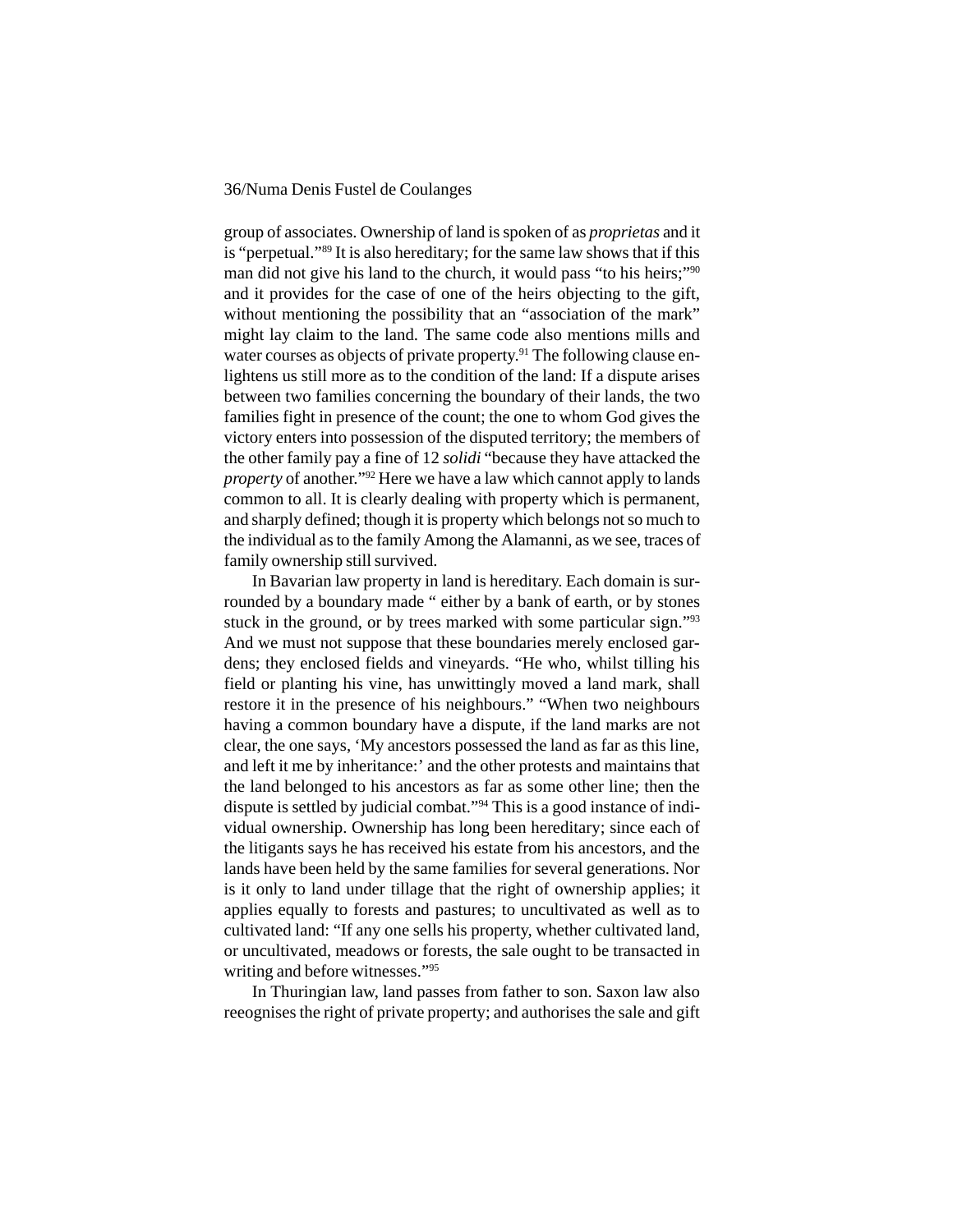of land.

The capitularies of the Merovingian kings, again, show that private property was the normal and regular state of things. An edict of Chilperic declares that land shall pass not only to the son according to the ancient rule, but also to tile daughter, brother, or sister. In his treatment of this last point Maurer once more displays singular inaccuracy. From this law which declares the rule of hereditary sueecssion, he draws the conclusion that before that time there had been community of property. The edict of Chilperic says that in no ease shall the neighbours take possession of the land; this appears to him to mean that, up to the day this law was made, the neighbours were the real owners, and inherited before the son of the dead man. He does not notice that it is precisely in the case where a son survives that Chilperic contents himself with referring to the ancient rule of hereditary succession. The words *non vicini* occur in the paragraph which deals with the case of the death or the owner without children. To say that if a man dies without children, the nearest heirs must be sought for, and the neighbours are not to take possession of the land, is not the same as saying that until that time the neighbours had had rights over the land. To exaggerate the meaning of a quotation to such a point as this is really to pervert it.<sup>96</sup> Not a single Frankish capitulary, not a single law, charter, or formula mentions this imaginary "right of the neighbours over the land. Not one of these documents even alludes to a village holding its land in common. The Carolinginian capitularies, which were drawn up for Germany as well as for Gaul, recognise two methods only of land-holding, the allodial, i.e., complete an, heritable ownership; and beneficiary, i.e., land granted by its owner for a time and under certain condition. They know nothing of community of ownership.

If one could point anywhere to an annual or periodical division of the soil this would be a proof c agrarian communism. Maurer accordingly maintain (page 8) that this annual division was, as a matte of fact, for a long, time practised. In support of so grave an assertion, to prove an historical fact of such magnitude, we might hope that he would furnish us with numerous and precise references. He gives but one, a document of the year 815, printed in Neugart's *Codex diplomaticus*, No. 182.97 Now look at this deed; it is a gift made to a convent by a certain Wolfin. Read it through; you will not find a single mention of community, a single mention of a yearly division. Wolfin is a land-owner; the lands he grants are his property; even more than that, they are his by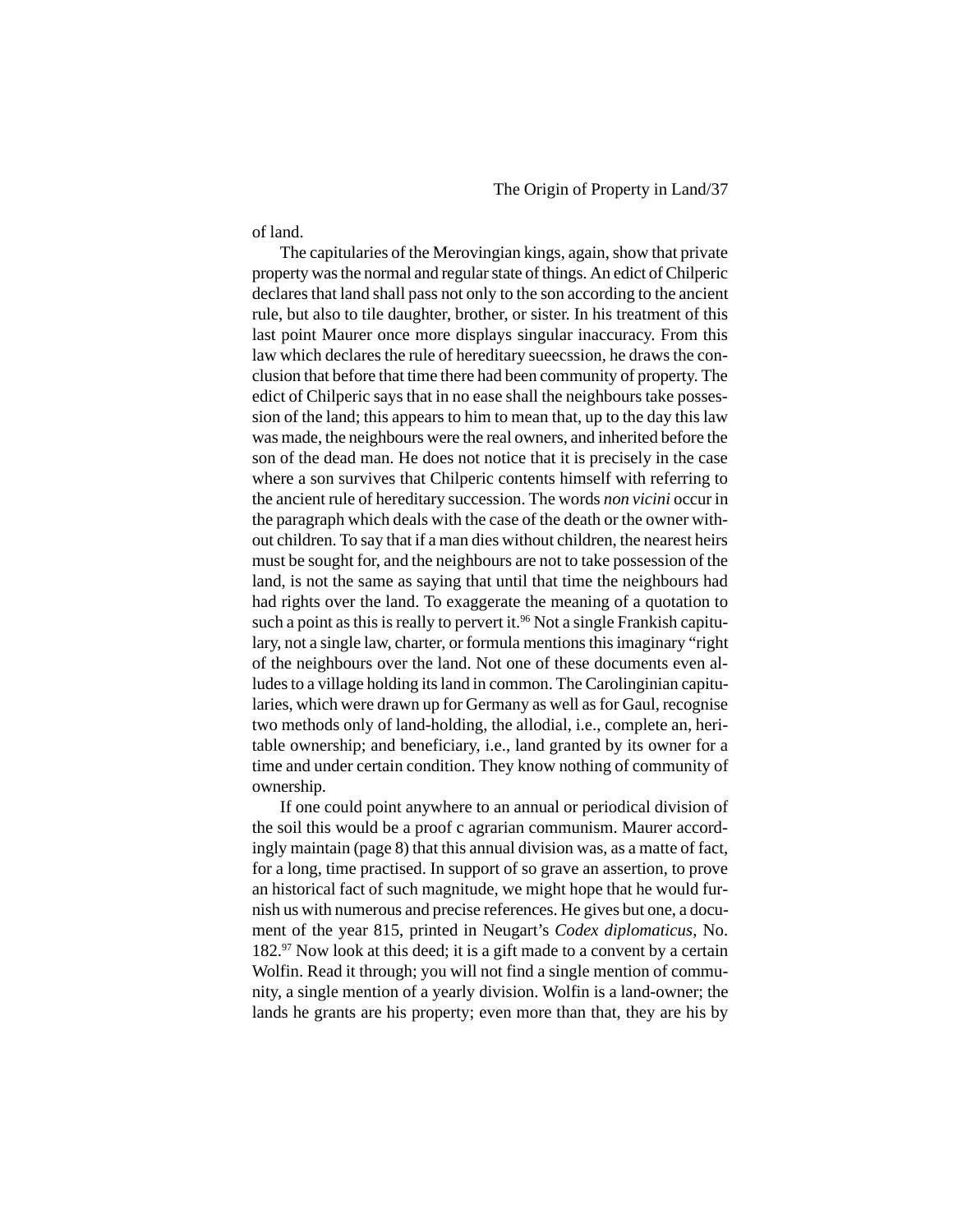inheritance; they have descended to him from his father. Here then we have a deed which from its first word to the last proves the existence of private property, and shows the very opposite of common ownership.

How has Maurer managed to find in this a confirmation of his theory? We have here a striking example of the light-hearted way in which he works. The donor, in making a list according to custom of the lands he is giving, writes terrae, anales, prata, vineae, pascua. Maurer lays hold of this word anales. Of course, it is not Latin; so he begins by supposing that the copyist made a mistake, and corrects it to annales. But even the word *annalis* does not belong to the language of legal documents; there is not a single other instance of its use. Maurer supposes that it means "lands that are held for only one year." But that is impossible; since, according to this very deed, they are Wolfin's property by inheritance. The whole list, terrae anales, prata, vineae, pascua relates beyond doubt to inherited property. The word *anales* is puzzling; but any one who is familiar with charters of this kind must have often observed in those of this period the expression *terrae areales* taking the place of *terrae arabiles,*98 but with the same meaning, i.e., arable lands. It occurs frequently in deeds of gift. When in a number of documents exactly alike in phraseology you find in eighty *terrae erabiles, prata, vineae, silvae, pascua*, and in twenty more *terrae ariales*, *prata*, *vineae, silvae, pascua*; then, supposing in a single example you meet with *terrae anales, prata, vineae, silvae, pascua*, common sense tells you that this word *anales*, which, however we take it, is incorrect, was written for *ariales*, and that either the editor or the copyist made a mistake. There is no doubt whatever that the donor makes a gift of "lands he possesses by inheritance," which include "arable lands, meadows, vineyards and pasture." Such is the deed of 815; and it is an illustration of the method Maurer follows. He cites a deed, which, taken as a whole, proves the existence of private and heritable property; he does not tell the reader this, but picks out from its context a single word; alters it and translates it in his own way; and presenting the reader only with this one word, tries to make him believe that the deed proves the annual division and common ownership of land.

When Maurer comes to deal with the barbarian invasions, he takes great pains to get together a number of quotations which will suggest the idea of a partition of land (pages 72 seq.); but if we examine them, we see that there is absolutely nothing about a yearly or periodical division. He first quotes from Victor Vitensis, who tells us that Genseric,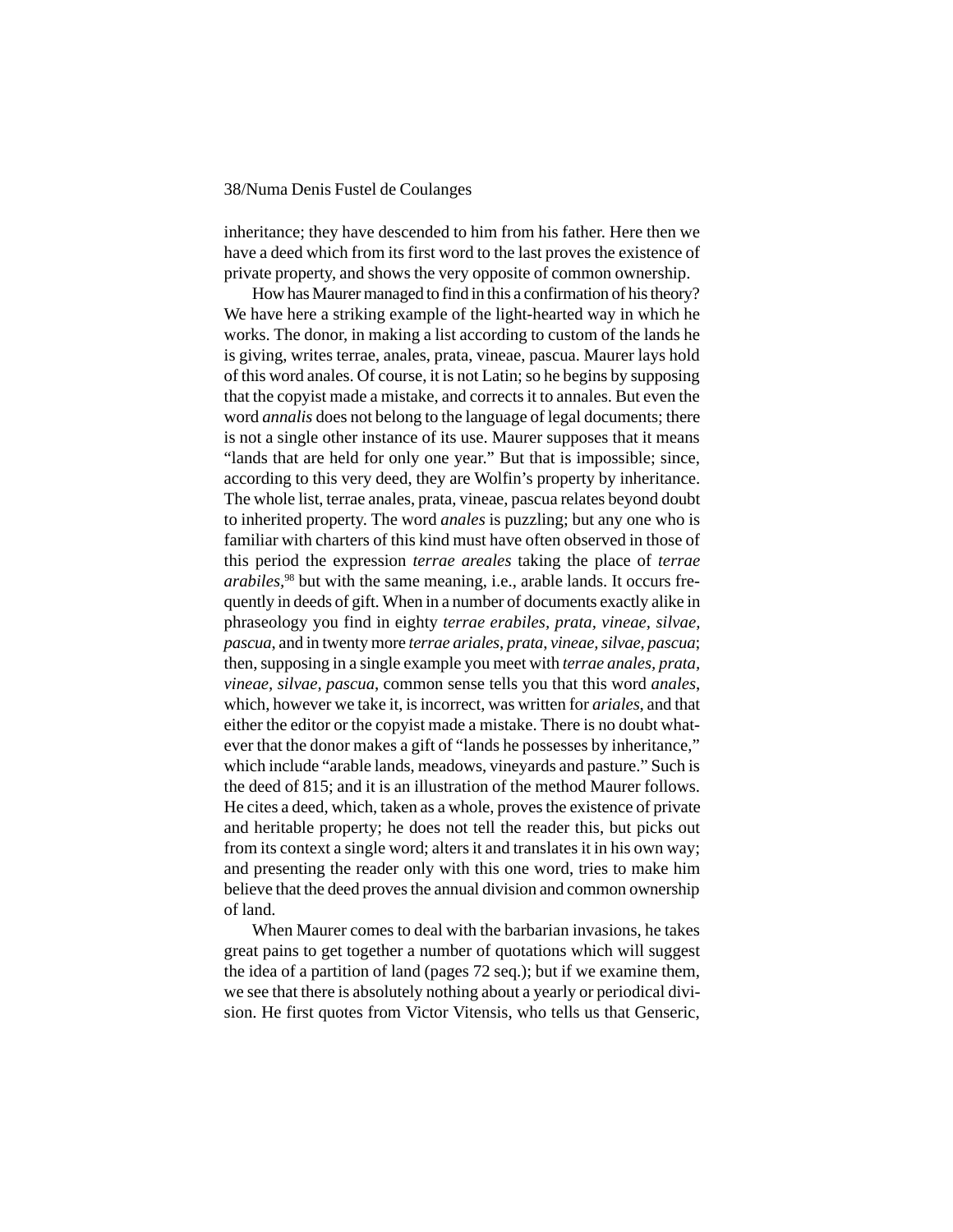directly he was master of the province called Zeugitana, divided its soil amongst his soldiers "in hereditary lots."99 This is exactly the opposite of a yearly division of land, and, consequently, of common ownership. Next comes Procopius who writes that "the Ostrogoths divided amongst themselves the lands which had before been given to the Heruli."100 Here again we have to do with a division of land among private owners. Then Maurer, with a great profusion of quotations, points to the divisions of property that many scholars believe were effected between the Roman proprietors on the one hand and the Visigoths, Burgundians and Franks on the other. But this division, in any case, was neither yearly nor periodical. Each portion became, from the very first day, permanent and hereditary. It would be childish to maintain that a division of this kind was the sign of a system of common ownership. It shows on the contrary that the new comers knew nothing about community in land, and never practiced it.

And so we find that Maurer cannot, from all these nations, produce a single instance of a village holding its land in common or of an association of the mark. Not a single instance either from writers of the time, or from codes of law, or from charters, or from legal formulae. And it is impossible to reply that this is simply a case of omission; for in these laws, charters and formulae, we not only do not find common ownership, but we do find exactly the opposite; we find signs everywhere of private property, and of the rights of inheritance, donation and sale.

There is not even a trace to be found in these codes of law of an earlier system of non-division. When they lay down that land is hereditary, or that it can be sold, they do not say that this was a novelty. It is easy for Maurer to declare that these practices were borrowed from Roman law; this is a convenient hypothesis, but one for which there is no proof. The fact is that the earlier condition of things, of which we can see the traces in German legislation, was not communism, but the common ownership of the family. We find signs of this in the Salic and in the Ripuarian law, and in the codes of the Burgundians and Thuringians. The revolution in the land system which took place at this period was a change not from common ownership to private ownership, but from the ownership of the family to that of the individual. The practices of bequest and of sale are the chief marks of this great change; and it is this alone that we can attribute to the influence of Roman law: while even here it seems to me that it would be safer to regard it rather as a natural process of evolution which has taken place in every nation.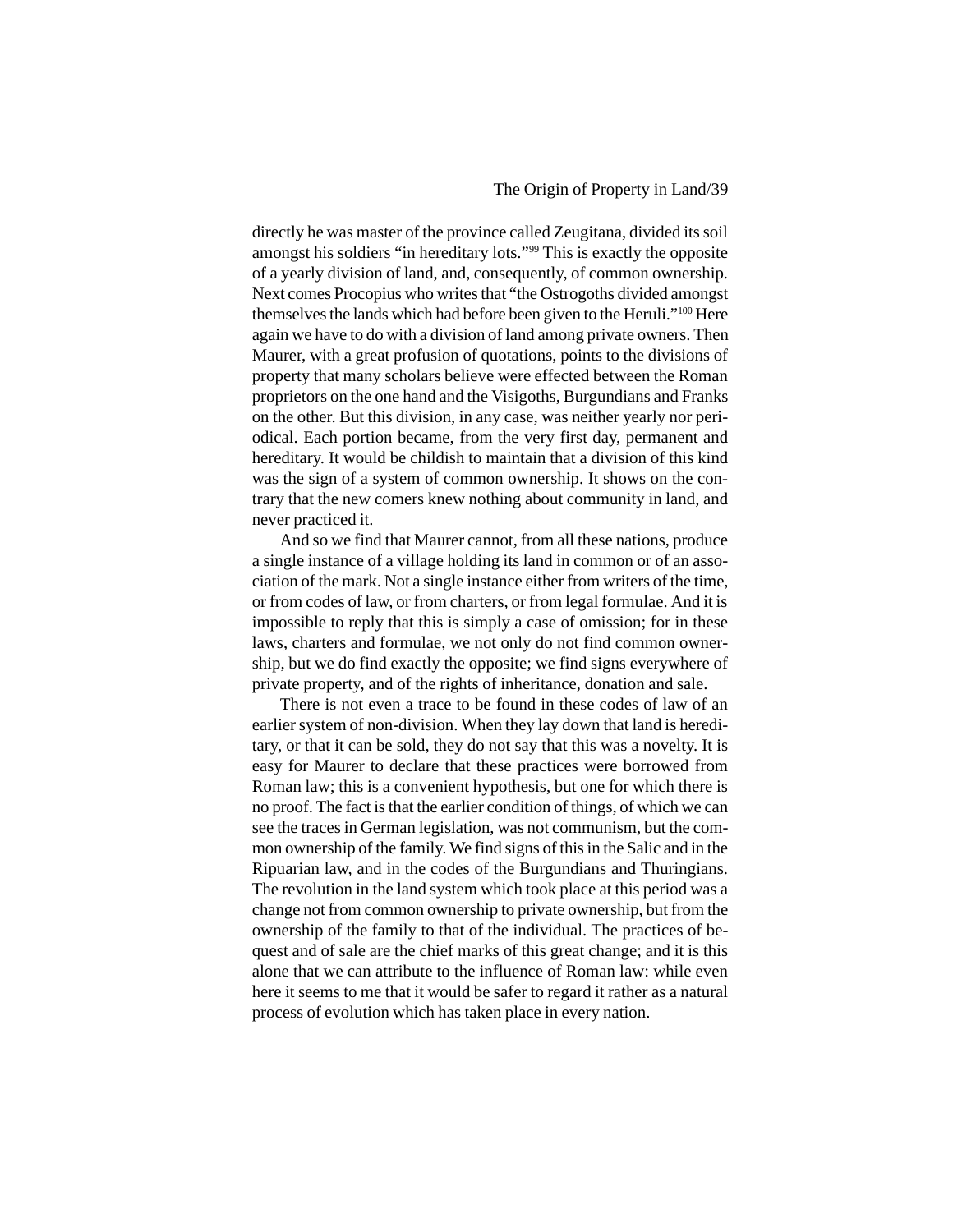If in German law Maurer can discover no trace of the mark or of community in land, what are the documents on which he rests his proof of their existence? If we study his book with some attention, we shall be surprised to find that he goes for his authorities to the Traditiones, under which title are classed the various collections of charters of the 8th to the 14th centuries.101 But all these, and they number almost ten thousand, are, without exception, deeds of private property. In fact, they are always either deeds of gift, or of sale, or of exchange, or of the grant of *precaria*. It is impossible not to allow that the thousands of deeds of this kind are so many proofs of private property, since you can neither sell nor give away what is not already your own. Amongst these collections we also find judicial decisions, and they all point in the same direction.

Observe, too, that there is absolutely no doubt as to the meaning of the language employed. Could language be clearer than that of the following passage taken from a deed of 770? "I, Wiebert, give to the church of St. Nazarius the farms (*mansi*), lands, fields, meadows and slaves that belong to me. All these I deliver to the church to be held for ever, with the right and power of holding, giving, exchanging, and doing with them as seems to it beet."102 Or of a deed of 786: "I, daughter of Theodon, give to St. Nazarius all that I hold by inheritance in the places here mentioned; and everything that has been in my possession and ownership, I hand over into the possession and ownership of St. Nazarius."103 And again: "Whatever land belongs to me I give to the abbot and his successors to hold and possess it for ever;"104 and yet again: "I, Wrachaire, give whatever land is mine in my own right for the abbot henceforward to hold in his own right, *jure proprio*."105 These expressions occur in thousands of documents. Often the donor or seller adds that he holds the land by inheritance, that he has received it from his father.<sup>106</sup> Another thing we must not fail to notice is that ownership is not limited to land under cultivation; it includes forest, pasture and streams,<sup>107</sup> as we find over and over again. And it is never a village community or mark which makes such a gift, but always a single individual.

Such is the character of the records Maurer sets about using in order to prove the existence of community in land in the Middle Ages. It is evident that, taken as a whole, they are in direct contradiction to this theory; but what he does is to separate from the rest about twenty deeds, take his evidence from them, and ignore the existence of the rest. What can be said for a proceeding by which, merely for the sake of propping up a theory, certain isolated cases are picked out, and the great mass of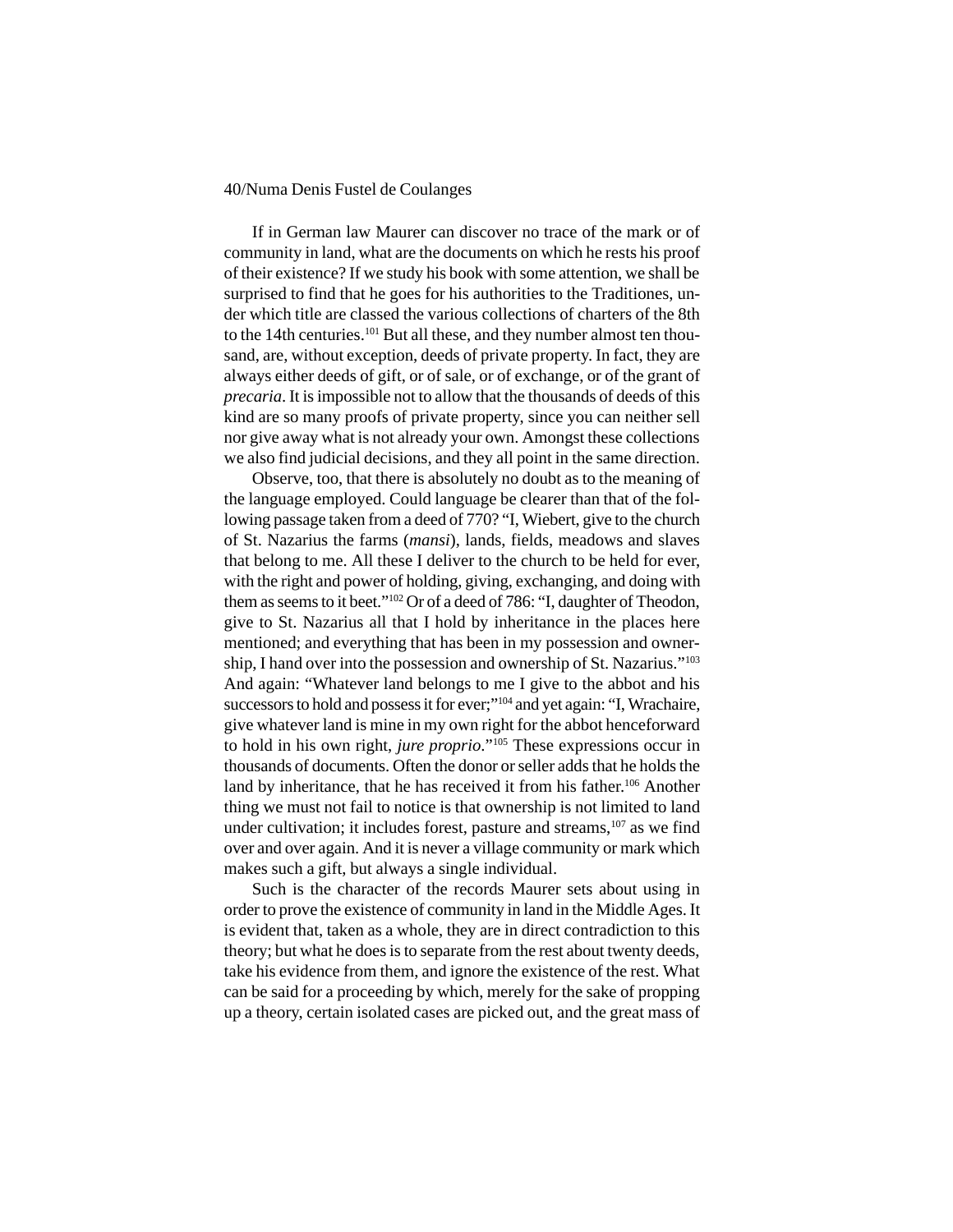evidence, which is in opposition to the theory, is passed over? At the very least, it would have been only fair to warn the reader that the deeds quoted belonged to an insignificant minority—eighteen or twenty out of about ten thousand. Readers have not always volumes of this kind at their elbow; and if they have, it does not occur to them to verify the references. If you present them with twenty quotations, they at once suppose that these are the only ones in existence. They ought to be told that there are ten thousand other deeds of the same character, written at the same time, drawn up according to the same forms. You should confess that these ten thousand deeds say exactly the opposite of the twenty you quote. You should not leave them in ignorance of the fact that these thousands of gifts, wills, sales or exchanges of land form an absolute proof of a system of private property. Only after pointing all this out, would it be right to tell them that there are perhaps eighteen or twenty deeds in which some signs of community in land may possibly be seen. No avowal of this kind was, however, made by Maurer; his followers in Germany and France have been equally silent. All of them calmly appeal to the *Traditiones*, as if these fifteen ponderous volumes were not in themselves an overwhelming refutation of their theory.

We must go further. Are the eighteen or twenty deeds referred to by Maurer given correctly? Do they really mean what our author wishes them to mean? Observe that he never quotes more than a single line, sometimes only one or two words. We must go to the documents themselves and verify them.<sup>108</sup>

He first of all quotes, on page 47, a deed from the Lorsch collection. It is a charter of 773, by which Charles the Great grants to that monastery in perpetuity, the villa of Hephenheim, including lands, houses, slaves, vineyards, forests, fields, meadows, pasture, water and streams, with all its appurtenances and dependances, its boundaries and its marks, *cum terminis et marchis suis*. 109 Here is the mark, says Maurer. Yes, but not the mark of the village community. It is precisely the opposite, the march or boundary of a private property. We have here to do with a villa, a domain which has been the private property of the king and is now becoming the property of a convent. There is not a thought here of common ownership, or of a common mark, or of a village association. There is not even a village. It is a domain, cultivated, says the charter, by slaves. *Cum terminis et marchis suis* are both words meaning the boundaries of the domain; and in a repetition of this kind there is nothing surprising. The *marca* is precisely the same as the terminus. We saw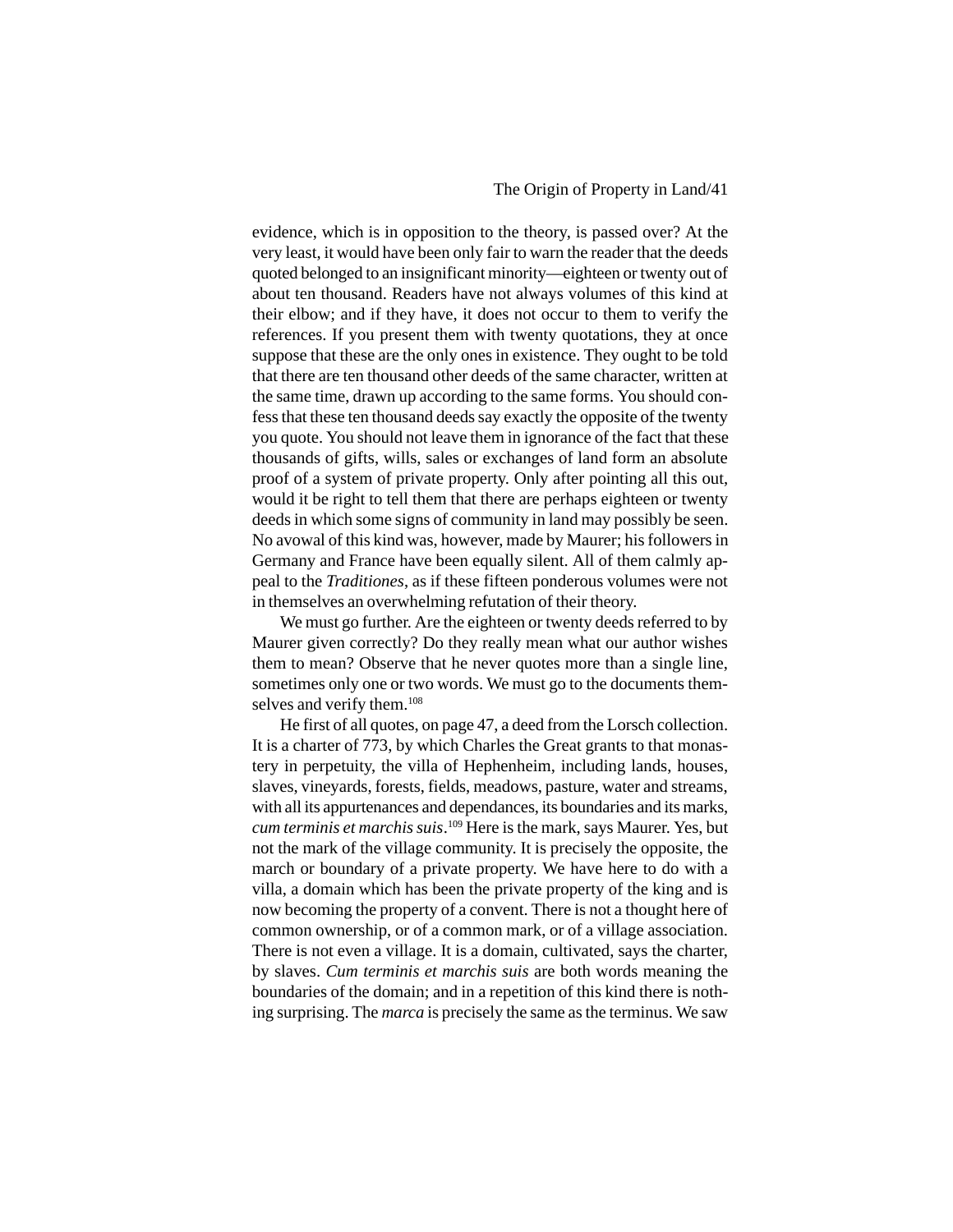above, in the Bavarian law, *terminus id est marca*. In the same way a charter of Childeric II. describes the boundary-line of a domain as *fines et marchas*. 110 We must not suppose that these *marchae* were a stretch of land separate from the domain. The expression *dono villam.... cum marchis* will astonish no one who is familiar with documents of this class. Any one who has any acquaintance with them knows that it was the custom in deeds of gift, or sale of a domain, to add, "with its boundaries." Charters written in Gaul have the phrase, *cum omni termino suo*; in Germany, *cum omni marca sua* or *cum marcis suis*. 111 In a large number of our documents marca is used in this sense alone, as, for instance, in the *Codex Fuldensis*, No. 21, a deed of 760, in which a certain person makes a gift of a villa *cum marcas et fines*.

Maurer refers to many other documents;<sup>112</sup> a charter of Louis the Pious, a deed of 748 given by Grandidier six deeds of 768, 778, 790, 794, 796 and 811 quoted by Schcepflin, and a diploma of 812 in the collection of Neugart But what do we gather from all this evidence? Every one of these documents is a deed of donation in perpetuity; in every case it is the donation of land situated in a locality described indifferently as *villa*, *finis* or *marca*; *in fine vel in villa Bericheimmarea*; *in fine vel marca Angehiseshelm; in villa vel in fine Heidersheim marca; in villa Gebunvillare seu in ipsa marca; dono portionem meam quae est in marca Odradesheim; in loco et in marca Hortheim; in curte vel in marca Ongirheim; quidquid in ipos loco et ipsa marca habeo*. All these expressions are synonymous and recur again and again. In 803 Ansfrid makes a gift of whatever he owns *in marca vel villa Sodoja and also in villa vel marca Baldanis*. 113 All these quotations prove no more than this, that the word *mark*, after being originally used in the sense of a boundary of a domain, afterwards came to mean the domain itself; a change in the use of a word, which is familiar enough to students of philology. the same thing has happened with the synonymous terms *finis* and *terminus*. In Gaul, *villa* Elariacus and *terminus* Elariacus are used indifferently; as are Longoviana *villa* and Longoviana *finis*. In Germany *villa* or *marca* are used in the same way. In the examples given by Maurer, I recognize the existence of the mark, but of a mark which was the same thing as a villa, that is a private estate.<sup>114</sup> Maurer has mistaken private domains for common lands.

In the thousands of documents in the collections of the *Traditiones* the name of the domain, which the donor owns either in whole or part, is always given. And we may say that, roughly speaking, out of eight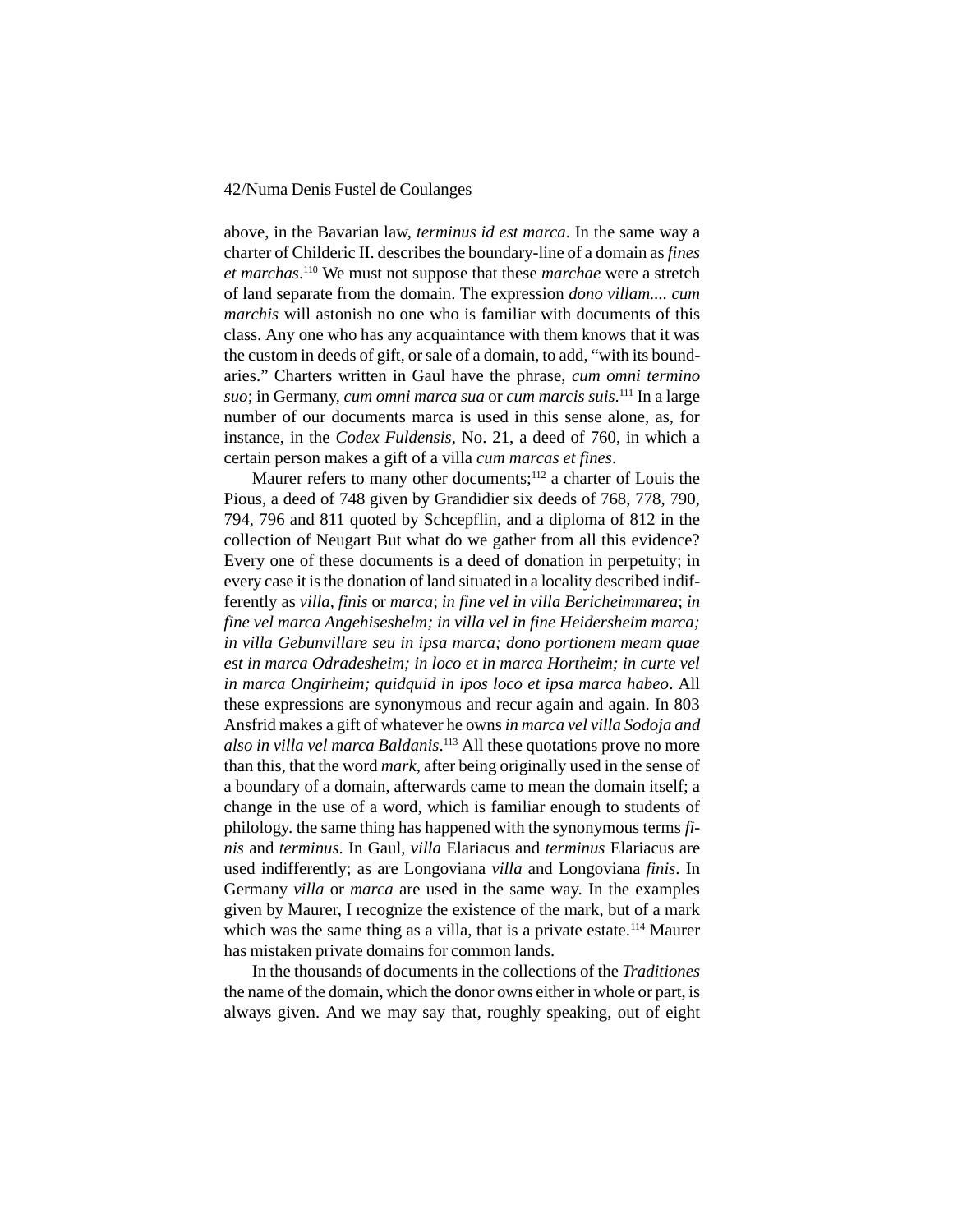instances we shall find it called *villa* seven times and *marca* once, and that there is no other difference between the two sets of documents.

Another fact has escaped Maurer's notice, and that is that these marks frequently bear the name of their owner. It is well known that this was the usual custom with the villae of Gaul,— *villa Floriacus*, *villa Latiniacus*, *Maurovilla*, *Maurovillare*; and in the same way we have many instances of names like *marca Angehises*, *marca Baldanis*, *marca Munefridi*, *marca Warcharenheim*, *Droctegisomarca*. The resemblance is noteworthy. In the study of history observation is worth more than all the theories in the world.

Occasionally the word mark denotes something larger than an estate, and is applied to an entire province. What is the origin of this? In the documents of the sixth and seventh centuries, in the writings of Marius of Avenches, in the laws of the Alamanni and in those of the Bavarians, and later on in the capitularies of Charles the Great, marca signified the frontier of a country.115 Little by little this word began to mean bordercountry, and so arose the expression "the marches" of Spain, of Brittany, Carinthia, Austria, Brandenburg; until almost every country ha insensibly grown into a "march." Must we suppose from this, as Maurer would maintain, that the whole German territory was mark-land from the very first. Not at all. We know the origin of each of tines marches, and almost the exact date at which they cam into existence. One belongs to the ninth century, another to the tenth, and another was not created until the eleventh To refer them to a remote period antiquity is an error which might easily have bee avoided.<sup>116</sup>

We may allow that Maurer proves easily and wit abundant evidence that the word *marca* was often used; but what he had to prove was that this *marca* meant land held in common, and for this he has no up to this point, given the slightest evidence.

There are, on the contrary, thousands of document showing that lands within the mark were held as private property, and not in common. In a deed of 711 Ermanrad gives away in perpetuity "thirty acre which he owns in the *marca Munefred*," and he adds that this land is his "by inheritance from his grandmother."117

Another makes a gift "of all he owns in the *marca Bettunis*, whether inherited from his father or his mother."118 Maurer is ready to admit that arable land was held as private property, but he will not allow that meadows and forests could be held in the same way. We have seen, however, in documents of the eighth or ninth centuries, that forests and pastures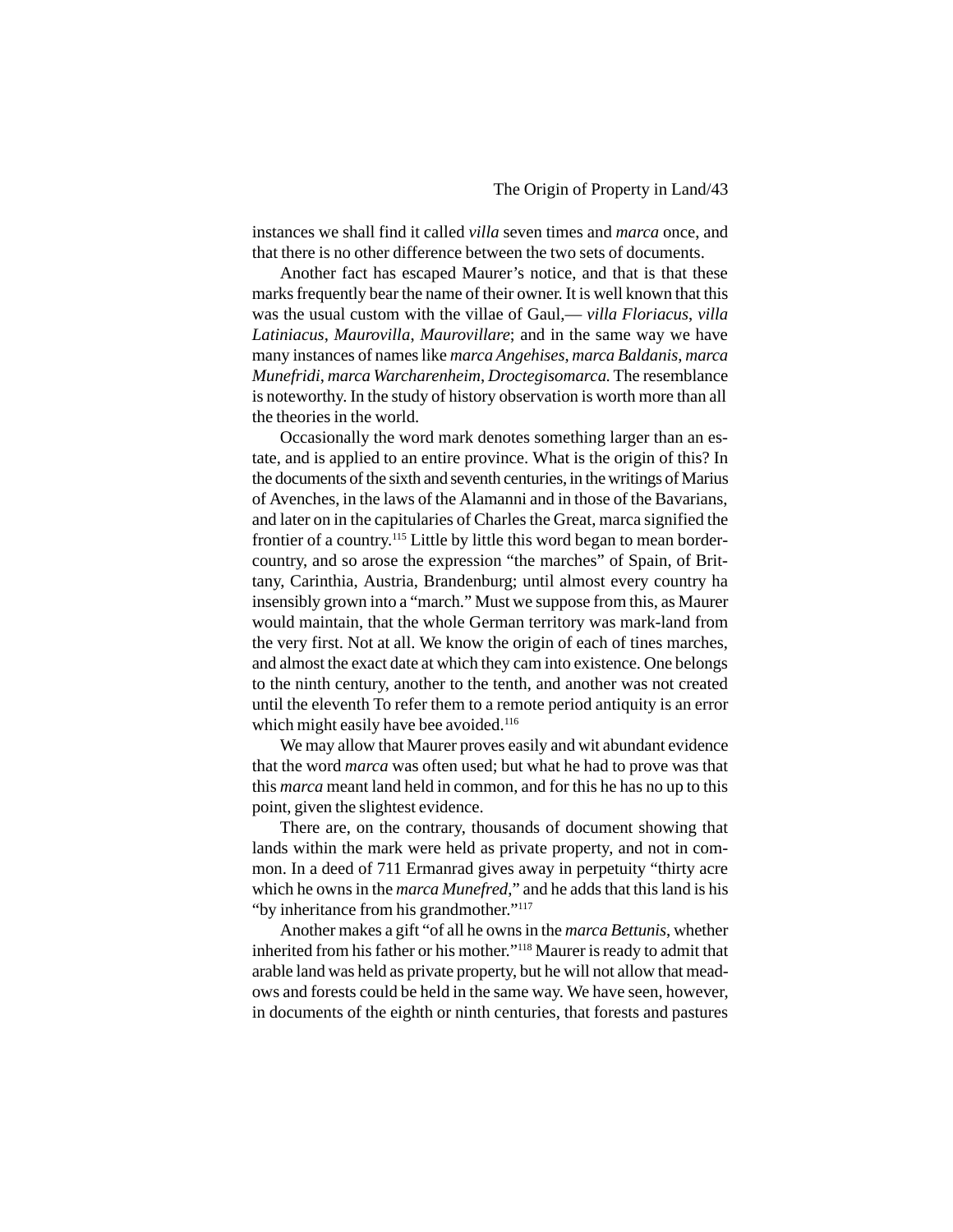were given away or sold in perpetuity, as well as arable land.<sup>119</sup> In 793 Rachilde makes a gift "of all that is his property in the *marca Dinenheimer*; and this includes *mansi*, fields, meadows, pastures, waters, and streams."120 Meginhaire, to take another case, gives what he possesses in the villa Frankenheim and mentions "fields, *mansi*, meadows, pastures, forests and streams."121 The same thing is repeated in thousands of documents;  $122$  showing that a system of private ownership was in force in the mark, as well as in the villa, and that it extended to lands of every description.

This is the conclusion to which we are brought by the twenty documents from the collections of *Traditiones* referred to by Maurer. Not one of them shows a trace of a community of the mark or of any other community. All the twenty, like the thousands of documents Maurer passes over, are simply deeds relating to private property.

It is, then, indisputable that all existing documents show us a system of private property; but Maurer supposes, 1st, that there must once have been a period of undivided common property; 2nd, that the "associates of the mark" passed from this to the later system of private ownership, by dividing the land amongst them. That property had ever been undivided he has no kind of proof to bring forward. It is a statement he frequently repeats as if he had already proved it, but we shall search his book in vain for any such demonstration. It is certainly, very strange for a scholar to heap together evidence for a host of matters of secondary importance, and neglect to bring forward a single authority for that on which everything turns, i.e., the existence of the primitive community. His book is rich in references, but not one bears upon this; so that we might say that here is proved except the very point that was in need of proof.

As evidence of the supposed partition by means of which the "associates of the mark" passed to a system of private ownership, Maurer refers to three authorities.123 The first is the hagiographer Meginarius, who, in his *Translatio Alexandri*, relates a tradition according to which the Saxons, on getting possession of Thuringia, at once divided the country amongst themselves into separate portions to be held in perpetuity, and handed over parts of them to be cultivated by *coloni.*124 Here we certainly have an instance of a division of land; but this division does not follow upon a condition of undivided ownership; so far from implying the existence of such a state of things, it shows rather that to these Saxons the very idea is unknown. As soon as they are masters of the soil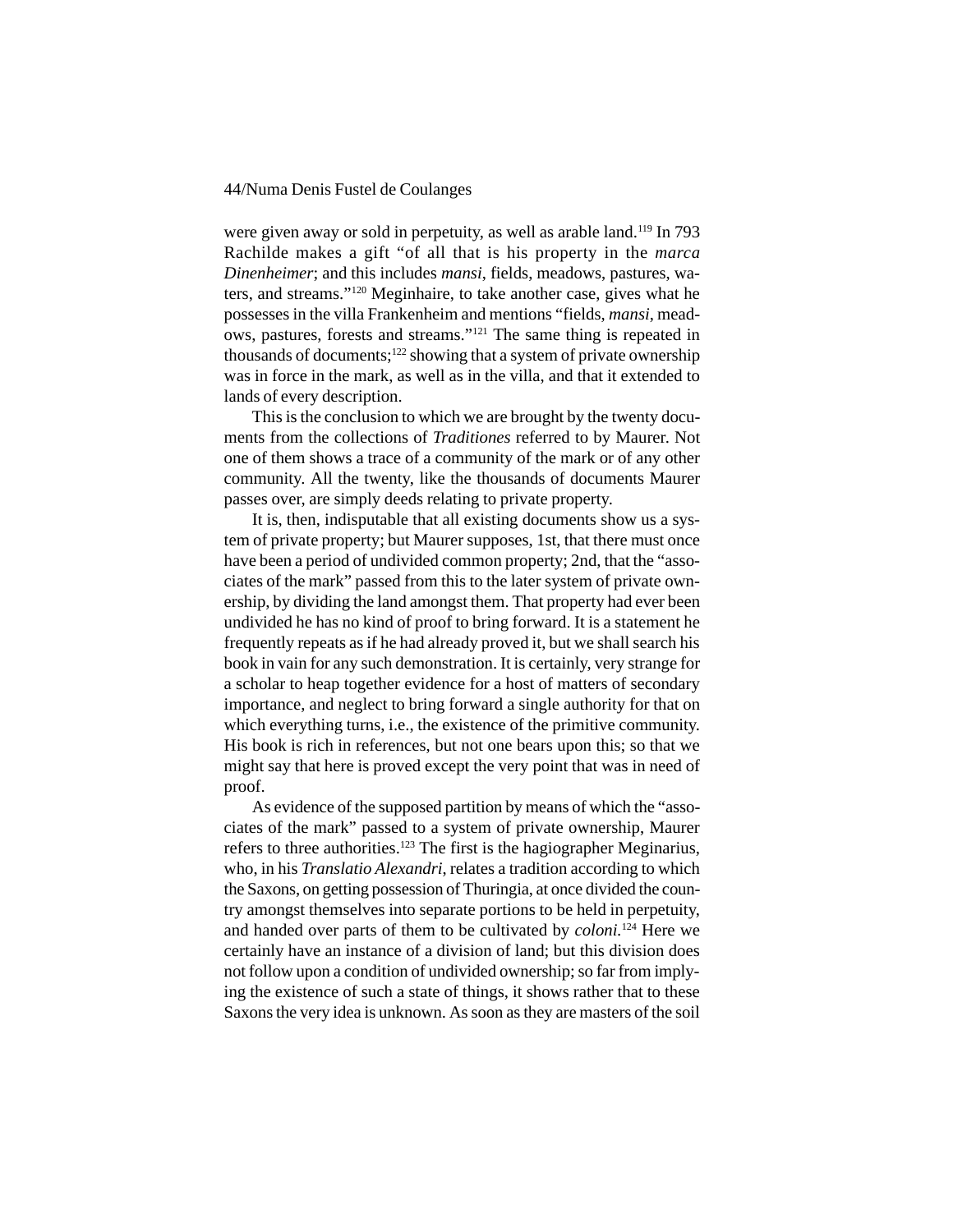# The Origin of Property in Land/45

they establish a system of private property. The same fact is illustrated by the passage from Helmold, which Maurer quotes, where we are told that certain Westphalians, on being settled in a conquered country, at once divided it between them.125 His third reference is to a Bavarian document of the year 1247, where we are told that "the fields were divided by a line, and twelve acres allotted to each house." Maurer imagines this refers to an association of free peasant who have for centuries cultivated the soil in common and at last divide it amongst themselves in equal shares Not at all. If we read the whole document we see that it refers to a villa, that is to say, a large estate belonging to a single proprietor, who distributes the soil in holdings amongst his *rustici*. 126 The document is interesting as illustrating a very common usage according to which every peasant received three lots of land, one in each of the three different kinds.<sup>127</sup> This is, however, a very different thing from the division among common owners of land hitherto undivided; it is a division amongst tenants, carried out by the proprietor. Thus we see that not one of the documents referred to by Maurer points to a partition amongst "associates of the mark," or to a partition which replaced an earlier system of undivided property by one of private ownership. We must, accordingly, recognise that it is a mere hypothesis to suppose that land was ever held in common by a group of associates; that the only established certain fact is the existence of private property, which rests on the evidence of all the laws and all the charters; and that there is nothing to suggest that this state of tilings was the outcome of a primitive system of community. As far tack as the day when the word mark first appears in documentary evidence, and throughout that evidence, the system of private property is everywhere in possession of the field.

We would not say, however, that there are no examples of land held in common; and we must now see what was the character of this common ownership. It was of two sorts. Of the first kind an example is afforded by a document of 815 cited by Maurer, in which occur the words *silvae communionem*; a certain Wigbald makes a gift of a *mansus*, and of his share of a forest.128 Another example which he refers to is a forest belonging to three *villae* in common.<sup>129</sup> We are told also of a Count Hugo who bestows all his possessions in the villa of Brunno as well as "the three quarters of the *marca silvatica* which make up his share."130 Another less rich can only give a *huba*, but he gives at the same time the portion of the forest to which his huba has a right.<sup>131</sup> We might also refer to a case in which a forest was held in common by two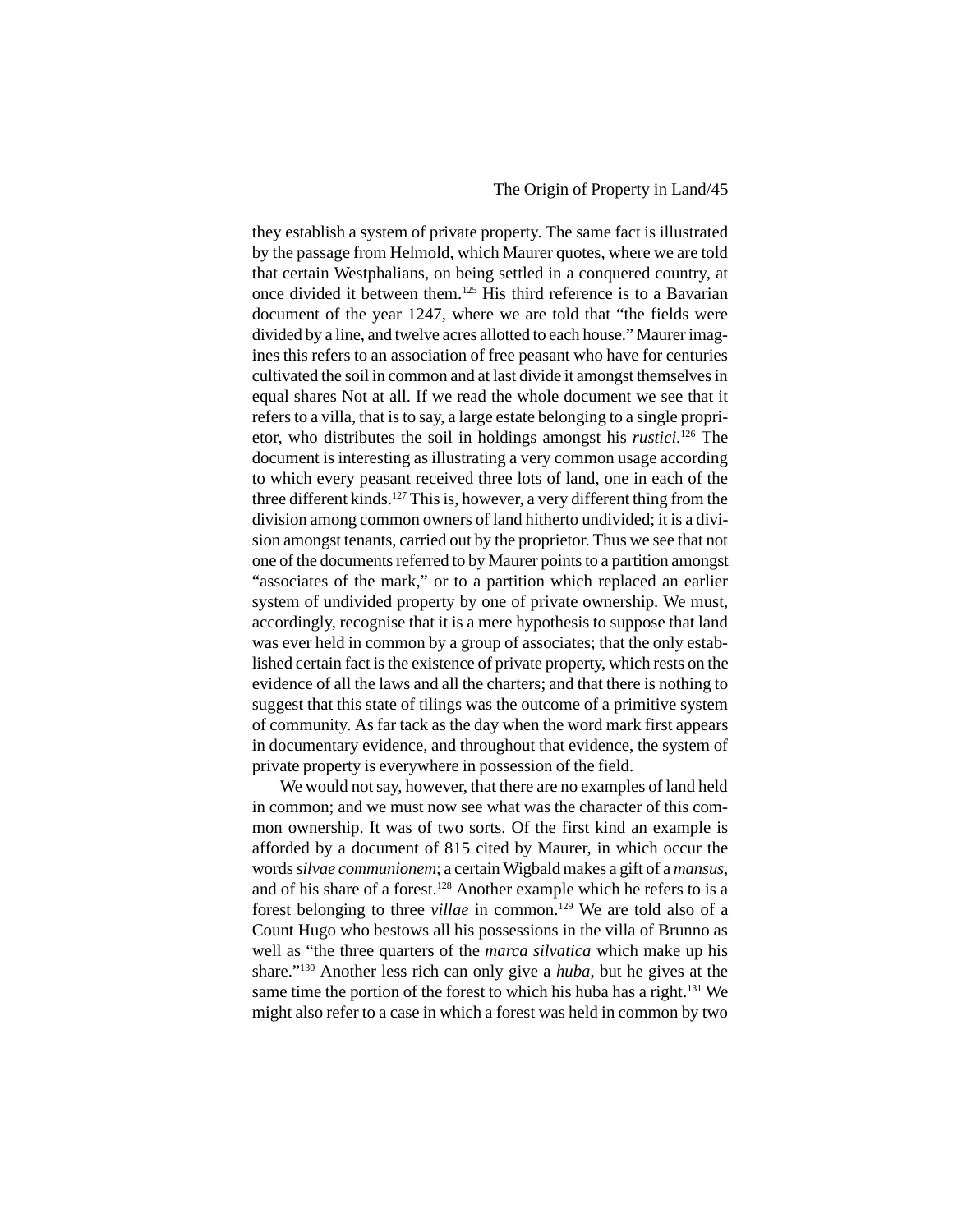proprietors of two domains down to the year 1181, when a division was effected by a judicial decision.<sup>132</sup> There were, then, forests common to several persons; but that does not justify us in saying that all forests were common to every one; for we have documents without number in which a man gives away or sells a forest that clearly belongs to himself alone. We must also remember that when we read that a forest was common, it does not mean common to everyone, but only common to a villa, or perhaps to two or three *villae*, 133 so that the owners of these *villae* alone have any rights over it.<sup>134</sup> Now, supposing several persons are joint-owners of a forest, this is a very different thing from a system of community in land. Each of them has rights over the forest exactly in proportion to the amount of his property.135 "So much for every *huba*," says one document. In another a man makes a gift of all he has inherited in a villa, together with his share, a twelfth, of a forest.<sup>136</sup> All the forests here spoken of are nothing more than appendages to property. We must not be misled by the expression "common forest;" which means no more than that the forest was the property of several persons exercising over it all the rights of ownership, even the right of selling their shares (as we see in hundreds of documents) without having to ask the leave of anyone, and without even consulting their fellow proprietors.

To the other class of instances belongs that referred to by Maurer (p. 93) from a document of the end of the eighth century, where again the words *silva communis* are to be found. The document relates to a large estate; and it shows that the estate included a forest, part of which was reserved for the lord, and the rest was common to the tenants.137 We are here far removed from the community "of the associates of the mark," for in this instance the cultivators of the soil are merely tenants under a proprietor. Maurer quotes another deed of 1173, where we read: "In this forest none of us had anything of his own, but it was common to all the inhabitants of our villa."138 This is another example, not of community of property, for it is tenants who are speaking, but of community in tenure. Following upon this are a series of quotations proving common use. "I give a *curtile* with rights of use in the forest, *cum usu silvatico*, that is with the privilege of gathering dead and broken wood."139 "We give such and such *curtilia* with all the rights of use belonging to these *curtilia*."140 Rights of use, in this instance, included the power of cutting wood for fire or for the purpose of building, and also of sending in pigs to feed on the acorns; but a right of use does not imply common ownership.<sup>141</sup> Maurer's supposition that the rights of use in certain forests are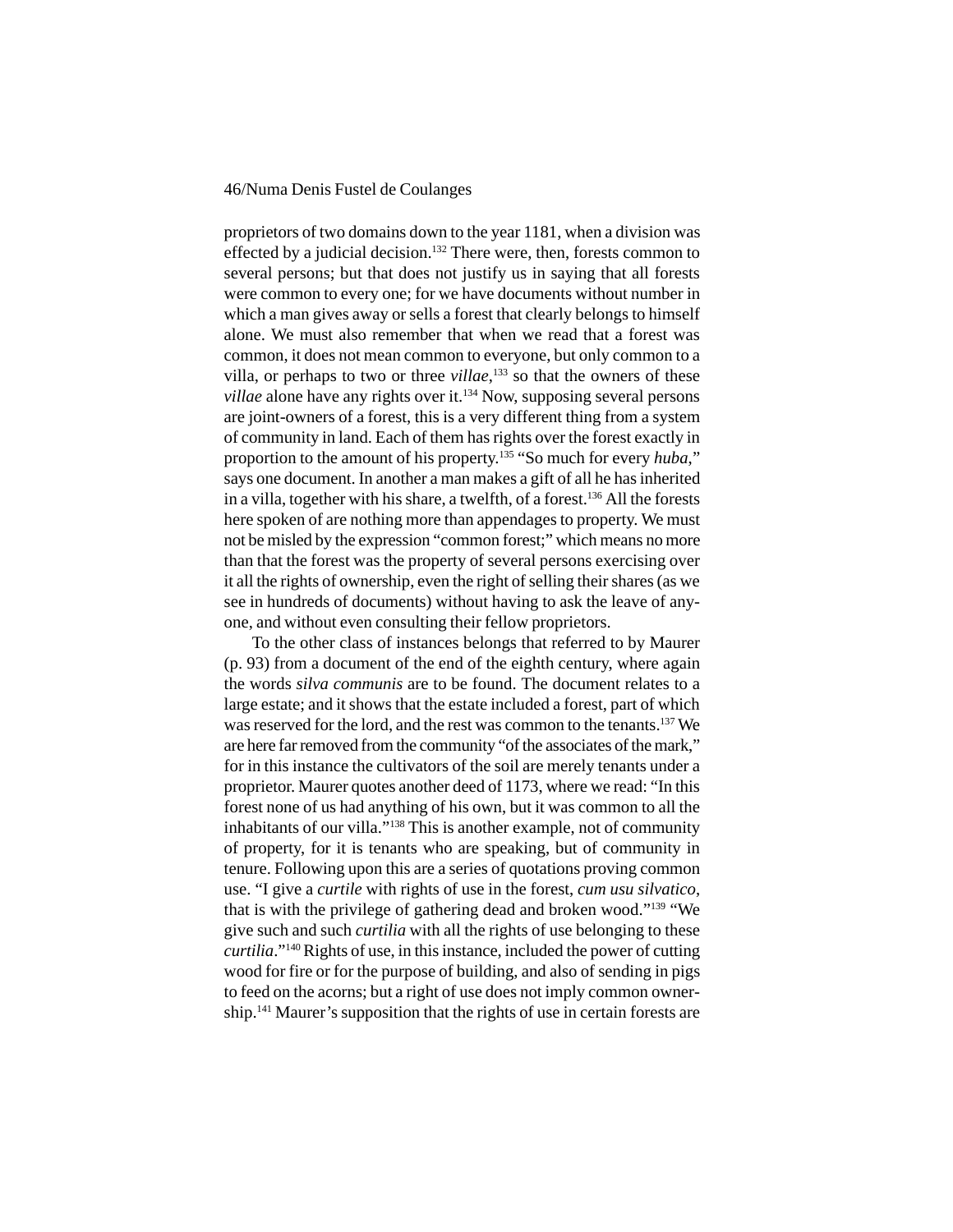survivals from a time when the forest belonged to all, is a more theory. Reasoning *a priori* he does not think it possible that such rights could have arisen in any other way. It is, however, possible that they spring from a very different source, and that a careful examination of a number of documents will show us what that was.

Let us take, for instance, a deed of 863, wherein Count Ansfrid gives his villa of Geizefurt to the monastery of Lorsch. He gives a detailed account of this property; which includes a lord's *mansus*, nineteen servile tenements and a forest, whose size is measured by the fact that it can feed a thousand pigs. The donor thinks he ought to put a clause in the deed to the effect that his peasants have the use of the forest; a use definitely regulated,—giving, for instance, to some the right to send ten pigs, to others five, and not including for any of them the right of cutting wood.142 It is clear that the forest, as well as the rest of the domain, belongs to a proprietor the domain is cultivated by serfs, and the serfs have a certain limited use of the forest; but this right of use is only granted them by the favour of the proprietor, and it is a sort of accessory to the holding which they have received from him. He gives away the whole domain, including the forest and including the serfs; but it is understood that the serfs under the new proprietor shall continue in their holdings and in the enjoyment of their very limited rights to the use of the forest.

Sometimes the owner of the estate divides the forest into two, keeps one part for himself and leaves the other for the use of his tenants.143 Sometimes, again, he exacts payment in return for these advantages, and this forms part of the yearly rent.144 Instances of this kind make it clear that the common occupation of a part of a forest does not come down from an earlier custom of joint-ownership, but is connected with the old system of the private estate and its servile holdings.

This brings us to the *allmend*. According to Maurer and his followers, allured is the land common to all; and they say that at first all land was *allmend*. But, in the first place, *allmend* is not to be found in documents earlier than the beginning of the thirteenth century; and secondly, the word means no more than the woodland and pasture over which the peasants had common rights.

The "commons," which are frequently to be met with in early documents, are the same thing. Mention is made of them in a Merovingian diploma of 687 (Pardessus, No. 408, Pertz, No. 56); in three charters in the chartulary of St. Bertin in the eighth century; in seven formulas and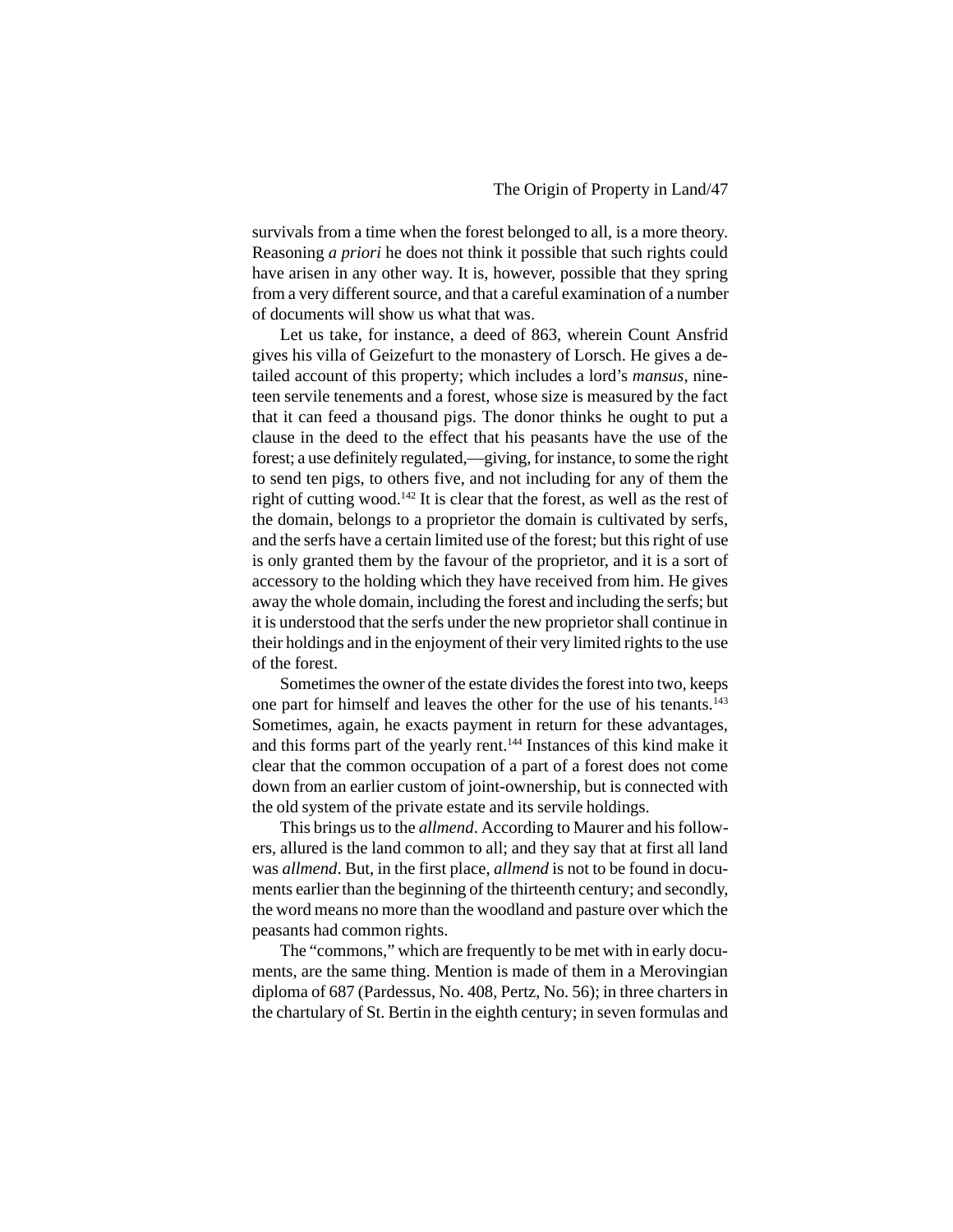in miscellaneous documents to be found in various collections of *Traditiones*. 145 Now, it is easy to see that in all these instances, without a single conception so far as has yet been found, the "commons" are spoken of as given, sold, or exchanged by some one to whom they belong. The commons, therefore, are by no means the collective property of a group of cultivators of the soil. They form part of a villa, that is of a large estate; and when this is sold, given away or bequeathed by the owner, he mentions, in accordance with the usual practice, the different sorts of land which go to make up the whole estate; as, for instance, "I, so and so, give to my nephews the property I possess in such and such a district, which comprises so many *mansi* with buildings, lands, forests, fields, meadows, pastures, *communia*, all the serfs dwelling there, and all that I possess and hold."146 These commons, which are the property of a single owner, cannot be common to others except so far as the enjoyment of them is concerned, and that only with the goodwill of the owner. As far as we can see, they were that part of the domain which, not being fit for cultivation, was not let out to individual tenants, but left to the tenants to use in common to pasture their animals upon, or for getting wood. But they did not for that reason cease to be the private property of the owner of the estate, who sells them or gives them away precisely like any other part.

These documents of the eighth and ninth centuries, which speak of *communia*, are followed by documents in succeeding centuries which speak of the *allmende*. The two words are the equivalents one for the other, and mean the same thing. The following is an example.

One of the most important documents instanced by Maurer is a deed of the year 1150, in which mention is made of a forest called *allmend*, "where the peasants often go and which is common to them." To judge from this phrase, apart from its context, we might suppose that we have here to do with a mark, that is to say, with land owned in common by a group of cultivators. But if we read the whole document we find that it is a case where an entire villa belongs to three brothers "by inheritance from their ancestors;" that they are making a gift of it to a monastery, $147$ and at the same time transferring their rights over a forest adjoining the domain. "This forest," they say, "called in the vulgar tongue *allmend*, is frequented by the peasants, and is used in common by them and us."148 But these peasants are their tenants; though free in 1160, they had once been the *coloni*, serfs or *villani* of the proprietor; and what proves this is that the authors of the deed from which we are quoting, sold that one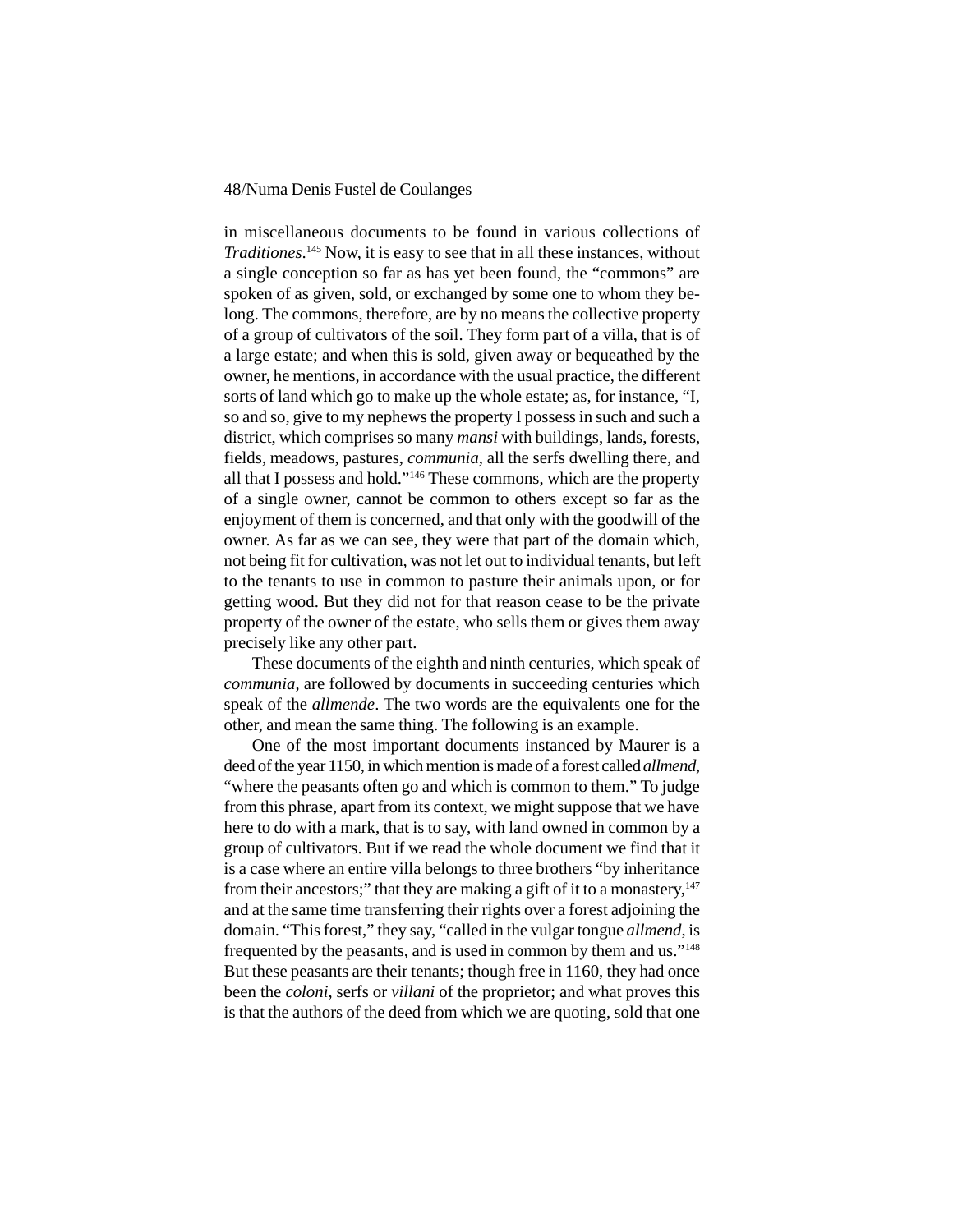of their ancestors granted these men "civil rights" and a charter; and they take care to insert this charter in the deed so that it may be respected by the new owner.<sup>149</sup> Here, then, is an instance in which peasants have certain rights of use over a forest, but rights which are assuredly not derived a time when these men were owners of the forest. Some generations before, the whole domain had belonged to a single owner and these people lead been his servants; they enjoyed certain rights in the forest as torrents, and these were left to them when they became free men.<sup>150</sup>

What strikes one with astonishment in the writings of Maurer and his disciples is that they omit and leave altogether out of sight a fact which is of vital importance and rests on abundant evidence: the existence of great estates in the early centuries of the Middle Ages. They disregard also the existence of *coloni* and of slaves. But these were to be found not only in Gaul, but even in Germany. Tacitus himself describes the cultivation of the soil in Germany by serfs.151 He gives a picture of a society full of inequalities, including rich and poor, nobles and simple freemen, freedmen and slaves; and he remarks this peculiar characteristic, that the Germans—those of them who, were free, that is—did not themselves cultivate their land, but left the work "to the weakest of their slaves."152 Later on we see in the laws of the Burgundians that proprietors of land have *coloni* to cultivate their estates;<sup>153</sup> they have slaves;<sup>154</sup> they have on each estate a manager, *actor*, or a farmer *conductor*. 155 When the Burgundian king makes a present to one of his warriors, it is not a small field that he gives him, but "an estate with its slaves."156 The laws of the Alamanni also indicate the existence of large estates. As to those belonging to the king and the church the laws give particularly clear information, and show that they were cultivated by slaves or by *coloni* who paid a yearly rent in produce or labour.<sup>157</sup> We may suppose that lands of the same character were also in the hands of private persons for reference is made to their slaves, and in such a way as to show that they were numerous.158 Moreover the laws speak of slaves holding portions of land, with house, stable and barn,<sup>159</sup> by the side of the house and barn of the owner.160 In the laws of the Bavarians, the same classes of *coloni* and slaves make their appearance. Amongst the Thuringians, Frisians and Saxons, there are slaves and *liti*; and neither of these classes is quick to disappear, for they are still to be found in the documents of the Middle Ages, and to be found cultivating holdings which belong to an owner and for which they pay dues.161 It is also noticeable in the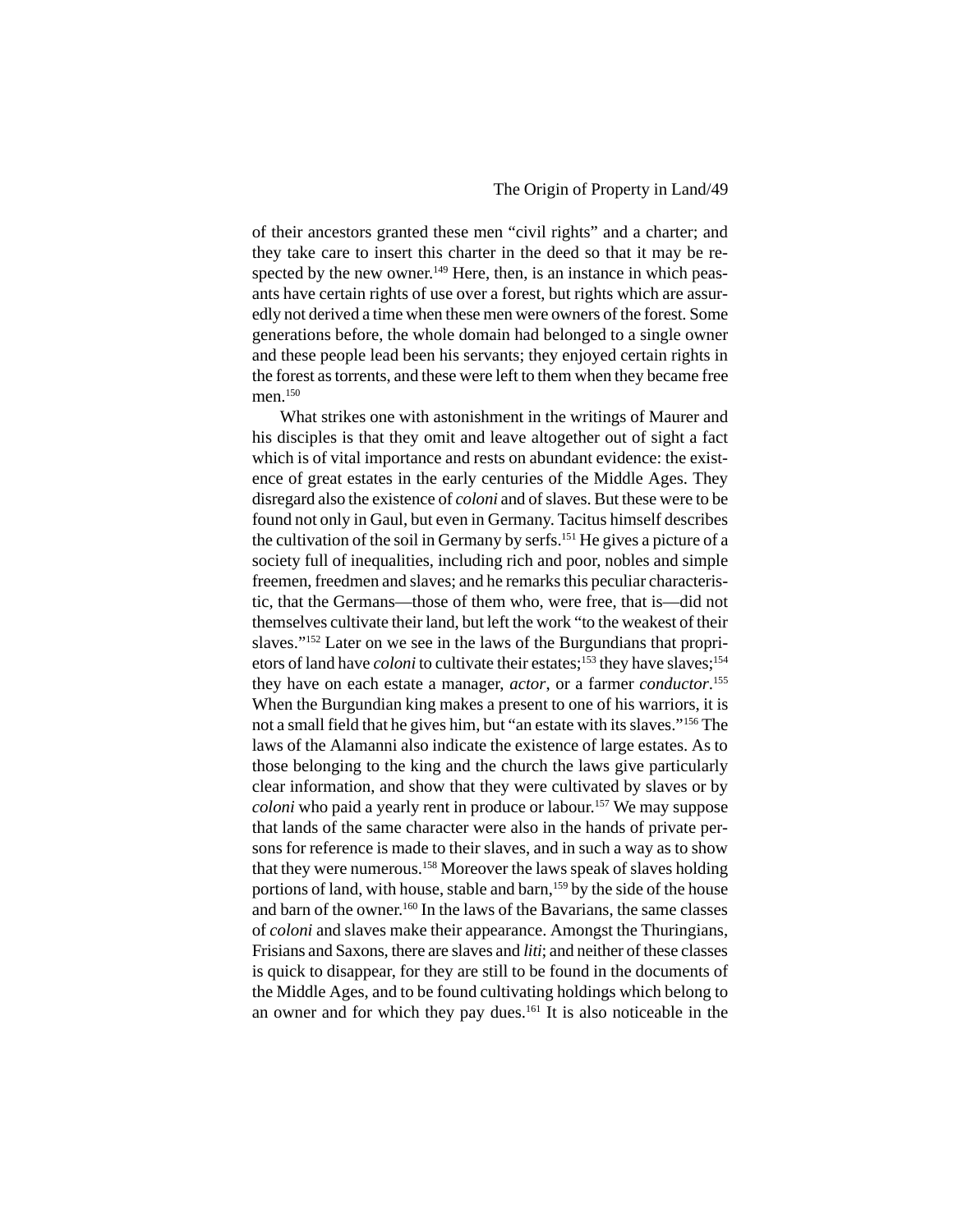greater part of these documents, that the owner declares that, in giving or selling his land, he gives or sells at the same time the slaves, freedmen, colon, lets; in a word, all who actually worked on the land.162 The number of slaves is considerable. Thus in a deed of 863, Ansfrid makes a grant of an estate and sixty-four slaves.<sup>163</sup> In 786, Warinus presents the Abbey of Fulde with a *marcos*, which contains thirty hence and three hundred and thirty slaves.<sup>164</sup> Some one else, in 787, gives the lands that he owns in the *marca* of Wangheim, and, at the same time, the sixty-two slaves who cultivate them.165 Walafrid, in another *marca*, gives twenty-eight slaves.166 In 815, we find a man of middle rank possessing seven *mansi* and five-and-twenty slaves.<sup>167</sup> From all this the conclusion is inevitable that the *marca* or villa is an area belonging to one or more proprietors and cultivated by a much larger number of slaves or serfs *mancipia, liti, coloni*.

Maurer would have done better if, instead of devoting so much ingenuity to discovering in the collections of *Traditiones* a few passages in support of his theory, he had noticed the evidence which is presented, not in a few scattered lines, but in every page and in every document, as to the way in which the land was actually distributed. As each document mentions where the landed property given or sold is situated, we are able to gather that the geographical unit is the paints, and the rural unit the *villa*, sometimes called the *marca*. The customary form is: *res sitas in pago N. in villa quae dicitur N*. The word *villa* is the same word as we find used in Gaul to designate an estate; the word *marca* which takes its place in about one out of every eight instances, is but its synonym. Sometimes the villa belongs to a single owner, sometimes it is divided amongst several. But, in the one case as in the other, it preserves its earlier unity. The land within it falls into two classes, a *dominicum* and several *mansi*. The *dominicum* or *curtis dominicata* or *mansus dominicatus* is the portion that the owner has reserved for his own use; the other *mansi* or *hubae*, are the tenant-holdings which he has put into the hands of his *coloni* or his serfs. To take an example. Ansfrid in 863 was owner of the villa of Geizefurt, which comprised a *dominicum* of three *mansi* together with nineteen servile *mansi*. 168 In 868 the *marca* of Gozbotsheim had a *dominicum* of three *mansi*, seventeen servile *mansi*, and serfs to the number of a hundred and forty-six.<sup>169</sup> In 989 a woman represents herself as owning in the *marca* of Schaffenheim 4 *hubae dominicales*, 8 *hubae serviles*, 5 *mansi*, vineyards, meadowland, woodland and a mill, to all which are attached thirty slaves.170 The *dominicum*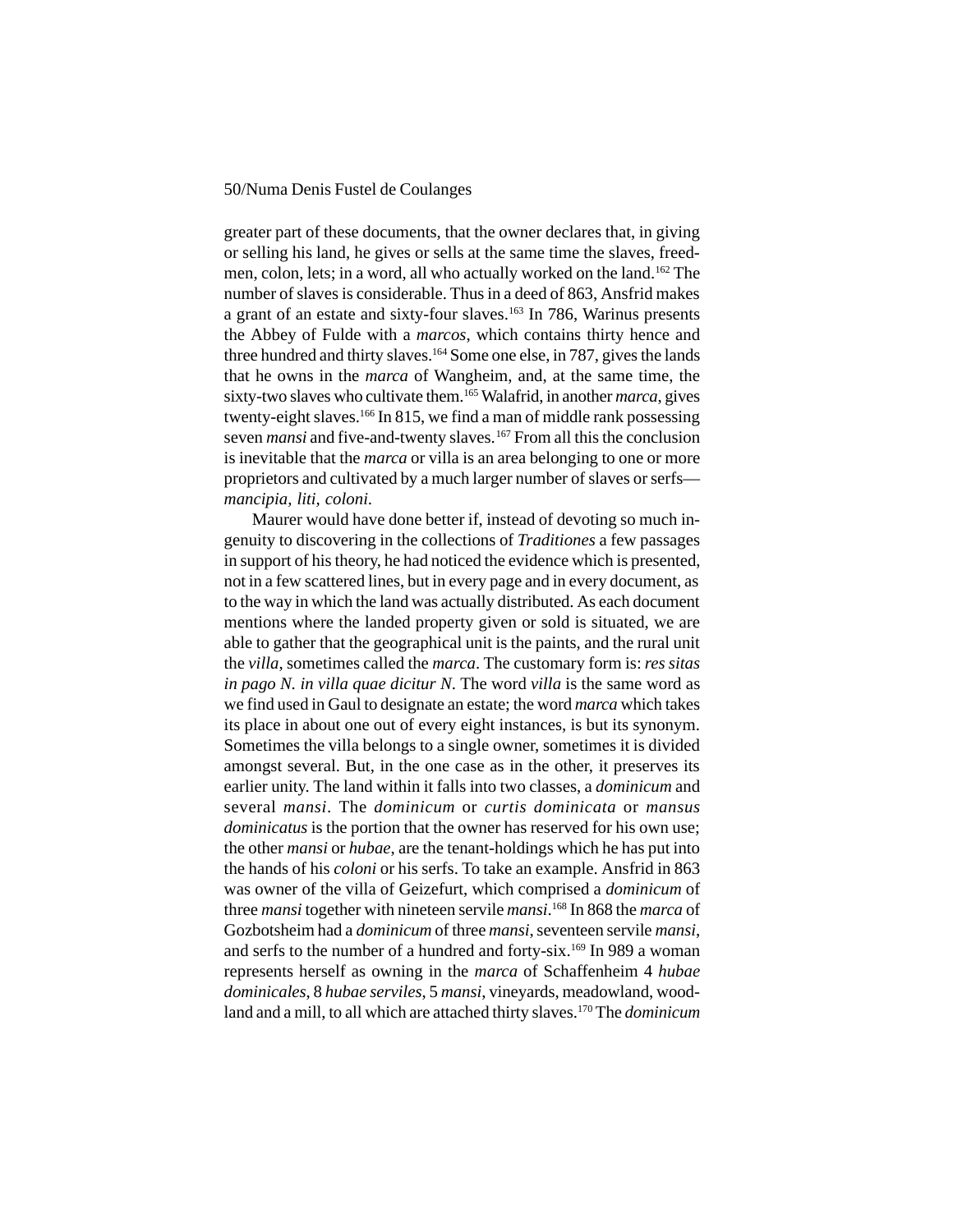is described in the same way in many other documents.<sup>171</sup> Maurer supposes (p. 137) that this expression refers to all that part of the ancient common mark which has become private property. This is a mistake. The *dominicum* is the land that the proprietor has not entrusted to tenants.172 Wherever we find the *dominicum*, it is an unmistakable sign of a large private estate. A *dominicum* necessarily implies a lord and his serfs or *coloni*. With time the interior organization of the villa is modified; it is split up as a consequence of inheritance and sale, and so we see proprietors owning not more than four or two gnaws, or perhaps only one. Many of the peasants may also have become free men. But the *dominicum* is still there and bears witness that in an earlier ago the villa or *marca* had a single owner who stood out above a numerous lowly of serfs. Maurer pays no attention to all these facts he suppresses them, and in their stead conjures up, a picture of mark associates.

His theory once set up, he wrests the meaning of documents so that they shall agree with it. Seeing, for instance, in the laws of the Burgundians that the King Gondebaut commands "all his subjects" to observer law, universitatem convenit observare, he believes that the word universitas here relates to a village community;<sup>173</sup> and it does not occur to him that this is the usual formula by which the king addresses the whole body of his people. If he sees in the laws of the Visigoths that when any one wishes to change or restore the boundaries of a property, he must do it publicly, in the presence of neighbours, this natural custom becomes in his eyes a right of joint ownership possessed by the neighbours over the land in question.174 Because some forests are common to several owners, he concludes that all forests are common to all. He maintains that the right of chase belonged to all; and when you examine the authorities from which he draws this conclusion, you discover that he quotes only two, and that these, on the contrary, severely punish the man who has stolen game.175 Wherever he turns, he sees the mark. If the King Childebert speaks of the *centena*, the *centena* must be the *mark*. 176 The duty of furnishing the king's agents with a lodging when they are travelling falls on the *mark*. 177 If later on you see a church in every village, it is because, in times even earlier than Christianity, "the association of the mark was united by religious bonds;" and in proof of this he quotes a document of the year 1270 after Christ!178 The "associates of the mark," he says again, "are bound to support one another" (page 161), and the only reference he gives is to the laws of the Alamanni; you turn to the place indicated, and all you see there is that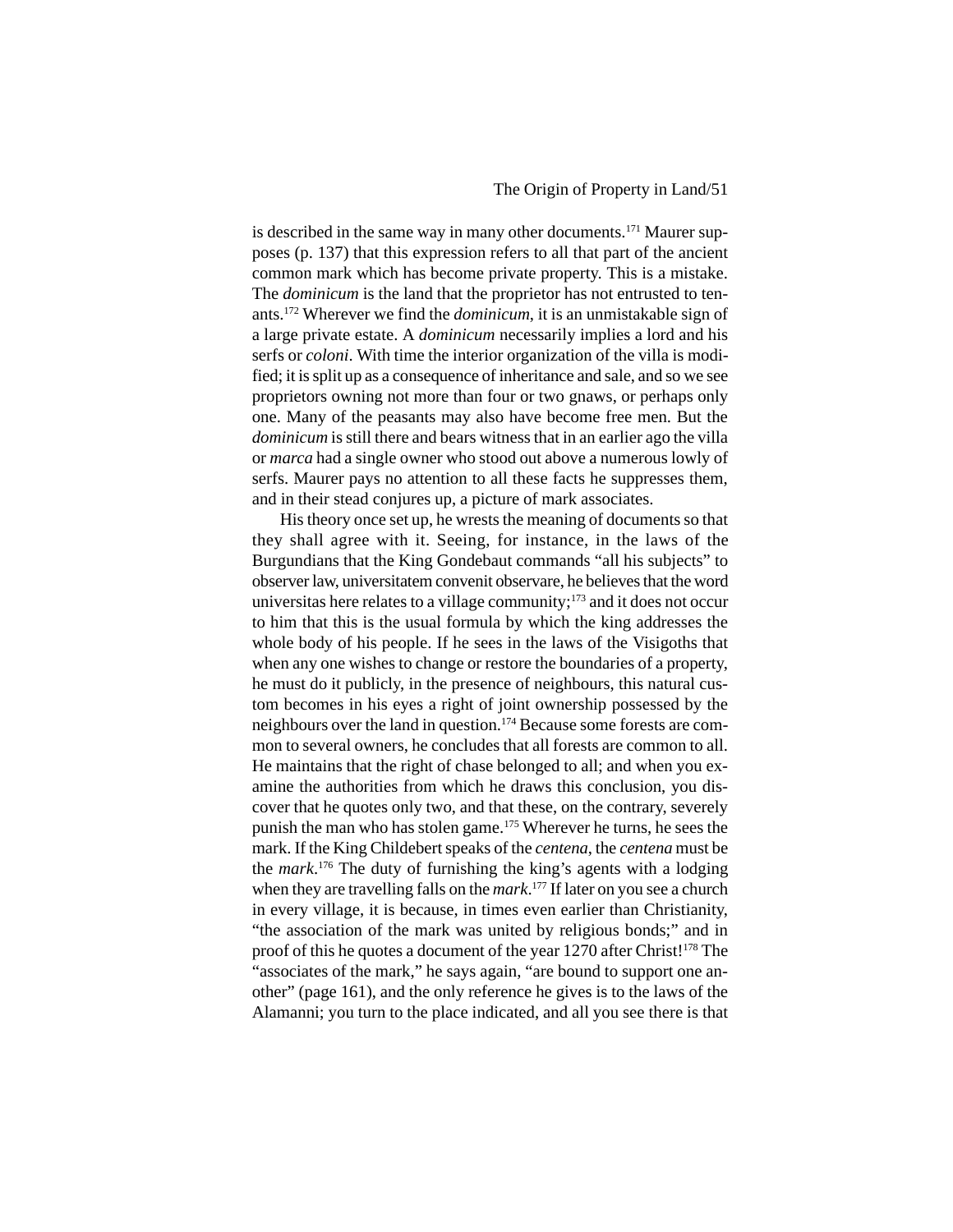two men have a quarrel, that one of them kills the other, and that the friends of the victim pursue the murderer.179 What connection has this with an association of the mark? The village, according to him, formed a free self-governing body, under its own head; and he then instances the *comes loci* of the laws of the Burgundians,<sup>180</sup> though it is certain that the *comes*, far from being a village chief, was the royal agent who administered a *civitas*. He does not fail to seize upon the *tunginus* as a chief elected by the villagers; which, again, is pure imagination. He even discovers in a formula of Marculf a *senior communiae*, "a head of the rural community;" but the passage in Marculf has a totally different meaning. The document in question is a letter written in the name of a certain city begging the king to appoint a bishop, and the expression sensory common is in the heading, amongst the titles given to the king himself. It is a strange mistake to suppose it referred to the principal man of a village community.<sup>181</sup> These members of the village, he goes on to say, had their assemblies (page 141); but for this he produces no authority. "They administered justice amongst themselves; "but how does he explain the fact that there is not a single document to be found referring to such an administration of justice? What we do, on the contrary, frequently find is, that men belonging to a villa or mark are under the jurisdiction of the proprietor or his representative, his *judex*. To tell the truth, the *communitas* in the sense of a group of peasants, does not make its appearance until the thirteenth century.<sup>182</sup> Then only, or a little earlier, do the inhabitants of the villa or mark act together as a sort of association for the common enjoyment of certain privileges. Nothing of the kind appears in the early part of the Middle Ages.

The success, therefore, of Maurer's theory is not to be attributed to the strength of his evidence. He has not furnished us with a single proof, a single quotation, in support of the community or association of the mark that he pictures to himself as existing when history first begins. Go over the innumerable quotations at the bottom of the pages of his book: more than two-thirds relate to private property; of the rest some hundreds are concerned with minor points unconnected with the subject; not a single one touches the main question; or if there are any which at first sight appear to do so, the slightest examination shows that they have been misunderstood and misinterpreted. The book, nevertheless, has had an enormous influence. It has won many by its neat consistency, others by its apparent learning. Anything like verification of its arguments was gladly dispensed with; especially as this is not an easy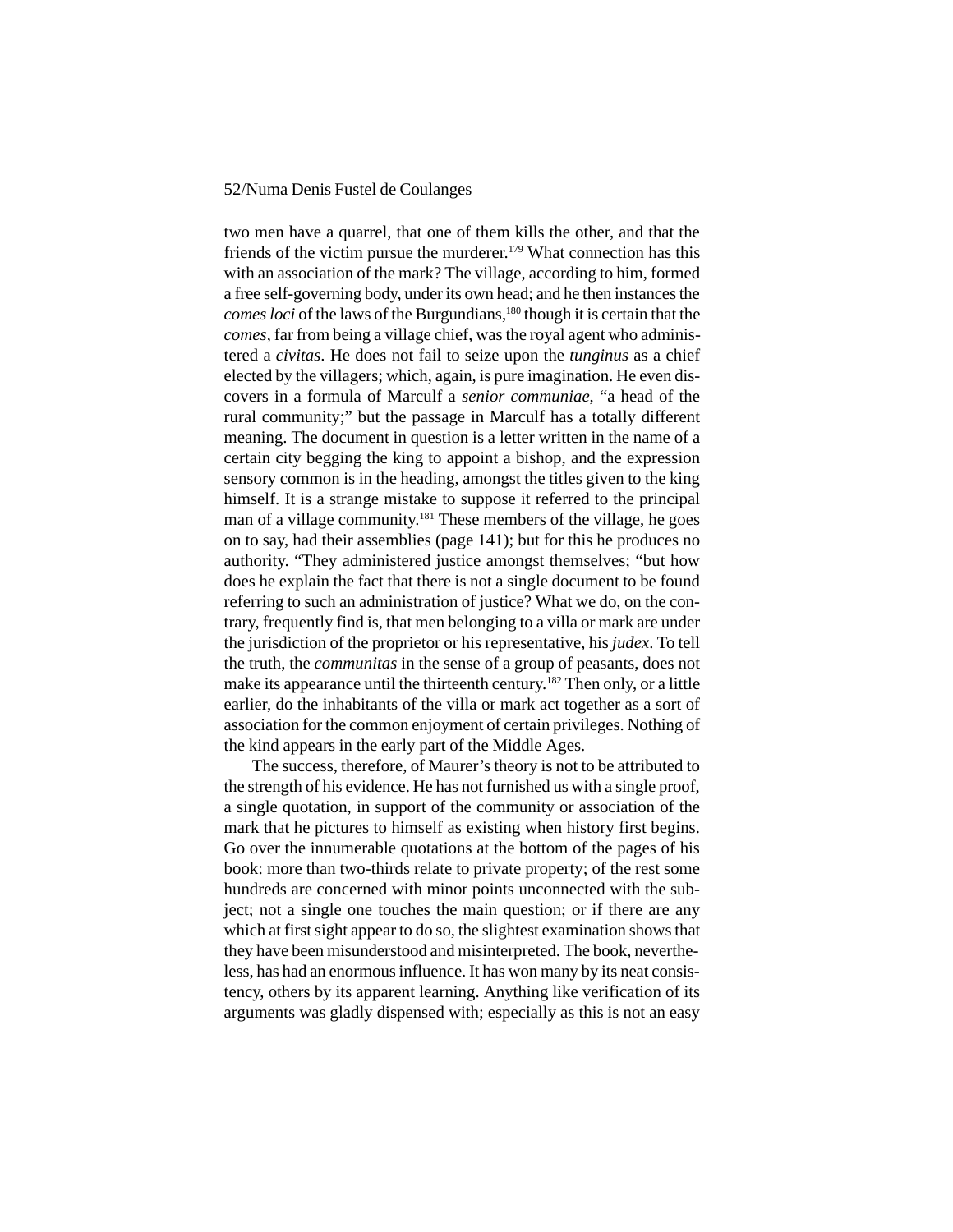thing to do unless you happen to possess the originals. And so, year after year, for forty years, the same story has been repeated, the same arguments brought forward, the same authorities quoted.

I shall not pursue this theory of Maurer's through the works of all his disciples; but I ought at least to notice in passing the latest of them. Dr. K. Lamprecht has published recently a ponderous and learned work upon the economic life of Germany in the Middle Ages.<sup>183</sup> His first volume is a description of the rural economy of the basin of the Moselle, and his principal object of study is Frank life in this district. Unfortunately, under the influence of the ideas which have been dominant in history since the time of Maurer, he takes as his starting point "the association of the mark," the Markgenossenschaft. "The Frank people," he says, "grew out of the mark-association; and that institution has had an influence on the Frank constitution that cannot be overlooked" (p. 51, cf. p. 42). Yet he brings forward absolutely no proof, no indication of this primitive community of the mark, and gives us nothing but the bare assertion.

He says (p. 46) that the mark appears in Frank law as an area of land held in common; but hedoes not give a single quotation in which the mark means an area of common land, and it is certain he could not produce one. He tells us that he has seen the *marca* in Ripuarian law, but he neglects to say that this *marca* is the boundary of a private estate, and therefore exactly the opposite of common land.184 He also mentions that the word occurs again in an edict of Chilperic, and he omits to add that the word *marca* was only introduced into this edict by a conjecture of Professor Sohm's, and that in any case it is impossible to give it in this place the meaning of common land.<sup>185</sup>

"The Frank village," he says, was a portion of the mark, and the mark was the common property of all its inhabitants; everything was in common—arable land, meadows, forests."186 You look at the foot of the page for the authorities on which this statement is based, and you find a reference to document of 786; you turn to this; it is in Beyer (*Urkundenbuch zur Geschichte des Mittelrheins*, vol. i. p. 19), and you see that it has nothing whatever to do with the mark, that not even the word is to be found in it, and that the document merely relates to a "villa Sentiacus."

The absence of the term *mark*, and of all other like forms, from Franconian laws, does not trouble our author. He discovers there the word *vicini*. To every one else this word signifies neighbours; and it is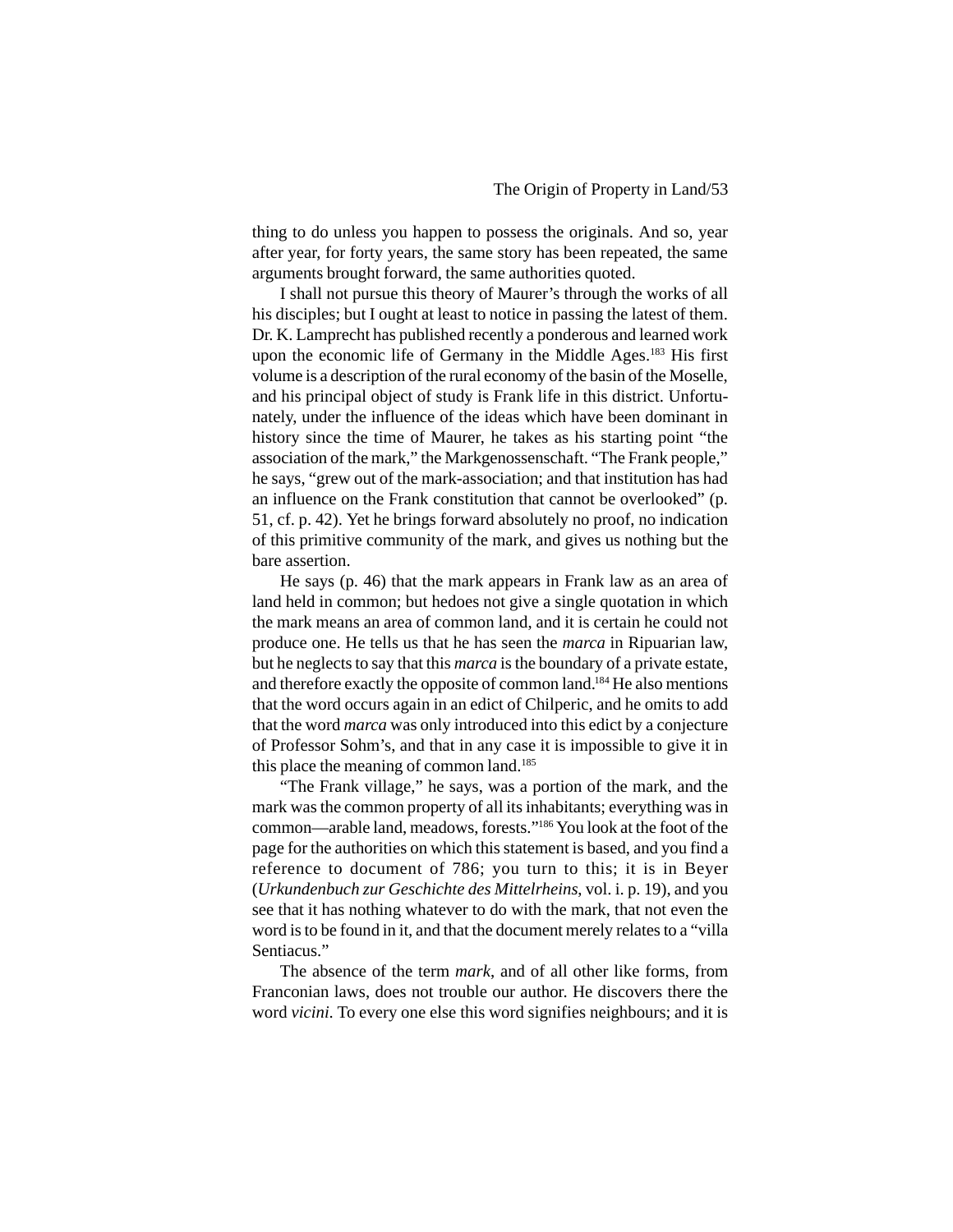easy to see that every system of law must pay some slight attention to the mutual relations of persons who live near together. In the eyes of Dr. Lamprecht, however, *vicini* stands for associates; neighbourhood and common mark are with him one and the same thing. You have neighbours; therefore you form with them part of an association; therefore the land is common to you and to them: such is his process of reasoning. It would greatly surprise one of our peasants of to-day; they are by no means accustomed to identify neighbourhood and corporate union. But a scholar with a theory does not stoop to such small considerations as this. Perhaps, however, some document has come down to us from the Frank period, which would suggest that the men of that time saw a connection between the two things? Not at all; not a single clause in a law, not a charter, not a document of any kind suggests that the idea of association was connected with that of neighbourhood. The vicini of the Salic law are neighbours in the ordinary sense of the word. But Dr. Lamprecht has a peculiar method of interpreting authorities. There is a certain Merovingian capitulary which runs as follows: "If a man has been killed between two neighbouring *villae*, without its being known who is the murderer, the count must proceed to the place, call together the neighbours (that is to say, the inhabitants of the two neighbouring *villae*) to the sound of the trumpet, and summon them to appear before his tribunal on an appointed day, for the purpose of declaring on oath that they are innocent of the murder." The passage is quite clear, and the method of procedure very natural. But to Dr. Lamprecht it means that the men were "associates of the mark" (p. 13, n. 3), and that they lived in a condition of community. On this he builds up a complete theory of "neighbourhood," *Nachbarschaft*, and he maintains "that this 'neighbourhood' is one of the principal factors of the Frank organization" (p. 19).

He comes upon this word *vicini*, again, in an edict of Chilperic. The fact is that this edict declares, 1st, that land shall continue to pass from father to son in accordance with the old rule; 2nd, that in default of a son the daughter shall inherit; 3rd, that in default of son and daughter, the collateral relations shall take the land and the neighbours shall not take it.187 This Dr. Lamprecht interprets as if it said that in case of the failure of the direct line the neighbours formerly had the right of taking the land; but the edict of Chilperic does not say this, and the opposite is positively proved by the section on succession (tit. xii.) in the Salic law. Then, starting with this misinterpretation, he goes on to maintain that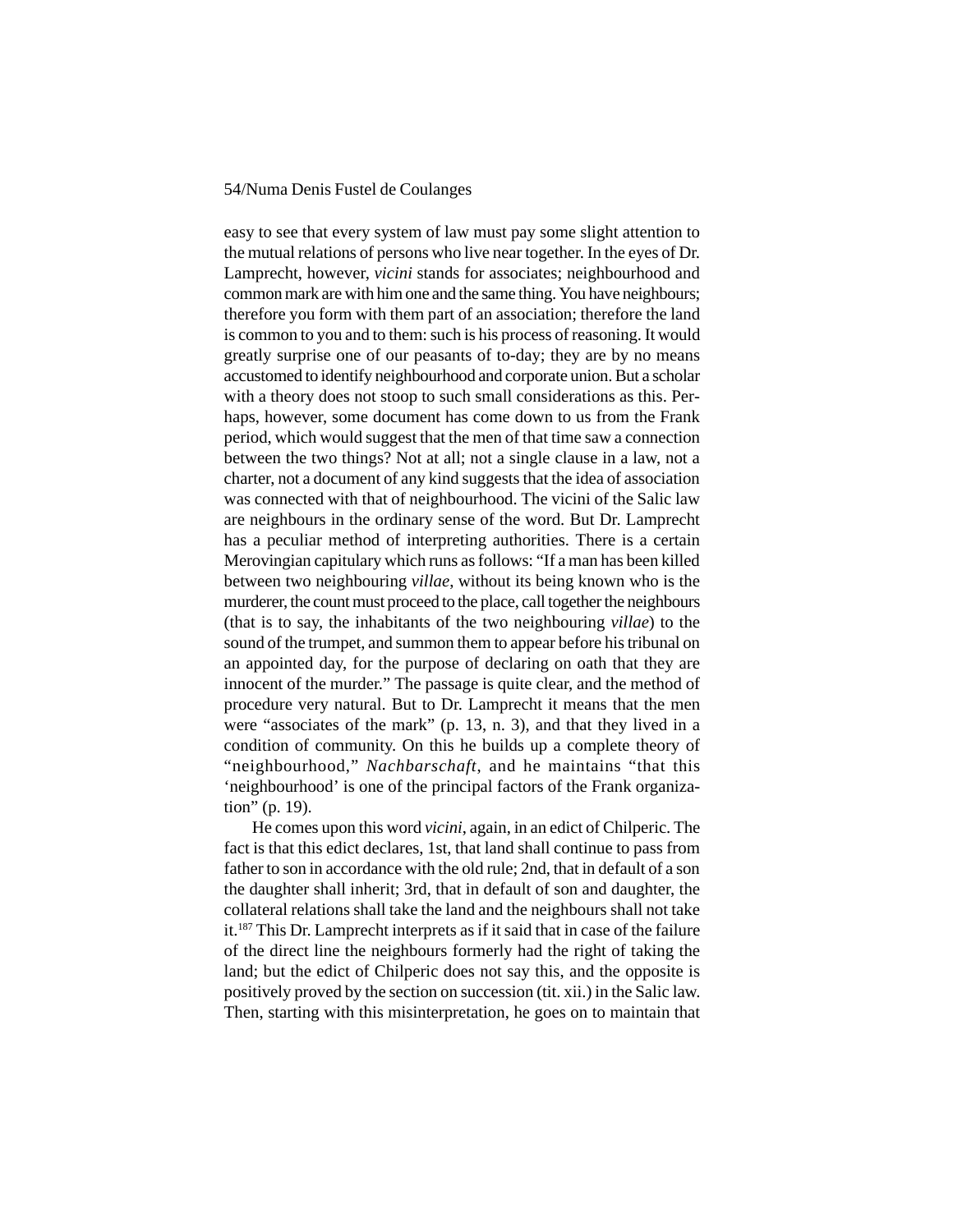the *vicini* had a common right to the land, and were, so to speak, the joint-owners of it; a state of things of which there is not the slightest trace in the documents.

He finds the word *vicini* again in section xiv of the Salic law, and at once believes that he has discovered a community, and a community of such a kind that it has the right of excluding every newcomer; so that a man who has obtained a field by purchase or bequest has not the right to occupy it without the leave of all the inhabitants. But read this section xlv and you will see at once that it does not apply to a man who has got a field by lawful means.188 You will notice, moreover, if you read the entire section—people are always careful not to quote more than a fragment—that there is no mention of any community. Not a single word throughout these twenty-two lines means or suggests the idea of a community or an association.<sup>189</sup> You do not see a body of inhabitants meeting, deliberating, deciding. What you do see is a man, who, in his own name, enters a complaint before the royal functionary, the count, against a certain person who has taken possession of a piece of land, without any right to it; and the count expels the intruder, not in virtue of the rights of the community—not a word of that—but simply in virtue of the rights of private property, and because the intruder cannot justify his possession by any legitimate title. Where do you find in all this the action of a village community, of an association of the mark ? If you think you see it, it is assuredly not because it is in the original, but because your preconceptions have put it there. We have here one of the most striking examples of the result of the subjective method. Your theory requires that a village community should be mentioned in some early document, and you introduce the community into a document where there is nothing about it. And still the mistake might easily have been avoided; for we possess upon this very section xiv a commentary which was written in 819, and written not by some chance person, but by the counsellors of Louis the Pious.190 Now these men, who were most of them judges, who consequently were in the habit of administering this law and ought to have known its meaning, saw in it simply this: that if a stranger came and settled himself without a title on land which did not belong to him,191 it needed only that a single inhabitant should inform the count, and he would put an end to the usurpation. But as there was a final clause to the effect that this work of giving information ought to be performed within twelve months, and that, at the expiration of that term, the intruder could remain on the land and enjoy it in security,<sup>192</sup>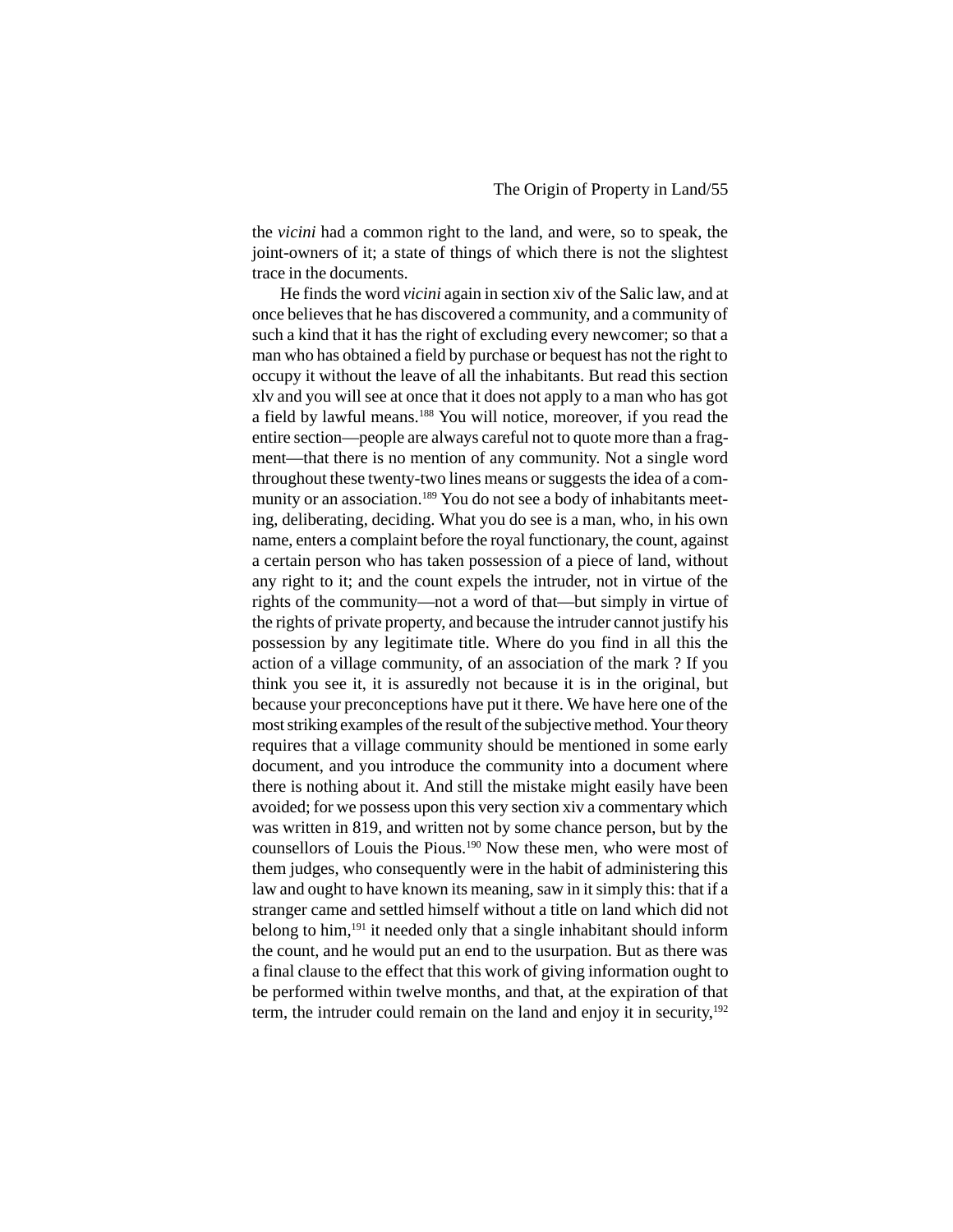the men of 819 demanded that this last clause should be abrogated.193 Nothing could be plainer than the whole affair in the eyes of every one not under the influence of a preconceived idea. But Professor Lamprecht chooses to suppose that "the men of 819 did not understand this document' (p. 47). This is an easy way out of the difficulty; to understand a document otherwise than Professor Lamprecht understands it, is to misunderstand it. It is not possible, however, to overlook the fact that these counsellors of Louis the Pious were learned men, who spent half their lives in deciding cases of law. It must also be remembered that article xiv. occurs in the law as amended by Charles the Great; and that whatever was its original source, it was still a part of the existing law and actually in force. Copied, as it had been, by the counsellors of Charles, how can it be supposed that it was not intelligible to his son's counsellors? I confess that, for my own part, I would rather understand it as it was understood by the men of 819 than as it is understood by Professor Lamprecht. I would rather translate it literally in all its simplicity than put a village community into it, which is not otherwise to be found there. Professor Lamprecht cannot deny that the Salic law mentions enclosures round corn-fields, meadows, and vineyards, and that this is an indication of private property. According to him, it was the kings who altered the old condition of things and introduced these novelties. But this is mere hypothesis. Me maintains that the forest and meadowland at any rate continued to be common, and refers to article 27 of the Salic law. You turn to the passage quoted, believing you will there find a mention of a common forest, a forest where all are free to take wood. You find exactly the contrary: "If any one has taken wood from the forest of another, he shall pay a fine of three *solidi*. 194 This, then, is a forest which is someone's private property, a forest wherein none besides the owner has any rights. But Dr. Lamprecht is not troubled by this. According to him, the words *silva aliena* mean a common forest. But what should lead him to attribute this unusual meaning to the words? "Because," says he, "in the Salic law the word *silva* is always used in the sense of common forest" (p. 48). But the word *silva* occurs nowhere else except in this section. He then translates *aliena* as if it signified "foreign." Here we have, indeed, to do with a word which recurs as often as thirty-one times in Salic law; but in each of these thirty-one cases its meaning is unmistakably "belonging to another." The law, for instance, speaks of *messis aliena*, *sepem alienam*, *hortum alienum*, *vinea aliena*, *servus aliena*, *litum alienum*, *caballus alienus*, *sponsa aliena*,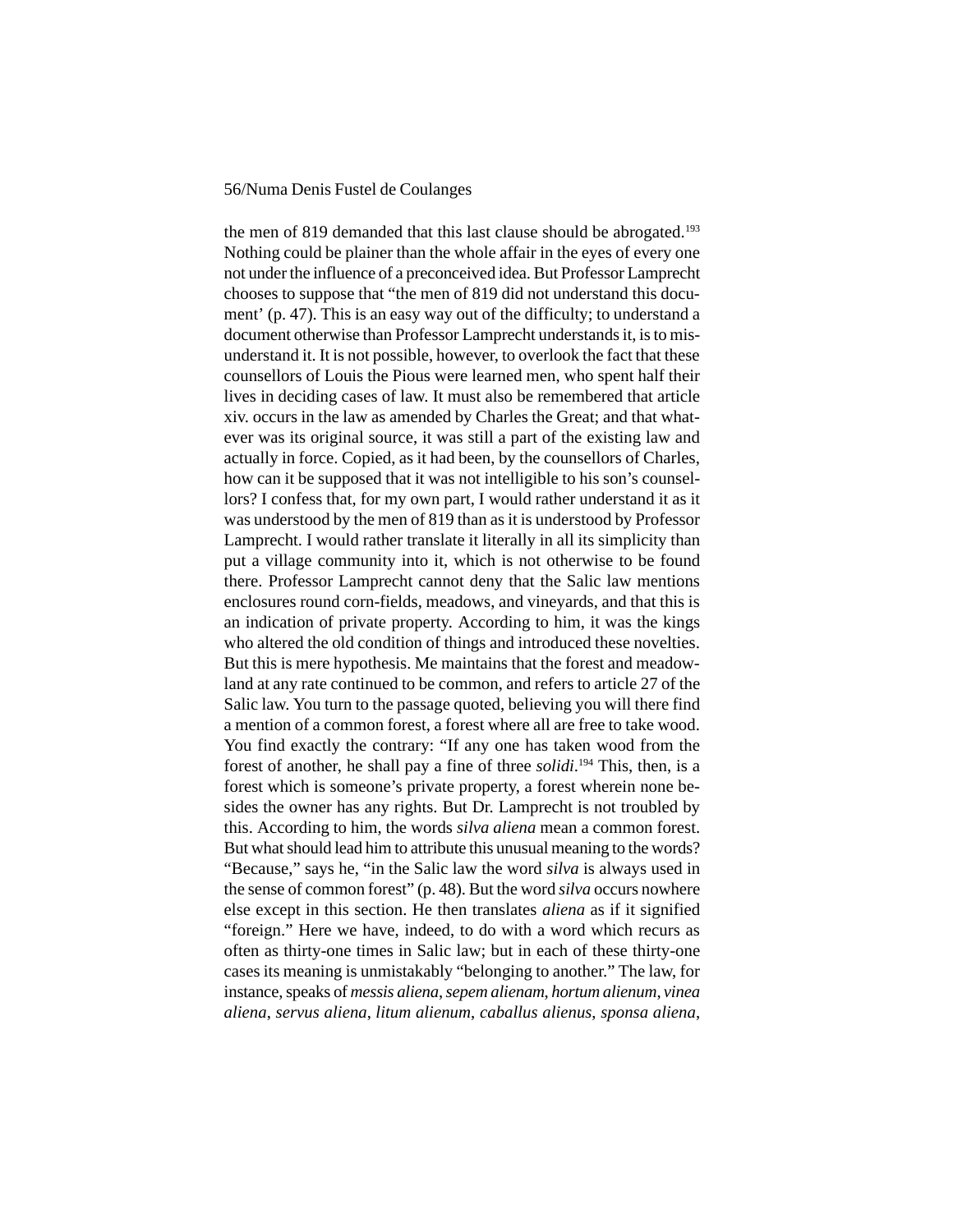*uxor alienus*. The word is always synonymous with *alterius*, which is often found taking its place; and these very words *salva aliena* are replaced in several manuscripts by the words *silva alterius*. 195 We must also notice that the whole of this section 27 concerns theft committed "in the field of another," "in the garden of another," "in the vineyard of another," and, finally, "in the forest of another." Doubt is impossible. In every case it is a matter of private property; and the law uses precisely the same expressions about a forest as about a vineyard or garden. Professor Lamprecht's reading of the passage is opposed to all the evidence. But it was necessary for his argument that the forests should be common; he was only able to find a single section of the law which bore upon forests, and, although this section related to a forest belonging to a single owner, he could not refrain from making use of it; and so he maintains that solve aliens means exactly the opposite of what it does mean.

Again, Professor Lamprecht says (p. 48), that "the meadows were common;" although nothing of the kind is mentioned in the Salic law or in any other document. More than that, if it is a fact that the meadows were common according to the Salic law, how is it that only once in the Salic law is any reference made to meadows, and then only to punish with the enormously heavy fine of 1500 denarii the person who takes a cartload of hay from another man's field (tit. xxvii., sections 10 and 11)? Professor Lamprecht also maintains that mills were common, although the law only mentions mills belonging to private owners.<sup>196</sup> He fastens on authorities which are absolutely opposed to his theory, and then interprets them according to his liking. If, for instance, he sees that the Salic law punishes severely "anyone who ploughs or sows the field of another without the permission of the owner, *extra consilium domini*," he maintains that this regulation is in his eyes an indication of community in land. If he sees in another place that a man who is unable to pay a fine must swear "that he possesses nothing upon the earth or under the earth;" this is so much proof that land is not an object of private ownership. The word *facultas* occurs frequently in documents of this period, and it always signifies a man's entire property, real and personal without distinction;197 but, as the theory requires that real property should not be too prominent in Salic law, Professor Lamprecht supposes that the word applies only to personal property.

Such is the character of the method he follows. By the aid of such so-called scholarship everything is to be traced back to a primitive com-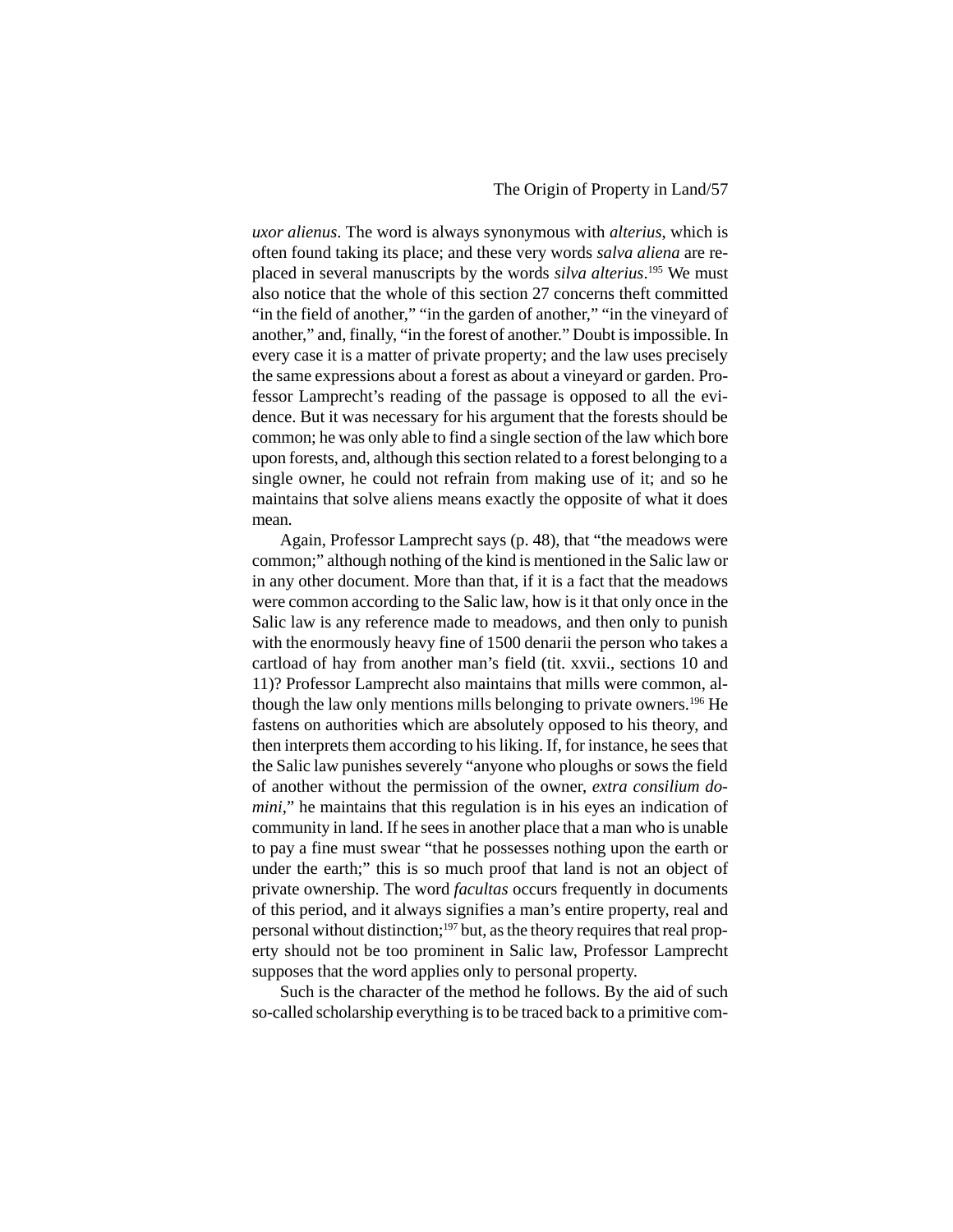munity. Although the Frank documents of the Merovingian and Carlovingian periods make no mention of such a community, although they show exactly the opposite; the whole rural organization, the entire social life must be the outgrowth of this community of the mark. "The mark is the foundation, *substratum*, of everything" (p. 282). An infallible rule is supposed to have been found; and the whole history of the Middle Ages, willy nilly, must be made to fit into it.

#### II.

# M. Viollet's theory as to community of land amongst the Greeks

M. Viollet is a disciple of Maurer who copies and exaggerates his master. The system that Maurer was able with some show of probability to build up in relation to the Germanic peoples, M. Viollet supposes he can extend to all nations ancient or modern. What is quite fresh in his writings and exclusively his own, is, that he attributes to the ancient Greeks a system of community in land which- the most profound students of Greek history had, up to this time, failed to discover. We must not suppose that in laying down such a proposition, he is speaking of some primitive age when the Greeks may be supposed to have been ignorant of agriculture, and consequently of landed property. He is speaking of the times when the Greeks were agriculturists, when they lived in organised societies; he is speaking of Greek cities; and he declares that the soil was for a long time cultivated by the city in common, without its occurring to the family or the individual to appropriate it. All the land, according to him, for a long time belonged not to the individual, not to the family, but to the city.198

He states that "his theory is supported by authorities of considerable weight" (p. 463); and he refers to eleven passages taken from Plato, Virgil, Justin, Tibullus, Diodorus on the Lipari Isles, Diogenes Laertius on Pythagoras, Aristotle on the town of Tarentum, Athenians on Spartan meals, Diodorus on the "klerouchia," and lastly, Theophrastus on the sale of real property. Let us look at the originals. Let us see at any rate whether M. Viollet's references are altogether exact.

1. The first author quoted is Plato, "who still saw here and there the vestiges of primitive community," and M. Viollet tells us that he finds this in the Laws of Plato (Book III.). I turn to the passage mentioned, and this is what I find: "In very early times men lived in a pastoral state, supporting themselves by their herds of cattle and by hunting. At that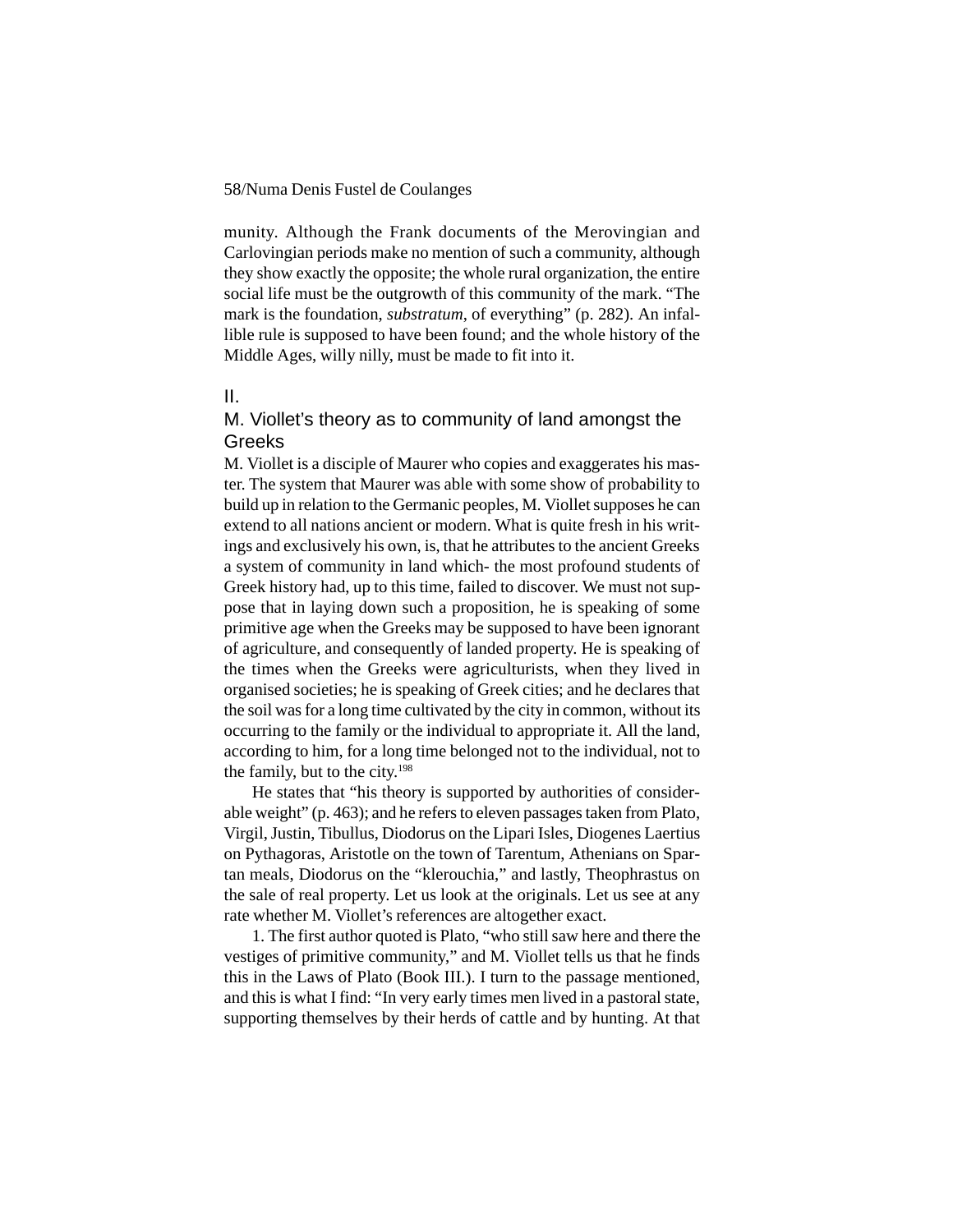time they had no laws. As to government, they knew no other than the  $\delta$   $\alpha$ , the authority, that is, of the master over his family and slaves. Like the Cyclops of Homer, they had neither public assemblies nor justice; they lived in caverns; and each ruled over his wife and children without troubling himself about his neighbours." This is what Plato says, describing from imagination a primitive savage state. It must be some strange illusion which makes M. Viollet suppose that this passage describes men as cultivating the land in common. Plato says that they did not cultivate it at all. Where does he see that the land belonged to the people? Plato says that at this time there did not even exist a people. Where does he see that men were associated for purposes of cultivation? Plato says that each family lived apart, "without troubling itself about its neighbours." M. Viollet then has taken this passage in precisely the opposite sense to the right one. Go through all the writings of the philosopher and you will find that he has nowhere said " that in his time he still saw the ruins of a primitive community." Plato has, it is true, endowed his ideal city with a particular system of community in land; but he never says that it was practiced in any actually existing city. Our first authority, then, is proved to have been misrepresented

2. M. Viollet next refers to Virgil, who, in the Georgics (i. 125), describes a time "when the soil was neither divided nor marked out by boundaries, and when everything was common." This at first sight seems convincing. The poet's verse is correctly quoted.199 But observe the context. The whole passage is an imaginary description of a time when men did not cultivate the soil: *Ante Jovem nulli subigebant arva coloni... Ipsa tellus omania liberiaus, nullo poscente, ferebat*. So long as men did not cultivate the ground, there could be no question of dividing it among them as private property Virgil goes on to say that afterwards man learnt to till the ground, *ut sulcis frumenti quaereret herbam*; but he no longer says that everything was in common. It appears, then, that if M. Viollet had given it a little more attention, he would have dispensed with the use of this passage; for it describes savage life and has no connection at all with community of land in the agricultural state. What can the golden age, whether it existed or not, prove concerning the social life of Greek cities?

3. Next comes a quotation from Justin out of Trogus Pompeius. This Gaul, trying to describe the remotest ages of Italy, says that there was a time "when slavery and private property were unknown, and everything was undivided." The quotation is correct; but what is the time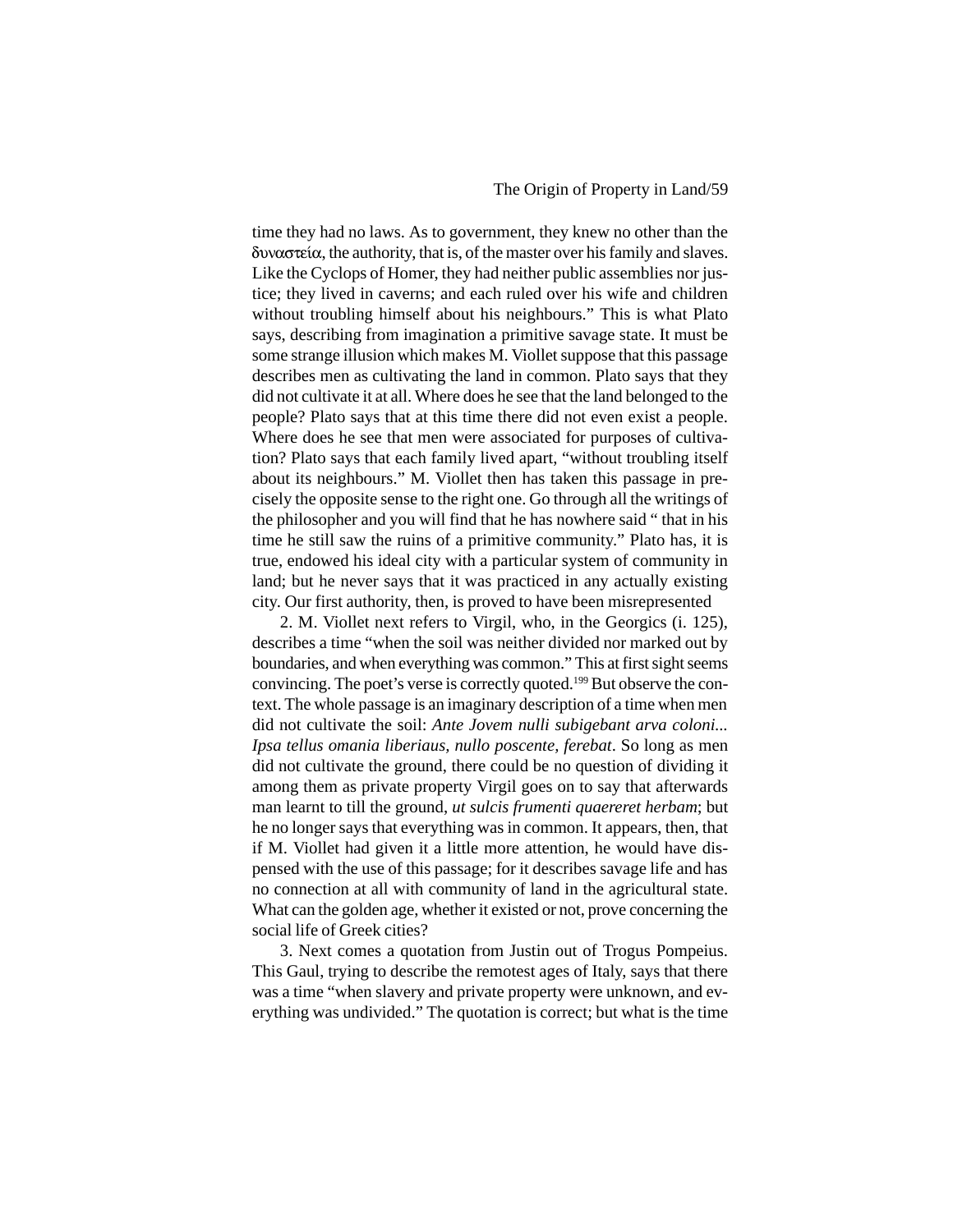referred to? The age before Jupiter, *ante Jovem*. This is as much as to say, the golden age, or, if you prefer it, the savage state.

4. It is the same with the quotation from Tibullus; it applies "to the time of King Saturn," that is, to the prae-agricultural age, the golden age of the imagination. If M. Viollet wished to prove that in the golden age private property did not exist, he has succeeded pretty well. But what has this to do with the Greek cities? M. Viollet supposes that legends of this kind represent traditions of an earlier state. This is exceedingly doubtful; and in any case they would be traditions of a time when agriculture was unknown, and when there were neither organised nations nor cities. If there were long ages when mankind did not know how to till the ground, what does that prove in relation to the time when they did cultivate it? We must not lose sight of the pro position our author wishes to establish; it is that men, even after they had entered into city life, cultivated the soil in common instead of appropriating it individually. There is a certain want of caution in thinking that you can prove a system of common cultivation from legends which show the absence of all cultivation.

5. M. Viollet at last comes down to historical times and quotes a passage from Diodorus Siculus. Let us first give his translation as if it were scrupulously exact: "Certain Cnidians and Rhodians colonized the Lipari Isles. As they had much to endure at the hands of Tyrrhenian pirates, they armed some barks wherewith to defend themselves, and divided themselves into two separate classes; one was incrusted with the cultivation of the islands, which they *declared common property*; to the other was committed the care of the defence. *Having thus thrown together all their possessions*, and eating together at public meals, they lived in common during several years; but after a time they divided amongst themselves the land of Lipara on which was their town; as to the other islands they continued for some time to be cultivated in common. At last they divided all the islands for a period of twenty years; and at the expiration of this terns, they drew lots for them anew."

Much might be said about this translation, but we wish to be brief.<sup>200</sup> M. Viollet ought, in the first place, to have mentioned the date of this event, since Diodorus gives it: it happened in the fiftieth Olympiad, that is about the year 575. Now, long before this, Cnidus and Rhodes had had a system of private property, and had no trace of common ownership. So these Cnidians and Rhodians may, very likely, have made an experiment of this kind; but it is impossible that, their action should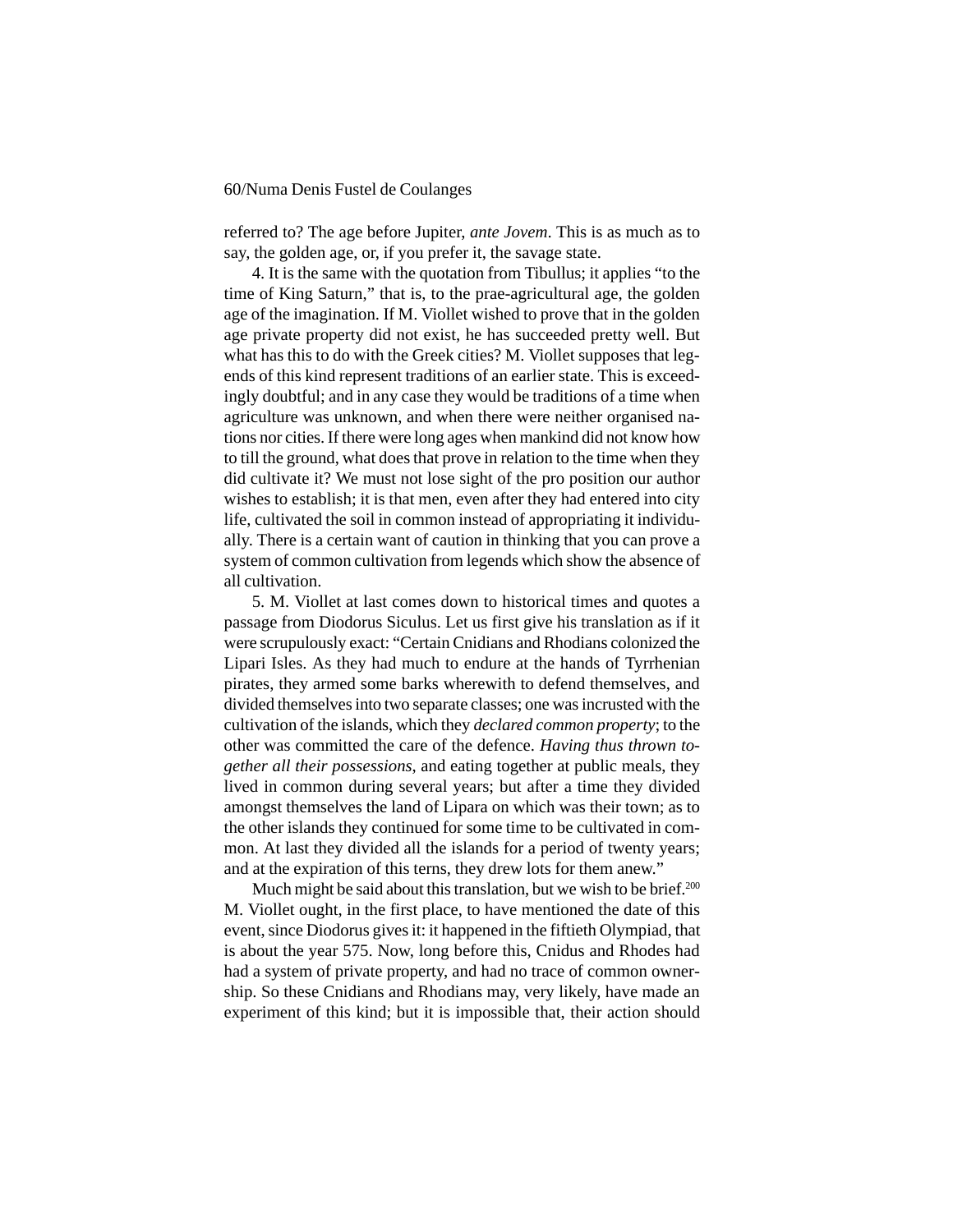illustrate a survival of primitive community as M. Viollet maintains.201

The account of the Greek historian also plainly shows the motive which determined these men to leave the land for some time undivided: it was because the Tyrrhenian pirates ravaged the islands to such an extent that the Greeks were obliged to separate into two divisions, the one fighting, the other tilling the ground.202 But Diodorus goes on to say that this manner of life only lasted a few years. So soon as they had freed themselves from the pirates, the Greeks made a regular settlement in the island of Lipara, that is in the largest and most important island of the little group. They built a town there and at the same time " they made a partition of the soil." Now, this partition was never made over again; it was a distribution of shares to be held in perpetuity, that is, as private property. M. Viollet passes over this too hastily; it is of the utmost importance, for it shows us that private property was established directly the Greeks were in anything like a settled condition. The fact that the other islets, more difficult to cultivate and less securely held, remained for some time longer undivided, does not imply that these people lived in a state of agrarian communism. Each of them was a landed proprietor in the main island, and enjoyed certain rights over one of the islets.203 But even this arrangement did not last long, and the small islands were parcelled out in their turn. There was, it is true, a provisional partition at first, to last for twenty years; there are several very likely explanations for this precautionary measure. Whatever the reason may have been, at the end of twenty years the partition was made over again, and this time it was permanent; for Diodorus never says that a division took place periodically down to his own time.204

The whole account of the Greek historian points to the fact that the Greek emigrants established what was customary throughout Greece, a system of private ownership. In order to thoroughly understand it, we must compare this with similar passages in which the same historian shows us Greek colonists dividing the soil amongst themselves from the very first day of their settlement.205 The settlement of these Cnidians and Rhodians differs from other instances only in this, that it was necessary, for reasons which Diodorus indicates, to postpone the partition for some years. This is what the historian wished to tell us; he never says that these people thought of establishing common ownership: they had no more disposition for it than other Greeks. Whatever communism they may have practiced was not an institution, but a temporary condition of things, lasting for a brief period, with no past and no future.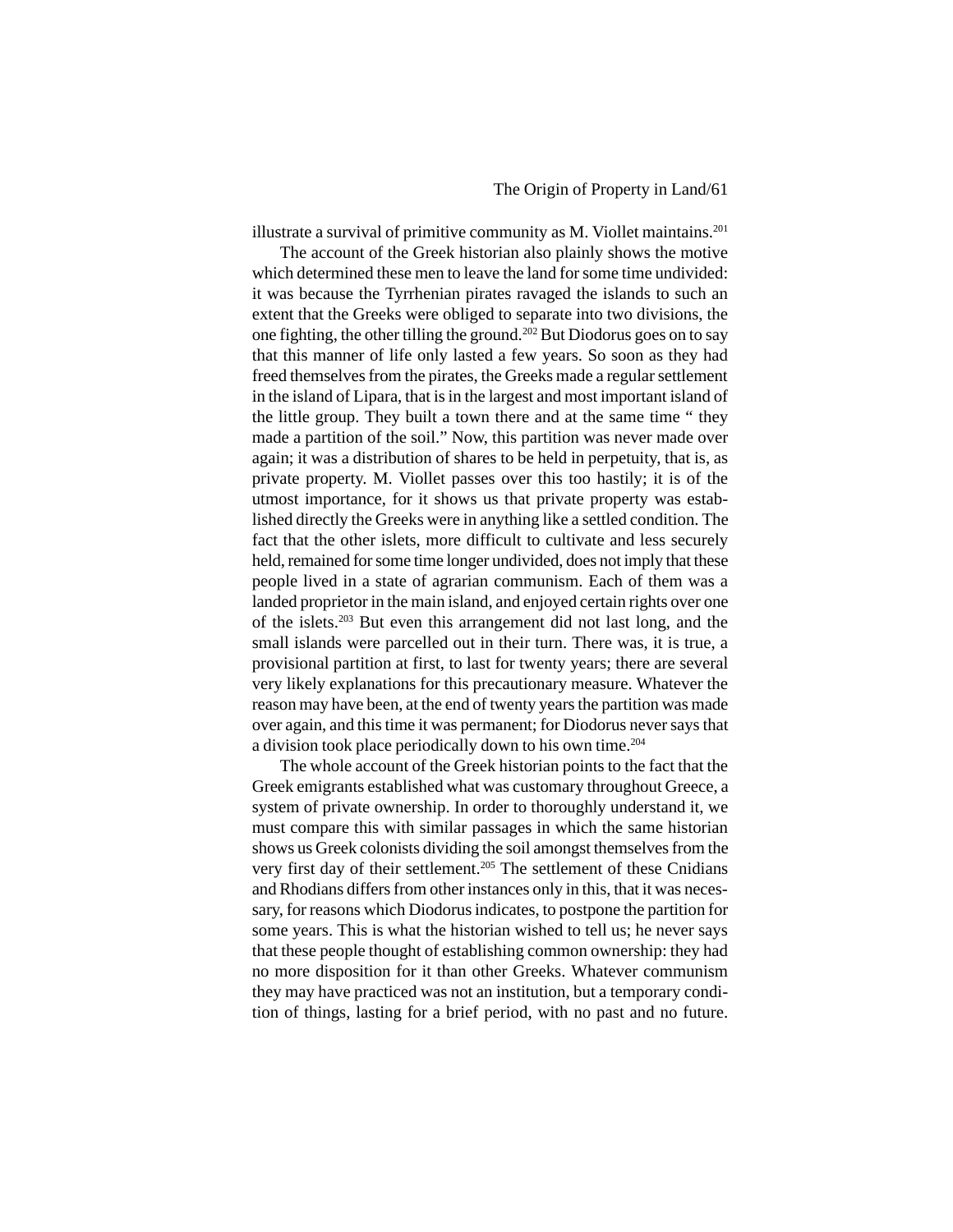Private property was with them, as with all other Greeks, the normal state of things, The account of Diodorus is, we see, the reverse of M. Viollet's statement; and it is startling to find M. Viollet writing, that " as late as the time of the Emperor Augustus, private property was not yet established amongst these Greeks, at the very gates of Rome" (p. 468).

6. M. Viollet now passes on to Pythagoras. On the evidence of a biography of the philosopher written eight hundred years after his death, he relates that Pythagoras got together as many as two thousand disciples, and induced them to live in common. This may be true; but does the fact that a philosopher succeeded in founding a phalanstery, which did not outlast himself, prove that it was habitual at that time for people to live together in common? It seems to me that it proves exactly the opposite. If the disciples of Pythagoras were forced to leave their towns in order to found a communistic settlement, it was because the life in the towns was not communistic. It is certain that this institution of Pythagoras was something exceptional, which left no trace behind it. The story itself, when we look at it, has no connection with a primitive community in land. But notice M. Viollet's method of proceeding. Just because he comes across these two thousand (others say six hundred) disciples of Pythagoras, he concludes that "we have here the origin of many of the towns in Greater Greece; this shows that these towns were founded and settled under a system of undivided property." Nothing of the kind. They were all founded before Pythagoras, and outlived him; and neither before nor after his time did they recognize a system of undivided property.206

7. We now come to an instance which would appear to be more historical. "The citizens of Tarentum," says M. Viollet, "seem to have preserved something of their old community in land down to the time of Aristotle." And he refers to the *Politics* vi. 3, 5. You turn to the passage quoted and you read as follows: "It is the duty of an intelligent aristocracy to watch over the poor and to furnish them with employment. We should do well to imitate the men of Tarentum; they have portions of land whereof they leave to the poor the common enjoyment (literally, which they make common to the poor for their enjoyment<sup>207</sup>), and in this way they secure the attachment of the lower people." We see how far removed the original is from M. Viollet's interpretation of it. Aristotle says nothing whatever of a communistic system. He places Tarentum amongst aristocratic States, and shows that there were poor people,  $\alpha \pi$  opou, in it; only he points out that the rich took care to set apart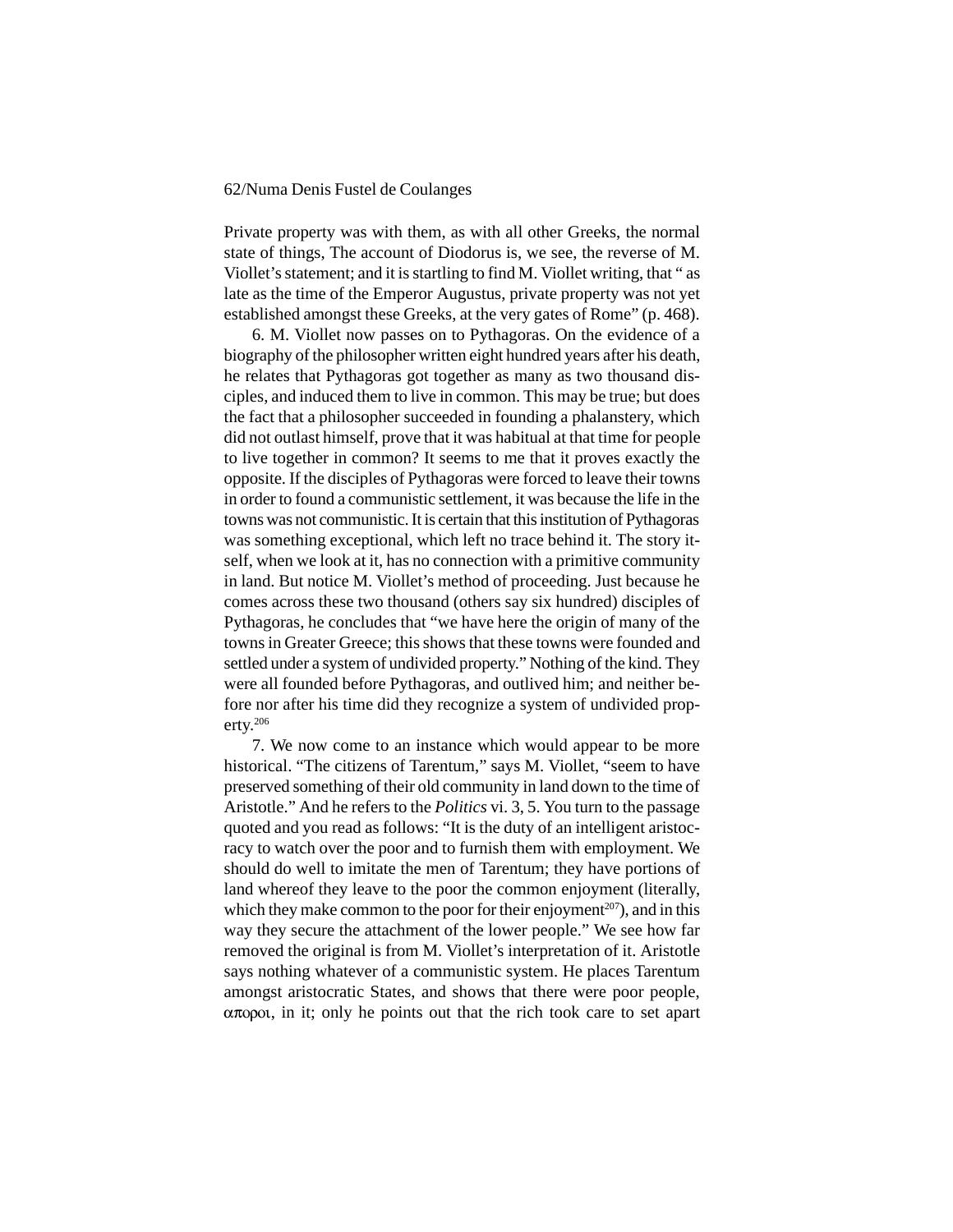certain land *for the use* of these poor, in order to win their attachment.<sup>208</sup> M. Viollet has mistaken a charitable institution for a communistic one, though it is perfectly clear that what Aristotle describes was merely a concession made by the rich to the poor; that is to say, it was precisely the opposite of communism.

8. M. Viollet tells us that there are "other survivals which enable us to travel back in thought to primitive common-ownership: there are the common meals;" and he devotes fully three pages to the common meals of the Greeks. He begins with the meal which the Spartans called *Copis*; describes it in detail from Athenaeus, and concludes (p. 471): "All this is primitive, and we have here the common meal in all its early simplicity." Now, it unluckily happens that the meal called copis was in no way a common meal. Ancient writers tell us that the Spartans had some private meals;209 the *copis* was one of them. Read the page from Athenaeus which M. Viollet has translated; read it in the original; $^{210}$  and not only will you not find a word which suggests that the *copis* was a public meal, but you will find clear evidence to the contrary. "Whoever likes gives the copis,  $\kappa$ o $\pi$ i $\zeta$ et o  $\xi$ ov $\lambda$ o $\mu$ evo $\zeta$  and he who gives it invites to it whomsoever he pleases, "whether Spartan or stranger." Such are not the characteristics of public meals ordered and arranged by the State. Let us add that the Greek writer lays stress upon the religious character of this meal; it ought to be cerebrated before the god  $\pi \alpha \rho \alpha$  tov  $\theta \epsilon$ ov, i.e., in front of a temple and in presence of the image of the divinity. Ancient rites are observed; a tent must first be built with branches of trees, and the ground strewn with boughs for the company to recline upon; the only meat which may be used is goats' flesh; and each guest must be presensed with a particular kind of loaf, made according to a fixed rule both as to its ingredients and shape These rites will not surprise anyone who is familiar with early Greek life. Every Spartan could give this repast when he pleased; but the usual custom in the town was to give it "at the festival called Tithenidia, celebrated to secure the health of children;" and the nurses used to bring the little boys to it. The description of Athenaeus is perfectly clear. M. Viollet has committed the error of mistaking a private and religious meal for a common meal, and of supposing that he sees in it a sign of community in land

There still remain the true common meals, which took place daily or almost daily at Sparta, and which were called  $\sigma \nu \sigma \sigma \nu \tau \nu \alpha$ . M. Viollet says at once that they are evidence of community. It seems reasonable to argue: "If men eat the fruits of the earth in common, it is because in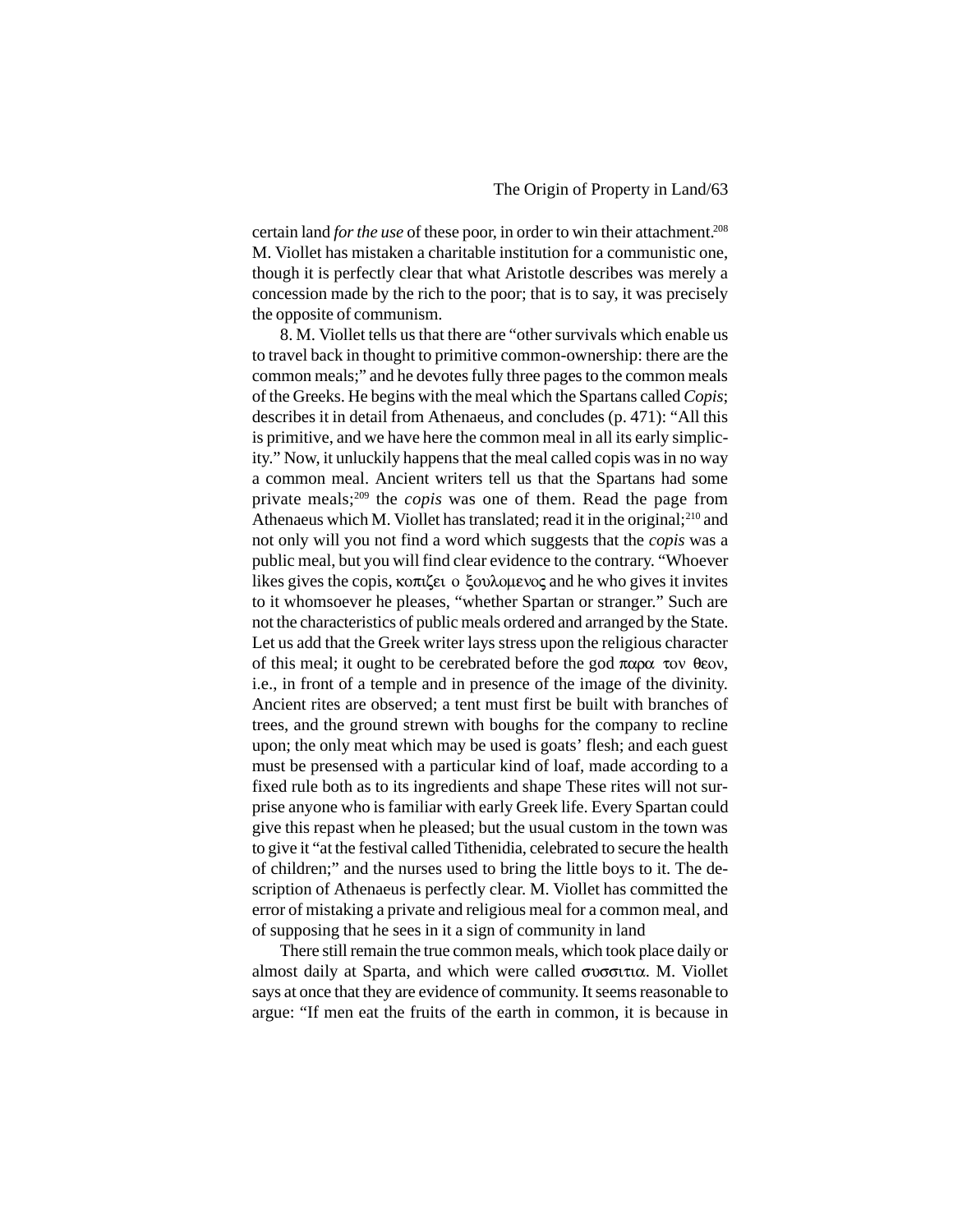primitive times the earth itself was common; "but we think that M. Viollet ought to have distrusted this apparently logical process of reasoning. If he had studied this institution of common meals at Sparta in the original writers, he could not have failed to notice four circumstances: 1. It does not date from the earliest period of the city; and far from being connected with a time when land may have been common, it is later than the institution at Sparta of private property.211 2. These common meals did constitute a common life; for in the first place the men alone partook of them, not the women nor the children; $^{212}$  and in the second place, the men did not take all the meals of the day together, but only one, that of the evening. 3. The expenses of the meal were not defrayed by the community, by the State, but each man had to bring his contribution, which was fixed at a *medimnus* of flour a month, eight congii of wine, some fruit, and a sum of money for the purchase of meat.213 This is something very different from citizens being fed in common by the State; they had to eat in common, but each ate at his own expense, because each was the owner of property. 4. The common meals were so far from representing community in goods, that poor Spartans were not admitted to them; a fact which is distinctly mentioned by Aristotle, who goes on to say that these meals were the least democratic things in the world.214

It is the greatest mistake to imagine all the Spartans eating of the same dishes at the same table. The so-called common meals were taken in small groups of fifteen members each, in separate houses. Every one was free to choose the group which he wished to join; but he was not admitted except by the unanimous vote of the members composing it.215 We also know that the meals were somewhat luxurious, and that the famous black broth,  $\mu \in \Lambda$   $\alpha \sigma$   $\zeta$   $\omega \mu$   $\alpha$ , was merely the prelude to them.<sup>216</sup> It is, then, very evident that these common repasts, whose meaning or object we need not here try to discover, have not the slightest connection with a common life and certainly not with community in land.<sup>217</sup>

M. Viollet also refers to the feasts which the fifty Athenian *prytanes* used to celebrate near the sacred hearth, reminds us that when the young Athenian was received into the *phratria*, the *phratria* performed a sacrifice which was followed by a feast; and refers to the feasts which the Roman curiae celebrated before an altar on certain festivals. But one must indeed be dominated by a fixed idea to suppose that these three different kinds of feasts are a proof of community in land. It is exceedingly ingenious to say that "these meals are the lingering evidence of a primitive nomad life and of community in the soil;"218 but the fact is that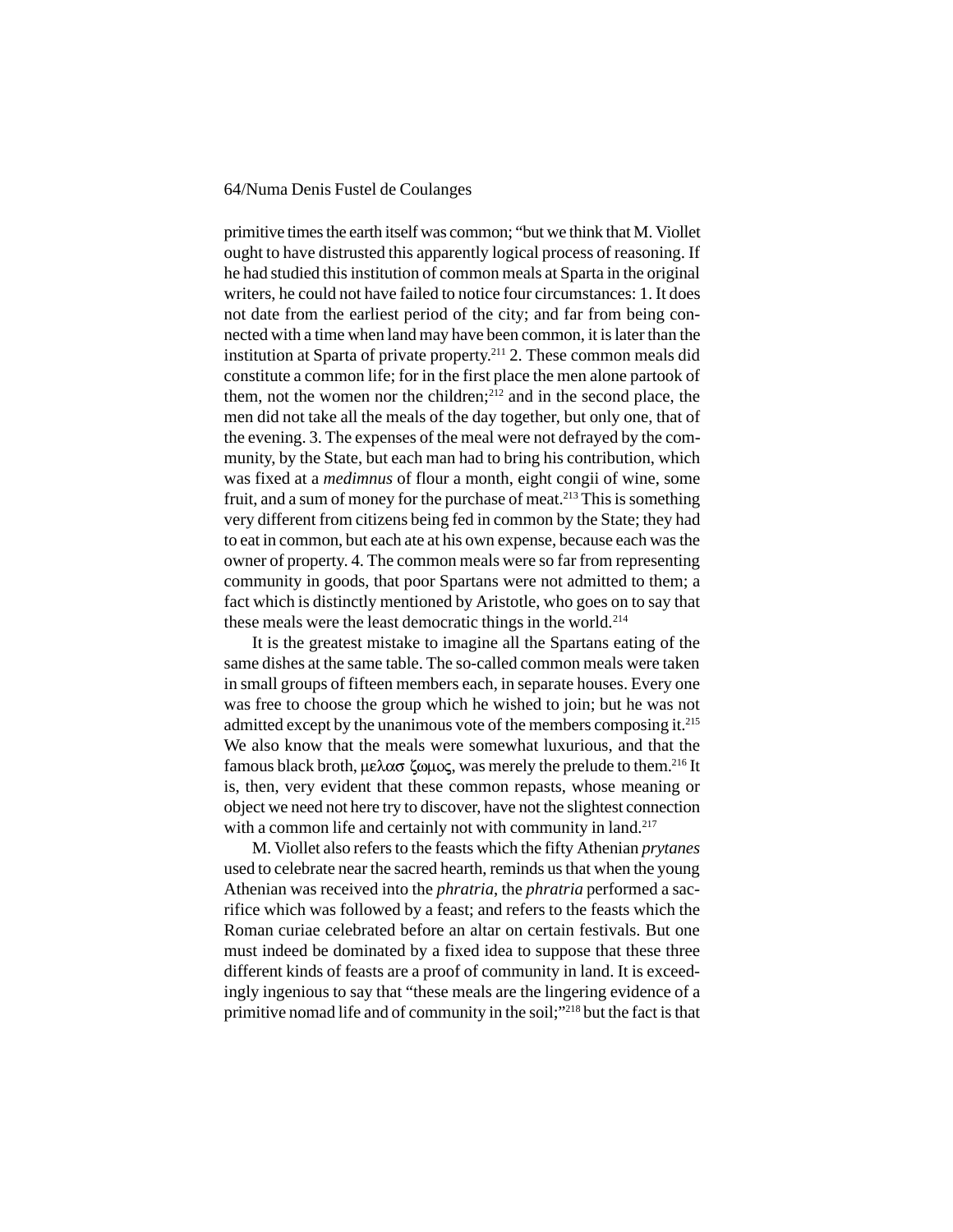they were simply religious ceremonies. They were celebrated around an altar, according to prescribed rites. The custom of a common meal in the presence of the divinity is found in many religions.

9. For his ninth proof, M. Viollet sets before us "a wide-spread tradition which represents the inhabitants of a country as dividing its soil amongst themselves;" and in support of this he gives a few references to Diodorus. He might have given many more, and to other writers also.219 What he takes for a vague tradition is an historical fact perfectly well known and authenticated. We know that every Greek city preserved the memory of its foundation, which was the occasion of a yearly festival. This tradition was handed down either by means of religious songs repeated from year to year without any change, or on bronze inscriptions kept in a temple. It is from these sacred records that we obtain such exact evidence as to the founding and founder of each city. Now these records lay stress on two circumstances; the founding of the town on a given day by the performance of a religious ceremony; and the division of the land amongst the citizens,—a division which was effected by a drawing of lots, called κληρουχια or κληροδοσια. These two operations took place at the same time; we might almost say on the same day. Where M. Viollet makes the mistake is in saying that "this division presupposes primitive community, and puts an end to an era of non-division" (p. 473). It is precisely the contrary; for whenever we see Greek emigrants making settlements on territory either previously unoccupied or else conquered by them, we find them immediately founding a town and immediately dividing the soil.220 The soil may have been conquered in common, but not for one single year is it cultivated in common. They do not divide it "in order to get out of a system of nondivision"; but they make haste to divide the country that they have just found unoccupied or have just conquered, so that it shall not remain for one moment undivided.

In those cities, indeed, which date from very early times, there was no occasion for a division. We do not find it in Athens. Why? Because we know that Attica was at first occupied by some hundreds of independent families,  $\gamma$ evn; and that these families afterwards were grouped into phratries, and finally into a city. There is no partition here, for each family keeps the land which has belonged to it for centuries.

But when it is a case of a colony, a body of people who emigrate and take possession of fresh territory, a division is quite needful. Only this division does not, as M. Viollet would suppose, come at the end of a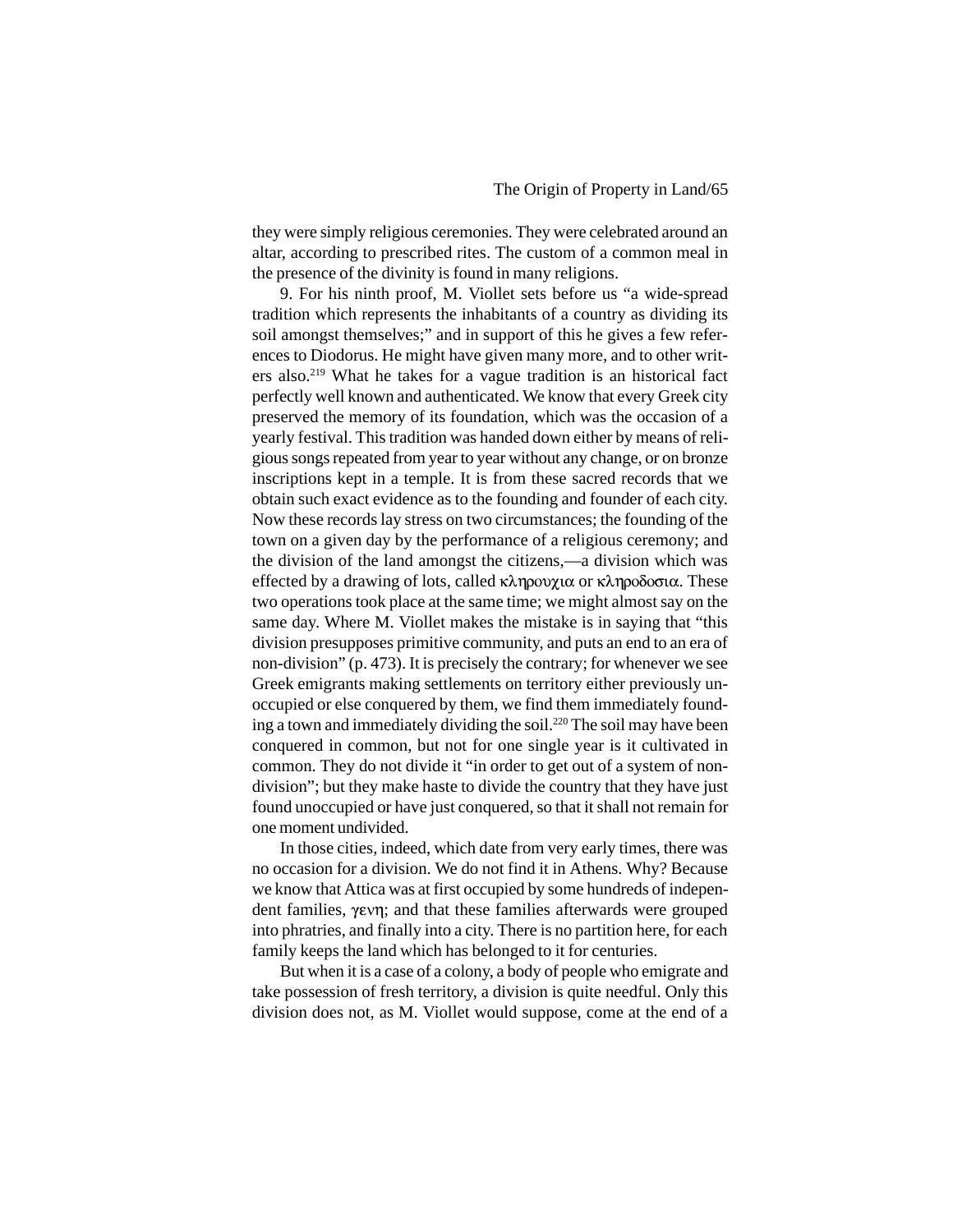period of non-division; it is the first step in the establishment of the colony. The practice is one of the most re-markable, and one of the best authenticated of those early times. It proves that the Greek city never cultivated its land in common; that it had no wish for a common ownership of the soil; that the very idea of such a system was unknown to it. If M. Viollet had studied the  $\kappa\lambda\eta\rho\chi\chi\chi$  in all the authorities which refer to it, he would not have supposed for a moment that it could be a proof of community in land, and he would have taken care not to bring it forward in support of a theory of which it is in reality the refutation.

10. I shall not dwell long upon another argument of M. Viollet's (p. 481). I have elsewhere pointed out that in the most ancient Greek law, as well as in early Hindoo law and with many other peoples, the land originally attached to a family was so closely bound up with it that it could neither be sold, nor transferred to another family, either by bequest or as dower.221 This rule is clearly explained in many Greek writings; it is the result of the conception of property not as an individual right, but as a family right. A father was compelled to leave it to his sons. Even if there were no son, he could not bequeath or sell it; it must pass to the nearest relation. M. Viollet imagines that there is another explanation. The prohibition of sale and bequest results, according to him, from the circumstance that land was originally common to all. I do not follow the argument. If the soil was originally the common property of the people, and the people maintained a kind of eminent domain over it (which is M. Viollet's theory), one cannot see why the law should have forbidden the sale of land to another member of the same people; one cannot see why the law should have prohibited any family from parting with it, even in favour of the people itself. The old rule, or rather the ancient custom which forbids a family to separate itself from its land, cannot be a proof of community in land. It only proves the ownership of property by the family. As Plato says, in a passage where he expresses not his own private utopias but the ideas of the men of his time: "You cannot leave your property to whomsoever you please, because your property belongs to your family, that is, to your ancestors and your descendants."<sup>222</sup> The hypothesis that M. Viollet sets against this is purely fanciful. He appears to believe that the restriction as to sale and bequest weakened the rights of property; he does not observe that it renders inheritance more absolute, and secures the rights of the family. One may search through the whole of Greek law and the whole of Greek literature without finding either the "eminent domain" of the State, or a restoration of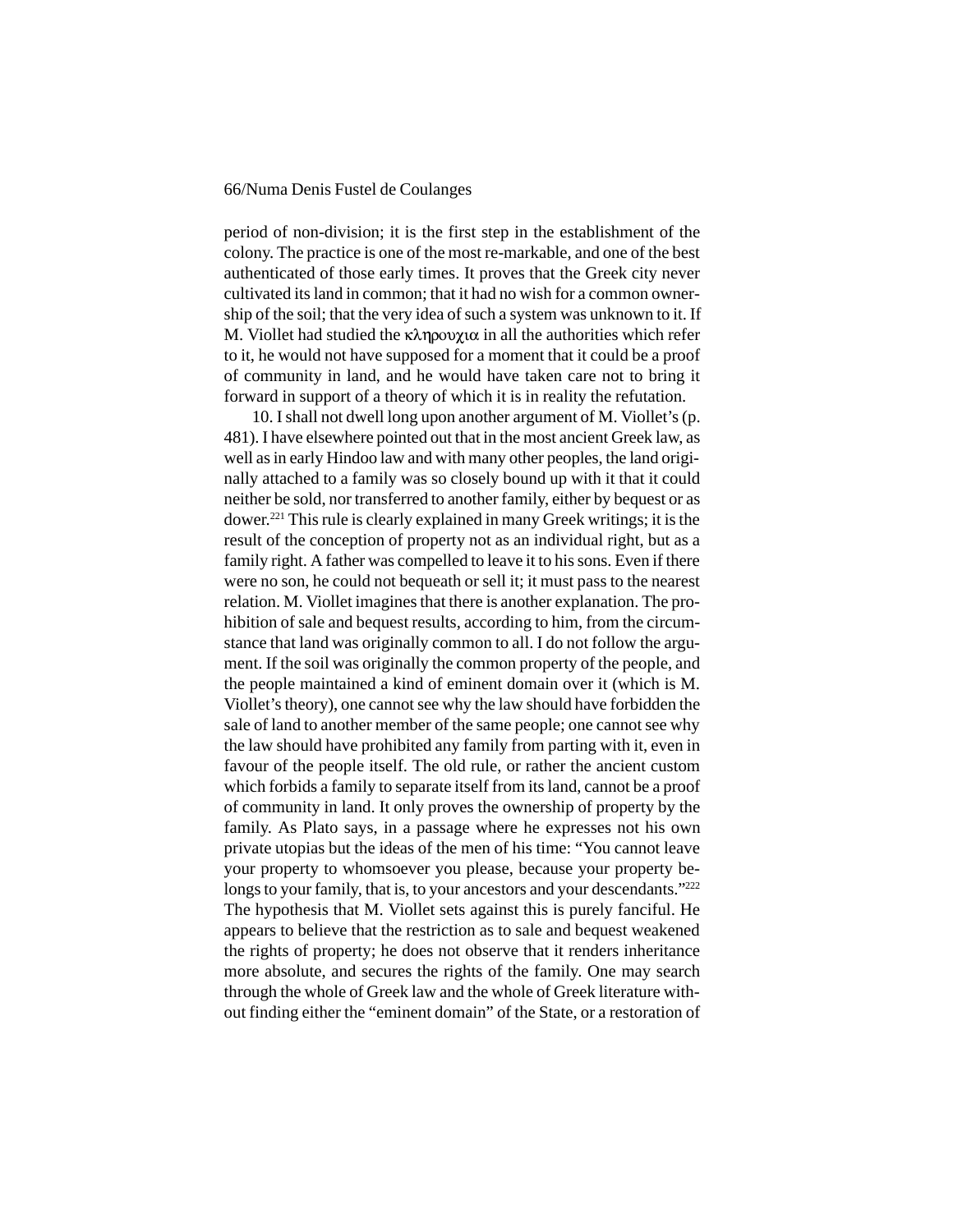the land to a supposed ownership common.

11. M. Viollet's last argument is taken from a passage of Theophrastus. When Greek law at last authorized the sale of land property being from that time onwards looked upon as an individual right,—it required that the sale should take place under certain conditions of publicity. "Many legislators," says Theophrastus, "require that sales should be made by a public crier, and that they should be announced several days beforehand; others prefer that they should take place in the presence of a magistrate; while some lay down that notice of sale must be posted up for sixty days. There are two motives for all this: in the first place that claims may be presented against the seller, and secondly, that all may know who is the new owner." This sentence is perfectly clear; it tells us that a sale ought to be made publicly, so that it may be surrounded by all possible guarantees; but M. Viollet sees in it something different from this. "If the public are present," he says, "it is because the land belongs to the people" (pp. 484–485). This is drawing, a conclusion of which Theophrastus never dreamt. When he described the various kinds of publicity which were enjoined in the matter of sale, and when he explained in such a natural manner the reasons for this publicity, he did not suppose that his meaning would be so far distorted as to lead to the conclusion that the land had once been common. But M. Viollet has a fixed idea and follows it. If he reads that neighbours act as witnesses to a sale, he adds that their consent had doubtless to be asked, since the land properly belonged to all. If he reads in another passage that it was the custom in a certain town for the purchaser to present three of the neighbours with a small piece of money, so that they might afterwards remember the act and be able to vouch for it, he at once adds that "this piece of money is the price which the purchaser pays to the three neighbours for their original rights over the land." All this is pure imagination. The Greeks certainly did not connect any idea of community in land with these simple customs.

Such, then, are the eleven authorities by whose help M. Viollet tries to prove that the early Greek cities held their land in common during a period more or less protracted. M. Viollet does not give a single other reference. Now the first taken from Plato, the fifth from Diodorus, and the seventh about Tarentum are absolutely incorrect; the second, third and fourth from Virgil, Trogus Pompelus and Tibullus are beside the subject, since they apply to the tradition of a savage state which does not here concern us; the sixth, the one about Pythagoras, points to an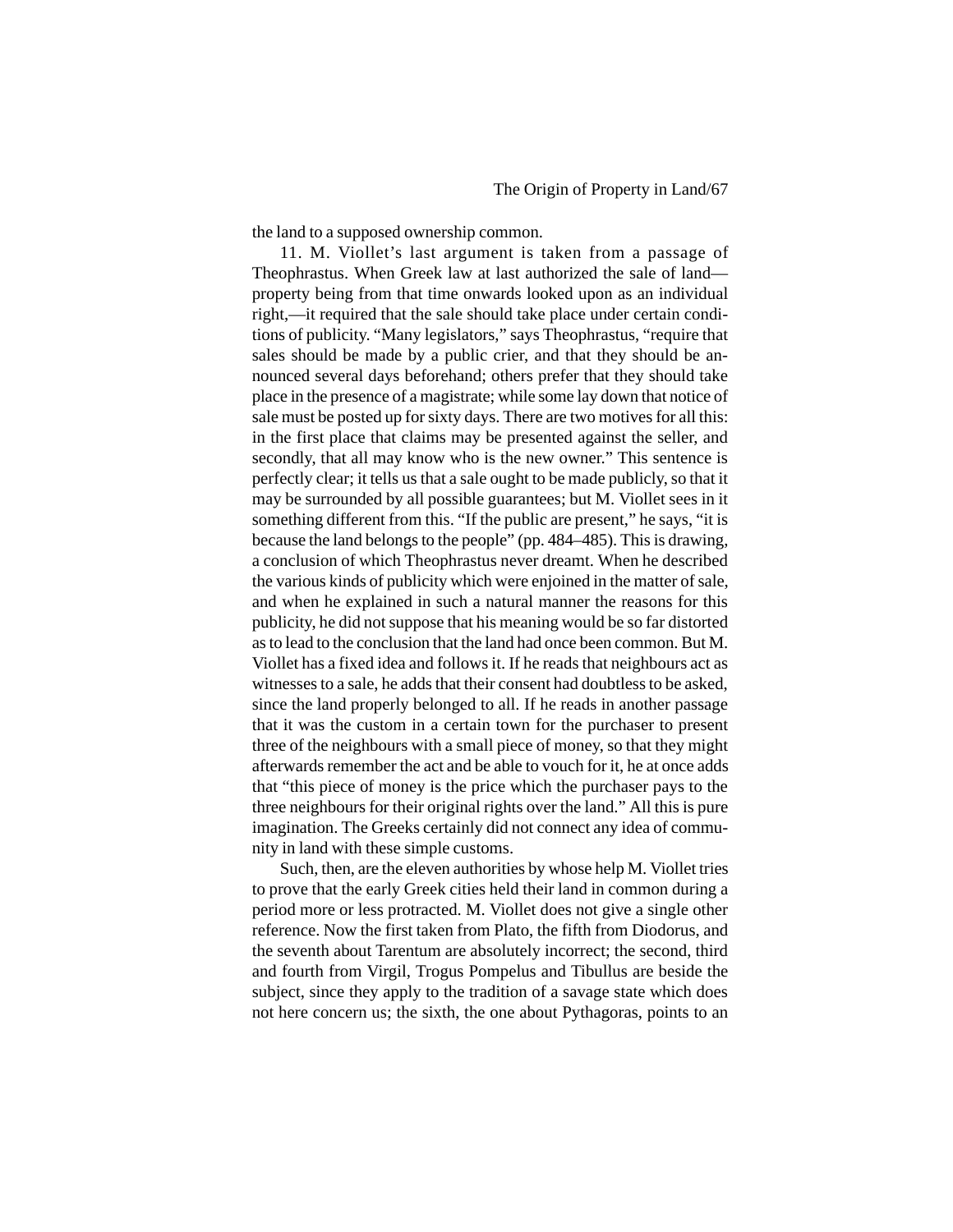exceptional episode, only lasting. for a brief period, and clearly not in harmony with Greek habits; the eighth, about public meals, has been misunderstood; the ninth about the  $\kappa\lambda \eta \rho \partial \gamma \chi$  and the tenth concerning the primitive inalienability of land belonging to the family, are absolutely opposed to M. Viollet's theory; the eleventh points to publicity of sale, not community in land. And so out of eleven quotations or arguments there is not a single one which on examination stands firm.

And this is not all. Supposing that there could be found in the whole of Greek literature two or three, or even eleven, quotations, which seemed to imply community in land, it would still be the duty of every serious historian to look at the evidence on the other side; to search, that is, for other passages or other facts which point to an opposite conclusion. It did not occur to M. Viollet to do this. If he should ever think of undertaking the task, I venture to point out to him four classes of authorities or of facts: 1st, Those to be found in Homer, Hesiod and the most ancient documents, which show us the land held as private property, with no mention or trace of community. 2nd, Those vestiges of the oldest Greek law which have come down to us, which do not contain the slightest trace of a state of things in which the land belonged to the people. and which do contain, on the contrary, precise rules as to family property. 3rd, The rites of ancient religions, which show the worship of land and of consecrated bounds; and this side by side with the worship of the dead. 4th, and finally, the records of all the  $\kappa\lambda \eta \rho \partial \psi$  and is, the division of the soil into hereditary portions, a division which was made on the very day of the founding of each city, and almost implies an actual inaptitude for common ownership. Here will be found, not eleven imaginary pieces of evidence, but a whole body of evidence and of facts; and this mass of evidence proves precisely the opposite of a system of community. History would be too easy a science if it were enough to pick out here and there isolated lines and interpret them as one liked. Every authority ought to be consulted, the whole of Greek literature ought to be studied, in treating of such a problem as M. Viollet's. One cannot judge of the whole Greek world from a chance occurrence in the Lipari isles. Eleven quotations, which, even if they were exact, would be insignificant in comparison with the rest of Greek literature, are not enough to build a system upon. What is especially surprising is that the author of such a theory should not have thought of studying either the law, or the beliefs, or the permanent institutions of the Greeks. He has solved the question without so much as setting himself to investigate it.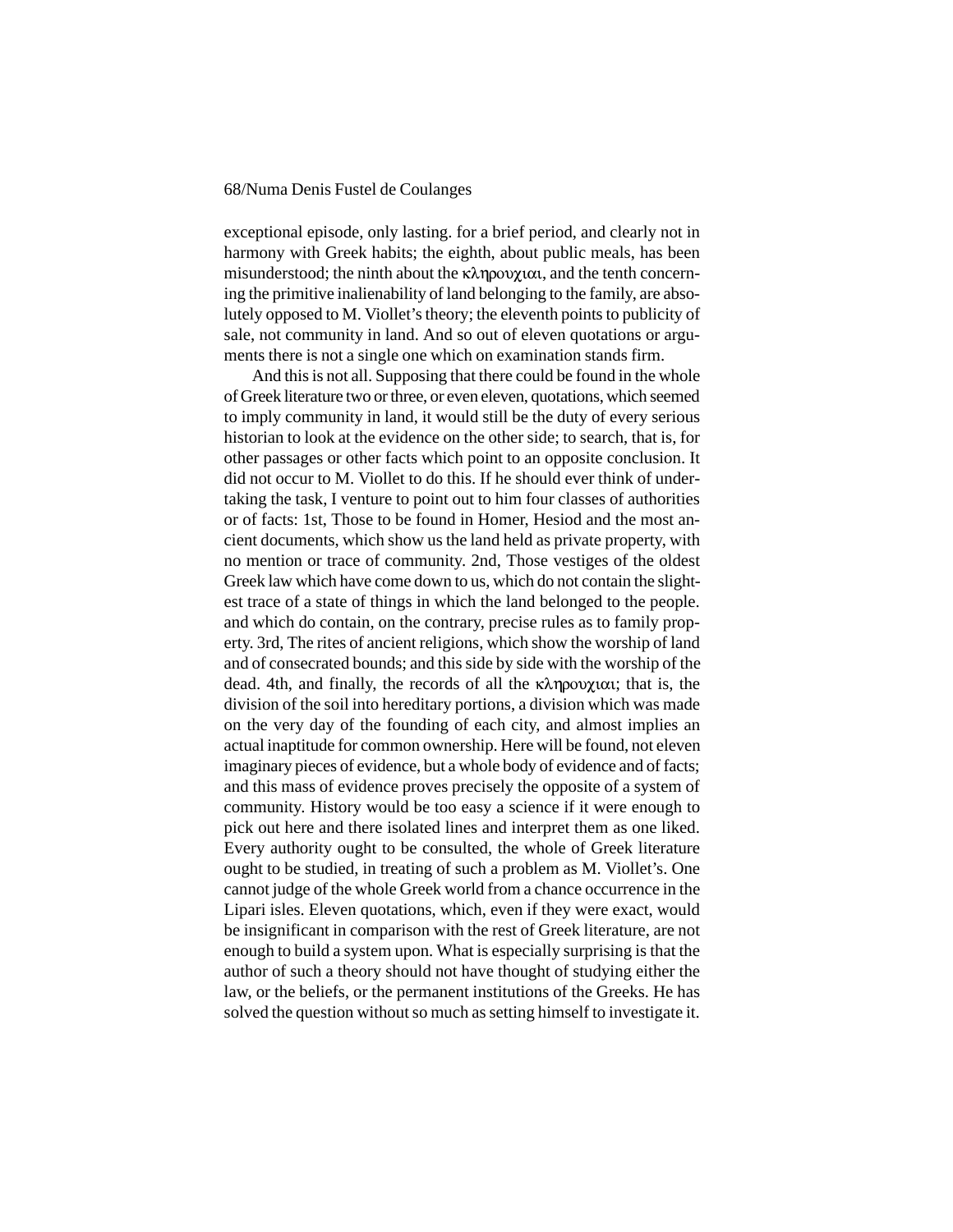# The Origin of Property in Land/69

May I add that I am sorry to find myself taken to task by M. Viollet? "M. Fustel," he says (p. 464), "was unable to recognise this great historical fact (i.e., the supposed community in land), because he saw that every family had its own hearth, its own worship, its own ancestors." This is true. I willingly grant that tile facts which I saw, and which I have completely proved, prevented me from seeing the imaginary facts that M Viollet thought he descried in his eleven quotations. He further adds (p. 465), that since I admitted the existence of property common to the family, it was an easy thing to go a little further and recognise, as he did, the common-ownership of the people. Here M. Viollet throws a little too much light upon his own method of proceeding. According to him, an historian who recognises one fact or institution ought to guess at another fact or institution, merely because there is an apparent analogy between them; in this way logic takes the place of evidence, and the imagination can construct all the systems it chooses. I am not bold enough for this; I do not find in history what I wish to find, but only what is there. I am careful not to insert anything I do not find. I saw in ancient law and ancient religion the co-proprietorship of the family, and I said so. I did not see the common ownership of the whole people, and I did not say I did. History is not a science of speculation; it is a science of observation.

No one, moreover, but M. Viollet, considers that the co-proprietorship of the family and the common ownership of the whole people "are two things which resemble one another." It is clear to every careful observer that they are essentially different, both in character and in results. The co-proprietorship of the family is an ownership which is complete, absolute, hereditary, independent even of the State. If it is undivided, it is because the family at this time is itself still undivided. It is, besides, legally in the hands of the head of the family, the real owner, who is absolute master of it, and does what he likes with it; but who can neither transfer it or bequeath it because he owes it to his descendants such as he has received it from his ancestors." What resemblance is there between such a system and one under which the land would be common to all, and belong to a whole nation?

I shall not dwell at length on the second portion of M. Viollet's work, in which he gives a hasty and superficial glance at the Middle Ages. Here I have not been more fortunate than before in verifying his evidence. For example: he dwells at length upon tile prior right of purchase which belonged to neighbours. Everyone knows of this custom,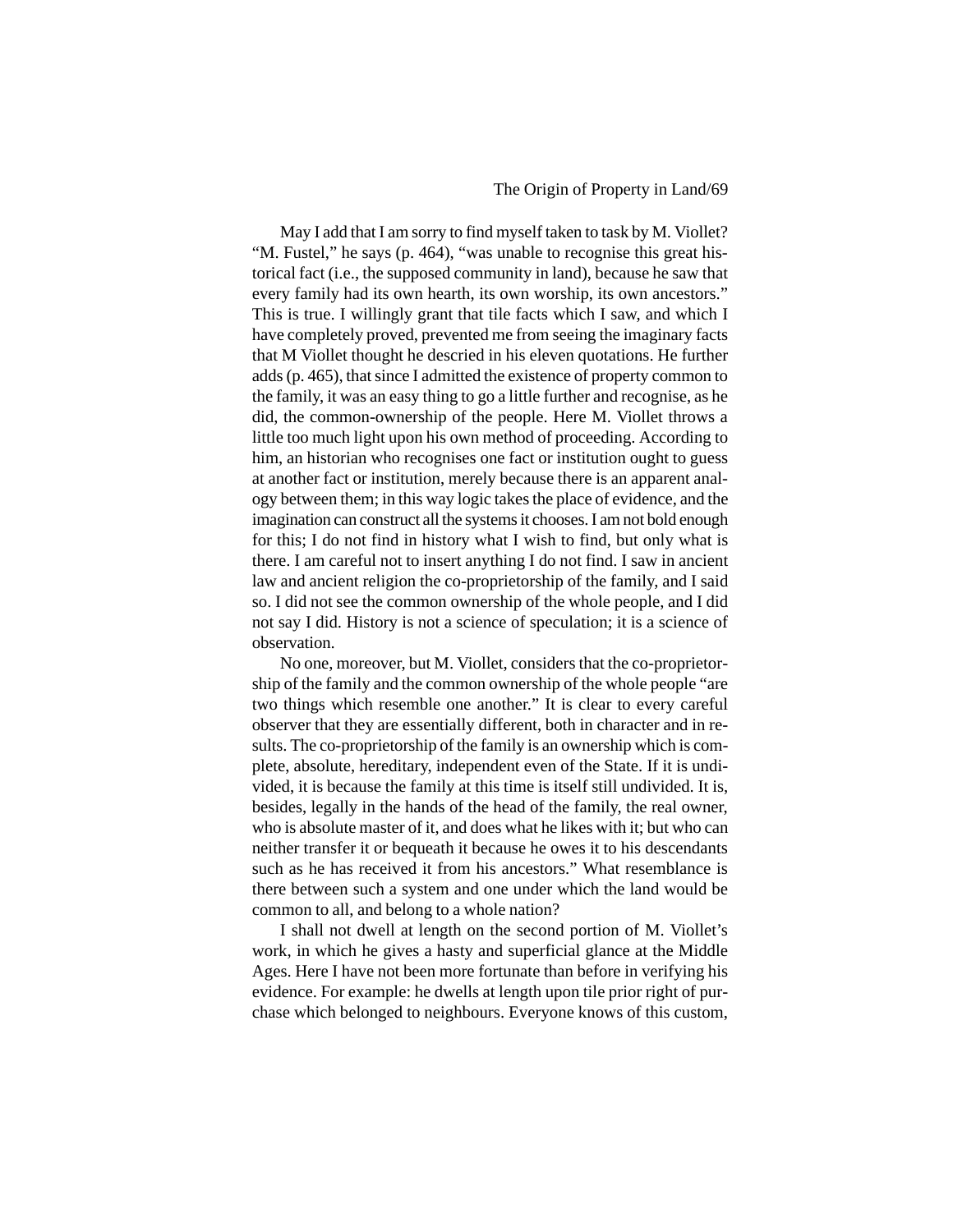the meaning and reason of which are obvious enough But in M. Viollet's eyes this right of the neighbours is a vestige of community in land. He does not notice that the preference given in case of sale to a neighbouring proprietor over a distant one has nothing to do with community. Under a system of common ownership this prior claim of the neighbour would not be found. The two things are incompatible. The right of the neighbour is a custom belonging essentially to private property; it is a grave error to convert it into a communistic practice.

Further on, M. Viollet speaks of the Franks; he represents them as "dwelling in small groups called *villae* or *genealogiae*." One must never have seen in the charters what a *villa* is, to imagine it a group of men; and it is something more than rashness to identify the *villa* with the *genealogia*. M. Viollet says again that amongst the Franks "the tie of neighbourhood was so strong as to hold in check the rights of blood in matters of succession;" and he does not notice that this is absolutely opposed to the explicit statement of the Salic law. He maintains that the Frank villa was a village community, and quotes section xiv of the Salic law, which not only does not say one single word about a community, but, on the contrary, one is surprised to find, has nothing whatever to do with one. He maintains that the Ripuarian law requires "the consent of the community" to a sale of land, and quotes a section of the law which merely says that the sale ought to take place in the presence of witnesses and in a public place. It is his own addition that these witnesses are "a community," and that they have to give their "consent." Elsewhere he maintains that the Thuringians were unacquainted with the sale of land, and his only proof is the section of the law which authorises such a sale. He says again that according to the Ripuarian law real property could only be sold by virtue of a royal writ; and he supports this statement by a reference to the section of the law which enacts that the purchaser of an estate shall demand a written document from the seller.

M. Viollet's quotations are always exact in this respect, that the line he quotes is to be found at the place mentioned; their inexactness merely consists in this, that the same line taken with its context means precisely the opposite of what M. Viollet says. In the same way he once quoted a passage from a document of 890 in which he found the word *communes*; surely this meant community in land, collective ownership. Unluckily it turned out that the document did not contain any reference to community, or even to a village, or to cultivators of the soil; it concerned a dispute between two landowners, an abbot and a count. The adjective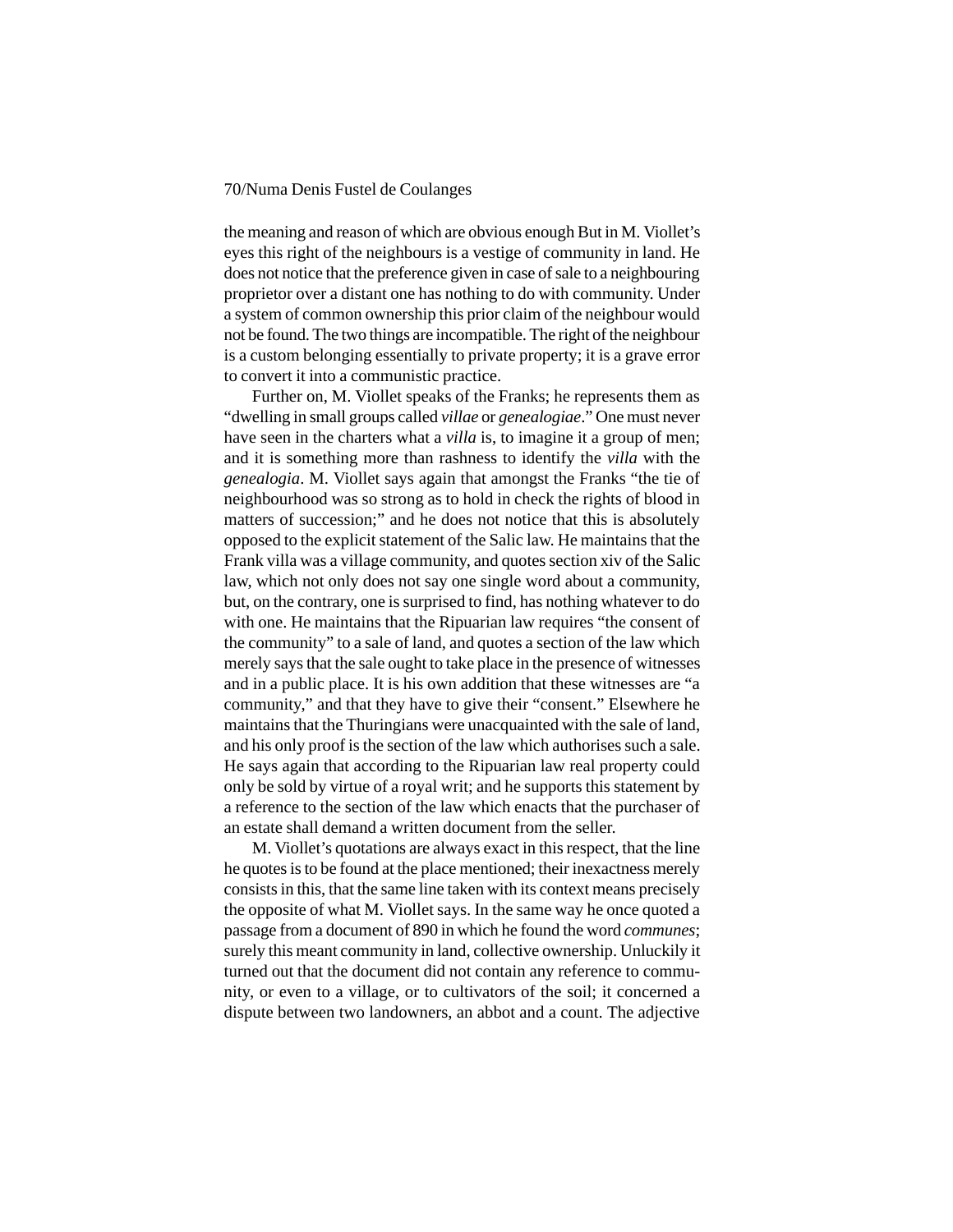*communes* related not to lands, but to certain "customary rights in a royal forest." The abbot declared that "these common rights were his," free of charge, while the count maintained that the abbot had always paid a rent, *sub conductione*. All this is evidently the very opposite of community; but M. Viollet had seen the word *communes*, and that was enough.223 I have gone through his whole work in a similar manner and tried to find a reference that was to the point; and I have not found one.

# III.

# Mommsen's theory as to community of lands amongst the Romans

One never for a moment expected to find agrarian communism amongst the Romans; in the first place because Rome was one of the youngest of the cities of the ancient world, and, at the date of its birth, private property had long held sway in Italy; and, in the second place, because it is well known that the Romans had a very precise and very firm conception of the right of private property, and did as much as any other ancient people to define and protect it. And yet Professor Mommsen states that with the Romans "land was originally held in common;" that "community in land is closely bound up with the constitution of the city;" that "it was only in later times that the land was divided amongst the citizens as private property."224 In support of this assertion the learned and able historian gives three references—to Cicero, Dionysius of Halicarnassus, and Plutarch. But on examining these three references it seems to me that none of them says exactly what Professor Mommsen makes them say.

The first is from Cicero in the *De Republica*, II., 14 *Numa agros quos belle romulus ceperat divisit viritim civibus*. The meaning of this passage is that the lands which had been conquered by Romulus in his wars with the neighbouring cities had not been divided by him amongst the citizens. But it does no prove, as we shall presently see, that the small Roman territory occupied prior to these conquests was no divided when the city was founded. The quotation from Cicero applies to a certain area of land; it does not apply to all land. It does not imply that no division had taken place before this time; and Cicero does not say a single word which can refer to a period of community.

The second reference is to Dionysius of Halicarnassus, II., 74; and the following is a literal translation: "Numa enacted laws concerning the boundaries of estates; he laid down that each man should surround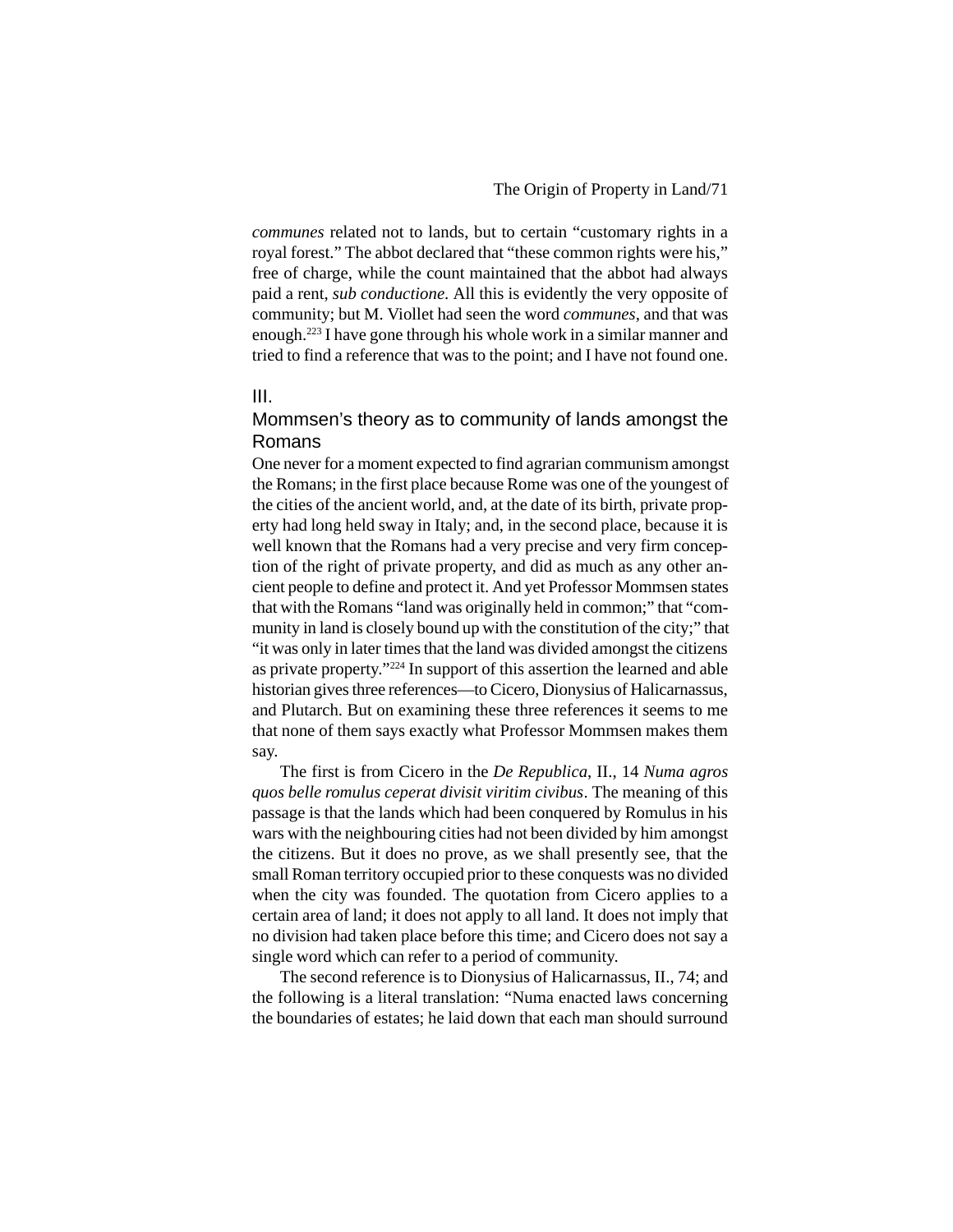his land with a boundary and set up landmarks of stone; he dedicated these landmarks to the god Terminus, and ordained that sacrifices should be offered up to him every year; he appointed the festival of the Terminalia." That the second king of Rome drew up regulations for the worship of boundaries cannot be regarded as distinctly proving that before his time there were no boundaries; and certainly it is not clear evidence that till then private property did not exist. The historian does not say that in the preceding generation the Romans lived under a system of common ownership of land. On the contrary, he says a little earlier that the founder of the city did divide the territory as other founders were wont to do. In so doing he had paid attention to the social divisions already existing; and as the people were divided into thirty curiae, he apportioned the territory into thirty lots in such a manner that the members of each curia might remain together. Dionysius adds that the founder, when dividing the land, reserved a part to form the *ager publicus*, i.e., the property of the State. This piece of information proves beyond doubt that in the mind of the historian the whole territory was not *ager publicus*, as M. Mommsen thinks. Dionysius of Halicarnassus indicates distinctly that the distinction between *ager publicus* and *ager privatus* dates from the earliest days of the Roman city.

The third authority quoted is Plutarch, *Life of Numa*, 16: "The Roman city had in the beginning only a small territory; Romulus gained for it by conquest an additional territory larger than its old one; and the whole of this was divided by Numa amongst the poor citizens." This passage, like the one from Cicero, states that a division was effected by the second king; but at the same time it draws a distinction between the two territories; and it is not possible to draw from it the conclusion that the district first occupied had not been already divided.

Thus not one of three passages quoted by M. Mommsen seems to me to have the meaning he attributes to it. Not one of the three implies that the Romans held their land in common even for a single generation. Other authorities also, which must not be passed over, expressly tell us of this earlier partition, the recollection of which was preserved, as was that of everything else connected with the founding of the city. Besides Dionysius of Halicarnassus whom we have already referred to (II. 7), Varro, who was as learned as a man could well be at that time, declares that Romulus divided the territory into hereditary portions, each consisting of but two *jugera*<sup>225</sup> (about an acre and a quarter). The elder Pliny, Nonius and Festus give us the same information.226 But this first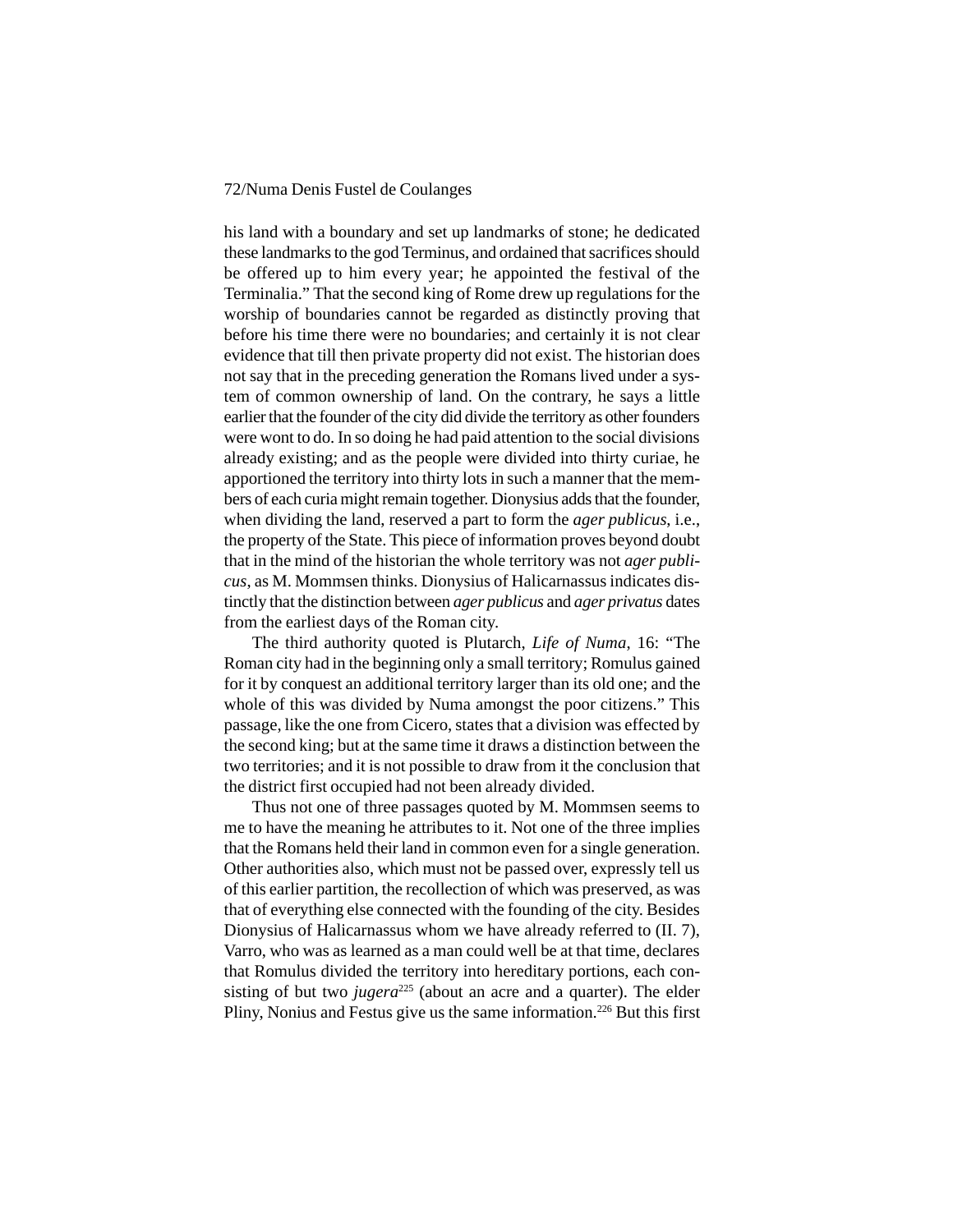partition, which is contemporaneous with the very foundation of the city, did not follow upon a period of non-division. No Roman historian makes any such statement as that the land remained for a period undivided.

M Mommsen tries to dispose of these statements, and argues as follows: Two *jugera* are too little to support a family; therefore we cannot consider that this was a real partition of the territory; and it necessarily follows that the families must have dived under some kind of communistic system, with a common use of the public lands. An ingenious process of reasoning, but nothing more; mere guess-work. The question is not as M. Mommsen thinks, whether two *jugera* are enough for the support of a family; but rather whether the founder, who had only a very small extent of territory at his disposal, with a population already numerous could grant more. The lots were too small, as it would appear, because the territory also was too small; but we cannot deduce from this, as M. Mommsen does, that the Romans followed some system of communism. The insufficiency of the land, besides, gives a reason for the conquests which were soon afterwards effected under Romulus.

In conclusion, it appears to me exceedingly rash to maintain that the Romans had at first a system of common ownership of land. Such a statement is not supported by any ancient authority. On the contrary, the early writers describe a partition of land which takes place at the very time when the city is founded; and the land thus divided becomes complete and hereditary property. Some years later the city conquers fresh territory; and again, with but little delay, it is divided into private property. This is all that we are told.

We are, however, able to gather that these two successive partitions were not in every respect alike. The first related only to the *ager Romanus*, i.e., to that part of the territory which was in primitive times attached to the *Urbs*; the second related to conquered territory. In the first, the ground was distributed amongst the *curiae*, each curia then distributing it, amongst its *gentes*, whence it came about that these lots for a long time retained the name of the several Roman *gentes*; in the second partition, which followed the first but did not annul it, the land was divided according to heads, *viritim*. This innovation will be seen to be of deep importance by any one who is acquainted with the ideas of the ancients and with ancient law. At the time of the first division, property still belonged to the family; at the second, it belonged to the individual. Thus,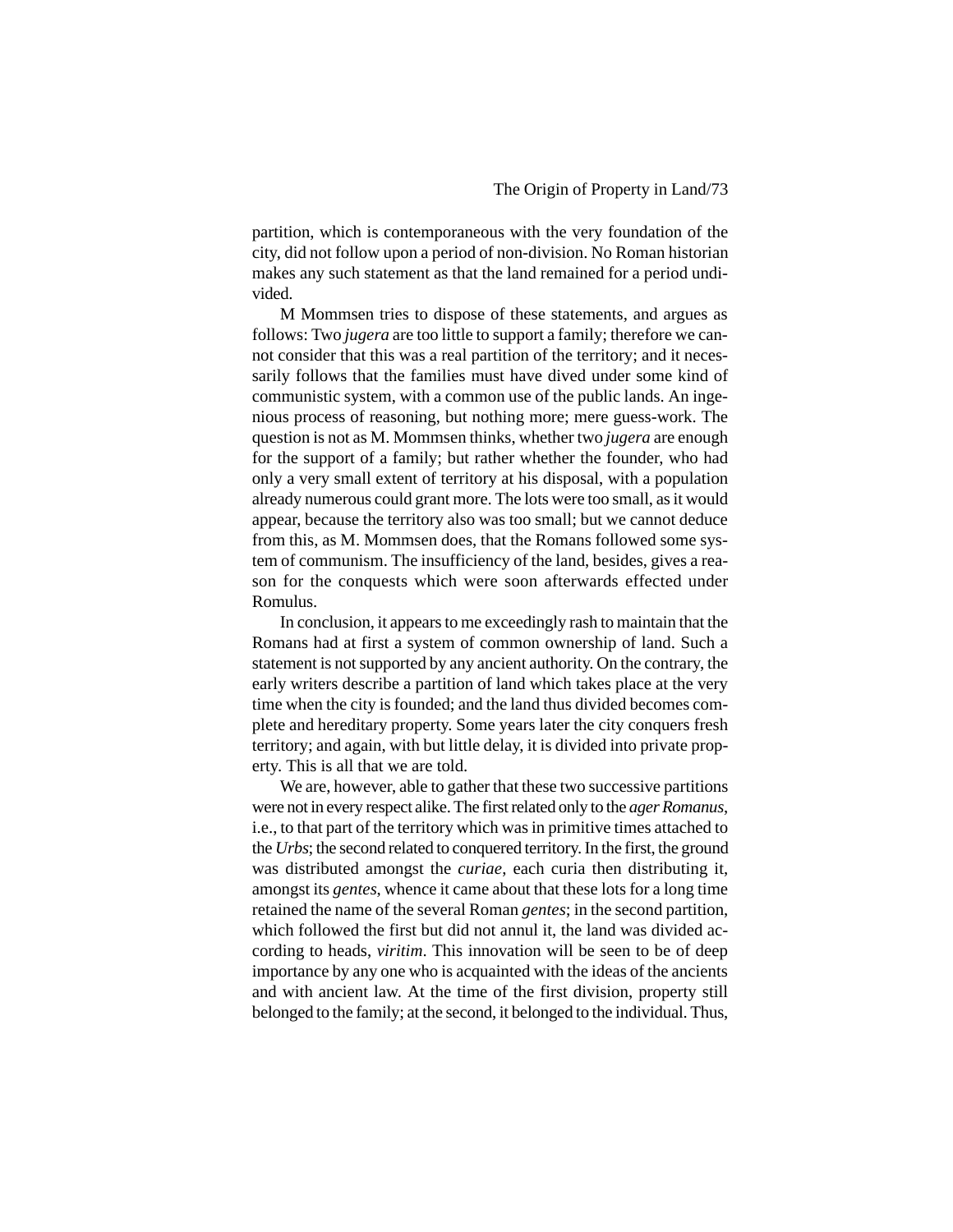then, the two kinds of proprietary right that the ancient world successively recognised are seen, one after the other, with an interval of but forty years between. The Roman nation was one of the first to substitute individual for family property. They made use of bequest and sale from an early date. Roman law did indeed retain some traces of the early rights of the family; but what really characterizes it is that it brought about the triumph of the system of individual ownership.

## IV.

# On the application of the comparative method to this problem

It is impossible to deny that the comparative method is not only of use but also absolutely indispensable in dealing with a subject of this kind. In order to discover the origin of property in land among mankind it is plain that every nation must be studied; at any rate every nation that has left any trace behind it. Some part of this work of comparison had already been attempted by Maurer; but he had limited himself to the Slavonic and Scandinavian countries. A great and powerful writer, Sir Henry Maine, has applied the comparative method to India. But the first to attempt what I may call "universal comparison," is, if I mistake not, M. Emile de Laveleye, in his work, " On Property and its Primitive Forms," published in 1874. His theory is that the agricultural groups of the whole world, from India to Scotland, for a long time cultivated the soil in common and that "the history of all lands reveals to us a primitive condition of collectivity." M. de Laveleye is an economist; but it is by historical evidence that he endeavours to support his thesis, and it is this evidence that I shall now proceed to test. His reputation either as economist or moralist can receive no injury from a purely historical discussion.

He passes in review one after the other (I am following the order of his chapters) the Slavs of Russia, the island of Java, ancient India, the German Mark, the Arabs of Algeria, the ancient Moors of Spain, the Yoloffs of the coast of Guinea, the Afghans, the ancient Greeks, the ancient Romans, England, the Southern Slave, Switzerland and the Netherlands. Here we have peoples of every race, every degree of latitude, and every age; yet this list does not include all nations. To mention only some of the ancient world, we do not find here the ancient Egyptians, the ancient Jews, or the ancient Assyrians, peoples which, nevertheless, are much better known than the Yoloffs, the Javanese, or the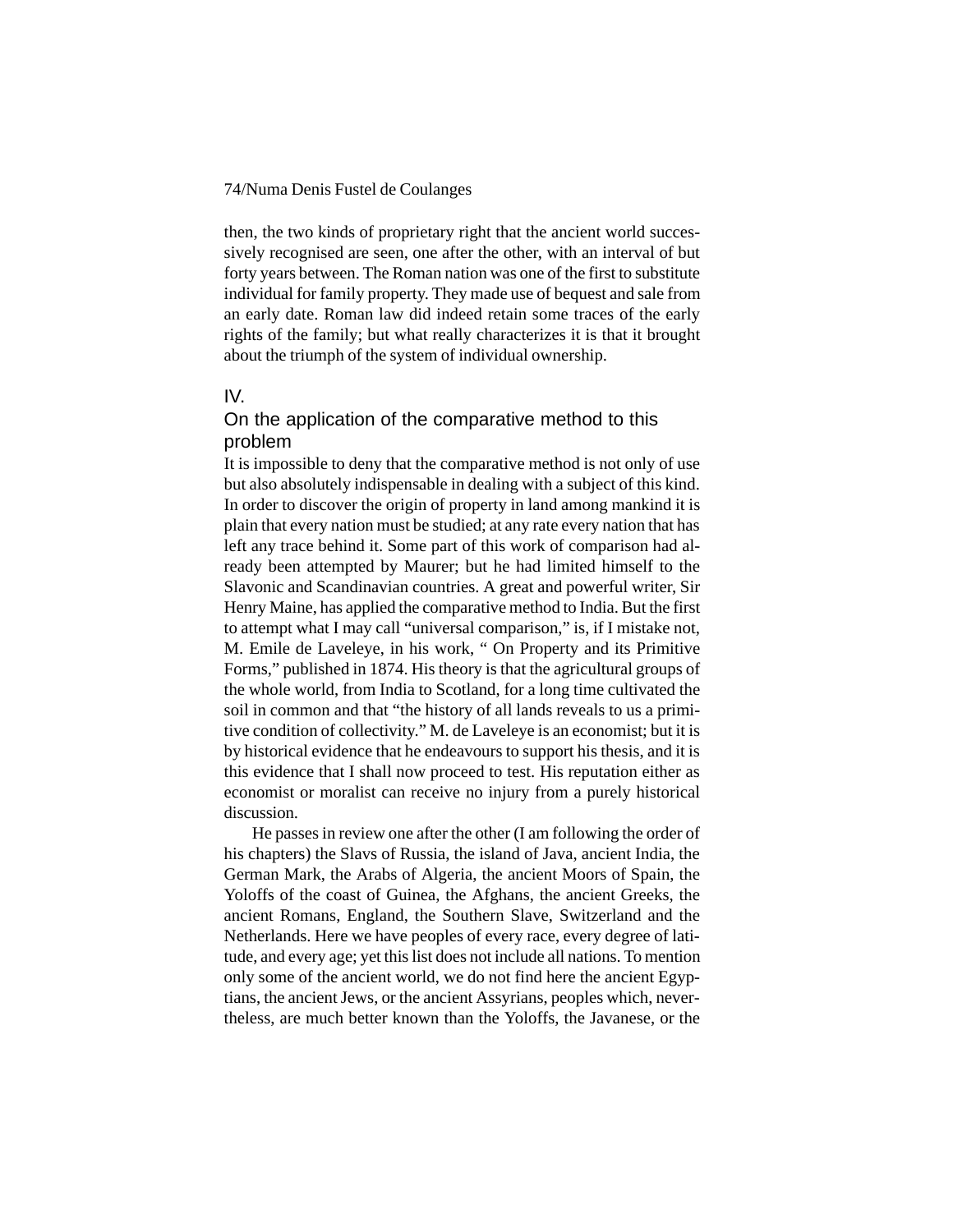ancient Germans. Why are they not here? Can it be because all the documents concerning them, however far back we may go, bear witness to the custom of private ownership, and do not show a trace of community in land? It is certain that the history of Egypt shows the existence of property from the remotest times. It is certain that contracts for the sale of land have been discovered upon Babylonian bricks. It is certain, also, that the sacred books of the Jews refer to property and tile sale of land as far back as the time of Abraham (Genesis XXIII). Was it for this reason that they were omitted in the universal comparison of all nations? But as our author was seeking a general rule for the whole human race, and says that he has found it, he ought not to pass over a single people of whom we know anything. When one seeks to construct a general system, the facts which contradict it must be presented as well as those in its favour. This is the first rule of the comparative method.

Having insisted on this omission, of which every one will see the importance, I shall consider one by one the nations spoken of by our author, and verify his assertions.

1. Among the Slavs of Russia M. de Laveleye observes the *mir*, i.e., a village dividing its soil annually or every few years among its members. In this *mir* he recognizes an association with common ownership of the soil. "The *mir* alone," he says, "owns the land, and individuals have nothing more than the enjoyment of it, turn and turn about." On this I have two observations to make. In the first place, the Russian *mir* is only a village and a small village, the population rarely exceeding two hundred souls; it always cultivates the same land; so that if this be a communistic group it is at any rate one which is confined to a narrow radius. The *mir* by no means represents a "tribal community," still less a "national community." One cannot conclude from the *mir* that the Russian nation follows a system of agrarian communism, or that the soil is the property of the whole nation, or that the soil is common to everyone; so that the example departs widely from the thesis that is sought to be maintained.

In the second place, if we examine the *mir* as it was before the reforms of the last Czar but one, we discover that the *mir* is not owner of the soil, but is itself owned by some one else. In the *mir*, lands and men alike belong to a lord; and lord and land-owner are one. M. de Laveleye does not deny this fact; he even recognizes "that the *mir* pays the rent to the lord collectively." This single fact makes the whole theory fall to the ground. Since the soil belongs not to the *mir*, but to some one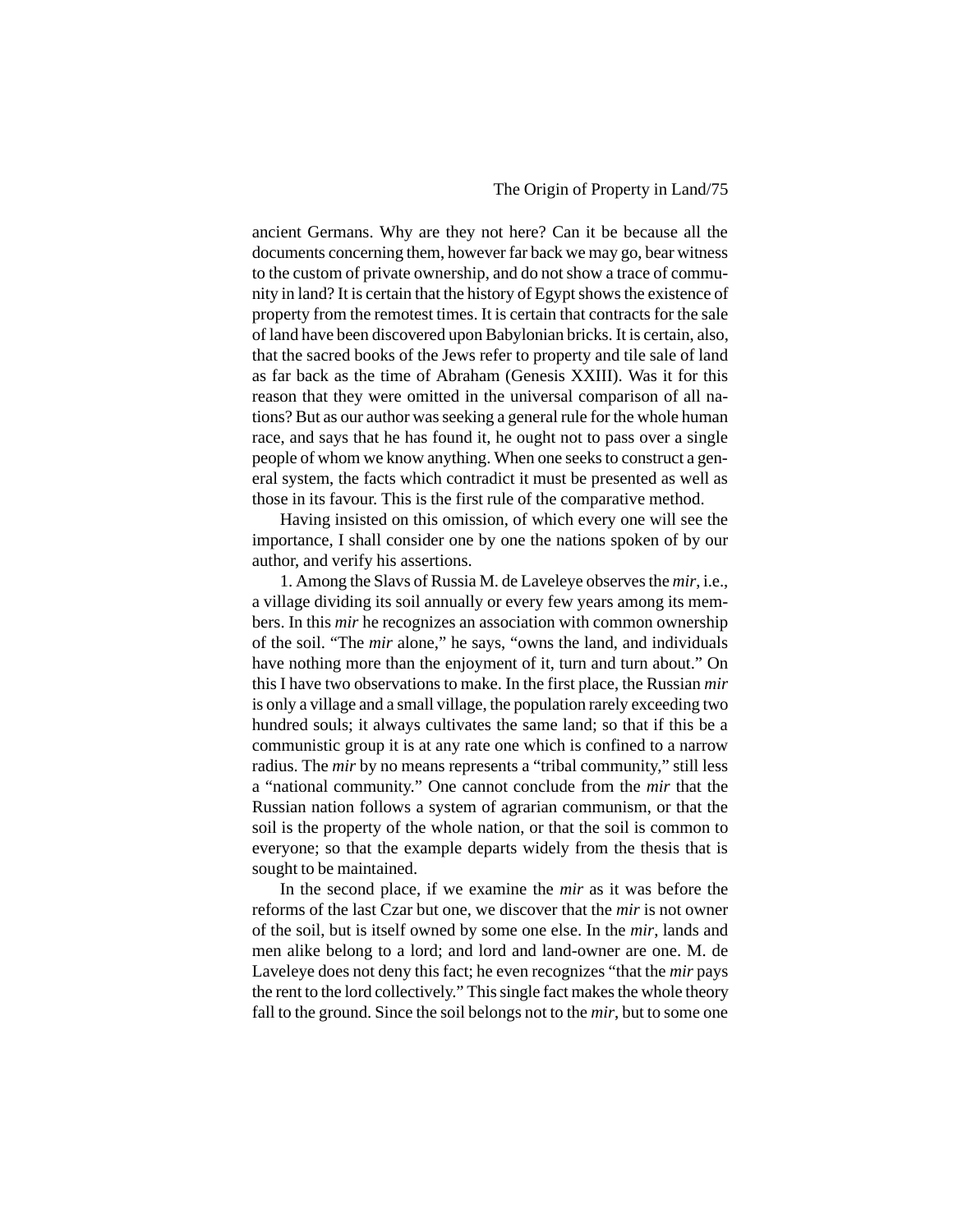else, the *mir* does not represent agrarian communism. It is a village, like all our villages of the Middle Ages, which is the private property of a single individual; the peasants are only tenants or serfs; the only peculiarity about it is, that these peasants who pay rent for the land collectively also cultivate it collectively.

It is true that there are certain theorists who say: "It is probable that there was a time when the landlord did not exist, and when the land was possessed in common by the peasants." This is precisely what would have to be proved. They ought first to prove that the landowner or lord at one time did not exist, and next that the peasants then possessed the land in common. Now these are two propositions in support of which no one has ever been able to bring forward proof or even an appearance of proof. On the contrary, according to M. Tchitchérin and other writers who have studied the subject, it has been proved that the association of the *mir* has only been in existence for three hundred years; that it was created in the year 1592; and that far from being the result of a spontaneous and ancient growth, it was instituted by the act of a despotic Government, by an ukase of the Czar Fédor Ivanovitch. Before this epoch land in Russia was an object of private property; so one is led to believe by the documents of donation and bequest quoted by M. Tchitcherin. I am aware that the question is still warmly discussed and remains obscure; but so long as documents proving the existence of the *mir* before the 16th century are not produced, we must continue to doubt whether the ml,. is an ancient institution at all. So far as we know at present, it only came into existence with the feudal period; it forms one of the wheels of the feudal organization in Russia—a group of serfs, which the Government requires to cultivate its land in common, so as to be more sure of the payment of the rent. Far from being collective ownership, the *mir* is collective serfdom. That, at any rate, is what appears from the material in our possession. Theorists are at perfect liberty to hope that new documents will come to light which will show the contrary. Till then, it is impossible to bring forward the *mir* as a proof that the human race once practised agrarian communism.

2. M. de Laveleye passes on to the island of Java, and describes the condition of things there in a chapter full of interest; in some places the soil is cultivated in common, it is in others annually divided. But I cannot help noticing that throughout he is speaking of the present time. He describes the condition of things as they are now. He makes use of the regulations of the Dutch Government, of laws of 1853, of parliamen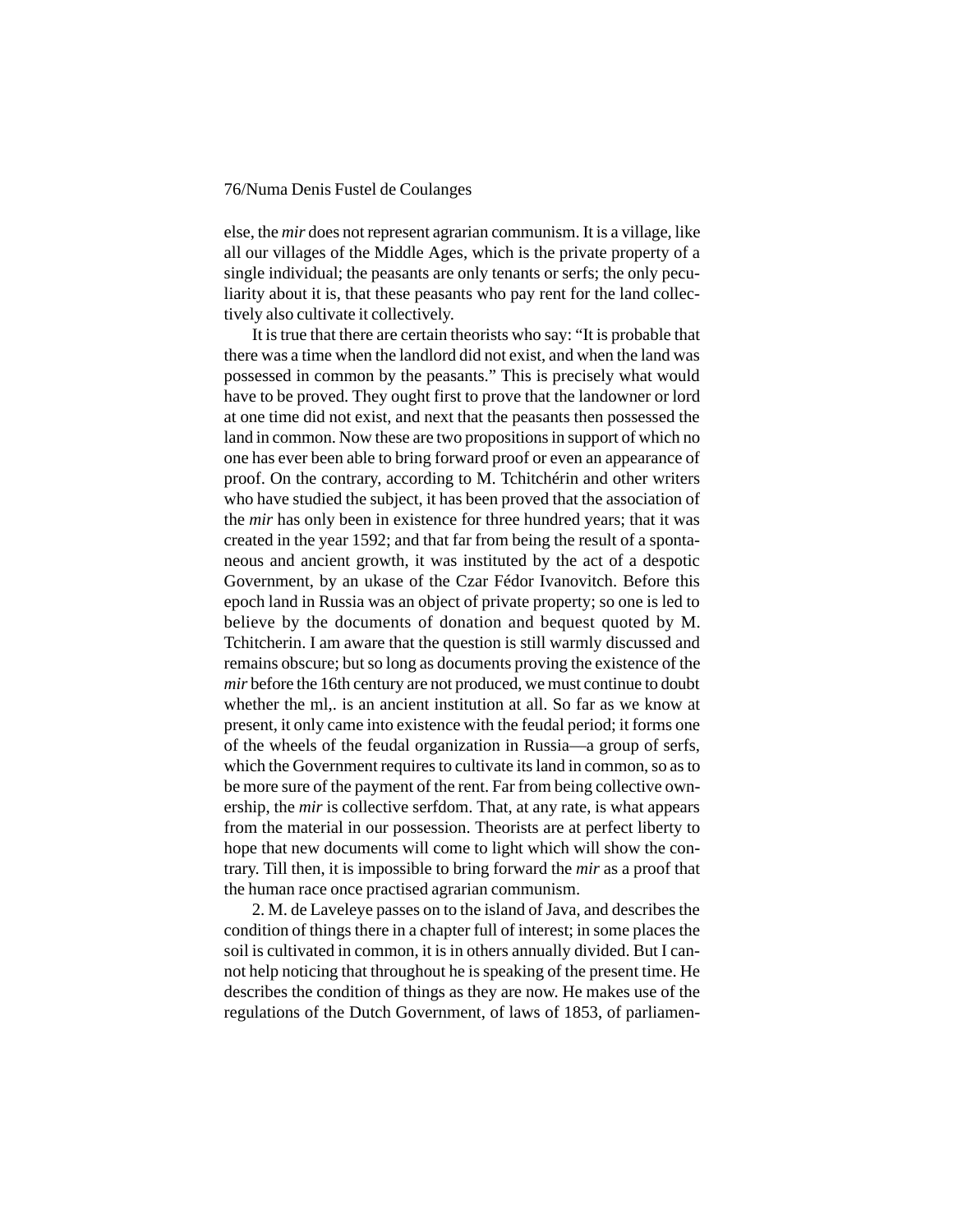tary reports of 1869. The furthest date to which he goes back is to certain regulations of 1806. And yet, since he is dealing with the problem of the origin of property, what one wants to hear about is the ancient state of things. I am aware that some people will at once say "such a system must be old;" but a student who has any critical instinct will rather say that the present existence of such a system proves nothing at all in relation to earlier times. And, indeed, we read in one of the reports on which M. de Laveleye relies, that "this system began with the cultivation of indigo, sugar and coffee for the benefit of the Dutch Government."227 The sort of communism we are now considering would in this case be but a recent institution, a creation of the European conquerors. It is true that others make it commence earlier, with the cultivation of rice.228 This is easily explained: "Rice growing in water requires a system of irrigation, which would be impossible without association; and this necessity gives rise to the practice of common cultivation." It has been ascertained how these villages arose. "Several families agree to establish a system of irrigation in common. As the water has been brought by the co-operation of all, the result is that the land irrigated by it is cultivated by all."229 But it is apparent that the soil does not belong to the nation or the tribe; it belongs to a group, an association. An association of proprietors is not communism; it is one of the forms of property.

We must also observe that private property does exist in Java. In six out of the twenty provinces of the island that alone is to be found, and association is unknown; in eight the two methods are practiced side by side; in six association is only practiced on the rice fields and irrigated lands, and the rest of the land is held entirely as private property. From these facts I cannot draw the conclusion that community in land was a primitive and natural institution in the island of Java. We meet with it only under modern circumstances, and even here we must recognise that it is less a community than an association.

3. Our author next devotes a few words to ancient India, and here I shall imitate his brevity. He gives but one reference; a sentence from Nearchus, the officer of Alexander the Great. I shall give it first as translated by M. de Laveleye, and then as it really is. "Nearchus informs us that in certain districts of India the land was cultivated in common *by tribes*, which, at the close of the year, divided the crop among them." Now the Greek signifies: "In other parts the work of agriculture is carried on by *each family* in common, κατα συγγενειαν kown; and when the crops have been gathered each person takes his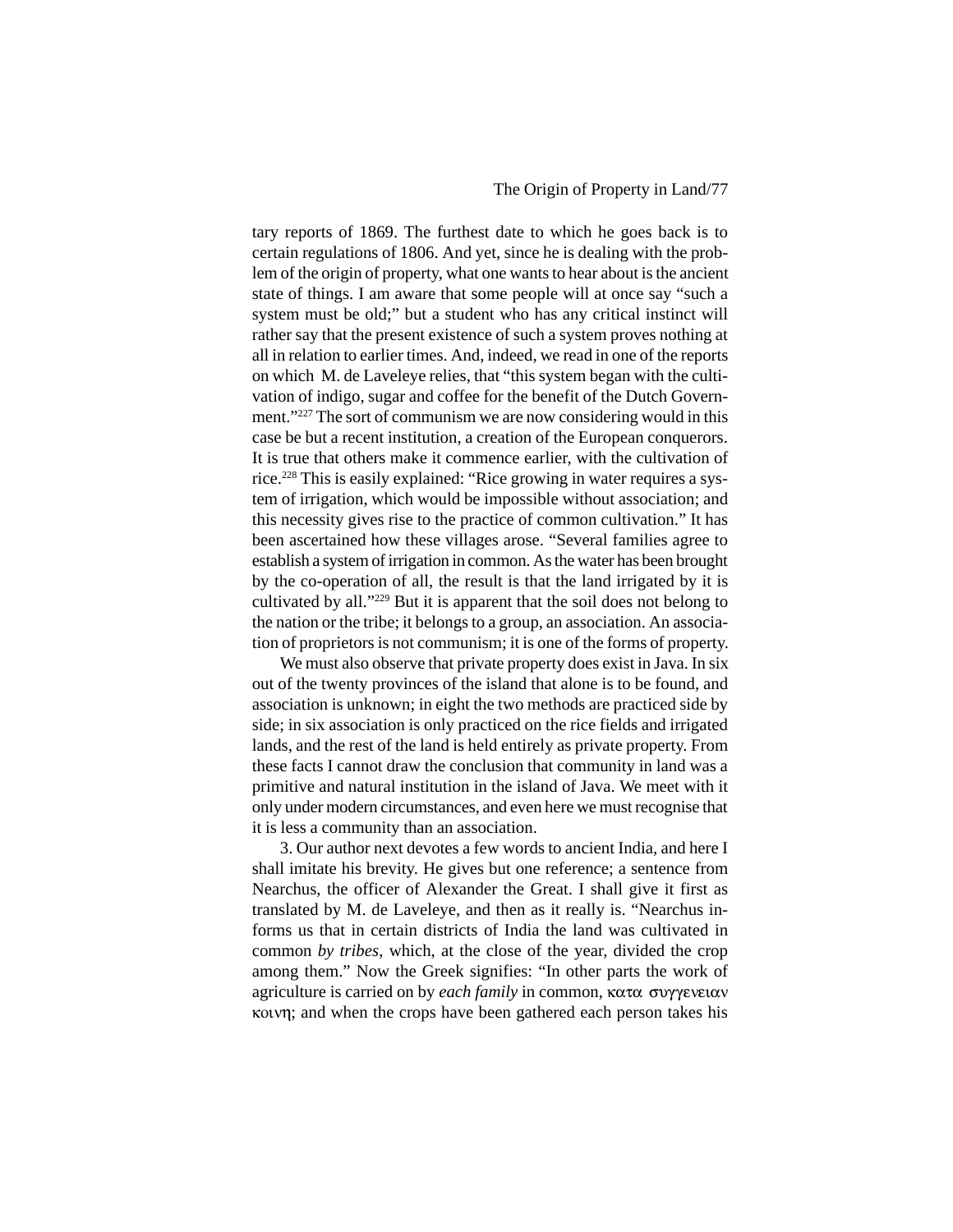share for his support during the year."230 We see that M. de Laveleye had overlooked the words  $\kappa \alpha \tau \alpha$  συγγενειαν. He has mistaken a community of the family for a community of the tribe. I know that many people only too readily identify the two things; but a little attention will show that they are essentially different. When a family, even though may form a large group of persons, cultivates its land in common, this is not agrarian communism; it is merely an undivided family and undivided family property.

4. M. de Laveleye next speaks of the Germanic mark. Here he does not do more than reproduce Maurer's theory, on which he relies without apparently having verified a single one of his references.

5. Then follows a chapter on agrarian communities amongst the Arabs of Algeria, the Moors of Spain, the Yoloffs of the coast of Guinea, the Mexicans, the Caribeans, the Afghans and the Tchécrémisses. A story or sentence from some traveller is quoted about each of these nations. As to this I have one remark to make: there is nothing rarer or more difficult than an accurate observation. This truth, which is recognized in all other sciences, ought also to be recognised by every one who is dealing with history; for history is precisely that one of all the sciences in which observation is most difficult and demands the greatest attention. A traveller makes the general statement that amongst the Caribeans or the Yoloffs he has seen a partition of land, or has been told that such a thing was customary. But has he observed between whom the partition took place? Was it amongst the members of the same family, or amongst all the inhabitants of the same village, or between the villages and all the various parts of the tribe or nation? These are shades of differences that a hasty traveller cannot notice, and that an historian equally hasty refrains from inquiring into. And yet, the character and consequences of the partition depend altogether upon the answer to this question. The study of a social system is a serious undertaking, and one not often to be met with in travellers' tales.

And then we must ask whether, side by side with certain facts reported by travellers, there are not others which contradict them. You see common land among certain Arab tribes; but it must also be noticed that the Koran recognises private property, and that it has existed among the Arabs from time immemorial.<sup>231</sup> There are other nations where you may meet with examples of land held in common, but where, nevertheless, it must be acknowledged that private property greatly preponderates. In Spain, for instance, we are told that "in certain villages the land is di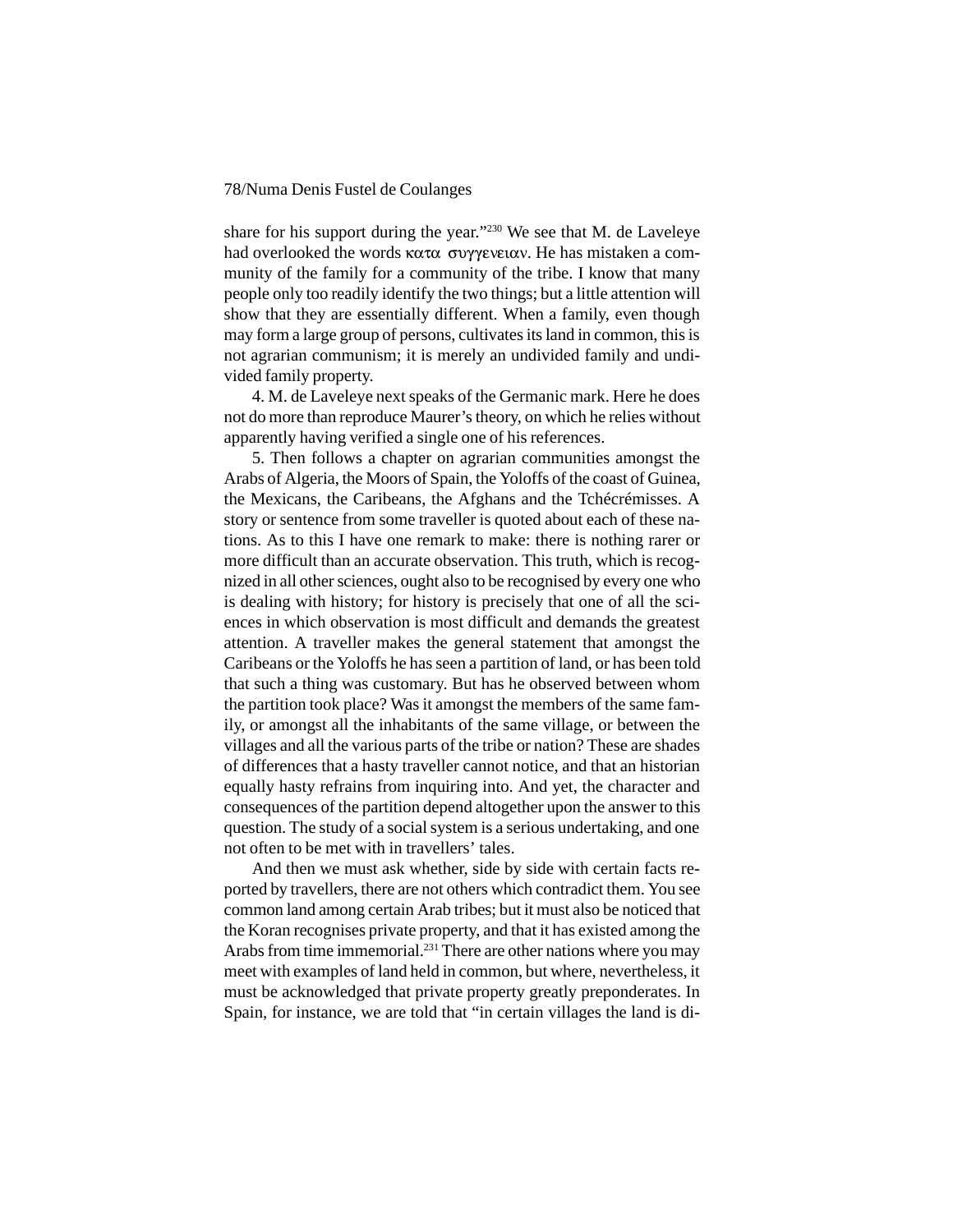vided anew each year amongst the inhabitants."232 In how many villages? Two ardent inquirers, whose only desire was to find proofs of this community in land, M. Oliveira Martins and M. de Azearate, found it in only four villages in the whole Iberian peninsula.233 Perhaps you will think: that these are vestiges of an earlier state of things that may once have been general. Not at all. It has been proved that in these four villages the system of common ownership did not appear until the twelfth or thirteenth century, A.D.; and the particular causes which led to its appearance are well known. This kind of community was, therefore, neither general nor ancient. M. de Laveleye also mentions a village community in Italy; but it is one which was only created in 1263. A certain estate of about 5000 acres had till that date belonged to a private owner; that is, it had been precisely the opposite of common property. In 1263 the owner, who happened to be a bishop, gave it to the tenants, on condition that they held it in common. Can a few isolated facts like this prove that mankind used to hold land in common in primitive times?

6. M. de Laveleye's theory would be incomplete and insecure if he did not manage to bring in the Greeks and Romans. He does little more than repeat the authorities used by M. de Viollet. Like him, he believes that the legend of a golden age—of an age, that is, when man did not till the soil (for this is the distinctive and essential point in all these legends),—is a proof that nations held land in common at a period when they did till the soil; he even adds that "he is *forced* to arrive at the conclusion that the ancient poets depicted in the golden age a state of civilization (sic) of which the recollection had been handed down to later times."234 Like M. Viollet, he quotes the passages from Virgil, Tibullus and Trogus Pompeius without looking to see whether these passages describe a condition of civilization or one of barbarism. He tells us what Porphyrus says about the 2000 disciples gathered together by Pythagoras in his phalanstery. He quotes the sentence from Diodorus about the Lipari isles; without seeing that it distinctly describes the institution of private property. Trusting in M. Viollet, he borrows his pages on the *copis* and the Spartan συσσιτια; for, like him, he believes that these common meals, from which Aristotle tells us that the poorer Spartans were excluded, were "a communistic institution."235

M. de Laveleye also believes that the division of land at the founding of each city implies an earlier stage in which the city cultivated the land in common. He does not notice that this division, taking place at the very moment when the city is founded, is not the result of an earlier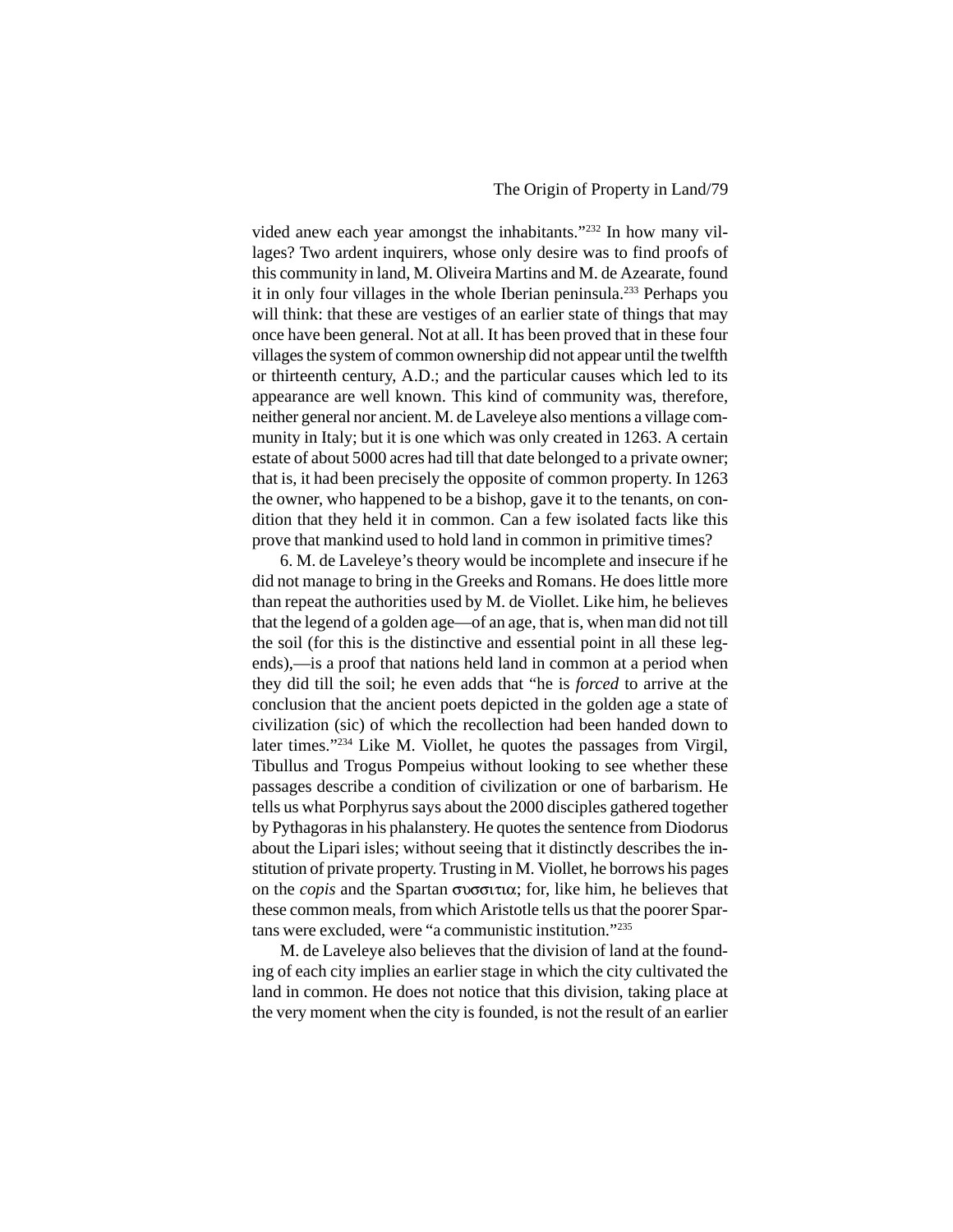state of communism. It is the earliest fact to which we can go back. So soon as a band of emigrants have made themselves masters of a territory, they parcel it out in lots with complete and hereditary ownership. With very rare exceptions, a Greek city did not hold or cultivate land in common for a single year.

These lots were called κληροι in Greek, *sortes* in Latin, because they were originally drawn by lot. M. de Laveleye, noticing these two words, at once concludes that the drawing by lot took place every year (p. 85). This is a mistake. Out of all the cases where you find mention of a partition, you will not find one in which it was annual or periodical. In every case the division referred to takes place once and for all, in perpetuity.236 Each portion is henceforward hereditary in the family to which it has fallen by lot; and this is the reason why  $\kappa\lambda \eta$   $\infty$  had the meaning of inheritance and *sors* signified patrimony.

The prohibition against selling the land, i.e., against separating it from the family in order to transfer it to another family or even to bestow it on the State, appears to M. de Laveleye a proof that the land belonged to the State (p. 166). It is merely a proof that according to the ideas of the ancients it ought always to belong to the same family. M. de Laveleye reproaches me with having, in the *Cité Antique*, attributed this prohibition of sale "to the influence of ancient religion." The phrase gives an incorrect idea of my meaning. What I showed was that family property was closely bound up with family religion. Sale outside the family was not permitted because ancient law and ancient belief connected the land with the family. The land belonged to the family, not to the individual. It was the same, in my opinion, amongst the ancient Germans and the Slavs; and hence it was that amongst all these nations ancient law did not permit the sale of land.

For the same reason bequest was prohibited among the Greeks, Italians, Germans, and Slavs in the early period of their law. The land must pass to the son or the nearest relations. For the same reason, again, the daughter did not inherit; because by her marriage she would have carried the land out of the family. All these facts, which it is now impossible not to admit, are unmistakable signs of a condition in which property belonged to the family. They are all directly contrary to a condition of communism.

M. de Laveleye also lays great stress upon Sparta; only he omits to mention that private property was established there from the first beginning of the city, and that every  $\kappa\lambda \eta$  and remained attached to the same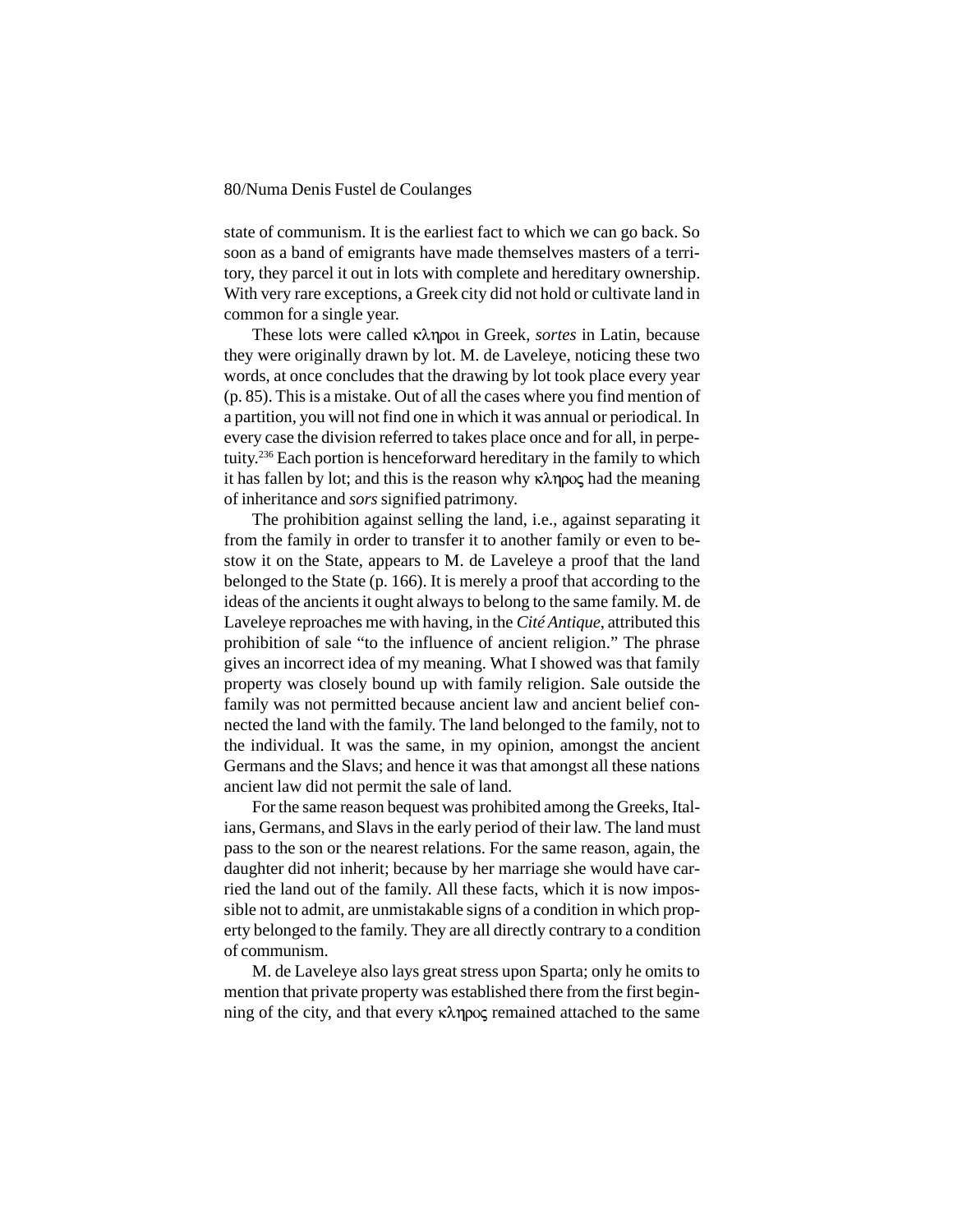family down to the revolution of Cleomenes, i.e., for eight centuries.<sup>237</sup> To make up for that, he tells us of certain imaginary brotherhoods, "which must have played an important part in the social body;" a statement for which there is no authority. He adds that Sparta "had a wide extent of common land;" for which also there is no evidence: and that "this common land was used to provide for the public meals;" which is directly opposed to the definite evidence we do possess.

He accumulates quotations, but they are inexact. He refers to Aristotle (*Polit*. vii., 10), but all Aristotle says is that men began by being hunters and shepherds; does that imply that when they became agriculturists they held the soil in common? He quotes Virgil, who in the Aeneid (xi. 315) says that "the Aurunci tilled the land in common;" turn to the passage; the expression "in common" is not there; M. de Laveleye has unconsciously added it himself. Every writer does this who is under the influence of a fixed idea.238 Speaking of Rome, he declares "that he sees a proof of primitive community in the common meals of the *curiae*;" and he does not notice that these repasts of the *curia* only took place on certain festivals, and that they were sacred feasts, as we are expressly told by Dionysius of Halicarnassus, who witnessed them. "The curiae," he says, "with their priests, perform sacrifices and eat together on feast days." This is not an agrarian community; it is a religious communion. Suppose that a stranger, seeing a number of good Christians communicating in our churches, declared that he saw in this a proof that the French held their land in common! A little farther we read: "The law of the Twelve Tables preserves a trace of common ownership; for in default of the *proximus agnatus* the gens is preferred to the other agnates." There is nothing resembling this in what we have of the law of the Twelve Tables; the yens was never preferred to the agnates. Our author quotes, it is true, the following sentence, which he attributes to Gaius: *in legitimis hereditatibus successio non est: gentiles familiam, habento*, which is said to be in Gaius iii., 12; but look in Caius for this extraordinary sentence, and you certainly will not find it. Thus, alike for Greece and for Rome, M. de Laveleye has got together a number of authorities; but there is not a single quotation that is exact, or that has the meaning he attributes to it.

7. We now come to the Southern Slavs, i.e., the Bosnians, Servians, and Bulgarians, who, in their turn, have to furnish arguments in support of the theory.239 This chapter of M. de Laveleye's is the most interesting in the book, the most curious, and, in my opinion, the most exact. Only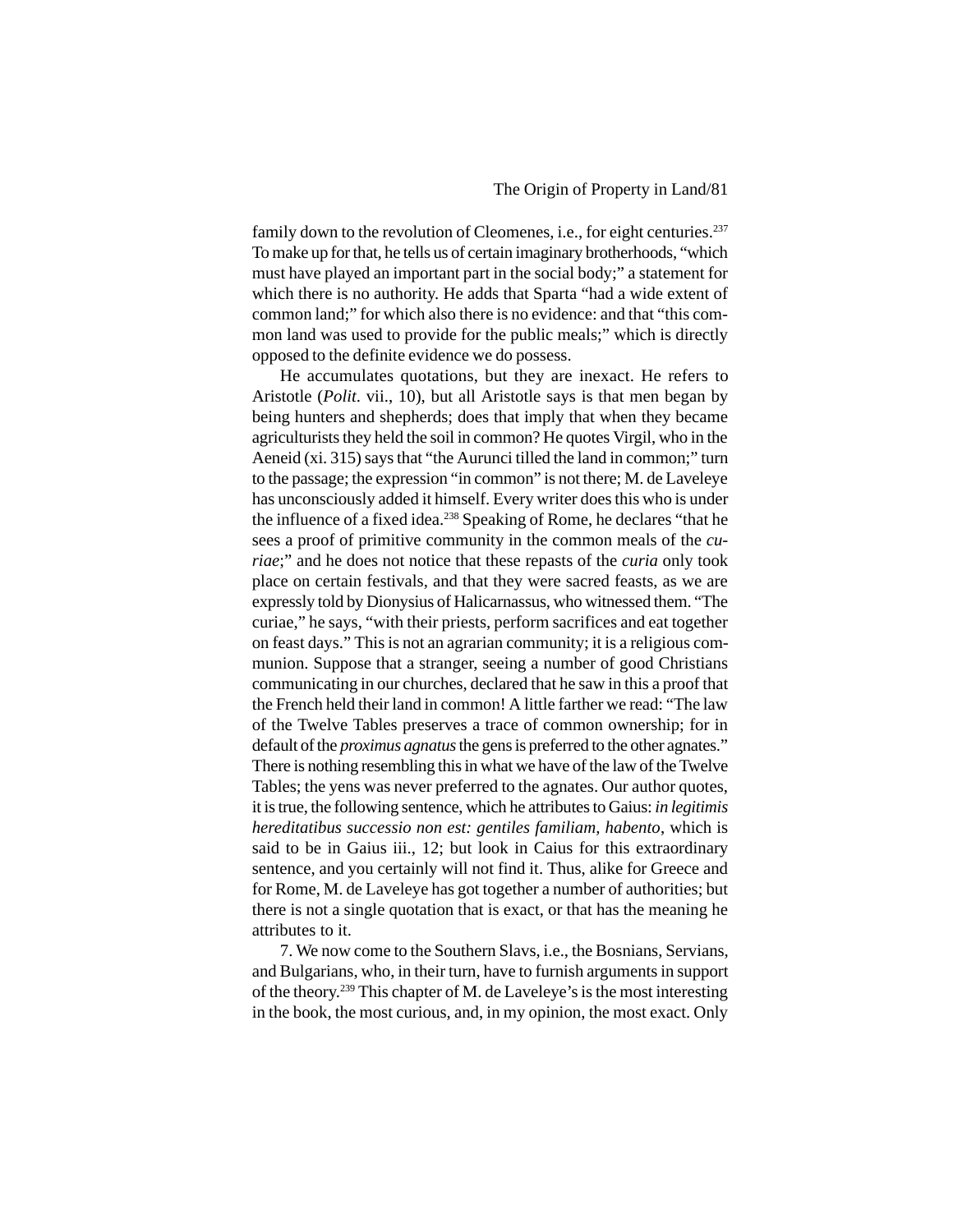I do not see how it bears upon the problem with which we are occupied. It is very true that the Servian or Bosnian village often cultivates its land in common. But this village is composed of a small group of from twenty to sixty persons, who dwell in four or five houses built within a single enclosure; and the land belonging to it seldom exceeds sixty acres. Look at it closely, and you will see that this little village is nothing more than a family. M. de Laveleye recognizes this (p. 204). The brothers as a rule keeping together and the family continuing to form one undivided body, the property remains united like the family. The land is cultivated in common and the produce is consumed in common, under the direction of the head of the family. This is described by M. de Laveleye with zest and ability; but it is not community in land; it is the common ownership of the family. We have seen it amongst the ancient Greeks; in the most ancient Roman law; amongst the Germans; and now we find it amongst the Servians. The family forms a small village; it keeps to itself on its own land; and this land is a common possession which has belonged to it from time immemorial. It must be added that all the characteristics which accompany family ownership amongst the Greeks and Germans are to be found here. The custom of bequest does not exist, nor does that of gift or sale. All the members of a family are common owners of the soil, and consequently they alone are the heirs. Anyone leaving the family loses his rights over the land; anyone entering it by adoption has the same rights as those who were born into it. Except that the chief is no longer the eldest member or the son of the eldest, but the one whom the rest elect—a change which naturally came about in the course of time—this family resembles in every other respect the ancient Greek family. But that the soil belongs to the nation or the tribe there is not the slightest evidence.

8. M. de Laveleye now comes to the *allmenden* of Switzerland. He tells us "that never was there a more radical democracy than that which was to be found in primitive Switzerland," and he describes the *landgemeinde*. "which goes back to the earliest times" (pages 270 et seq). "The Allmend," he says again, "presents the ancient type of true justice, which ought to serve as the basis for the society of the future" (p. 282).

I should like to learn, however, whether these *allmenden* really do come down from remote times. Our author tells us so, but without bringing forward any kind of proof. He declares "that they go back to the patriarchal period" (p. 291), "that they have lasted for thousands of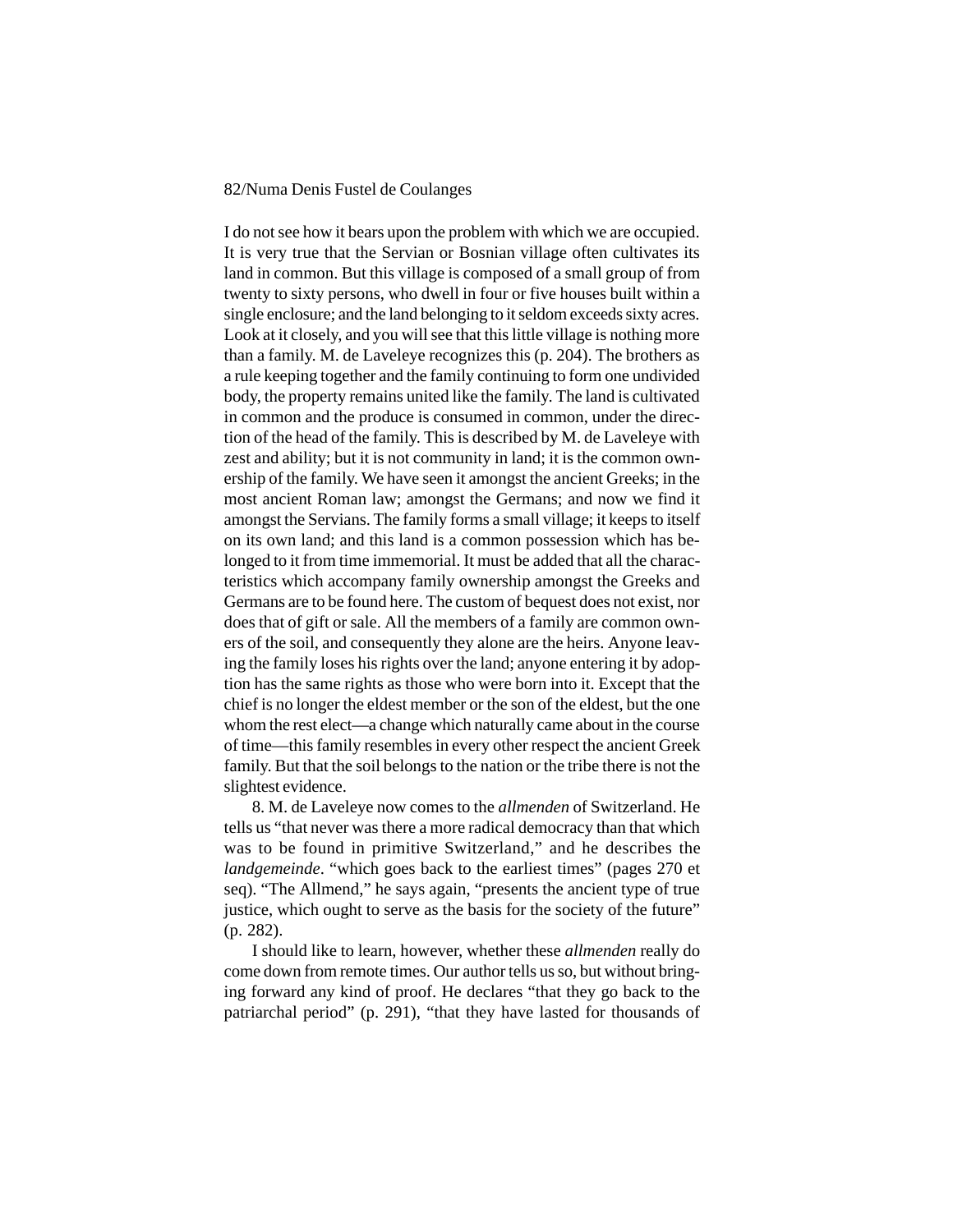## The Origin of Property in Land/83

years" (p. 281). It is easy to say this; but on what evidence does it rest? Private property exists in Switzerland, and our author cannot point to any epoch in which it did not exist. If we examine the law of the Burgundians and of the Alamanni, by which the country was first governed, it is private property we find, not common ownership. If we examine the charters down to the 12th century, we still find private property. The *allmenden* of today certainly date back some six or seven centuries. Can they be traced farther back than that?

And what exactly are these *allmenden*? Do we see in them a system of non-division of land, a system, that is, under which the land, being considered the common property of the whole people, is not supposed to belong to anyone individually? By no means. Private property is in full force in Switzerland, side by side with the *allmenden*. The *allmenden* are only a part of the land of each village and indeed the smallest part, a tenth, or, at most, a fifth. They are usually forests, mountain pastures, or marshes, and include very little land capable of cultivation. Private property is accordingly the dominant fact; common ownership only concerns accessories.

The *allmenden* are just what is to be found in every country; they are the village commons. It would be interesting and instructive if we could discover their origin, just as it is interesting to inquire into the origin of the commons in France. But village commons do not in any way prove a general system of common ownership; and no one has yet been able to prove that they are the outcome of such a system. We know that when the Romans founded a colony, they instituted private property from the very first; but at the same time they reserved a portion of the soil, which was to be the common possession of the new city. And to go farther back, we know that Rome herself, from the time she first appears in history, had an *ager publicus* at the same time as *agri privati*, and that the Greek cities also had a  $\gamma$   $\eta$   $\delta$  $\eta$  $\mu$  $\sigma$  $\alpha$ . This public land was in no way an indication that the people lived a single day without individual estates. The *allmenden* of Switzerland are commons of the same character as we find everywhere else. Each village has its own; and they are the property of the village. which sometimes sells them, lets them to the highest bidder, or sells the wood upon them, to defray the expenses of its school or church. Frequently the commons are left for the inhabitants to use as they like; and they get wood from them, graze their cattle there, or cultivate small portions. But it is important to notice that only those who own land in the village have any rights or enjoyment over the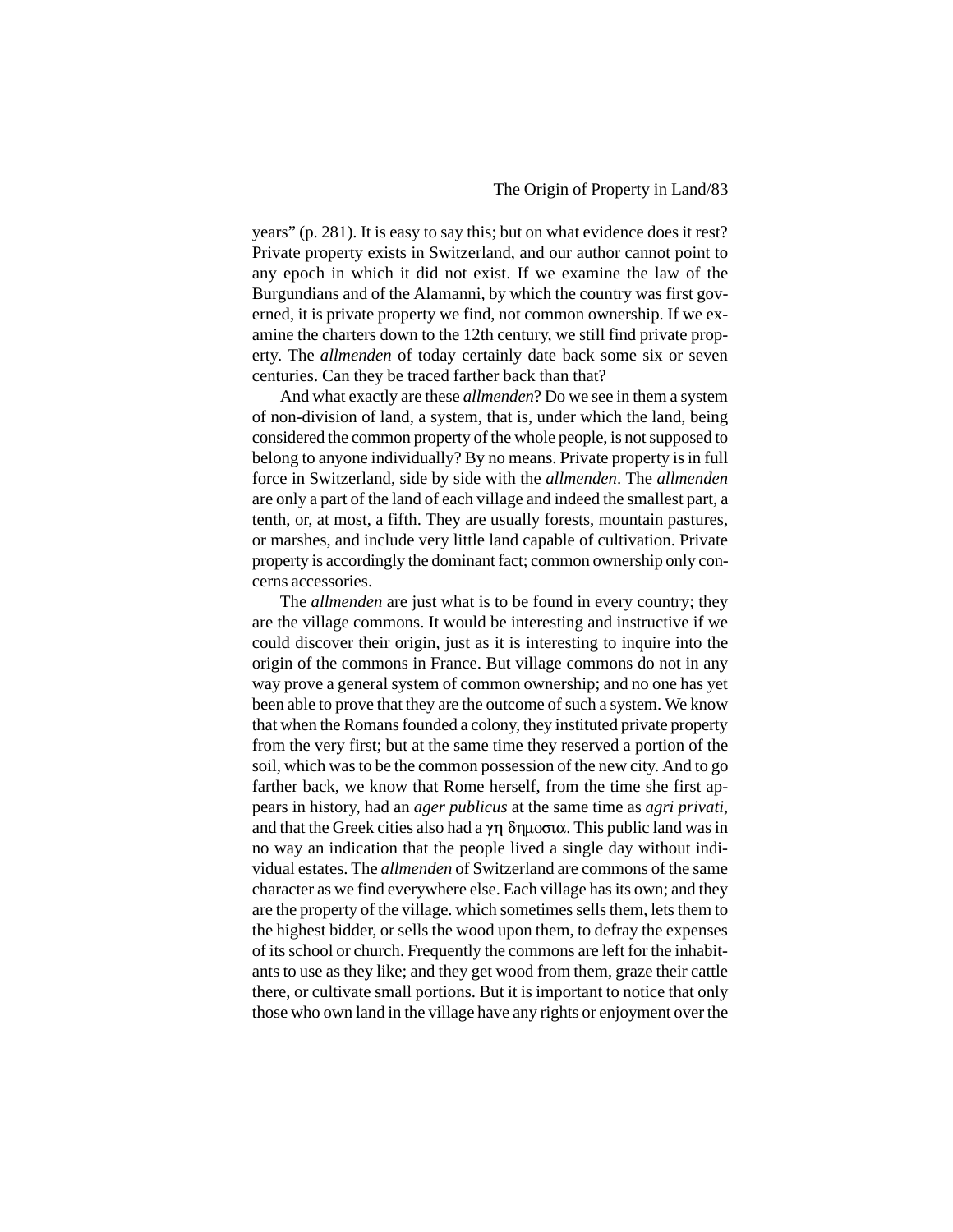*allmend*. I refer chiefly to the condition of things before the last forty years; for only quite recently have such rights been extended to mere residents and the inhabitants generally. In essential characteristics the *allmend* is not common property; it does not belong to all; it is held in common by people who are already owners of land. It is an appendage of private property.

M. de Laveleye has written some beautiful passages on the usefulness of these commons, on the mistake which has been made in France in their general alienation and on the happy results produced by them in Switzerland, both in almost entirely preventing the growth of absolute destitution and in attaching the poorest peasant to his native soil. These considerations are just, profound, and inspired by generous feeling, although but little applicable to modern society. But we are now considering them in relation to the supposed common ownership of land; with that the *allmenden* have nothing to do, and they prove nothing as to its earlier existence.

9. M. de Laveleye finally refers to the Scotch townships as a proof of primitive community.240 In the more distant parts of Scotland, especially in certain islands lying to the north-west, we find groups of people who hold the land of a village in common and divide it amongst themselves in separate lots every year. Is this a system of land communism, or, as it is called, collective ownership? At the first glance one would think so. But if you are not satisfied with a first glance and look further, you will observe that the village belongs to a single person, the landlord. The peasants are nothing more than the cultivators. M. de Laveleye cannot help recognizing this: "The land of the village," he says, "is let to them by the owner." Again: "The land does not belong to them; it is the property of a landlord to whom they pay rent for it." The cultivators act together as an association "with the consent of the landlord;" and there are villages in which the landlord does not allow this collective system of occupation. "They have a head who is generally appointed by the landlord." The rent is paid collectively. We have a description of the *township* in a work published recently. The house of the lord, the *domus dominica* of our charters, stands in the centre of the village, by the side of the church.241 It is built of stone; and around it, at a little distance, stand the dwellings of the "villains," built of mud and thatched with straw. The villeins owe their lord rent and certain personal services.

We see from this that the Scotch or English township is not a community which owns its own land; it is the property of an individual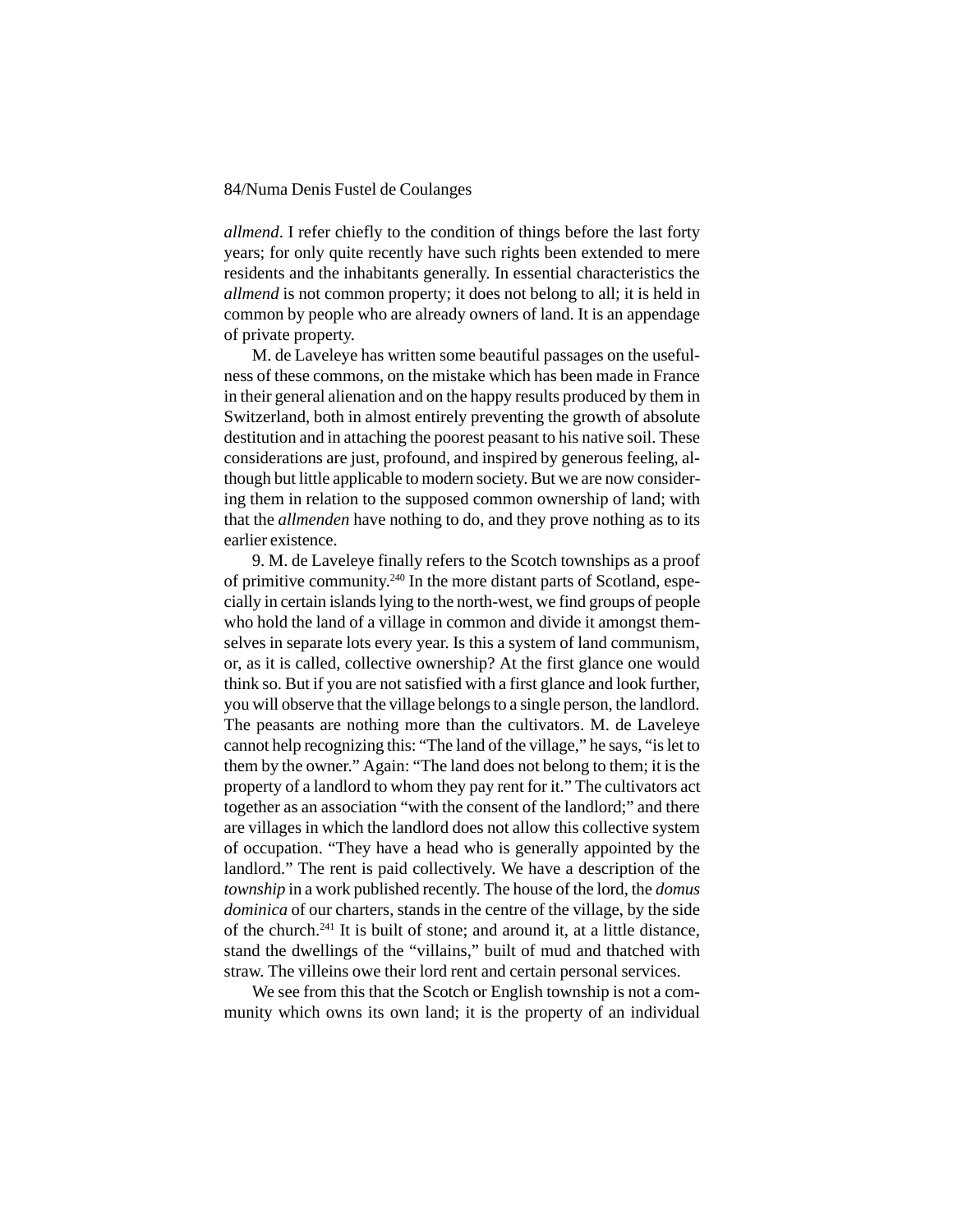owner, and the only thing about it which is collective is the cultivation. The township is really a private estate; and the group of peasants who till it in common are the tenants. Ownership and tenancy are two distinct things, which must not be confused. To be owners in common is very different from being tenants in common under a landlord. We find in France also, throughout the Middle Ages, instances of tenancies id common; and I know that there are writers who are quick to identify them with ownership in common.<sup>242</sup> But this is a mistake which no one can make who has any accuracy of thought; for it is quite evident that whilst the land was cultivated by a common group of peasants, it belonged to a lord who stood above them. The Scotch township has no connection whatever with an ancient system of community in land.

M. de Laveleye puts forward an hypothesis; he supposes that there was an earlier period in which the township belonged to the peasants themselves, and the lord, whom we find in later times, did not exist. But this is a mere hypothesis unsupported by a single document or a single fact. He goes further and maintains that this system of village communities was in force throughout the whole of England in the Saxon period. But there is no evidence for this in the Anglo-Saxon laws; they give not the slightest indication of it. The *tuncipesmot* is not community in land; nor is the *folcland*. We must never lose sight of the fact that history is based upon documents, and not upon hypotheses or flights of the imagination. When M. de Laveleye says that "the English manor has destroyed the old village community," he makes an entirely hypothetical generalization. To imagine the manorial lord of the Middle Ages as a warrior who has forcibly set himself over a community of free men, is to show that one knows nothing of the documents from the fifth to the tenth centuries, and that one has an altogether childish idea of the origin of feudalism.

To come back to the comparative method. I believe that it is infinitely fruitful; but only on condition that the facts which are compared have a real resemblance to one another, and that things which are widely different are not confused. When you bring together the Scotch township which is nothing more than an association of tenants, the Russian *mir* which seems to have long been only an association of serfs, the Servian village which, on the other hand, is a household community, and the *allmend* or commons which are a consequence and accompaniment of private property, you confuse things which are absolutely different, and which, moreover, are very far removed from the system of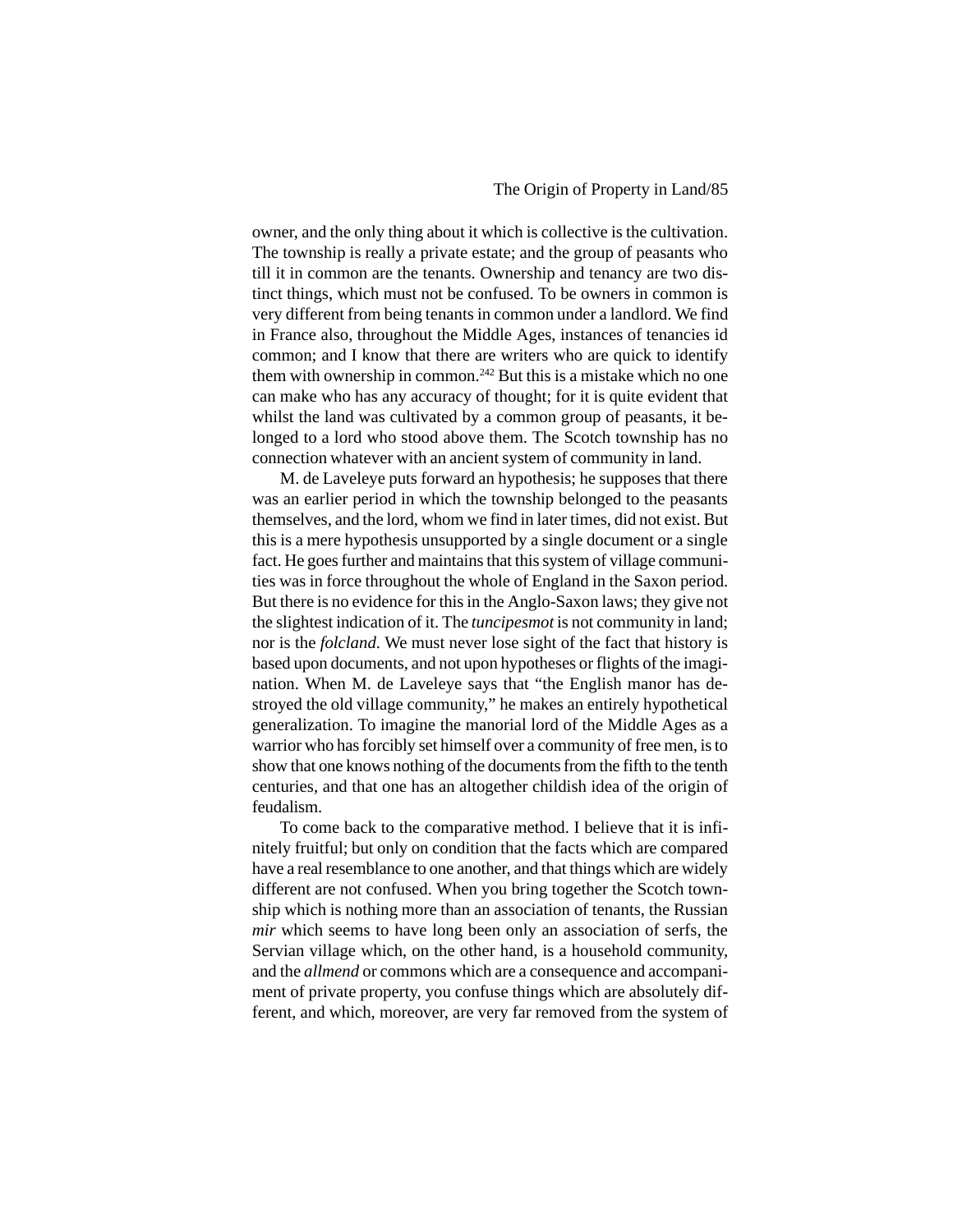community in land that you axe anxious to prove.

It is needful to come to an understanding as to what the "comparative method" really is. I have observed that, during the last fifteen years or so, there has been a strange misapprehension on this point. Some writers maintain that to compare any facts, no matter what, is to apply comparative method. They search all over the world for peculiar usages; they cite the legend of the golden age amongst the ancients as if it were an historical fact; they seize upon a trifling circumstance which occurred in the Lipari Isles as if it related to the entire Greek world; they seize upon some custom, such as public repasts or the festivals of tile curia; thence they pass to the Russian *mir* and talk of it as if they knew all about it; then they describe a township or an *allmend*; and, in short, whenever they find an instance of anything that is done in common, at once they suppose that they have discovered community in land. They pretend they have discovered the most wide-spread institutions of the human race by the help of some few instances that they have sought for far and wide, and that they do not take the trouble to observe accurately. And, what is a more serious matter, they omit and leave out of their consideration facts which are constant, normal, well-authenticated, which are engraver in the laws of all peoples, and which have made up their historical life. They give us a few isolated facts and turn our thoughts away from permanent institutions. This is not the comparative method.

If you wished to employ the comparative method it would first of all be needful to study each nation in itself, to study it throughout its history, and above all in its law. Should you wish to know if the ancient Greek cities held their land in common, you must study Greek law. For the Romans, you must go over the whole history of Rome; for the Germans, you must take German law. M. Viollet and M. de Laveleye make frequent references to ancient India; why do they not mention that in all the ancient Hindoo law that has come down to us the rights of private property are sanctioned, although, of course, the holding of property in common by co-heirs is also recognised? Why has no one quoted the old maxim: "The land belongs to the man who first clears it, as the deer belongs to the man who first wounds it"? They prefer to quote certain customs, whose importance they enormously exaggerate, rather than present to us the rules which were constant and normal. The comparative method does not consist in discovering amongst fifteen different nations fifteen little facts, which, if interpreted in a certain manner, unite in the construction of a system; it consists in studying a number of na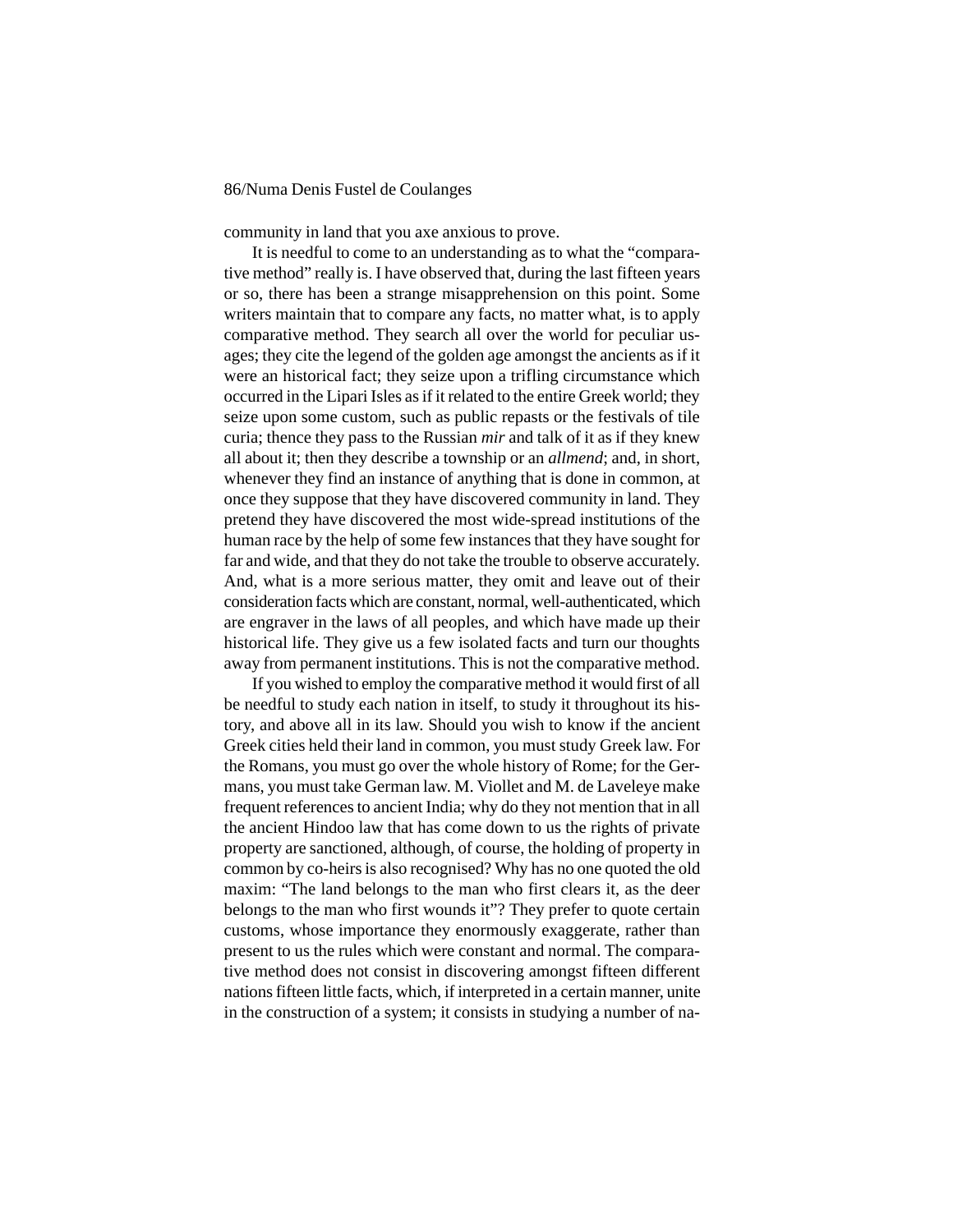tions in regard to their law, their ideas, all the circumstances of their social life, and in discovering what they have in common and wherein they differ. I greatly fear that this comparative method, when it shall be seriously applied, will give very different results than those that MM. Viollet and de Laveleye believe they have obtained from the comparative method as they understand it.

## V.

#### On community of land amongst the Gauls

It would be indeed surprising had the supporters of this theory not applied it to the ancient Gauls. So little is known about them that it is very tempting and not very difficult to introduce community in land into their history.

One single fact, however, ought to stand in the way; it is that Caesar, whose book is the only authority which has historical value, nowhere tells us that land was common amongst the Gauls. His silence on this point is not a thing which can be passed over. It is, indeed, in the eyes of every one accustomed to historical research, a very significant fact. It is true that Caesar does not expressly state that private property was the custom amongst the Gauls. For a writer who is only speaking in passing of Gallic institutions, to omit to call attention to a law of property which was in conformity with what he was accustomed to, is not the same thing as to omit to mention a communism which would be the opposite of what he was accustomed to, and which would strike him by its very strangeness. It must be noticed that Caesar is not describing the entire social condition of the Gauls; he contents himself with mentioning those customs which have struck him as being very different from those he saw in Italy. We have only to read the ten paragraphs which he devotes to this subject, to recognise this. After describing in three paragraphs what was peculiar in their political organization, and in three more what was peculiar in their religion, he passes on to what was peculiar in their private life, and he begins as follows—"As to the institutions of private life, the following are those wherein they differ from other nations." By "other nations" Caesar clearly means the nations that he knew that is, primarily, the Italians and Greeks. This opening sentence makes it plain that Caesar intended only to tell us of characteristics which were peculiar to the Gauls. He is going to mention differences, not resemblances. If private property is the custom there as it is in Rome, it will not be necessary to say so; but if it is not the custom, he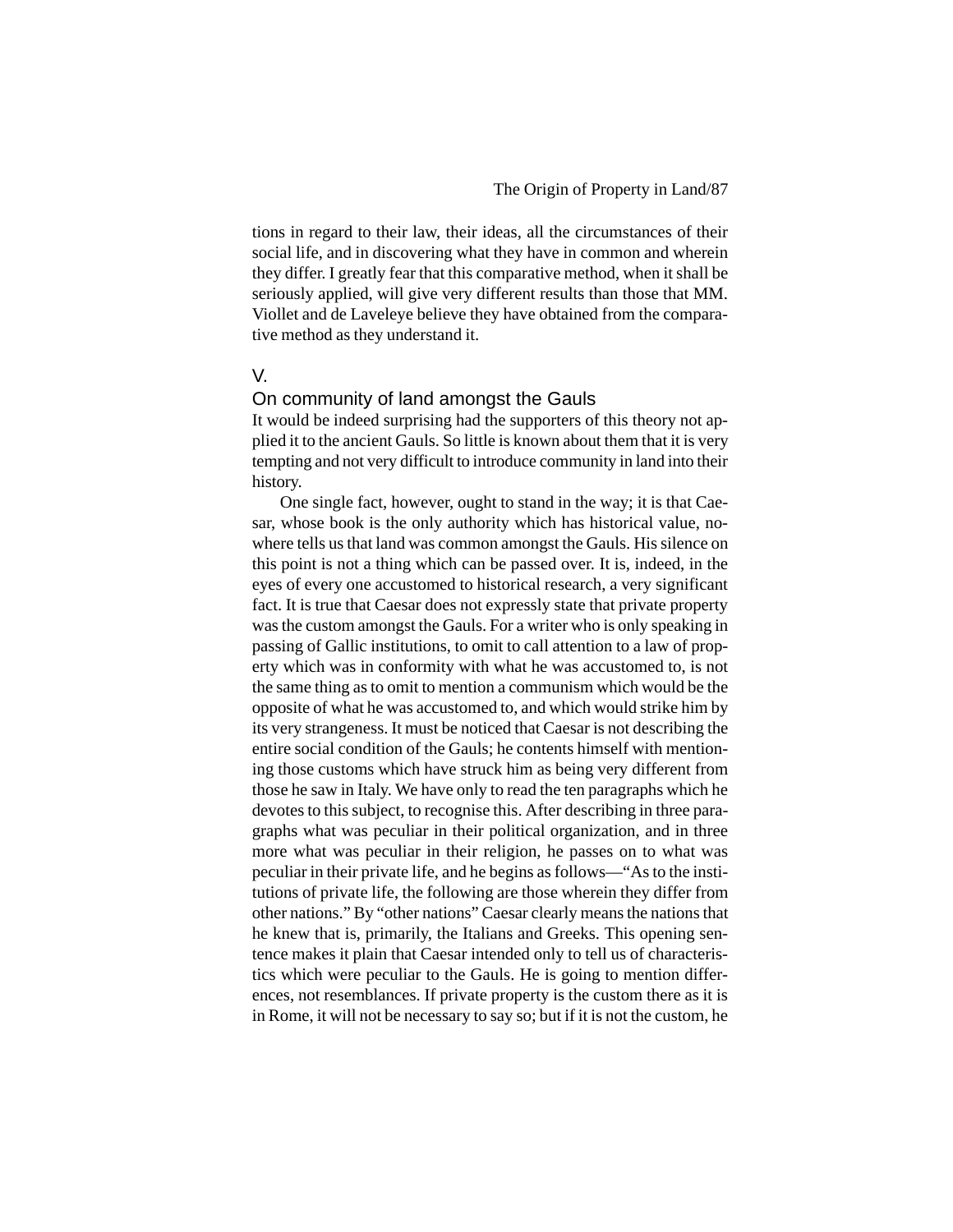will say so. His absolute silence on this point is a proof that the Gauls did not sensibly differ from the Italians in the matter; his silence implies that they were not ignorant of private property. We must remember that the entire absence of private property would have appeared so strange to a Roman that it could not have escaped Caesar's notice. He observed it in Germany where he passed only eighteen days; he would certainly have discovered it in Gaul where he passed eight summers. If he does not mention community in land, it is obviously because it did not exist.

But we have evidence even more convincing. Going on to speak of the Germans, he remarks that be will explain "in what they differ from the Gauls, *quo differant nationes inter sese*" (vi., 11); and further on: "The Germans differ much from this manner of life of the Gauls, *Germani multum ab hac consuetudine differunt*." He then draws the following contrast between the two nations: 1, the Germans have no Druids; 2, the Germans have not the same gods as the Gauls; 3, and lastly, the Germans have not private property. Is not this remark as to the difference between the two nations almost the same thing as if Caesar had said that the Gauls recognized private property and held their land in individual ownership?

This is not all. Caesar uses an expression in which he indirectly and almost unconsciously bears witness to the existence of property in land amongst the Gauls. In Book VI., Chapter 13, he says that the Druids act as judges in almost all suits, criminal as well as civil.243 He then gives a list of the disputes brought before them, and amongst criminal offences he instances murder; amongst civil suits he mentions "those concerning inheritance or boundaries," *si de hereditate, si de finibus controversia est*. If there were in Gaul suits concerning inheritance or boundaries, it must have meant that the Gauls had a system of inheritance and made use of boundaries; i.e., that land was private and hereditary property. Caesar says elsewhere that the Germans have no *fines*; he says here that the Gauls have them.

We cannot say whether the institution of private property in Gaul was exactly similar to that of private property in Rome; whether it had the same legal guarantees; whether its boundaries had the same inviolable character. We do not even know if property still belonged to the family or was already in the hands of individual owners. Caesar only tells us one thing, and that is, that it existed; for "inheritance and boundaries" are unmistakable signs of private ownership, and as clearly disprove a system of corporate land-holding.244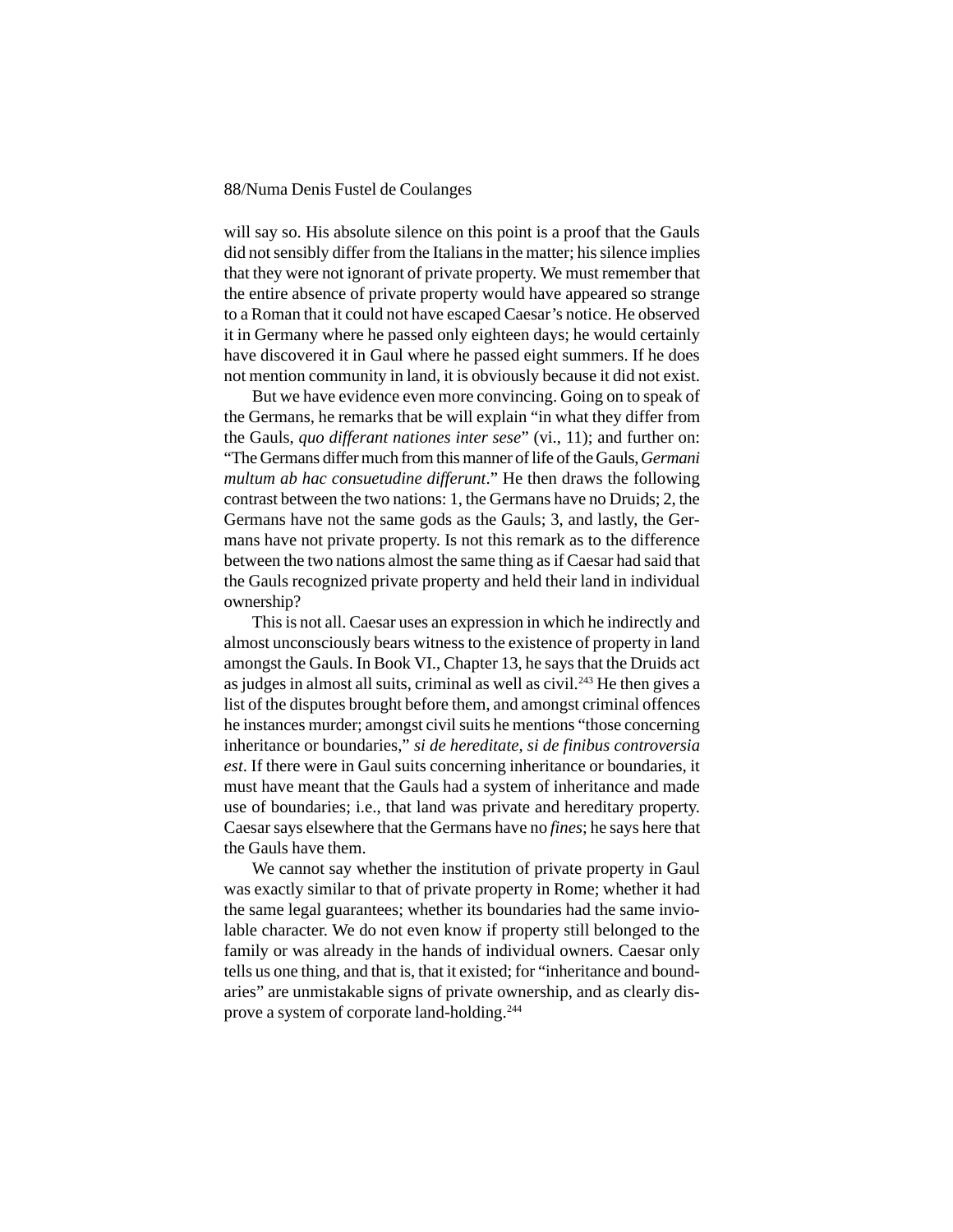### The Origin of Property in Land/89

This is the conclusion to which we are brought by a simple and unbiased perusal of Caesar's account. But preconceptions have great force; and if a writer starts with the idea that community in land was once universal, the result will be that, in the face of all evidence, and yet in perfect good faith, he will think he finds it amongst the Gauls. One of the first scholars of the day, M. d'Arbois de Jubainville whose works on the Middle Ages and on Irish literature have been so highly appreciated, thinks that the Gauls of the time of Caesar were not far enough advanced in civilisation to hold private property; and vetting out with this idea, the offspring of imagination, he supposes that he can see evidence of undivided tenure. The fact that Caesar never mentions this troubles him very little. That Caesar does mention, as a point of difference between the Germans and Gauls, that the former do not hold private property, he omits to notice. And lastly, when Caesar refers in so many words to inheritance and boundaries amongst the Gauls, he disposes of this somewhat embarrassing statement by interpreting it in a most unexpected fashion.

In his opinion, when Caesar mentions suits concerning inheritance, *de hereditate*, it is impossible that the inheritances of private persons should be in question, as the custom of inheritance did not exist. Then what was the inheritance referred to by Caesar? According to M. de Jubainville, he was speaking of succession to the crown. Sovereignty existed; the sons of kings wished to succeed their fathers; and if a dispute arose, the Druids acted as judges. M. de Jubainville has omitted to notice that Caesar gives at least ten instances of sons who wished to be kings like their fathers; and that in not one of these instances was the dispute carried before the Druids. It is a grave error to suppose that the Druids were accustomed to meddle in affairs of State; we have not a single example of their doing so. And yet M. de Jubainville maintains that in Caesar *de hereditate* means the succession to the throne; and for this he gives the following reason,—that in another book, speaking of the Egyptians, Caesar uses the expression *hereditas regni*. 245 The argument is a strange one. I reply that if Caesar elsewhere wrote *hereditas regni*, it was because the word *hereditas* could not, when used alone, bear the meaning of the inheritance of sovereignty. It is quite certain that if Caesar had meant to say that the Gauls brought before the Druids their disputes as to succession to the crown, he would have said *de hereditate regnum*.

With regard to the expression, *de finibus*, M. de Jubainville will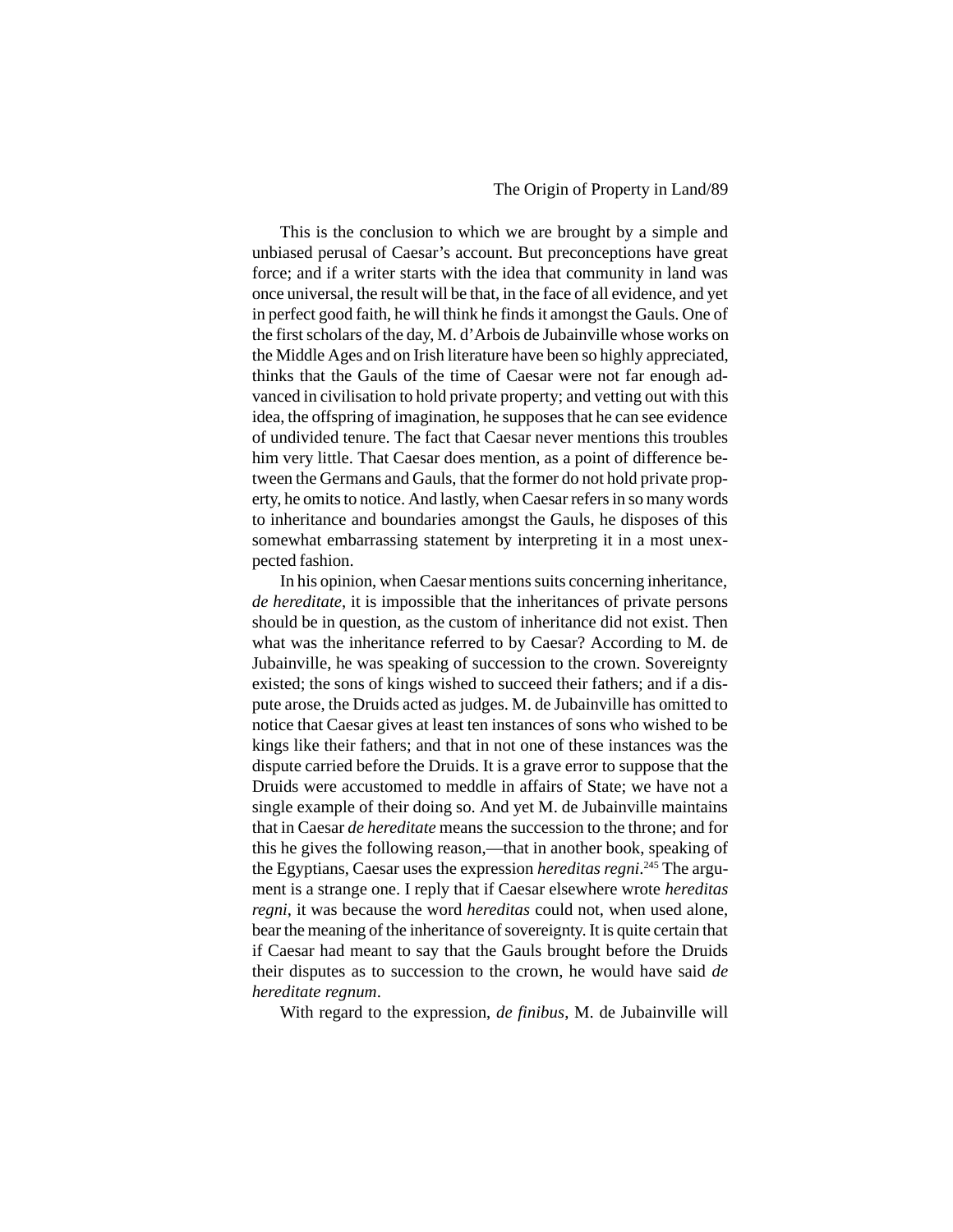have mean "frontiers between nations." In this he is doubly wrong, both historically and philologically. To begin with the historical error, Caesar tells us of numerous quarrels amongst Gallic tribes; and these quarrels are never carried before the Druids. Are we to think that Caesar said that the Druids settled disputes about frontiers, when he knew perfectly well that Druids did not decide them? It is absolutely incorrect to say that the Druids had the right of judging between tribes.<sup>246</sup> Moreover, when Caesar enumerates the principal matters which had to be tried, he mentions murder as well as inheritance and boundaries; and it is impossible to doubt that he is thinking of the murder of a single person, the inheritance of a single owner, the boundaries of a single estate.

Philologically, M. de Jubainville maintains that the word fines may be used for the boundaries of a nation as well as for those of an estate. No doubt. The word is even used in a philosophical sense, and Cicero wrote a treatise, *De finibus bonorum et malorum*. In every language there are words of wide application; but the student is not misled by this. In philosophy he understands fines in a philosophical sense. If a general at the head of an army is crossing the territory of several nations, he understands fines in the sense of frontiers. If it is a question of private law, he will not doubt that fines is connected with individual rights; that it means the boundaries of an estate or a field. Now the passage in which Caesar speaks of "suits concerning inheritance and boundaries" is one which deals entirely with law and justice.

M. de Jubainville has taken the trouble to count the number of times that *fines* occurs in the *De Bello Gallico* as applied to national or tribal frontiers, and finds they are seventy-seven. This is one of those arguments based on statistics which impress most people by an appearance of matter-of-fact appropriateness. But look at it more closely. Is the *De Bello Gallico* a book of private law? It is a history of military campaigns, and of negotiations between nations; and it is very natural that the author should frequently speak of the frontiers or the territory of these nations. If he had written a work on law, of which he was quite capable, he would have spoken throughout of the boundaries of private estates. Ought to be surprised at this? Read Thiers' thirty volumes; make the same calculation that M. de Jubainville did for the *De Bello Gallico*; and, if you follow the same method of reasoning; you will come to the conclusion that the French are unacquainted with boundaries to private property.

What is more important to remark is, that in the whole work, in the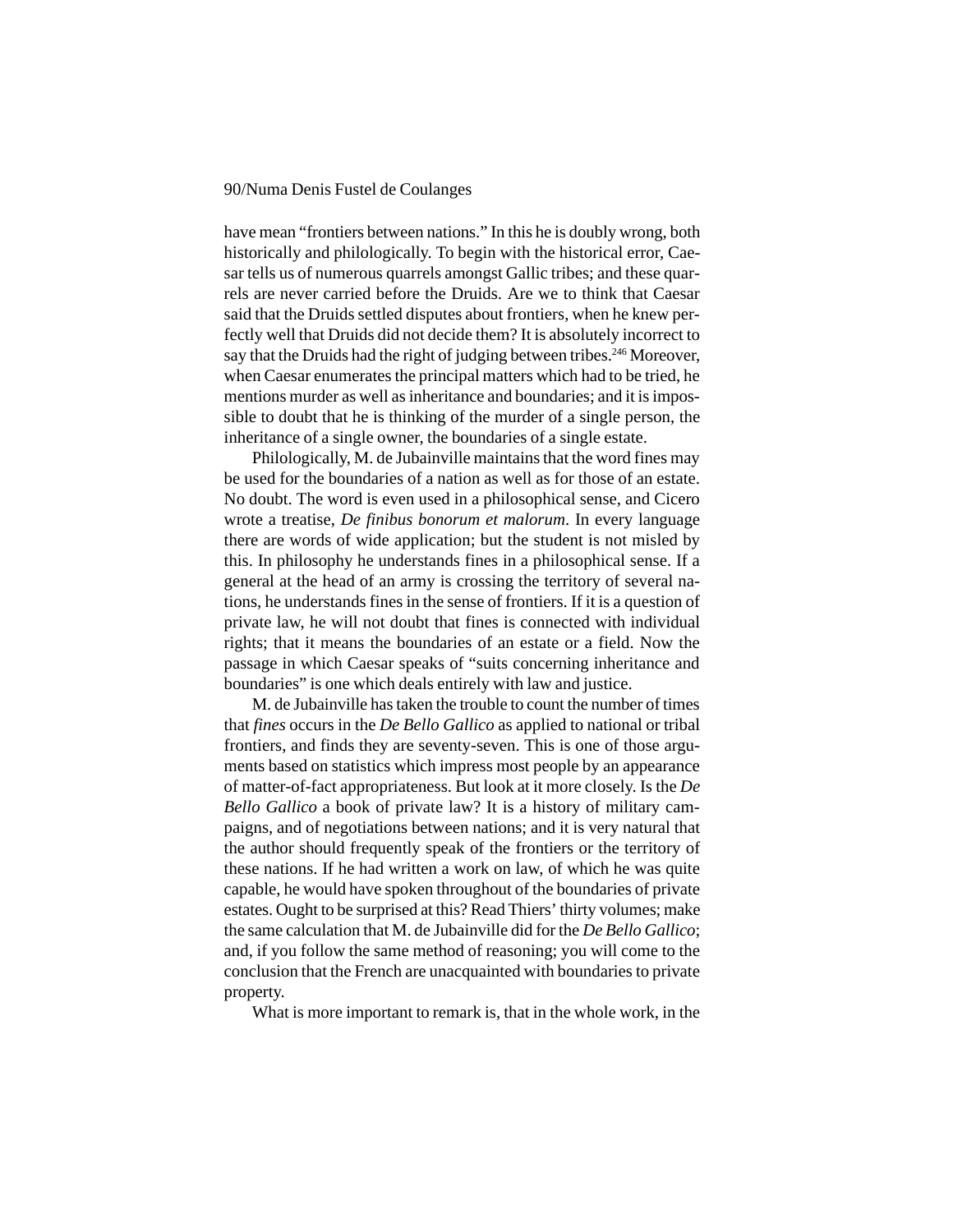midst of the history of wars, there occur only seven paragraphs on the customs of the Gauls and their institutions in times of peace (VI., 11, 13, 15, 18,19, 21, 22). Now, in these seven chapters you will find the word *fines* used three times in the unmistakable sense of boundaries of fields.247 And so we see that, when Caesar is speaking of wars, he uses fines in the sense of the frontiers of a country, and, when he is speaking of law, he uses it in the sense of the boundaries of private property. And, if we are partial to figures, we may notice that while M. de Jubainville has counted up seventy-seven *fines* in three hundred and forty chapters, I have counted three in seven chapters. The proportion is well kept.

But instead of making this calculation it would have been better to have noticed something which is of far more importance; in every instance where the word signifies a frontier, its meaning is unmistakably indicated by the addition of the name of the people in question. Thus Caesar says, *fines Helvetiorum, fines Sequanorum, fines Santonum, fines Aeduorum, fines Lingonum, fines Ambianorum*, and so on without exception.248 Take the seventy-seven examples collected by M. de Jubainville, and you will see that the word *fines*, when it means frontiers, is always followed by the word "people," or by the name of a people. If Caesar had wished to speak of trials about national boundaries, he would have said *controversiae de finibus populorum*. If he did not so express himself, it was because he was speaking of boundaries in the most restricted sense of the word.

M. de Jubainville might have found this very same phrase, which he has twisted so strangely, *si de finibus controversia est*, in Cicero. We have it there word for word; *si de finibus controversia est* in Chapter X. of the *Topics*. Let us see whether in this case it can apply to the frontiers of a people. Cicero, giving an example of a definition, writes: "When you say *si de finibus controversia est*, the boundaries of private estates are clearly meant."249

And so the passage from Caesar cannot be explained away as M. de Jubainville would wish. He cannot get rid of the fact that Caesar records in so many words that inheritance and boundaries were to be found amongst the Gauls; the very opposite, that is, of community in land. He gets together from other sources a variety of arguments which appear to him to show that the Gauls held their land in common. They are as follows: 1, Polybius says (II. 17) that the Gauls of Italy did not cultivate the land; 2, in Caesar's time the Helvetii wished to leave their country in order to settle in a more fruitful one; 3, the Aedui admitted into their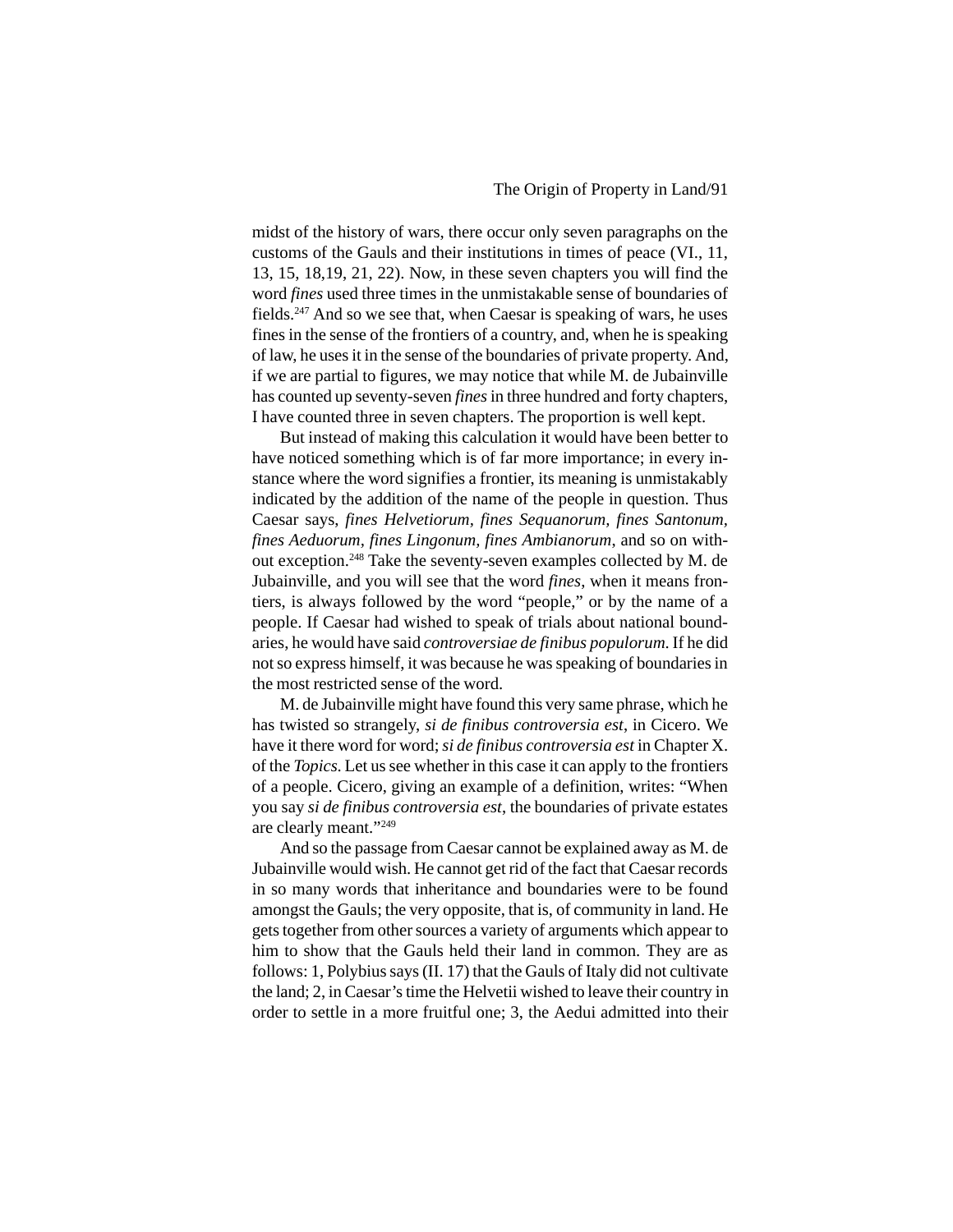country ten thousand Boii and gave them land; 4, there was in Gallic law a custom according to which a husband and wife threw into a common stock an equal portion of the possessions of each, and allowed the income arising from this property to accumulate, so that the whole, principal and interest, might belong to the survivor. These four circumstances are supposed to prove that private property in land did not ex $i$ st.<sup>250</sup>

Not one of the four appears to me to bear with it this consequence. Examine them one by one. I. The passage from Polybius refers, not to the Gauls of his own time, but to the Gauls who invaded Italy five centuries before, and who drove out the Etruscans from the district of the Po. The historian says that these invaders, being inclined to pursue their conquests, did not at first settle down and cultivate the soil, but lived on the produce of their herds. His information bears upon the Gauls at one particular moment in their history, at the time when they were planning an attack upon central Italy. It proves nothing at all about the Gauls in general, and certainly nothing about the Gauls of the time of Caesar.

II. That the Helvetii wished to emigrate does not imply that they lived under a system of community in land. It merely implies that they preferred the soft climate and fertile plains of the south-west of Gaul to their own rugged and mountainous country. Is it an unknown thing for peasant proprietors to emigrate for the sake of seeking a more productive soil elsewhere?

III. Because the Aedui invited ten thousand Boii to settle in their country, does that prove that private property was unknown to them? Not at all. The *civitas Aeduorum*, which covered a considerable area and included five of our departments, might very probably have had so large an extent of public domain, or been able to find enough unoccupied land, to admit ten thousand new cultivators. Such a circumstance, following, as it does, immediately after the ravages of Ariovistus, can easily be explained, and is not the slightest evidence of communism in land.

IV. As to the custom by which a husband and wife contributed equal shares to a common stock and allowed the income arising from it to accumulate, I cannot understand in what way this proves that there was no landed property. M. de Jubainville ingeniously explains that what was contributed could not have consisted of land "because its produce cannot be hoarded," and that it must have consisted of herds of cattle, because cattle can much more easily be set aside for a particular object.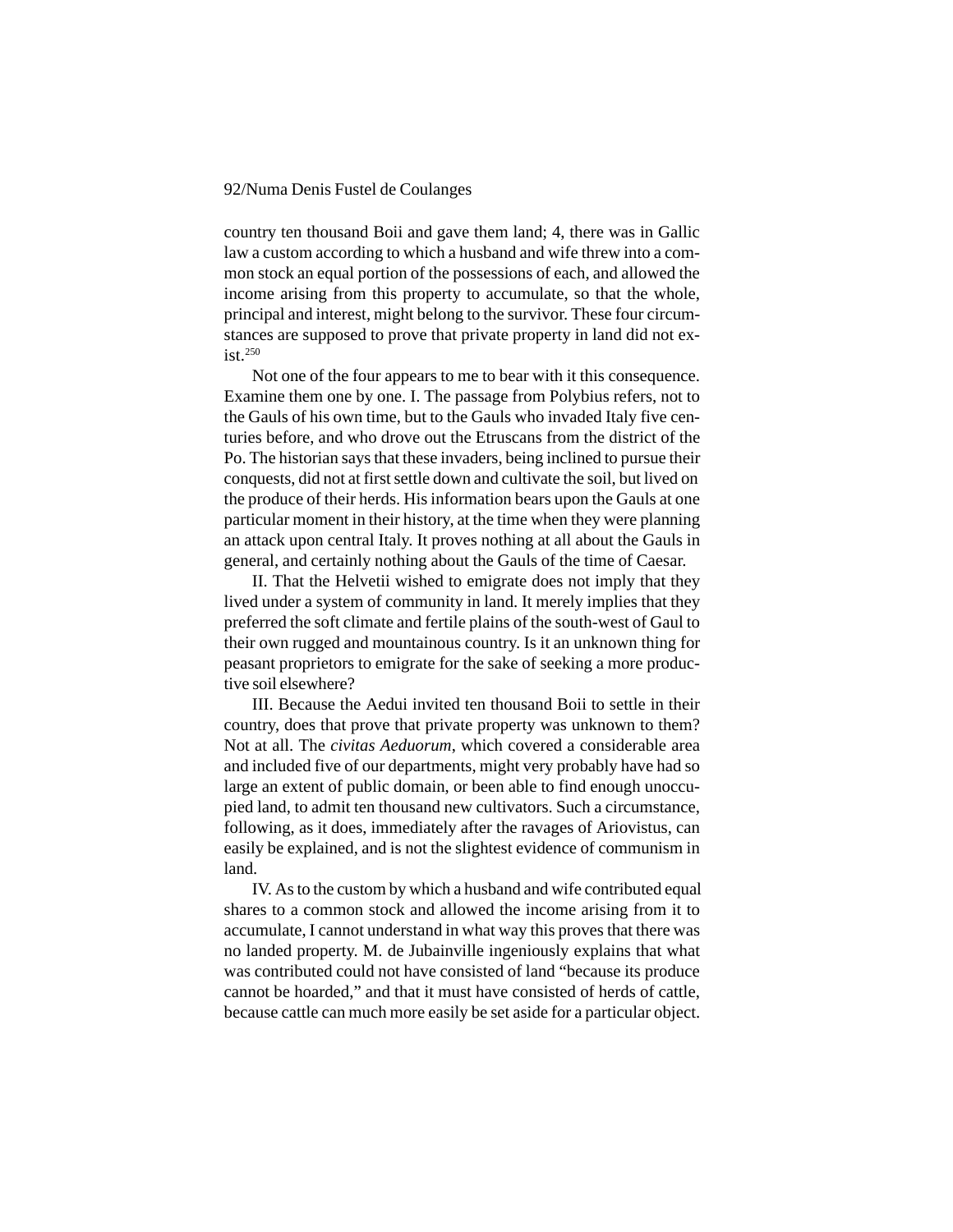In his long argument there is only one thing that he overlooks, and this is that it is possible to sell the crops and set aside the produce of the sale. Moreover, he gives an incorrect rendering of Caesar, VI. 19: hujus omnis pecuniae fructus servantur. Pecunia, in legal phraseology, is used not only of money, of not only personal property, but also of property of every kind, including land;<sup>251</sup> and fructus does not simply mean produce in the literal sense of the word, but revenues of every description. Caesar, then, is speaking of possessions of every sort, of which the income may be set aside. These possessions may be an estate under cultivation, or a herd of cattle, or a stock in trade, or a sum of money placed out at interest (for this was not unknown to the Gauls); the income might be the produce of the sale of the crops, or the increase of the herd, or the profits of trade, or the interest on the loan. Whichever it may have been, Caesar did not intend to imply that the Gauls were unacquainted with landed property.

I am anxious not to pass over a single argument brought forward by this learned and able writer. He observes that the names of private domains, such as we find them in the Roman and Merovingian periods, are all derived from Roman proper names. This is quite true, and I had myself made the same observation in an earlier essay; but what I had carefully abstained from saying, and what is maintained by M. de Jubainville, is that these Latin names of the Roman period prove the non-existence of domains in the Gallic period. The most they could prove is that, after the conquest, the names of domains were latinised as well as the names of individuals. Just as Gallic landowners adopted Roman names for themselves, they bestowed the same names on their estates; and consequently domains were called Pauliacus, Floriacus, Latiniacus, Avitacus, Victoriacus, etc. To conclude from this that there were no private estates before the conquest would indeed be a rash argument.

M. de Jubainville also alleges that Caesar does not make use of the terms *villae* and *fundus* in speaking of the Gauls; and he concludes from this that neither country estates, *fundi*, nor farms, *villae*, were to be found in Gaul. "Before the conquest there were neither *fundi* nor *villae*, and the And was in common."252 This is another surprising statement. M. de Jubainville should not have overlooked the fact that even if these two words do not occur in Caesar, we find terms which are precisely synonymous. The Romans bad more than one word to designate a country estate, *fundus*, or a farm, *villa.* Instead of *fundus* they sometimes said *ager*; and *ager* always bears this sense in Cato, Varro, and Col-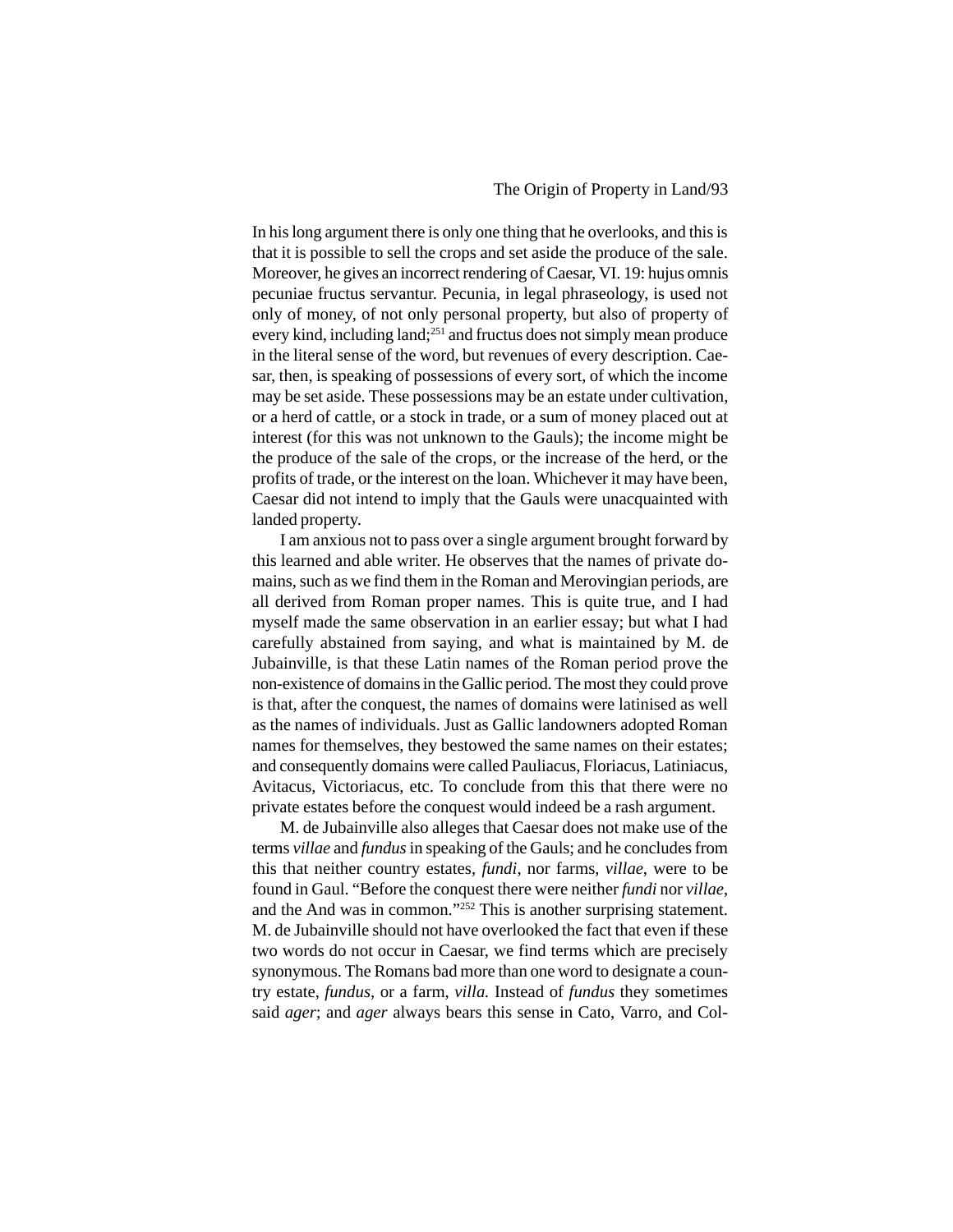umella, and frequently in Cicero and Pliny. Instead of *villa* they said *aedificium*. When Varro or Columella are speaking of the buildings standing in the midst of an estate, they use *aedificium* as often as *villa*. Turn to the *Digest* (Bk. L Section XVI.) and compare the three fragments 27, 60, and 211; and you will recognise that the Romans were in the habit of calling a domain *ager* and the buildings on it *aedificium*. Now Caesar; in speaking of the Gauls, often uses the word *agri* and still more often *aedificia*. Here are the domains and the *villae* which M. de Jubainville was looking for. These *aedificia* were farms, not huts. They contained as a rule a somewhat numerous rural population; for Caesar notes in one instance as something exceptional "that he found in the *aedificia* of the Bellovaci only a small number of men, as almost all had set out for the war" (viii. 7). They also included barns for the storing of crops; for the historian mentions "that the Tencteri, having invaded the country of the Menapii, supported themselves for several months on the corn that they found in the *aedificia*" (iv. 4). The Roman general was well aware that if he wished to find forage for his cavalry he must look for it in these farms, *pabulum ex aedificiis petere* (vii 4, and viii. 10). What Caesar says about the *aedificium* of Ambiorix shows that it was a large enough building to lodge a numerous body of followers. And so the words *ager* and *aedificium* take the place in Caesar of the words *fundus* and *villa*, and disprove the assertion that "the Gauls had neither domains nor farms before the conquest."

M. de Jubainville compares the whole Gallic territory with the *ager publicus* of Rome. I do not know whether the learned medievalist has a very clear conception of what the *ager publicus* really was. The subject is a very difficult one, and requires for its study a good deal of time, much minute research and great familiarity with Roman habits and customs. I do not wish to dwell on this point; and will content myself with saying that the *ager publicus* was not common land, but property of the State existing side by side with private property. To suppose that in Gaul the State was the master of all the soil and distributed it annually amongst the citizens, is to suppose something absolutely opposed to Roman habits and to the usages of the *ager publicus*. Moreover, it is impossible to find a single line in Caesar which authorises such a supposition.253

To sum up: the attempt made by this ingenious scholar to discover community in land amongst the Gauls is supported by no original authorities. When we come to verify his quotations and test his arguments,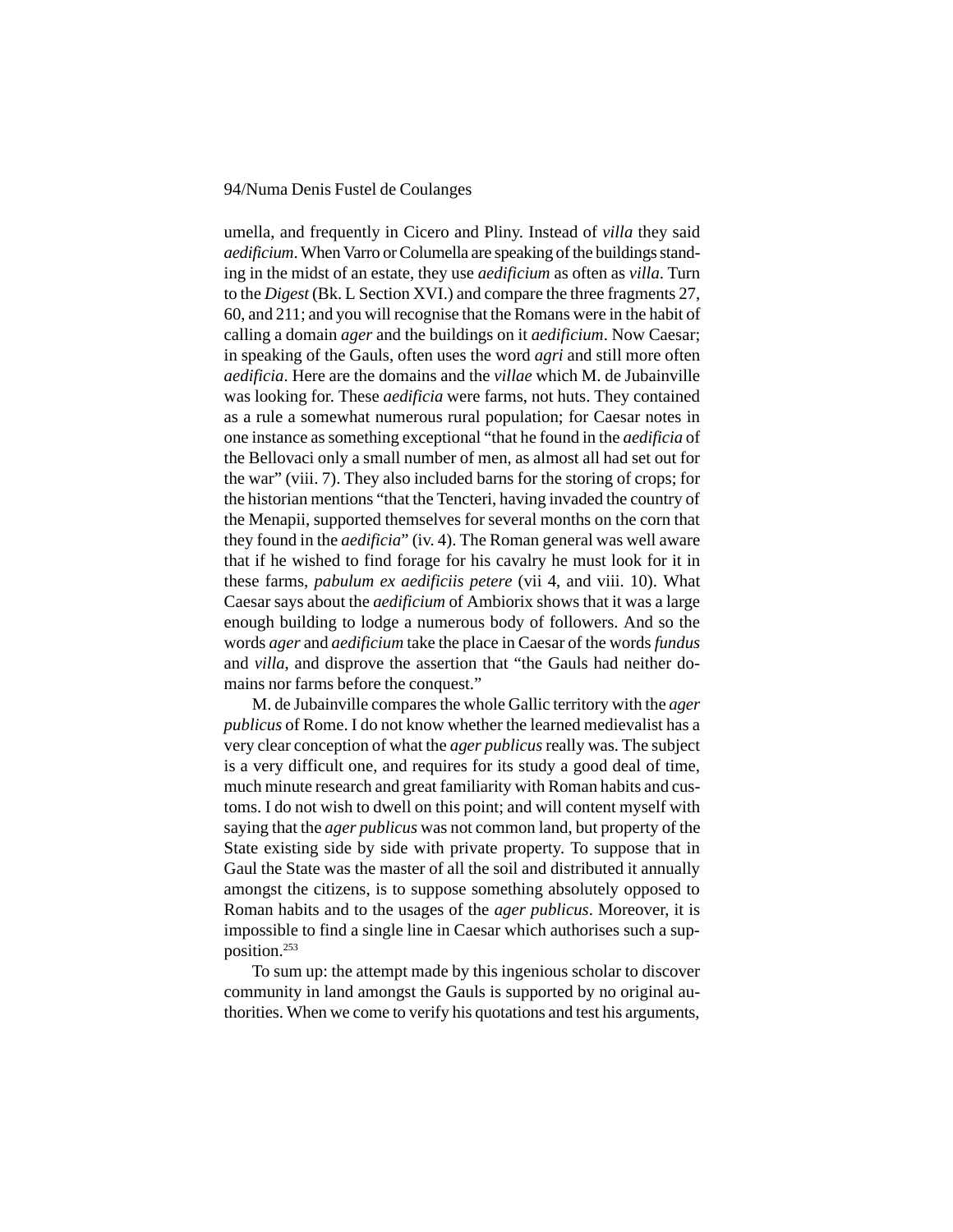we see that not one of his quotations bears the sense he attributes to it, and that not one of his facts fits in with a theory of common ownership in land. It is wisest to keep strictly to what Caesar tells us.

#### **Conclusion**

Are we to conclude from all that has gone before that nowhere and at no time was land held in common? By no means. To commit ourselves to so absolute a negative would be to go beyond the purpose of this work. The only conclusion to which we are brought by this prolonged examination of authorities is that community in land has not yet been historically proved, Here are scholars who have maintained that they could prove from original authorities that nations originally cultivated the soil in common; but on examining these authorities we find that they are all either incorrect, or misinterpreted, or beside the subject. M. Viollet has not brought forward a single piece of evidence which proves that the Greek cities ever practiced agrarian communism. M. de Jubainville has not brought forward one which proves communism in Gaul. Maurer and Lamprecht have not produced one which shows that the mark was common land. As to the comparative method, which has been somewhat ostentatiously called into service, we are presented under its name with a strangely assorted mass of isolated facts, gathered from every quarter, and often not understood; every fact not in harmony with the theory has been left on one side. In the prosecution of what professed to be an inquiry into the domestic life of whole nations, the one thing essential has been omitted, that is, their law. In short, an imposing structure has been erected out of a series of misunderstandings. National communism has been confused with the common ownership of the family; tenure in common been confused with ownership in common; agrarian communism with village commons.

We do not maintain that it is inadmissible to believe in primitive communism. What we do maintain is that the attempt to base this theory on an historical foundation has been an unfortunate one; and we refuse to accept its garb of false learning.

The theory itself will always be believed in by a certain class of minds. Among the current ideas which take possession of the imaginations of men is one they have learnt from Rousseau. It is that property is contrary to nature and that communism is natural; and this idea has power even over writers who yield to it without being aware that they do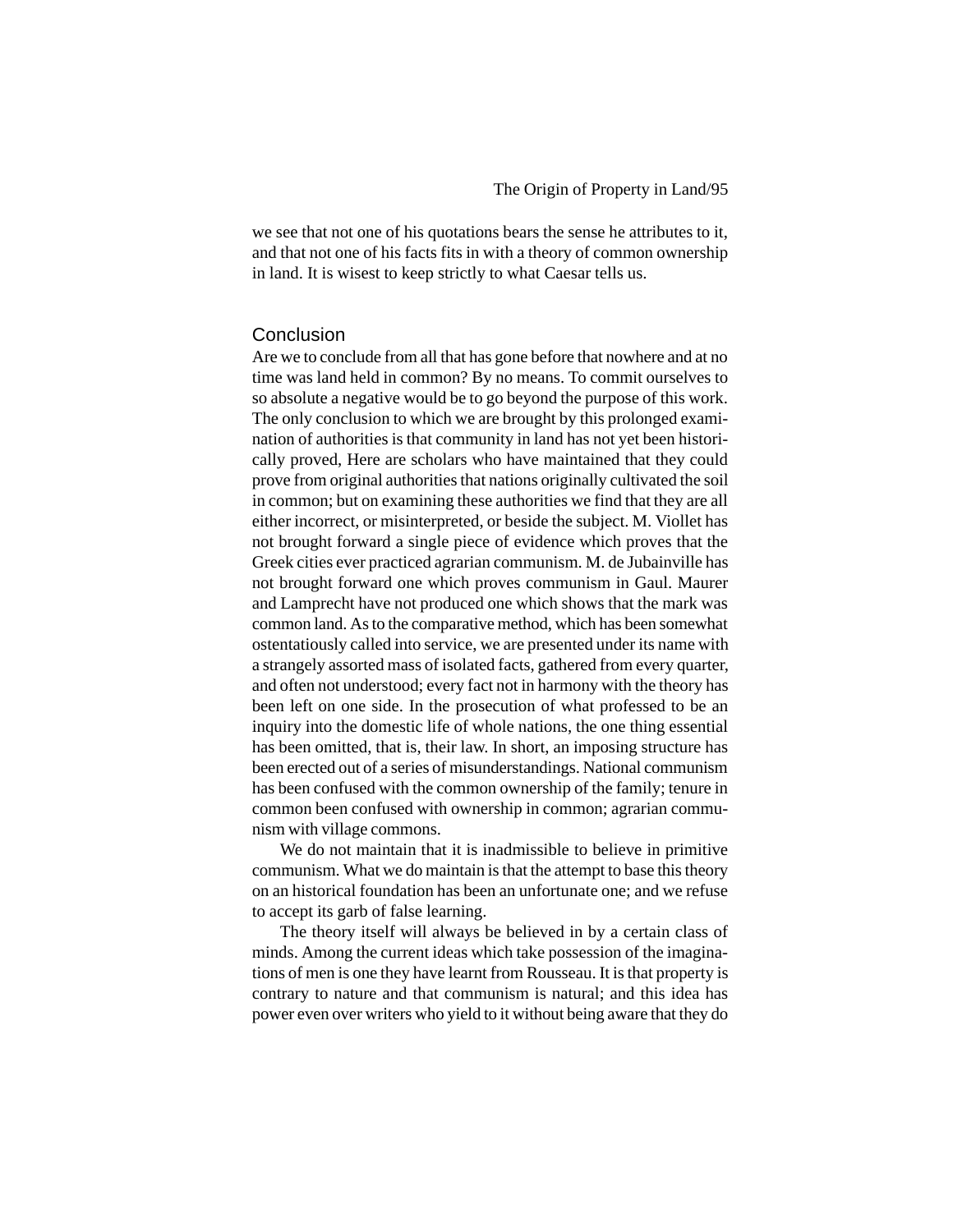so. Minds which are under the influence of this idea will never allow that property may be a primordial fact, contemporaneous with the earliest cultivation of the soil, natural to man, produced by an instinctive recognition of his interests, and closely bound up with the primitive constitution of the family. They will always prefer to assume that there must first have been a period of communism. This will be with them an article of faith which nothing can shake; and they will always be able to find authorities which can be made to support it There will, however, always be a few, endowed with a keener critical and historical sense, who will continue to doubt what has yet to be proved.

However that may be, the question, in spite of so many attempts, still remains unanswered. If any one wishes to give a scientific proof of primitive communism, these are the conditions on which he may perhaps succeed;

1. He must find definite and exact authorities; which he must translate, not approximately, but with absolute correctness, according to the literal signification of the words.

2. He must abstain from adducing facts which are comparatively modern in support of an institution which he ascribes to the beginning of things, as has been done in the ease of the German mark, the island of Java and the Russian *mir*.

3. He must not content himself with collecting a few isolated facts which may be exceptional; but he must study phenomena which are general, normal and far-spreading; of these he will find the evidence principally in legal records, and to a small extent in early religious customs.

4. He will be careful not to confuse agrarian communism with family ownership, which may in time become village ownership without ceasing to be a real proprietorship.

5. He will not mistake undivided tenancies on a domain belonging to a proprietor for community in land. The fact that *villani*, who were not the owners of any land at all, often cultivated the soil in common for a lord, or annually divided it amongst themselves, has no connection with agrarian communism, and is in fact directly opposed to it.

6. He will be careful not to confuse the question by introducing village commons, unless he has first of all succeeded in proving that such commons are derived from a primitive communism. This has never yet been proved, and all that has hitherto been ascertained about com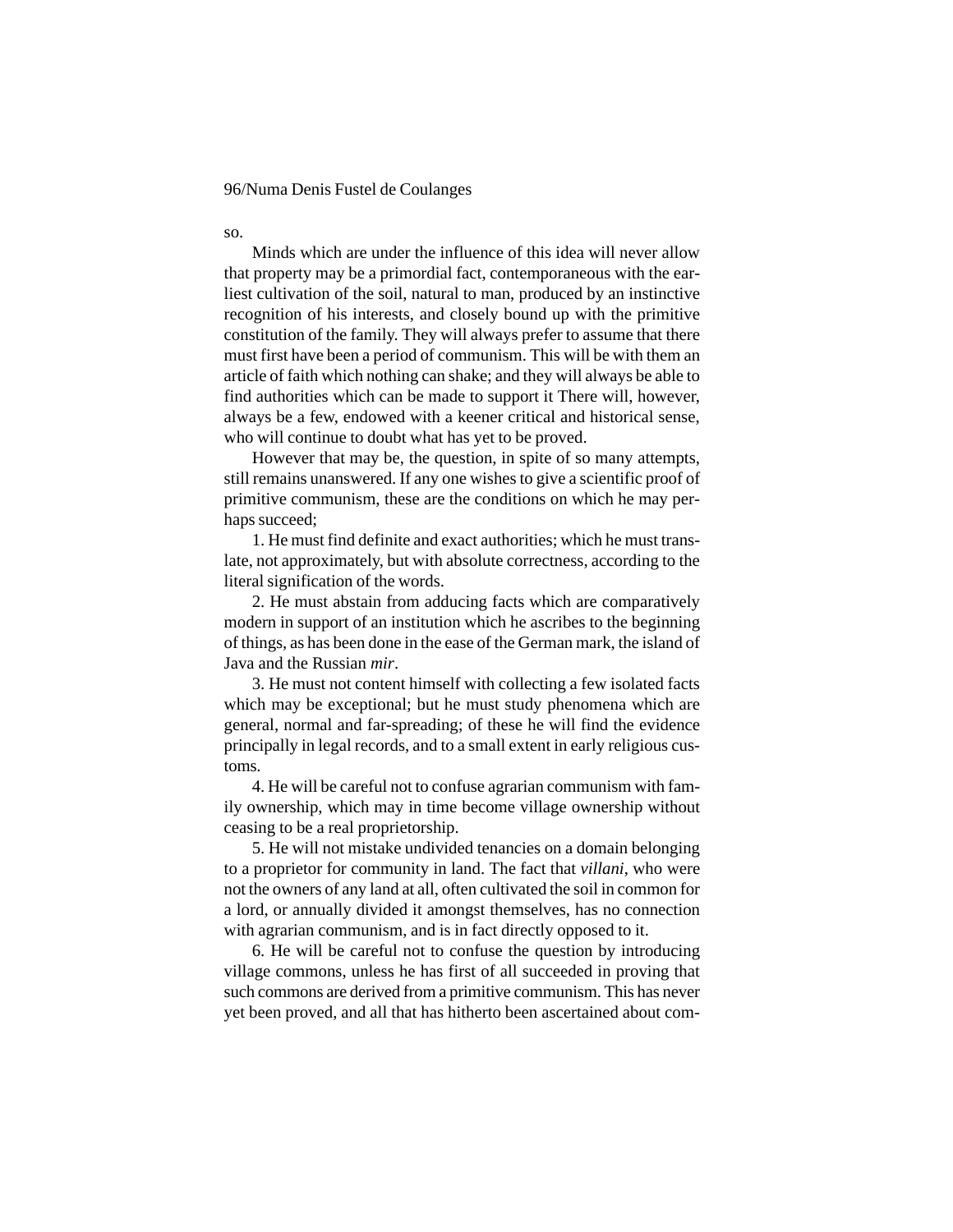mons is that they are an appendage of private property.

On these conditions alone can the work be done scientifically; short of this the only result will be a confused picture of the fancy. If any one, after taking all these precautions against gross error, discovers a body of facts and evidence in support of a theory of communism, he will have settled the question historically. Till then, do not invoke history in its favour. Present your theory as an abstract idea which may be valuable, but with which history has nothing to do. Let us not have sham learning. In saying this I have at heart the interests of historical science. There is danger lest, from love of a theory, a whole series of errors should be forcibly thrust into history. What I fear is not the theory itself; it will not affect the progress of human events; but it is the method employed to secure its acceptance. I distrust this pretended application of learning, this practice of forcing documents to say the very opposite of what they really say, this superficial habit of talking about all the nations of the world without having studied a single one. Never have "original authorities" been so much lauded as to-day; never have they been used with so much levity.

The End

#### **Notes**

- 1. Earle, *Land Charters*, p. xiv.
- 2. Cf. Southtydyk in *Boldon Book*, Domesday, iv. 568; and Nasse's remarks (*Agricultural Community*, p. 46) as to cases of purchase in Mecklenburg.
- 3. See Maitland, *Select Pleas in Manorial Courts*, Introduction; and also in *Engl. Hist. Rev*., 1888, p. 568; Blakesley, in *Law Quarterly Rev*., 1889, p. 113.
- 4. Abundant instances in Earle, *Land Charters*; cf. Fustel de Coulanges, *L'Alleu*, p. 377.
- 5. See Fustel de Coulanges, *L'Alleu*, ch. vi.
- 6. *Hist. Eccl*., iii., 17, 21, 22, 28. The use of the word town ship and its relation to villa require fresh examination in the light of our increased knowledge of Continental usage. Tunscip apparently first appears in Alfred's translation of Bede, at the end of the ninth century; and its first and only appearance in A.S. law is in Edgar iv. 8, in the second half of the tenth. Schmid, *Gesetze der Angelsachen*, Gloss. s. v.
- 7. *Le Moyen Age* for June, 1889, p. 131.
- 8. Sir George Campbell in *Tenure of Land in India*, one of the essays in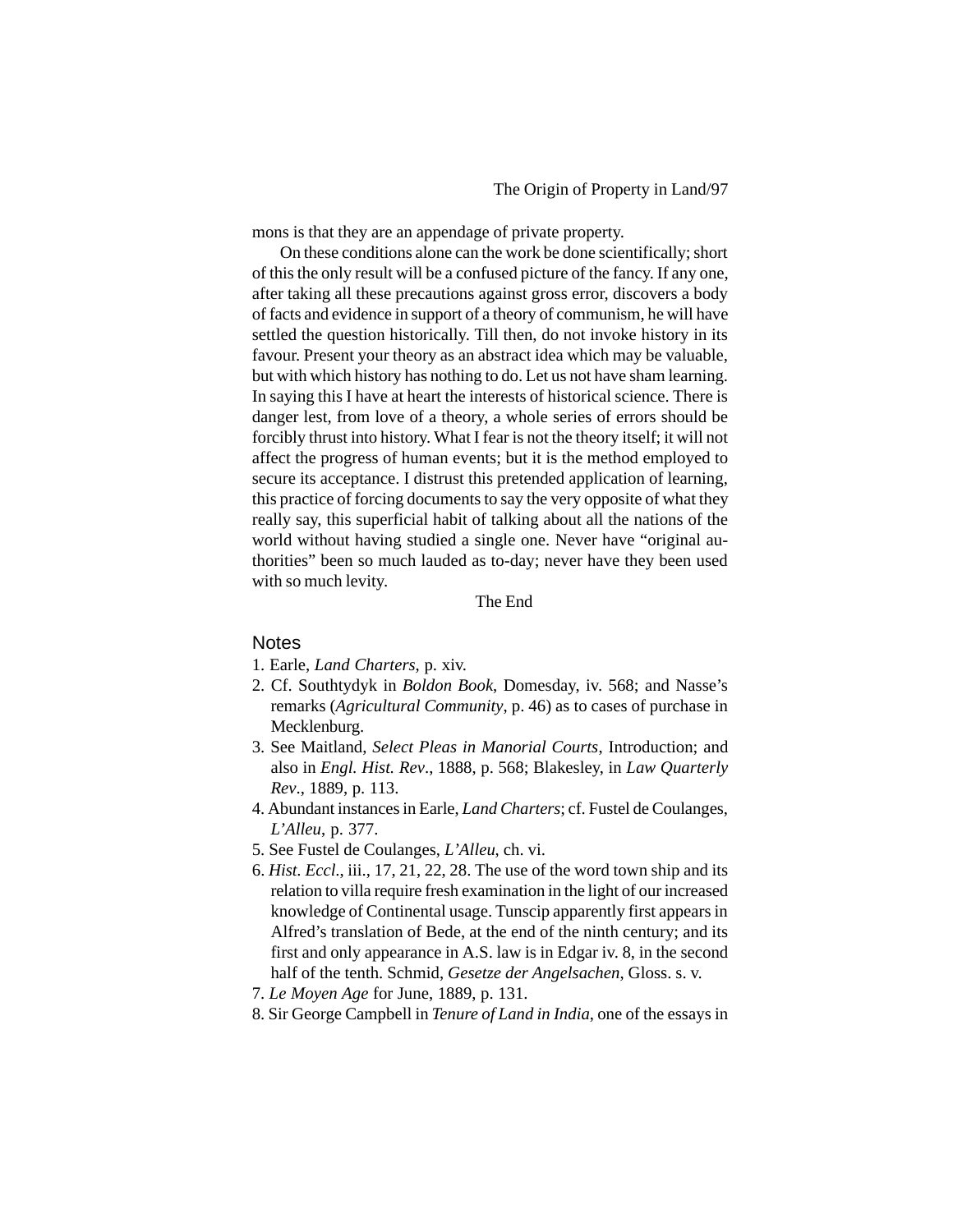*Systems of Land Tenure* (Cobden Club).

- 9. Maine, *Village Communities*, p. 76; *Ancient Law*, p. 260.
- 10. See Note A.
- 11. *Principles of Economics*, p. 682, n.
- 12. An account of it will be found in Faucher's essay on *Russia* in *Systems of Land Tenure*; compare the English statute of 1388 in St. of the Realm, ii. 56. See Note B.
- 13. Boyd Dawkins, *Early Man in Britain*, p. 242.
- 14. See the summary of recent philological discussion in Isaac Taylor, *Origin of the Aryans*.
- 15. Prof. Rhys in *New Princeton Review* for Jan., 1888.
- 16. *Village Community* (1890), p. 71.
- 17. Wilson, *Prehistoric Annuals of Scotland*, vol. i. p. 492.
- 18. De Bello Gallico, v. 14.
- 19. Seebohm, *V.C*. 187, 223.
- 20. *Agricola*, Chap. xix, and see the note in the edition of Church and **Brodribh**
- 21. How thickly the villas were scattered over the country is shown by Wright, *Celt, Roman and Saxon* (3rd ed.), pp. 227 seq.
- 22. These are the phrases of Green, *Making of England*, pp. 6, 7.
- 23. Quoted in Seebohm, 294 n. 3.
- 24. *De Bello Gallico*, vi. 13.
- 25. For Ireland, see Skene, *Celtic Scotland*, iii. pp. 139–140, 146; for Wales, A. N. Palmer, *Hist. of Ancient Tenures in the Marches of North Wales* [1885], pp. 77, 80.
- 26. pp. 43 seq.
- 27. References in Seebohm, pp. 283, 287.
- 28. Fustel de Coulanges, *L'Alleu et le Domaine Rural* (1889), pp. 34, 207, 227 seq.
- 29. Ibid, pp. 80 seq.
- 30. This was pointed out, in correction of Rogers, by Naese, *Agric. Community of M. A*., pp. 52 seq.
- 31. The bearing of these facts was first pointed out by Mr. Seebohm, V.C. pp. 372–4.
- 32. Most recently in *Four Oxford Lectures* (1887), pp. 61 seq.
- 33. Freeman, *Norman Conquest*, vol. v. ch. xxiv. p. 334.
- 34. *Decline and Fall*, ch. xxxviii.
- 35. See :Hatch, *Growth of Church Institutions*, pp. 15, 39.
- 36. Ibid. p. 10.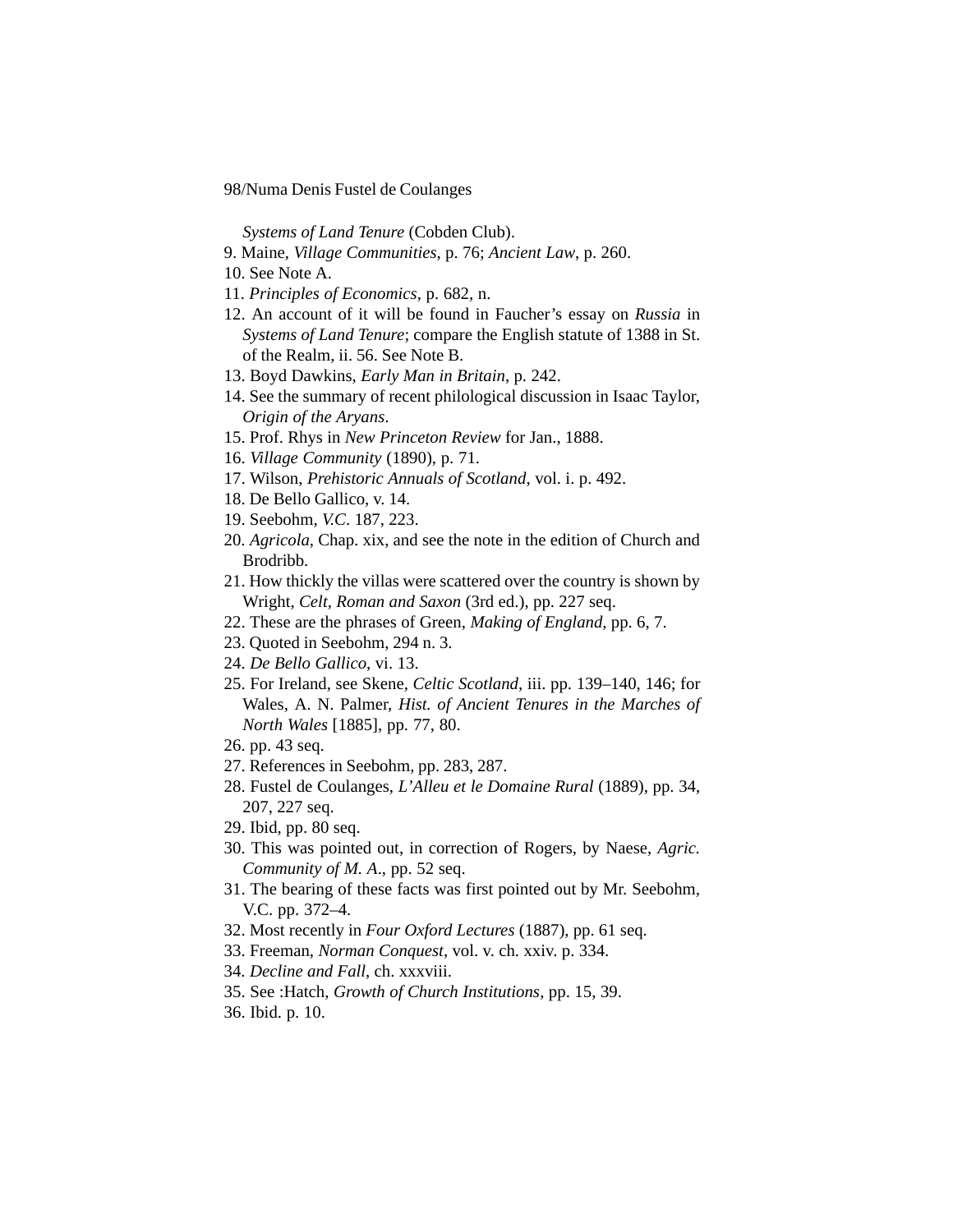- 37. *Archaeologia* xlii. espec. pp. 464–465.
- 38. Ibid. p. 459.
- 39. Ibid. 464. Cf. for traces of Iberians in other districts, Greenwell and Rolleston, *British Barrows*, p. 679.
- 40. *Germania*, cc. 24, 25; and see the commentary of Fustel de Coulanges in *Recherches*, pp. 206–211.
- 41. The passages relating to the subject are brought together in a volume of old-fashioned learning—*A Dissertation upon Distinction in Society and Ranks of the People under the Anglo-Saxon Governments*, by Samuel Heywood [1818], pp. 317 seq. 413 seq. Cf. Fustel de Coulanges, chaps. x., xi.
- 42. *Penitential* of Theodore [xix. 20, in Thorpe, *Ancient Laws and Institutes*, p. 286; xiii, 3, in Hadden and Stubbs, *Councils* iii. p. 202]. *Penitential* of Egbert [Addit. 35, in Thorpe, p 391.]
- 43. Fustel de Coulanges, *L'Alleu*, pp. 359, 413. Such a use of the term "free" may, perhaps, help to explain the phrase with regard to the cotsetla in the *Rectitudines*: "Det super heorthpenig.... sicut omnis fiber face, e debet" ("*eal swâ aelcan frigean men gebyreth* "). Thorpe, p. 185.
- 44. Thorpe, *Ancient Laws*, p. 45 (Ine, 3).
- 45. Ibid. 316 (Theodore).
- 46. Ibid. 55 (Ine, 39).
- 47. Ibid. 63 (Ine, 67).
- 48. As stated, for instance, in Britton, ed. Nicholls, ii., p. 13. Privileged villeins were, it is true, only to be found on the royal demesnes. But in the later Roman empire, the Coloni upon the imperial estates were an especially numerous and important class. (Fustel de Coulanges, *Recherches*, pp. 28–32). That there were such imperial estates in Britain is probable; and it is made more likely by the mention in the *Notitia* of a *Rationalis rei privatae per Britannias*. At the conquest by the English, these estates would probably fall to the kings, as in Gaul. (Waltz, Deutsche *Verfassungsgeschichte*, ii., 308.)
- 49. *L'Alleu*, pp. 20–21.
- 50. *Leges Alamannorum* qu. Seebohm, p. 323. It is, however, possible that the "binae aratoriae," etc., on the *Saltus Buritanus* meant more than two days, although that is the interpretation of M. Fustel de Coulanges. See *Recherches* p. 33.
- 51. G. L. von Maurer, *Einleitung zur Geschichte der Mark- Hof- Dorfund Stadlverfassung*, 1854, p. 93.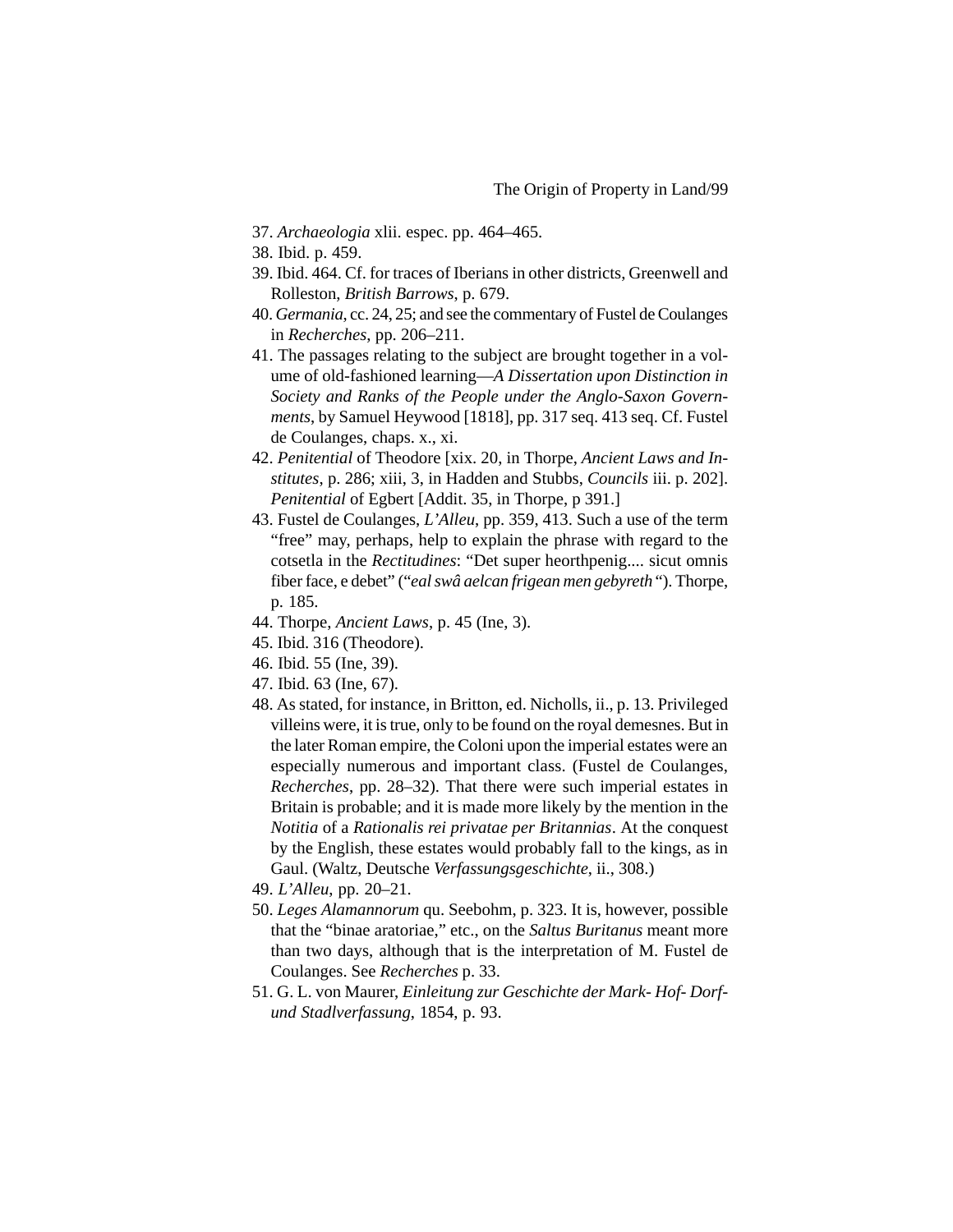- 52. P. Viollet, in the *Bibliothèque de l'Ecole des Chartes*, 1872, p. 503.
- 53. Em. de. Laveleye, *De la propriété et de ses formes primitives*,
- 54. *Geschichte der Markverfassung*, 1856. The same theory has been reproduced with slight differences, and sometimes fresh exaggerations by Waltz, *Deutsche Verfassungsgeschichte*, 3 edit., I., pp. 125– 131; Sohm, *Reichs- und Gerichtsverfassung*, pp. 117, 209–210.
- 55. Caesar, vi., 22.
- 56. The expedition upon the right bank of the Rhine lasted only 18 days.
- 57. Neque quisquam agri modum certum aut fines habet proprios; sed magistratus ac principes in annos singulos gentibus cognationibusque hominum qui una coierunt, quantum et quo loco visum est, agri attribuunt, atque anno post alio transire cogunt.
- 58. Livy has been cited; but if those who have done so had first read him, they would have seen that every time that he wishes to speak of public land, he says *ager publicus* and not *ager* by itself. ii. 41: agrum publicum possideri a privatis criminabatur. ii. 61: Possessores agri publici. iv. 36: agris publicis. iv. 51: possesso per injuriam agro publico. iv. 53: possessione agri publici cederent. vi. 5: in possessione agri publici grassabantur, etc. That it sometimes happens that in a passage where he has written *ager publicus*, he afterwards writes *ager* without the adjective, is natural enough. If he speaks in one place of *triumvirum agro dando* or *de agris dividendis plebi*, he has no need to add the adjective which is obviously understood. In chapter xxxv. of book vi. he speaks of the *lex Licinia* "*de modo agrorum*," i.e., as to the maximum size of rural properties. It has been conjectured that he made a mistake, and that he meant to speak of the *ager publicus*; but this is very doubtful. Varro, *de re rustica* 1, 2, and Columella, 1, 3, understand the law as Livy does; they see in it a limitation of property in general. I cannot, therefore, agree with M. d'Arbois de Jubainville, who interprets *de mode agrorum*, as if it were de *modo agri publici*. We must translate literally, and not change the sense.
- 59. See the *Lex dicta Thoria*, in the *Corpus inscriptionum latinarum*, I., p. 79: 'Qui ager publicus populi romani fuit... ager privatus esto, ejusque agri emptio venditio uti ceterorum agrorum privatorum esto."
- 60. Javolenus, in the *Digest*, 50, 16, 110: "Possessio ab agro juris proprietate distal; quidquid enim adprehendimus cujus proprietas ad nos non pertinet, hoc possessionem appellamus possessio ergo usus, ager proprietas loci est." Notice that this idea of property is found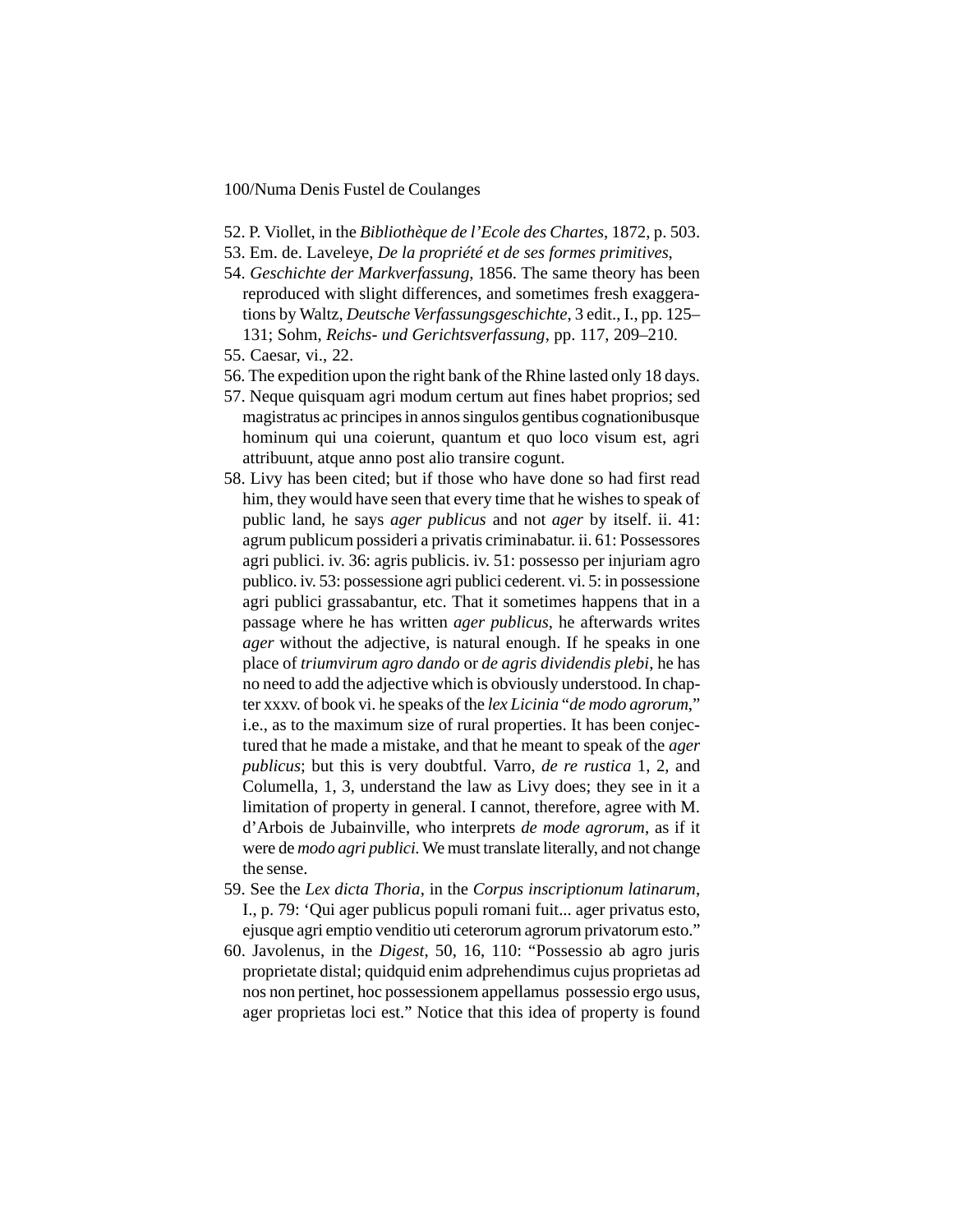even in the expression *ager publicus* which does not at all mean common land; it means the property of the state, the public domain. If Maurer and his German or French disciples had known Latin or Roman institutions a little better, they would never have identified the *ager publicus* with the *allmend*.

- 61. As to the synonymous character of these two words, see Varro, *De re rustica*, 1, 4, where troth are used for the same thing, for another example, see ibidem, iii. 2. Similarly Columella, 1, 2 and 1, 4, pp. 27 and 33 of the bipontine edition.
- 62. Paul, in the *Digest*, xviii. 1, 40.
- 63. *Digest*, L., 16, 211.
- 64. Ulpian, in the *Digest*, L., 15, 4: "Forma consuali cavetur ut agri sic in censum referantur: nomen fundi cujusque, arvum quot jugerum sit, vinea.... pratum,... pascua. . . silvae."
- 65. We have shown elsewhere (*Recherches sur quelques problèmes d'histoire*, pp. 269–289) the mistakes which have been committed as to the words *agri*, *occupantur*, *cultores*, *arva*, *mutant*, *superest ager*.... On the special meaning of *occupare agrum*, to put land to account by placing slaves upon it, see Columella, ii. 9; ii. 10; ii. 11; ii. 13; v. 5; v. 10; notice especially these two passages, Columella, i. 3: occupatos nexu civium aut ergastulis, and *Code* of Justinian, ix. 49, 7. quot mancipia in praediis occupatis teneantur. As to the meaning of *cultores*, we must remember the *coloni* of whom Tacitus has spoken in the previous chapter. For the meaning of *arva*, see Varro, *De re rustica*, i. 29: arvum est quod aratum est; ibid., i. 13: boves ex arvo reducti, i. 19: ad jugera ducenta arvi, boum jugo duo; cf. Cicero, *De republ*. v. 2, and especially *Digest*, L., 15, 4. *Mutare* does not mean to exchange among themselves; to express that meaning *inter se* would have been needed: *mutare* by itself is the frequentative of *movere*, and means to shift. The Germans shifted their tillage, and tilled now one part, now another of the estate. If we translate each of the words of Tacitus literally, especially if we pay attention to the context and read the entire chapter, nec pomaria, nec hortos,... sola seges, etc., we see that Tacitus describing the method of cultivation among the Germans, and that it does not occur to him to say whether they were or were not acquainted with the system of private ownership. Do not forget, moreover, that chapter xxvi. follows chapter xxv., where Tacitus has said that the soil is cultivated by slaves, each paying certain dues to his master. After a sort of parenthesis on the freed-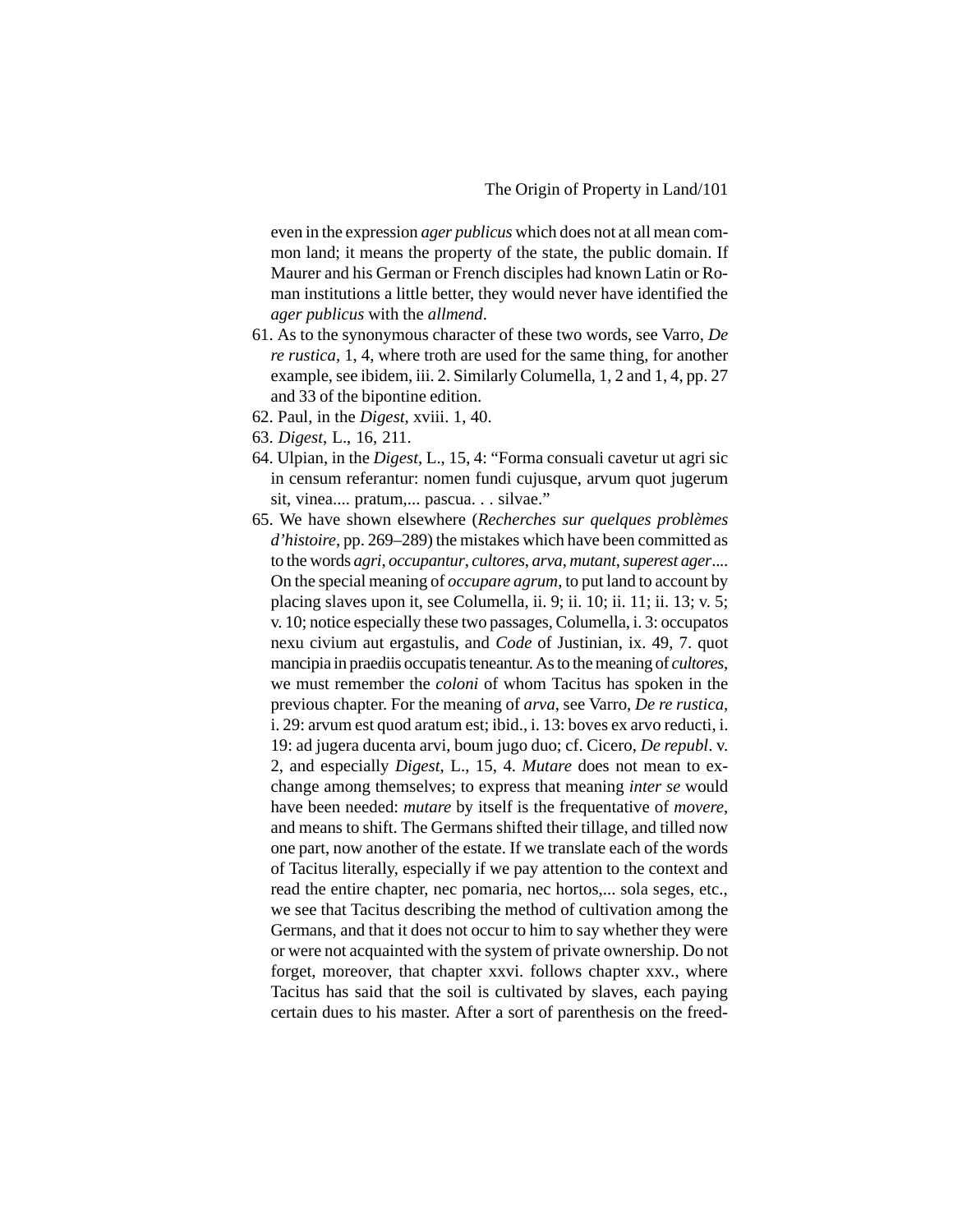men, he returns to these *cultores*. He shows how they farm, and he blames their method. The chapter ought to be closely scanned and translated word for word with the meaning each word had in the time of Tacitus, and not hastily rendered to suit some preconceived idea.

- 66. *In sortem alterius fuerit ingressus*. In the documents from the 4th to the 8th century the word *sors* meant a private property: *sors patrimonium significat*, says the grammarian Festus. The contribution of corn is proportional, says the Theodosian code, to the extent of the properties, *pro modo sortium*, xi. 1, 15. Cassiodorus, *Letters*, viii. 26: sortes propriae. Laws of the Visigoths. viii. 8, 5: sortem suam claudere, x. 1, 7: terra in qua sorten non habet. Salic law, Behrend, p. 112: St quis in mansionem aut sortem.. Law of the Burgundians, xlvii. 3: Filii sortem parentum vel facultatem vinidcabunt; lxxviii.: Si pater cum filiis sortem suam diviserit. In all these examples, *sors* signifies property or inheritance.
- 67. *Lex Alamannorum*, xiv. and xlvi. edit. Pertz, p. 61; edit. Lehmann, pp. 105–106.
- 68. *Lex Baiuwariorum*, xiii, 9, Pertz, p. 316.
- 69. Ibidem, xii, 8, Pertz, p. 312.
- 70. Ibidem: "Hucusque antecessores mei tenuerunt et in alodem mihi reliquerunt." The word *alodis* in the language of this period has no other meaning but inheritance. [On the meaning of *alod* see chap. iv. in the author's work *L'Alleu et le Domaine Rural*, which teas appeared since his death.]
- 71. Maurer, *Einleitung*, pp. 87, 88 and 145.
- 72. "Si quis tam burgundio quam romanus in silva communi exartum fecerit, aliud tantum spatii de silva hospiti suo consignet, et exartum quod fecit, remota hospitis communione, possideat."
- 73. "Quicumque in communi campo vineam plantaverit, similem campum illi restituat *in cujus campo* vineam posuit."
- 74. "Si vero post interdictum in campo alterius vineam plantare praesumpserit, laborem suum perdat, et vineam cujus est campus accipiat."
- 75. See the note in the edition of Pertz, p. 607; see also Binding, in the *Fontes rerum Bernensium*, I. p. 142.
- 76. "Silvarum, montium, et pascui unicuique pro rata possessionis suppotit esse commune." The same rule is to be found in another form in the law of the Burgundians, tit. 67: "Quicumque agrum vel colonicas tenent, secundum terrarum modum vel possessionis suae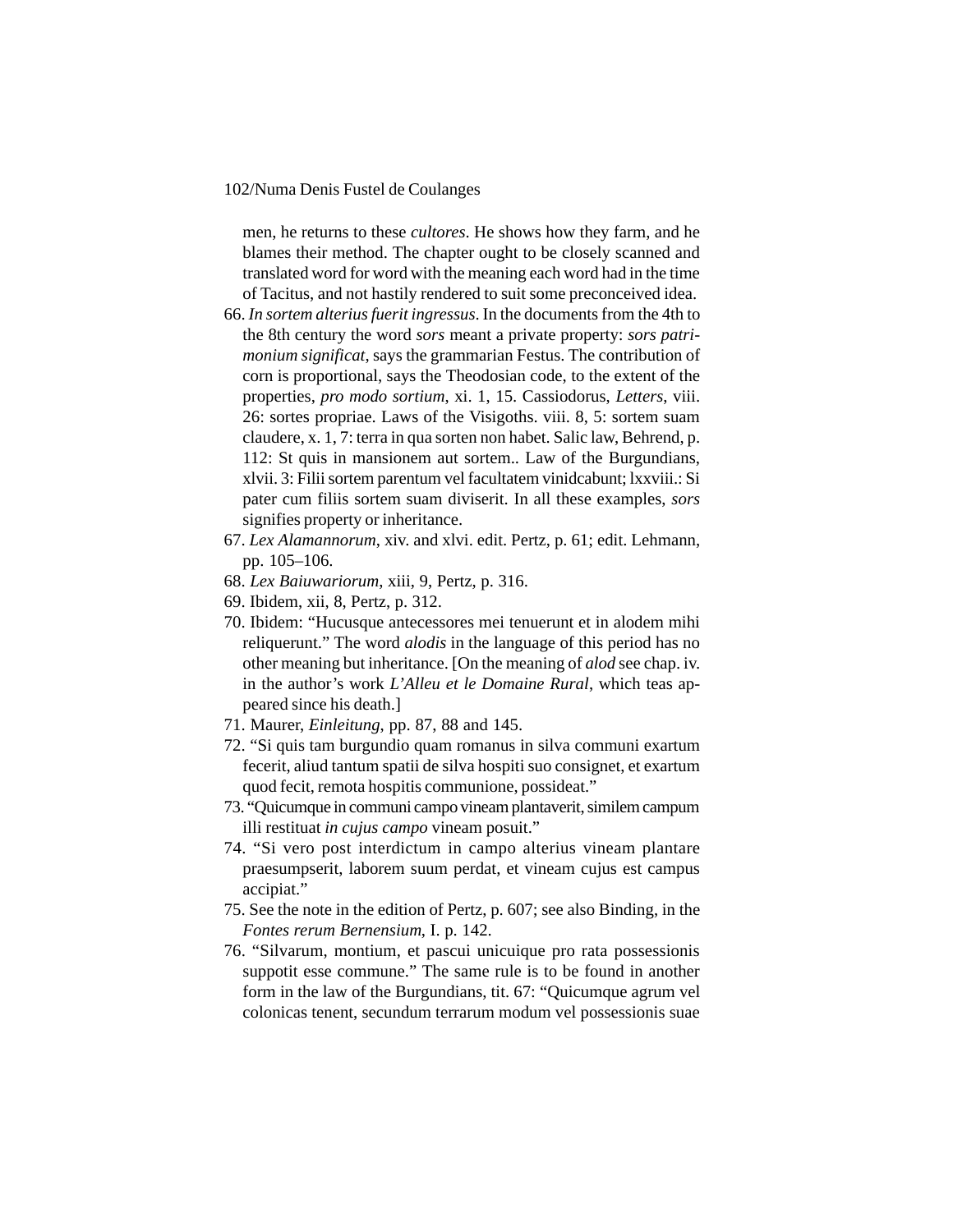ratam, sic silvam inter se noverint dividendam." Neither in the one passage nor in the other is there any reference to a forest common to all.

- 77. *Lex romana Burgund*., ed. Pertz, p. 607, Binding p. 142 "Agri communis, nullis terminus limitati, exequationem inter consortes nullo tempere denegandam." As to the synonymous use of *consortes* and of *cohaeredes*, see Cicero, i in *Verrem*, III, 23 Paul, in the *Digest*, xxvii, I., 31; Sidonius, *Letters* iv., 24, and many other examples.
- 78. Compare the sections *De familia herciscunda* in the *Digest* x. 2, and in the *Code* of Justinian, iii. 36; see also in the *Code* of Justinian, the section iii. 37, *de communi dividundo*, and especially the law No. 5.
- 79. *Lex Burgundionum*, xxvii and xxviii., 1–2.
- 80. Ibidem, xxxviii. 4; cf. xlix. 3; "dominus extra fines suos."
- 81. Ibidem, iv.; "ox ejus agri finibus quem barbarus cum mancipiis publica largitione percepit." *Publica largitione*, by the gift, of the king. This is the meaning of the word *publicus* in the language of the time.
- 82. *Lex Wisigothorum*, viii. 3,15; viii. 5, 1; viii. 4, 27; "silvae dominus; is cujus pascua sunt."
- 83. *Lex Langobardorum*, Rotharis, 240.
- 84. Ibidem, Liutprand, 116; Rotharis, 173.
- 85. *Lex salica*, 59; "Si quis mortuus fuerit et filios non dimiserit." These words, with which the chapter begins, manifestly imply that the inheritance goes first to the son; sect. 5; "De terra nulla in muliere hereditas; ad virilem sexum tota terra pertinent."
- 86. Ibidem, ix. 4; Wolfenbüttel MS., ix. 9; cf. xvi. 5; xxxiv. 1.
- 87. Ibidem, xxvii., 18.
- 88. *Lex Ripuaria*, 43, 66, 60, 82.
- 89. *Lex Alamannorum* 1; proprietas in perpetuo permanent.
- 90. Ibidem, 2; si ipso qui dedit vel aliquis de heredibus suis... Cf. ibid. 57.
- 91. 3 Ibidem, 80 (83), edit. Lehmann, pp. 144, 145.
- 92. *Lex Alamannorum*, art. 81 (84), edit Lehmann, pp 145.
- 93. *Lex Baiuwariorum*, xii, 4.
- 94. Ibidem, xii, 4, Pertz, p. 311.
- 95. Ibidem, xvi., 2. Pertz, p. 321; cf. ibid. 15, and xxii. p. 332.
- 96. M. Viollet copies Maurer, but forces the meaning still further: "King Chilperic," says he, "was obliged to declare that the neighbours should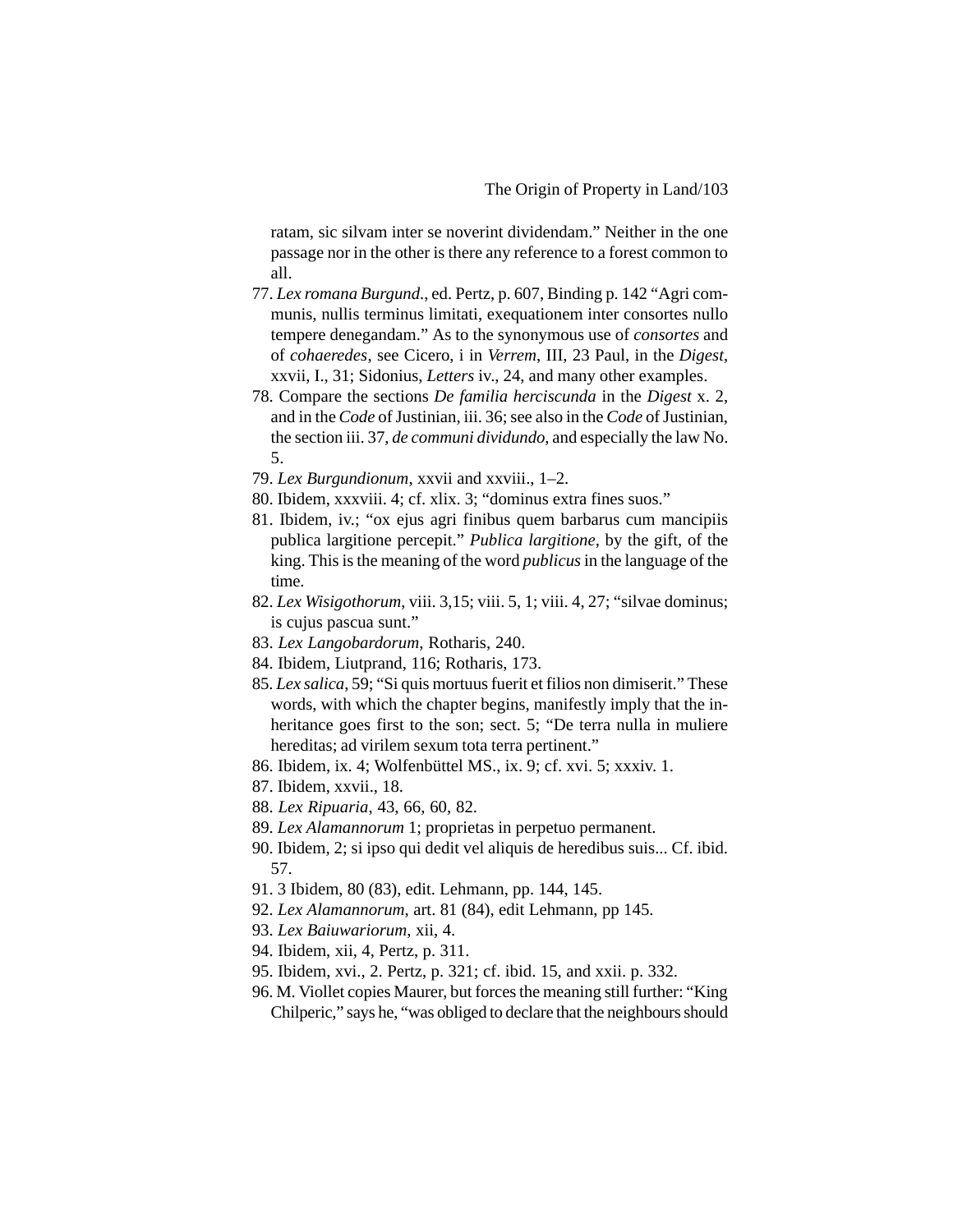not succeed and that the sons should" (*Bibl. de l'Ecole des Chartes*, 1872, p. 492). Such a interpretation is the very opposite of the original.

- 97. Neugart, i. p. 153.
- 98. The words *terra; areales* or *ariales* are to be found especially in the *Codex Fuldensis* of Dronko, Nos. 16, 78, 155, etc., and in the *Traditiones possessionesque Wissemburgenses* of Zeuss, Nos. 9, 35, 52, etc.
- 99. Victor Vitensis, i. 4; "Exercitui provinciam Zeugitanam funicuo hereditates divisit."
- 100. Procopius, *Gothic War*, i. 1.
- 101. The chief of these collections are the *Codex Diplomaticus* and the *Syllogi* of Guden, 1728, 1743, the *Codex traditionum Corbeiensium* of Falke, 1752; the *Monumenta Boica*, beginning in 1763; the *Codex Laureshamensis abbatiae diplomaticus* 1768; the *Subsidia* and the *Nova Subsidia diplomatica of Wurdtwein*, 1772–1781; the *Codex doplomaticus Alemanniae* of Neugart, 1791; the *Urkundenbuch* for the history of the Lower Rhine district by Lacomblet, 1840; the *Traditiones Wissemburgenses* of Zeuss, 1812; the *Traditiones Fuldenses* of Dronke, 1844; and by the same editor, the *Codex diplomatiucs Fuldensis*, 1850. Add to these certain works wherein a great number of similar documents have been printed: Meichelbeck, *Historia Frisingensis*, 1724; Hontheim, *Historia Trevirensis diplomatica*, 1750; Schoepflin, *Alsatia diplomatica*, 1772; Wigand, *Archiv fur Geschichte Westphales*, 1825; Bodmann, *Rheingauische Alterthümer*, 1819; Mone, *Zeitschrift fur die Geschichte des Oberrheins*, 1850. Since Maurer wrote, several other collections have been printed, especially those of Beyer, *Urkundenbuch..., mittelrheinishcen Territorien*, 1860; Binding, *Fontes rerum Bernensium*, 1883 ; and the *Urkundenbuch der Abtei S. Gallen*, 1863.
- 102. *Codex Laureshamensis* No. 11, p. 25–26: "Ego Wigbertus dono ad Sanctum Nazarium,... in mansis, terris, campis, pratis,... quantumcunque in his locis proprium habere videor... dono trado atque transfundo perpetualiter ad possidendum, jure et potentate habendi, tenendi, donandi, commutandi, vel quidquid exinde facere volueritis liberam ac firmissimam habeatis potes tatem."
- 103. *Codex Laureshamensis*, No. 12: "Dono ad Sanctum Nazarium... de propria alode nostra in locis nuncupatis... ubicunque moderno tempore mea videtur esse possessio vet dominatio, de jure meo in jus ac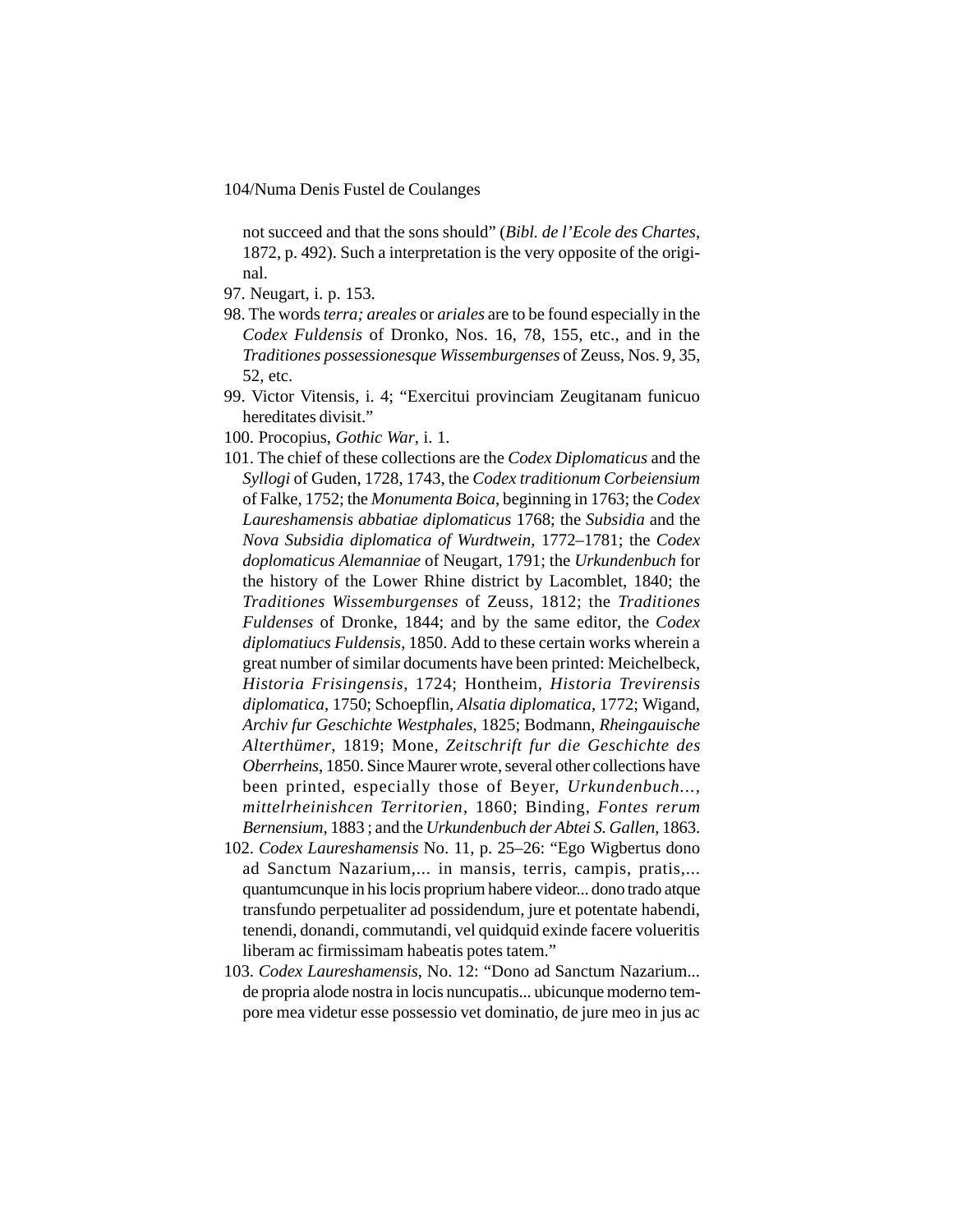dominationem S. Nazarii dono trado atque transfundo."

- 104. Neugart, p. 401, anno 879: " Donamus... ut perpetualiter teneant atque possideant." Meichelbeck, pp. 48 and 53 of the Instrumenta; "Donamus... rem propriam nostrum;" p. 67: "propriam alodem;" p. 36: "rem propriam... in possessionem perpetuam."
- 105. Lacomblet, No. 4.
- 106. Meichelbeck, *Instrumenta*, p. 27: "Ego Chunipertus propriam hereditatem quam genitor meus mihi in hereditatem reliquit." Lacomblet, No. 8, anno 796: "Onme quod mihi jure hereditario legibus obvenit in villa Bidnengheim." Neugart, No. 305, anno 843: "Quidquid proprietatis in Alemannia visus sum habere, sive ex paterna hereditate seu ex acquisito, sive divisum habeam cum meis coheredibus seu indivisum... id est domibus, edificiis, mancipiis, campis, pomiferis, pratis, pascuis, silvis, viis, aquis, cultis et incultis."
- 107. Meichelbeek, p. 27, document of the 8th century: "Tradidi territorium, prata, poscua, aquarum decursibus, silvis, virgultis, omne cultum aut non cultum, in possessionem perpetuam." Lacomblet, No. 4, anno 794: "Terrain proprii juris mei... cum silvis, pratis, pascuis, perviis, aquis."
- 108. Not unduly to prolong this discussion we will leave on one side the documents of the 14th and 15th century. It will be enough to examine those of an earlier date.
- 109. *Codex Laureshamensis*, No. 6, vol. i. p. 15.
- 110. *Diplomata*, edit. Pardessus, No. 341.
- 111. See especially the charters of the Abbey of St. Gall, Nos. 185, 186, 187, etc.
- 112. Maurer *Einleitung*, pp. 41, 42, 45.
- 113. *Codex Laureshamensis*, No. 34, i., pp. 70, 71.
- 114. Sometimes a great *marca* contains several hamlets (dörfer); as in Gaul the *villa* sometimes contains several *vici*. This will not surprise anyone who has examined the nature and extent of rural estates in the 6th century. In a document in the *Codex Laureshamensis*, vol. iii. p. 237, a *marca* includes several *villae*. This case is rare, and does not change the nature of the mark.
- 115. *Marii Aventici chronicon*, ed. Arndt, p. 15. *Lex Alamannorum*, xlvii. *Lex Baiuwariorum*, xiii, 9, Pertz, p. 316. *Capitulary* of 799, art. 19; of 808; of 811; edit. Borétius, pp. 51, 139, 167.
- 116. Maurer seems to me to have made another mistake in identifying *mark* with *gau* (p. 59). No document gives the two terms as synony-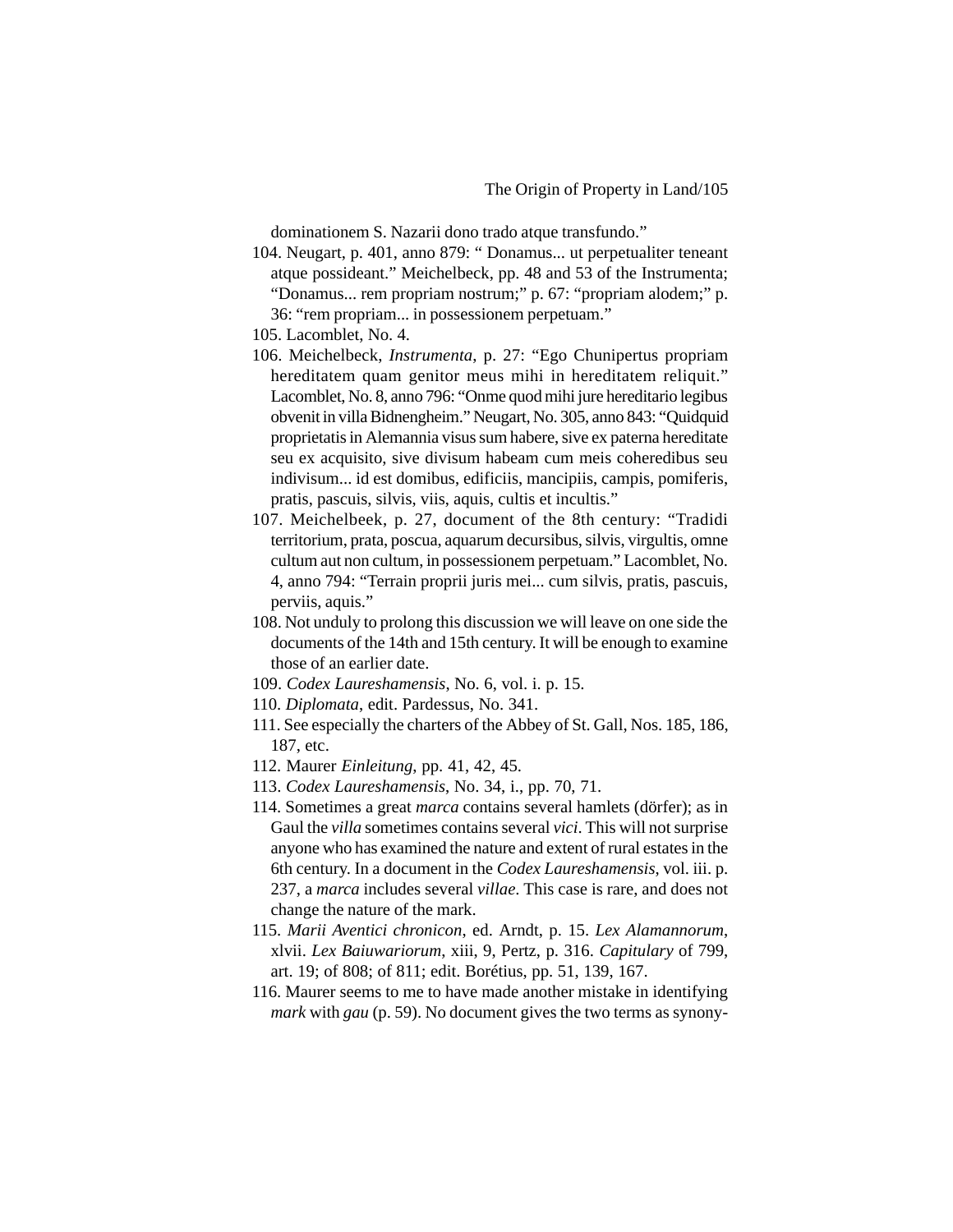mous: on the contrary, there are hundreds of documents which tell us that such and such a *mark* is situated in such and such a *pagus*, which shows clearly enough that *marca* and *paqus* are not the same thing.

- 117. *Diplomata*, ed. Pardessus, ii. p. 434.
- 118. Ibidem, ii. 440.
- 119. Schoepflin, Alsat. diplom., i. p. 13, a charter of the year 730, wherein Theodo sells all that he possesses in the *marca* Hameris. "quantum in ipso fine est, ea ratione ut ab hac die habeatis ipsas terras et silvas.... et quidquid exinde facere volueritis liberam habeatis potestatem."
- 120. *Codex Laureshamensis*, No. 15, v. i. p. 34.
- 121. Tradit. *Wissemburgenses*, No. 127.
- 122. See for example a charter of the 8th century, where we road: "Ego Oda dono in Pingumarca quidquid proprietatis habeo, id est, terris, vineis, pratis, silvis, totum et integrum." "(*Codex Fuldensis*, No. xv. p. 11.)—Neugart, i. p. 301, an exchange of 858: "Dedit 106 juchos de terra arabili et de silva 140 juchos, et accepit a Willelmo in cadem marcha quidquid ex jure habehat, id est 105 juchos do terra arabili cum omnibus appenditiis, silvis, viis, alpibus, aquis."
- 123. Maurer, *Einleitung*, pages 73, and 80.
- 124. Read the whole passage. *Translatio S. Alexandri*, in Pertz, vol. ii. p. 675, "Eo tempore quo Theodorious rex Francorum contra Irmenfredum, ducem Thuringorum, dimicans . . . conduxit Saxones in adjutorium, promissis pro victoria habitandi sedibus... Terram juxta pollicitationem suam iis delegavit. Qui eam sorte dividentes, partem illius colonis tradiderunt, singuli pro sorte sua sub tributo exercendam; cetera vero loca ipsi possederunt." Do not forget that the word *sors* is the usual term in the language of the period for property. The narrative shows clearly that it is a division made for ever that is here described.
- 125. Helmold, *chr. Slav*. i. c. 91: "Adduxit multitudinem populorum de Westphalia, ut incolerent terram Polaborum, et divisit eis terram in funiculo distributionis."
- 126. Charter of 1247 in the *Monumenta Boica*, vol. xi. p. 33. The estate in question is the villa Yserhofen. Its owner is the Abbot of Niederalteich: "Cum ad hoc devenisset quod agros et prata, quia diu sine colonis exatiterant, nullus sciret... rustici ecclesiae pro quantitate et limitibus contenderent. Ego Hermannus abbas... compromissum fuit ut maximus campus per funiculos mensuraretur et cuilibet hubae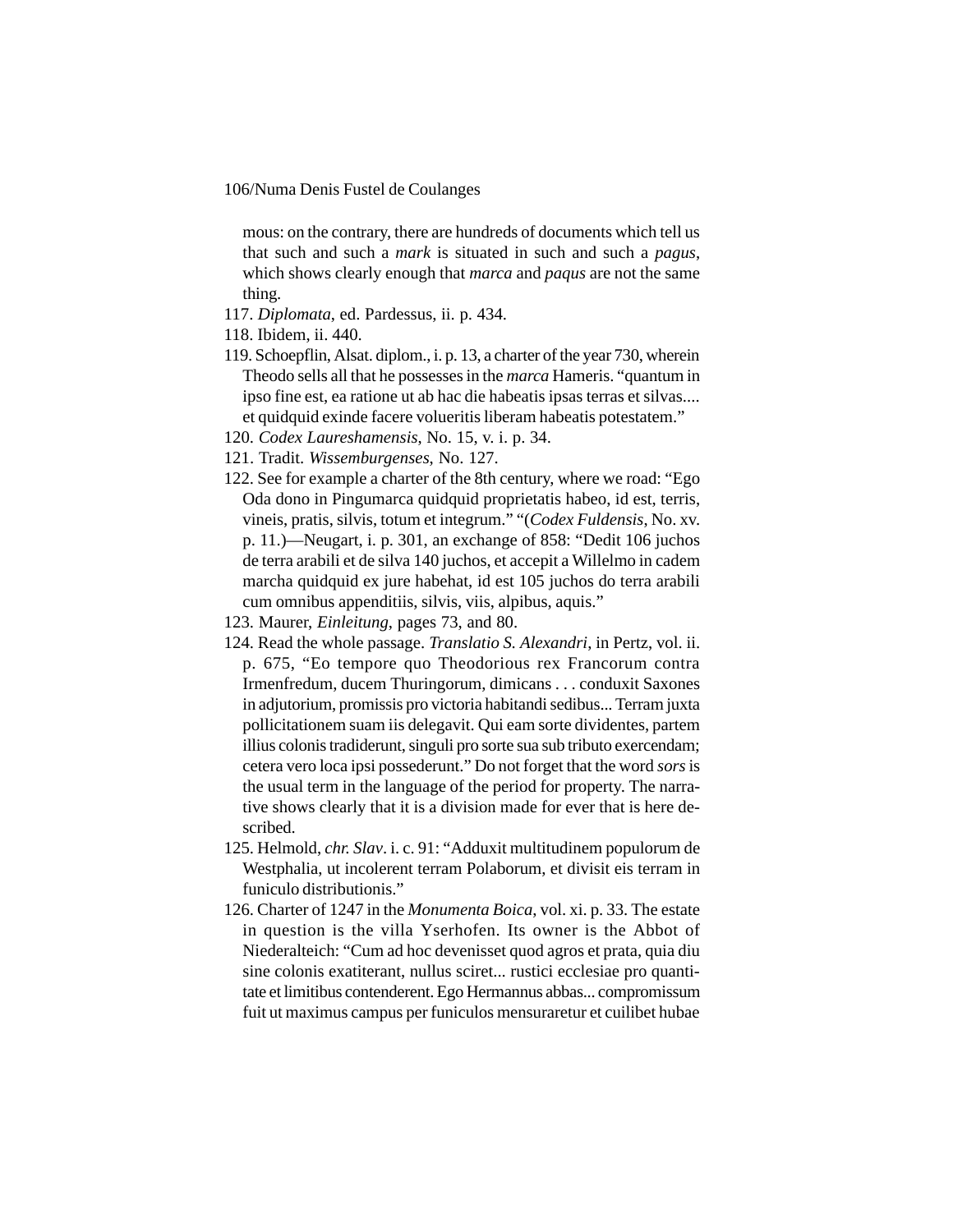12 jugera deputarentur... in totidem partes secundus campus et tertius dividertur... Inchoata est ista divisio per Alwinum monachum scribentem et fratrem Bertholdum prepositum et Rudolfum officialem cum funiculis mensurantes."

- 127. [M. Fustel uses the term "les trois catégories;" but the *maximus campus*, *secundus*, and *tertius*, would point rather to the "three-field system."]
- 128. *Codex Laureshamensis*, No. 106, p. 164.
- 129. Wigand, *Archiv*, i. 2, p. 86.
- 130. *Codex Lauresh*., No. 69, p. 74: "Quidquid de rebus propriis habere videbatur in villa Brunnon et tres partes de illa marca silvatica, portione videlicet sua." I will explain elsewhere the meaning of portio. All I need say at present is that this word, which occurs more than three hundred times in our authorities, always means a part belonging to an owner. A portio is spoken of as sold, bequeathed, and given.
- 131. Lacomblet, No. 7: "Hovam integram et scara in silva juxta formam hovae plenae... jure horeditario."
- 132. To be found in Mone, *Zeitschrift für Geschichte des Oberheins*, vol. i. pp. 405–406.
- 133. [As late as the 13th century in England "the typical struggle as to common rights was not a struggle between lords and commoners, but a struggle between the men or the lords of two different townships." Maitland, *Bracton's Note-Book*, I., 136.]
- 134. This is to be found even in Roman law. See Scaevola, in the *Digest*, viii. 5, 20: "Plures ex municipibus, qui diverse praedia possidebant, saltum communem, ut jus compascendi haberent, mercati sunt, idque etiam a successoribus eorum observatum est."
- 135. Deed of exchange of the year 871 in Neugart, No. 461, vol. i. p. 377: "Dedimus illi in proprietatem jugera 105 et de communi silva quantum ad portionem nostram pertinet... Et de silva juxta estimationem nostrae portionis in communi silva."
- 136. Lacomblet, No. 22, document of 801: "Tradidi particulam hereditatis meae in villa Englandi... et duodecimam part em in silva Braclog."
- 137. Kindlinger, *Münsterische Beiträge*, ii 3: "Est ibi silva communis... Silva domini quae singularis est."
- 138. Maurer, *Einleitung*, p. 115, following Bodmann, *Rheinganische Altertümer*, i. 453: "In hac silva nullus nostrum privatum habebat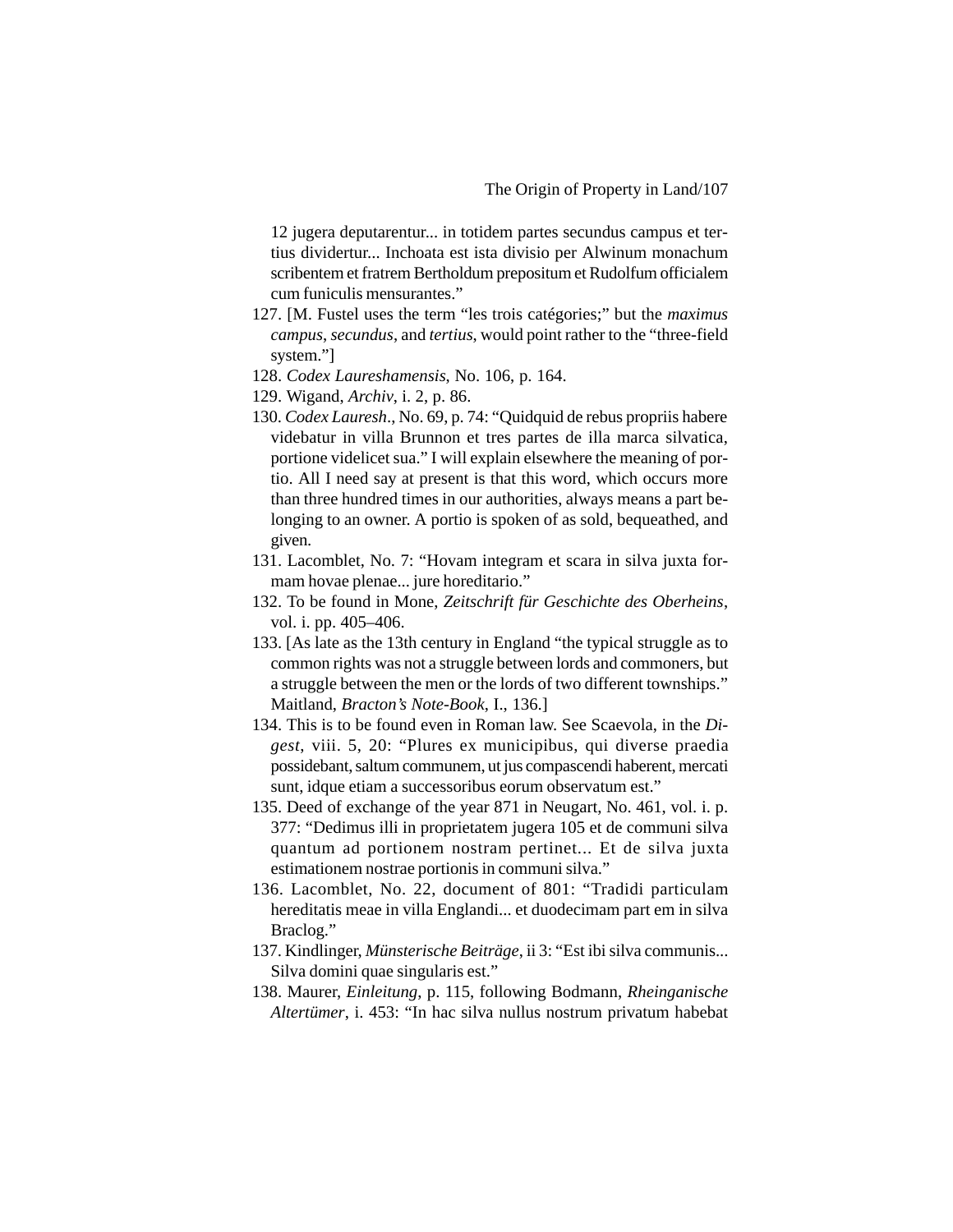quidquid, sed communiter pertinebat ad omnes villae nostrae incolas."

- 139. Deed of exchange of the year 905, Neugart, No. 653, vol. i p. 539; "Curtile unum... cum tali usu silvatico ut qui illic sedent, sterilia et jacentia ligna licenter colligant." Cf. *Lex Burgudionum*, xxviii. 1.
- 140. Neugart, No. 624, vol. i. p. 511, acts de 896: "Curtilia quae sunt sex et inter arvam terram et prata juchos 378, cum omnibus usibus ad ipsa curtilia in eadem marcha (Johannisvillare) pertinentibus."
- 141. Alamannic formula, Rozière, No. 401: "In silva lignorum materarumque caesuram pastumque vel saginam animalum." Lacomblet, No. 20: "Cubit pastu plenissimo juxta modulum curtilis ipsius." Neugart, No. 462: "Tradidi quinque hobas et quidquid ad illas pertinet et ad unamquamque hobam decem porcos saginandos in proprietate mea in silva Lotstetin quando ibi glandes inveniri possunt." Mone, *Zeitschrift*, i. 395: "Eodem jure quo licitum est villanis... possum oves suas vel alia animalia pascere in communibus pascuis dictae villae." Schoepflin, *Alsatia dipl*., ii 49: "Jus utendi lignis in silva Heingereite." *Codex Laureshamensis*, No. 105, i. p. 164, anno 815: "Tradidit Alfger terram ad modia 10 sementis, et prata, et in illam silvam porcos duos, et in Rosmalla mansum plenum cum pratis et in silvam porcos sex." Guden, *Codex dipl*., i. 920: "Universitas rustico habet jus (in ea villa) secandi ligna pro suis usibus et edificiis."
- 142. *Codex Laureshamensis*, No. 34, vol. i. p. 68: "Ego Ansfridus... trado res proprietatis meae in Odehoimero marca, in villa Geisefurt, hoc est, mansum indominicatum habentem hobas 3, et hubas serviles 19, et silvam in quam mittere possumus mille porcos saginari, et quidquid in eadem marca villave habeo proprietatis, exceptis tribus hobis quam habet Wolfbrat et in eamdem silvam debet mittere porcos 10, alteram habot Thudolf, tertiam Sigebure et debent mittere in silvam uterque porcos 10, et nullam aliam utilitatem sive ad extirpandum sive in cesura ligni. Unusquisque autem de servis de sue huba debut mittere in silvam porcos 5... Haec omnia de jure meo in jus et dominium S. Nazarii perpetualiter possidendum."
- 143. Example in Lacomblet, vol. ii., p. 42
- 144. Ibidem: "Hominos... ex communione silvae... persolvunt censum 32 denariorum. Homines in hac silva communionem habentes persolvunt tres modios avenae. Homines de communi silva quam vocant. Holzmarca persolvunt curti adjacenti duos modios avenae."
- 145. Lacomblet, *Urk für die Gesch. des Niederrheins*, No. 3, anno 793. Zeuss, *Tradit. Wissemburgenses*, No. 200. Meyer, *Urkundenbuch*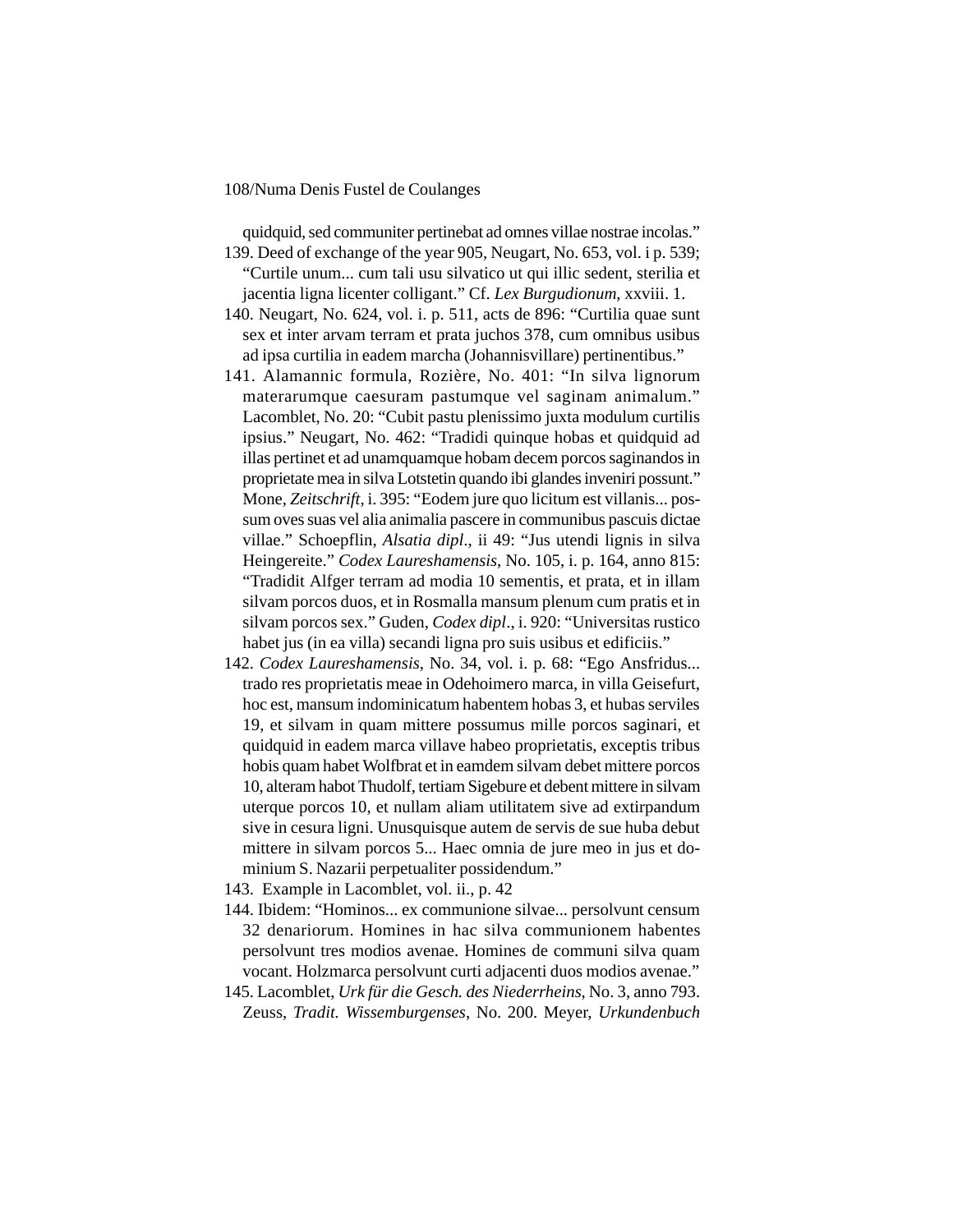*zur Gesch. der Mittelrheinischen Territorien*, No. 10, anno 868.

- 146. *Formulae*, ed. Rozière, No. 172, ed. Zeumer, p. 276: "Dulcissimis nepotibus meis... dono rem meam, id est, manses tantos cum aedificiis, una cum terris, silvis, campis, pratis, pascuis, communiis, mancipiis ibidem commanentibus, et quidquid in ipso loco mea est possessio vol dominatio." The word dominatio, which is found more than 500 times in charters, has never any other sense than private property, *dominium*.
- 147. In Wurdtwein, *Nova subsidia diplomatica*, vol. xii., p. 88: "Tradidimus fundum Uterinae vallis... quem habemus a progenitoribus." This *fundus* has well-marked bounds, and the charter mentions them all. "His terminis fundus tenetur inclusus, certis indiciis designatur."
- 148. "Silvae quoque adjacentis eidem fundo, qute vulgari lingua almenda nominator, quam rustici frequentant, quae juris nostri sicut et illorum esse dinoscitur communione ad omnem utilitatem..."
- 149. "Jura etiam civilia eidem fundo compotentia, a progenitoribus nostris tradita, huic cartae dignum duximus inserenda, ne forte succedente tempore excidant a memoria."
- 150. The same position of affairs is found in a document of 1279, in Wurdtwein, ibidem, p. 218, which Maurer cites, without mentioning that it refers to an arrangement between an abbot and his *villani*.
- 151. Tacitus, *Germania*, 26: "Servis... frumenti modum dominus aut pecoris aut vestis, ut colono, injungit; et servus hactenus paret.
- 152. Tacitus, *Germania*, 15: "Delegata domus et penatium et agrorum cura feminis senibusque et infirmissimo cuiquo ex familia. Ipsi hebent." In Latin *familia* means the whole body of slaves belonging to one man.
- 153. *Lex Burgund*, 68: "Quicumque agrum aut colonicas tenent."
- 154. Ibidem, 38, 10: "De Burgundionum colonis of servis."
- 155. Ibidem, 50, 5: "Si privati hominis actorem occiderit." 38, 9: "Si in villa conductor...."
- 156. Ibidem, 55: "Quicumque agrum cum manciplis largitione nostra percepit."
- 157. *Lex Alamann*., pactus, 8,19, 20, 21; lex, 22–23.
- 158. Ibid., 79: edit. Lehmann, pp. 138–139. "Si pastor porcorum ... Si pastor ovium qui 80 capita in grege habet domini sui... Si seniscalcus qui servus est et dominus ejus 12 vassos infra domum habet... Si mariscalcus qui super 12 caballos est."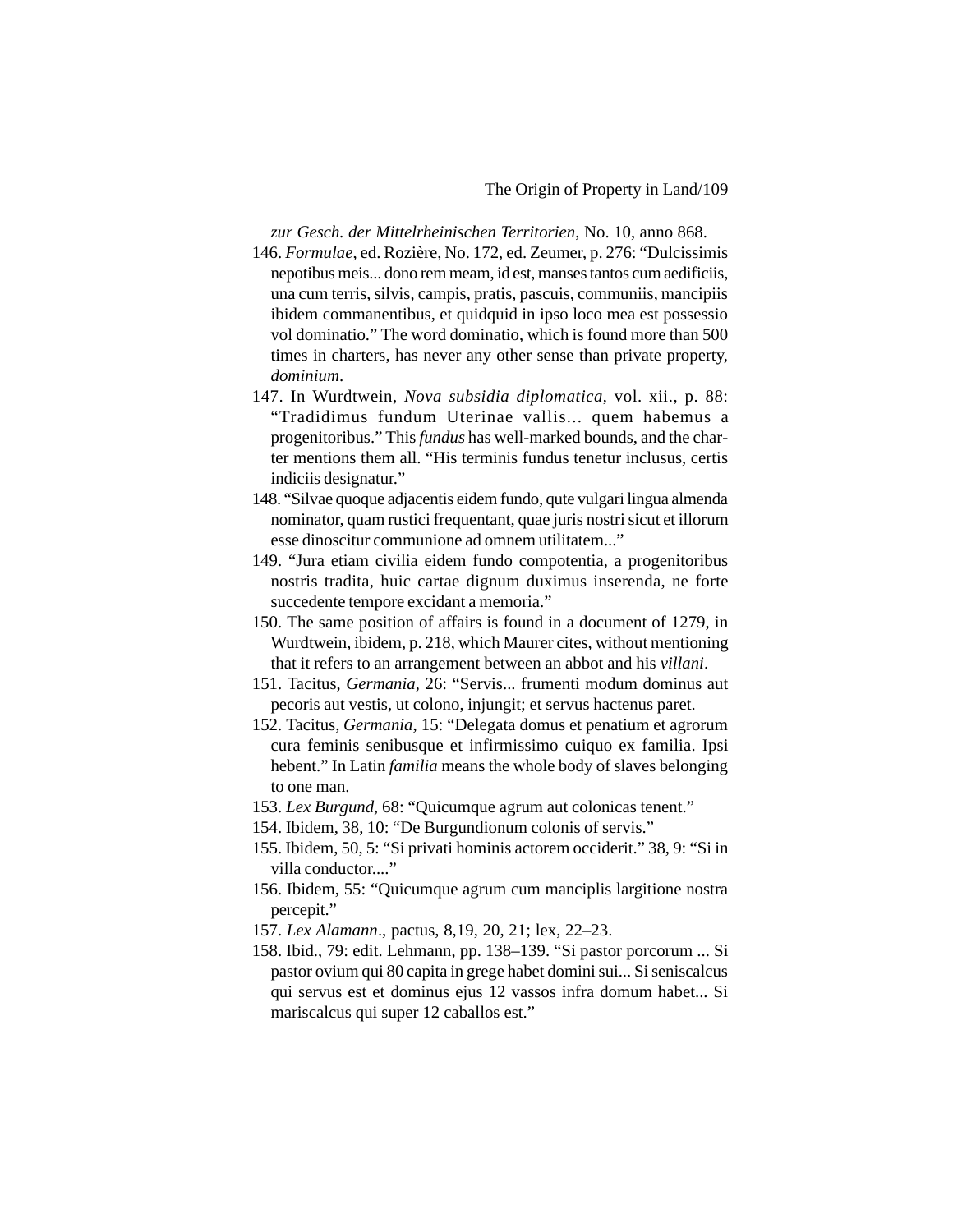- 159. *Lex. Alam*., 81, edit. Lehmann, 77, p. 141: "Si servi domum incenderit... scuriam vel graneam servi si incenderit."
- 160. Ibidem, art. 4 (6): "Si spicariam servi incenderit, 3 solidis; et si domini, sex solidis."
- 161. See, for example, a document of 797 in Lacomblet, No. 9: "Dono... unam hovam quam proserviunt liti mei; No. 4: terram quam Landulfus litus meus incolebat et proserviebat." [As to the *liti*, see also Fustel de Coulanges, *L'Alleu*, p. 342, and Schmid, *Gesetze der Angelsachsen*, pp. 5 (Aethelbirht, 26) 409 (Formula).]
- 162. The usual formula runs: "Dono curtem cum domibus accolabus, mancipiis, vineis, campis, silvis, etc." Lacomblet, No. 1 et seq.; Meichelbeck, pp. 27, 34, 36, 49, 51, etc; Neugart, passim. *Laureshamensis*, No. 1: "Villam nostram cum omni integritate sua, ferris, domibus, litis, libertis, conlibertis, mancipiis." *Monumenta Boica*, viii. 365: "Colonos seu tributales;" xi. pp. 14 et 15: "Dedit mansos 26 et vineas cum cultoribus suis." Zeuss, No. 21: "villam... cum hominibus commanentibus." Zeuss, 36: "Ipsi servi qui ipsas hobas tenent."
- 163. *Codex Laureshamensis*, No. 33.
- 164. Dronke, *Codex Fuldensis*, No. 84.
- 165. Ibidem, No. 88.
- 166. Ibidem, No. 163.
- 167. *Codex Laureshamensis*, No 106. Cf. Zeuss, No. 26, where an owner sells an estate with twenty-two slaves, whose names he gives.
- 168. *Codex Laureshamensis*, No. 33.
- 169. Ibidem, No. 37.
- 170. Ibidem, No. 83.
- 171. Thus in the villa Frankenheim there is a *curtile dominicatum*, Zeuss, *Traditiones Wissemb*., No. 127; in the villa Cazfeldes *a terra indominicata*, ibid., No. 3; in the villa Oterefheim a curtile indominicatum, ibid., No. 19; in the villa or marca Bruningsdorf, *a curtis indominicata*, comprising houses, stables and barns, and having attached to it about 100 acres in meadows, fields, vineyards, and woods, ibidem, No. 25.
- 172. The *dominicum* is mentioned in the laws of the Alamanni, 22: "servi faciant tres dies sibi et tres in dominico;" and in the law of the Bavarians, 1, 14: "servus tres dies in hebdomada in dominico operetur, tres vero sibi faciat." It is generally known that it was the almost universal practice for the *dominicum* to be tilled and reaped by the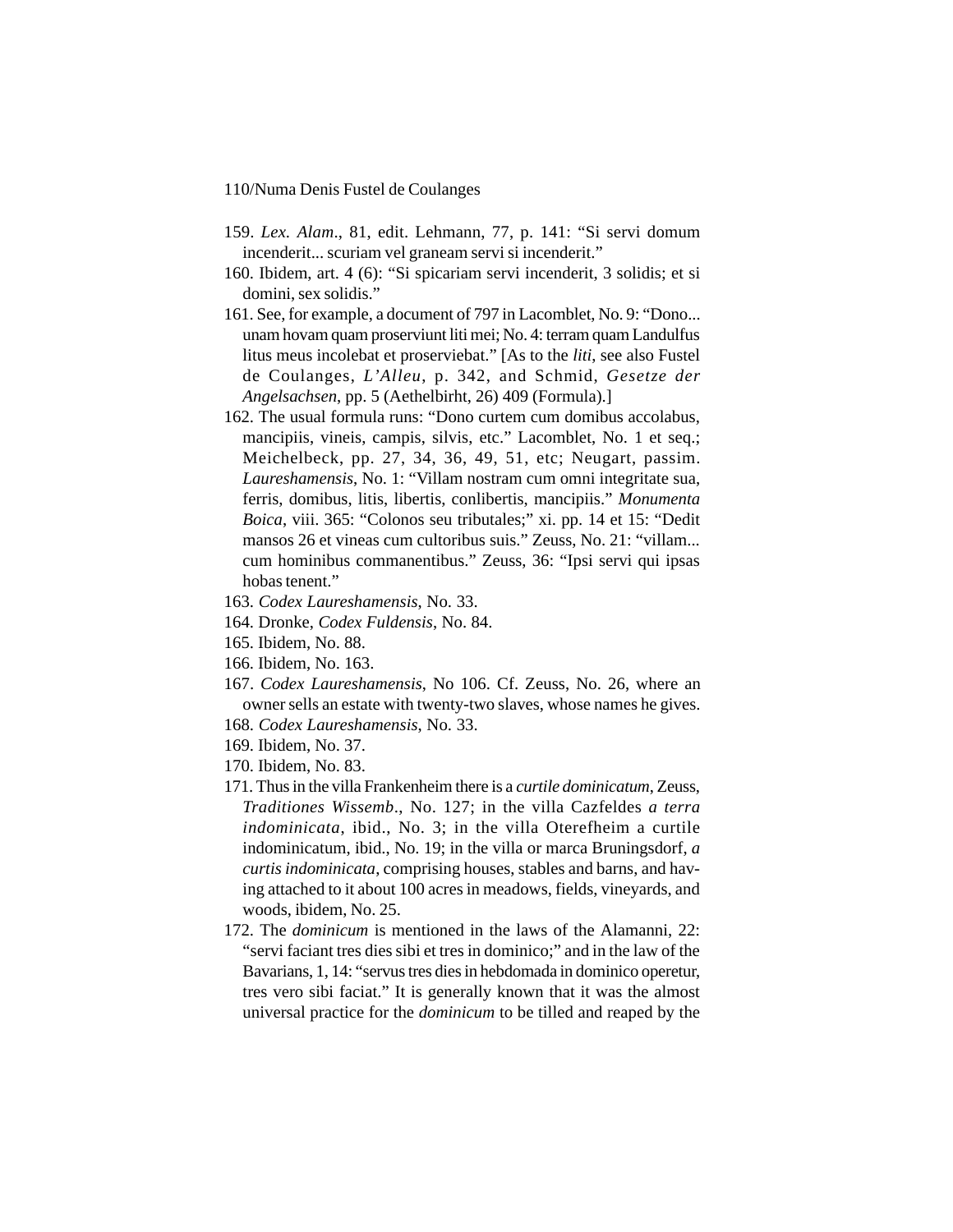tenants.

- 173. Maurer, *Einleitung*, p. 138. *Lex Burgundionum*, xlix. 3: "Quod prius statutum est. universitatem convenit observare." Cf. the frequent phrase: "noverit universitas fidelium nostrorum."
- 174. *Lex Wisigothorum*, x. 3, 2.
- 175. Salic law, 33; Ripuarian law, 42. Cf. the anecdote told by Gregory of Tours, *Hist*., x. 10, which is the opposite of what Maurer here maintains.
- 176. Maurer, *Einleitung*, p. 164.
- 177. Ibid., pp. 165–166.
- 178. Ibid., p. 167.
- 179. *Lex Alamann*., xlv. Perth p. 60; edit. Lehmann, pp. 104–105. It is the word pares which deceives him. He believes he sees in this word the "markgenossen"; but *pares* means the companions, the friends, those who have adopted the cause of one or other of the adversaries. Similarly article 93 of the same law punishes the man who, while with the army, deserts *parem suum*, i.e., his comrade in the battle.
- 180. Maurer, p. 140.—Cf. *Lex Burgund*., xlix. l: "locorum comites atquo praepositi."
- 181. Maurer, p. 140. Marculf. i, 7: "Consensus civium pro episcopatu. Piirsimo ac precellentissimo domno illo rege (regi) vel, (remember that *vel* meant *and*) seniori commune illo." *Commune* is for *communi*; and the meaning of the whole is, "To our most pious and excellent king, chief of all the land." The words which follow show clearly that the letter is addressed to tile king. "Principalis vestrae clemontia novit.... etc., suppliciter postulamus ut instituere dignetis inlustrem virum ilium cathedrae illius successorem."
- 182. Documents of 1279, and 1290 in Wurdtwein, *Novia subsidia*., xii. 218 and 261: "pratum spectans ad Almeindam nostrae communitatis." Document of 1231 in Guden, *Codex dipl*., iii. p. 1102: "contulerunt pascua communitatis quae vulgariter Almeina vocantur."
- 183. Karl Lamprecht, *Deutsches Wirthschaftsleben im Mittelalter*, Leipzig, 1886. [Summary in *Zeitsch. f.d. gesante Staatswissenschaft*, XLVI., 627 seq.]
- 184. *Lex Ripuaria*, lx. 5; cf. lxxv.
- 185. *Edictum Chilperici*, 8.
- 186. K. Lamprecht, *Wirthschaft und Recht der Franken zur Zeit der Volksrechte*, in the Historisches *Taschenbuch*, 1883, p. 57.
- 187. *Edictum Chilperici*, art. 3: " Filii terram habeant sicut et lex salica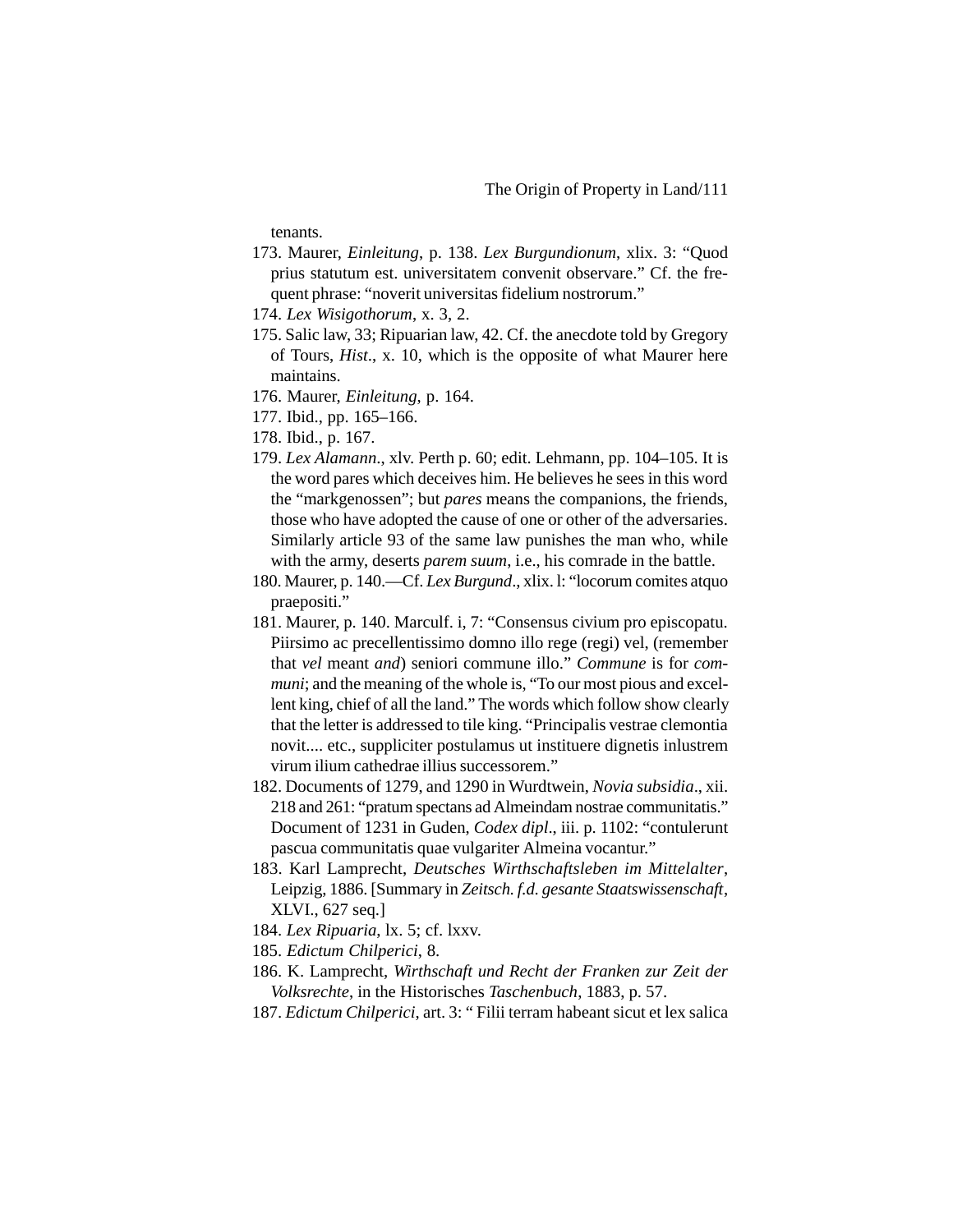habet; si filli defuncti fuerint, filia accipiat terras... Et si moritur, frater terras accipiat, non vicini. Et si frater moriens non derelinquerit superstitem, tunc soror ad ipsa terra accedat possidenda."

- 188. This is expressed by the words *super alterum*, which mean, "on another man's land." It is also expressed by the heading in more than half the MSS., *de eo qui villam alterius occupaverit*.
- 189. It is puerile to maintain that *si untis vel aliqui qui in villa consistunt* means a village community. Where, then, is the word which does mean community?
- 190. Pertz, i. 226; Bohren, p. 116, art. 9.
- 191. "De eo qui villam alterius occupaverit."
- 192. "Si infra 12 menses nullus testatus fuerit, securus sicut et alii vicini maneat."
- 193. "De hoc capitulo judicaverunt ut nullus villam aut res alterius migrandi gratia per annos tenere possit, sed in quacumque die invasor illarum rerum interpellatus fuerit, aut easdem res quaerenti reddat aut eas si potest juxta legem se defendendo sibi vindicet."
- 194. *Lex Salica*, xxvii. 18, ed. Behrend: *Si Otis ligate aliena in silva aliena furaverit, solidos 3 culpabilis judicetur*. This is the reading of the Paris MS. 4404. MS. 9663 runs: *Si quis ligna in silva aliena furaverit, solidos 45 culpabilis judicetur*. MS. 4627 runs: *in silva alterius*.
- 195. *In silva alterius*, MSS. Paris 4627, Montpellier 136, Saint-Gall 731, Paris 4626, etc.
- 196. *Lex salica*, xxii. The Munich MS. has *in mulino alieno*. Further on, *molinarius* is replaced in the Wolfenbuttel MS. by *is cui molinus est*.
- 197. See the *Formulae of Marculfus* I. 35; II. 8; *Andegavenses*, 36 (37); Rozière, No. 262; *Turonenses*, 17.
- 198. P. Viollet, *Du caractère collectif des premières propriétés immobilières*, in the *Bibliothèque de l'Ecole des Charles*, 1872, pages 455–504.
- 199. "Nec signare quidem aut partiri limite campum Fas erat; in medium quaerebant." M. Viollet makes a mistake, however, as to *in medium*, which he translates as if it was *in commune*.
- 200. We have italicized the words that are inexact. Diodorus does not say that these men were divided into two "classes;" he does not say that they "declared" the land "common property." κοίνας ποιήσαντες means that the islands were made common for a moment, it is the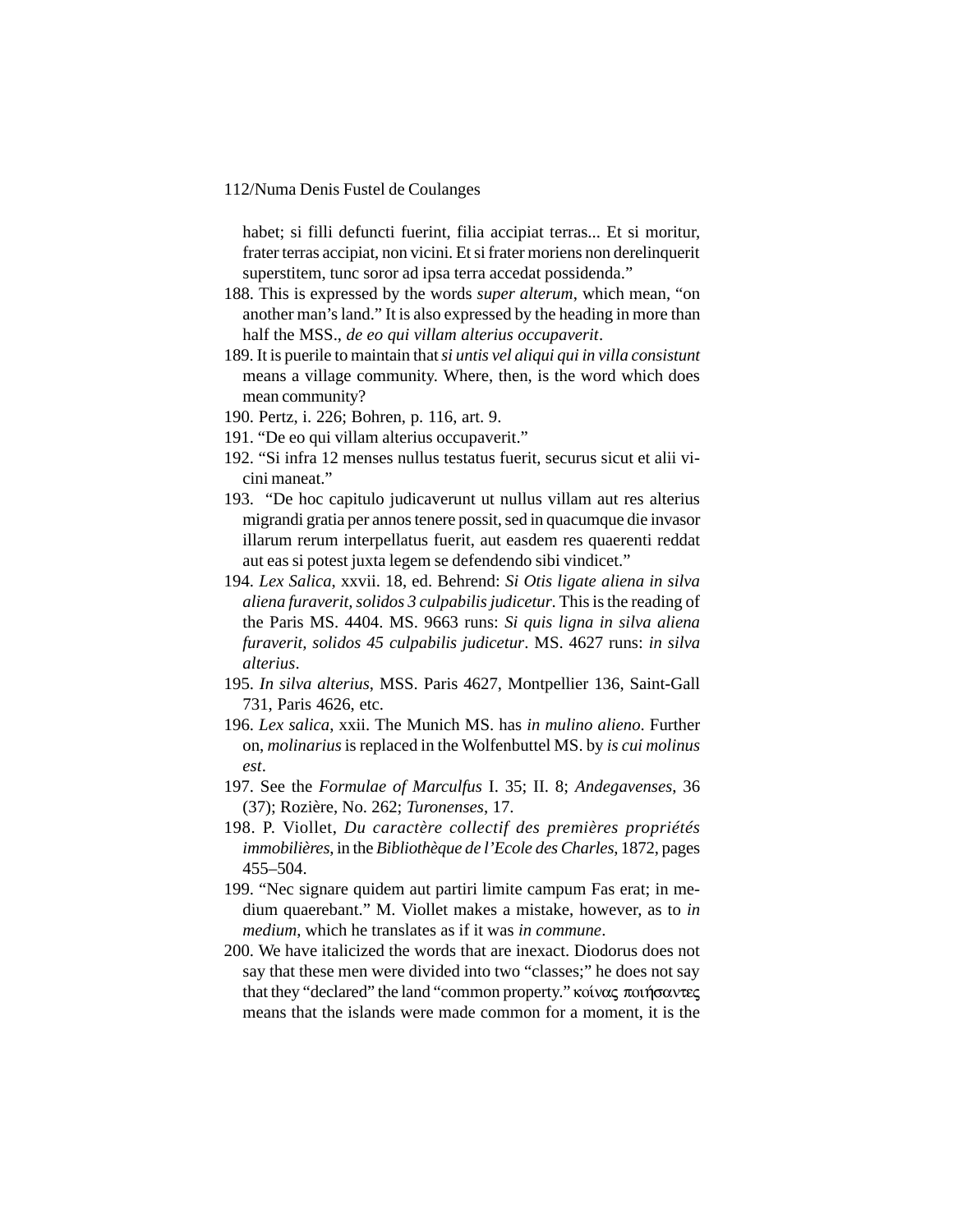statement of a fact, not the announcement of a perpetual institution. In place of "they threw together all their possessions," the Greek tells us that they clubbed together their resources. However, the chief mistakes are in the last words of the translation.

- 201. Viollet, pp. 467–468.
- 202. The passage is in Diodorus v. 9, bipontine edit., iii. p. 267.
- 203. Thucydides explains this very well: "They lived on the island of Lipara, and went from thence to cultivate the other islands," iii. 88.
- 204. Τας νησούς είς είκοσι έτη διελόμενοι, πάλιν κληρουχοίσιν  $\phi$  όραν ό χρόνος οδρος διελθν. The word παλιν means a second time and not periodically. There is no expression such as vov  $\epsilon\tau$ t which the historian would have used if he had meant to imply that it was still practised in his own time. The conjunction  $\sigma \alpha v$  indicates a single action; the historian has not written  $\sigma \sigma \alpha \kappa \iota \zeta$ . It is true he uses  $\kappa\lambda$ ηρουχουσι in the present tense; whether copying an old document, or employing the "narrative present" so usual with historians. It is necessary, moreover, to notice the intrinsic meaning of the word  $\kappa\lambda$ ηρουχειν; the term is usual enough in Greek for its meaning to be perfectly well ascertained. It is always used of a definitive division, a partition made for all time. We cannot suppose that Diodorus would have used κληρουχειν for a temporary and periodical division.
- 205. Diodorus, v. 63; v. 69; v. 81; v. 83 and 84; xii. 11; xv. 23.
- 206. See Strabo vi. 1.
- $207$ . Κοινα ποιουνρες τα κτηματα τοις αποροις επι την χρησιν.
- 208. Ευνουν παρασκευαζουσι το πληθος.
- 209. Xenophon *Commentarii*, i. 2, 61, tells us that the Lacedaemonian Lichas was celebrated for the generosity with which he entertained his guests at dinner; Herodotus, vi. 57, represents individuals as inviting a king to dinner in their own houses; Plutarch, Lycurgus, 12, says that every Spartan who made a sacrifice was excused from the public meals, i.e., he could eat at his own home the animal he had sacrificed. It is, therefore, a great mistake to say that the Spartans always ate in common.
- 210. Athenaeus, iv. 16.
- 211. Herodotus, who knew Sparta very well, says that the public meals wore not established till two centuries after the foundation of the city; i. 65. The same will be found in Xenophon, *Republ. Laced*., v. and in Plutarch, *Lycurgus*, 10, who says distinctly that before this period the Spartans ate their meals at home. Private property, on the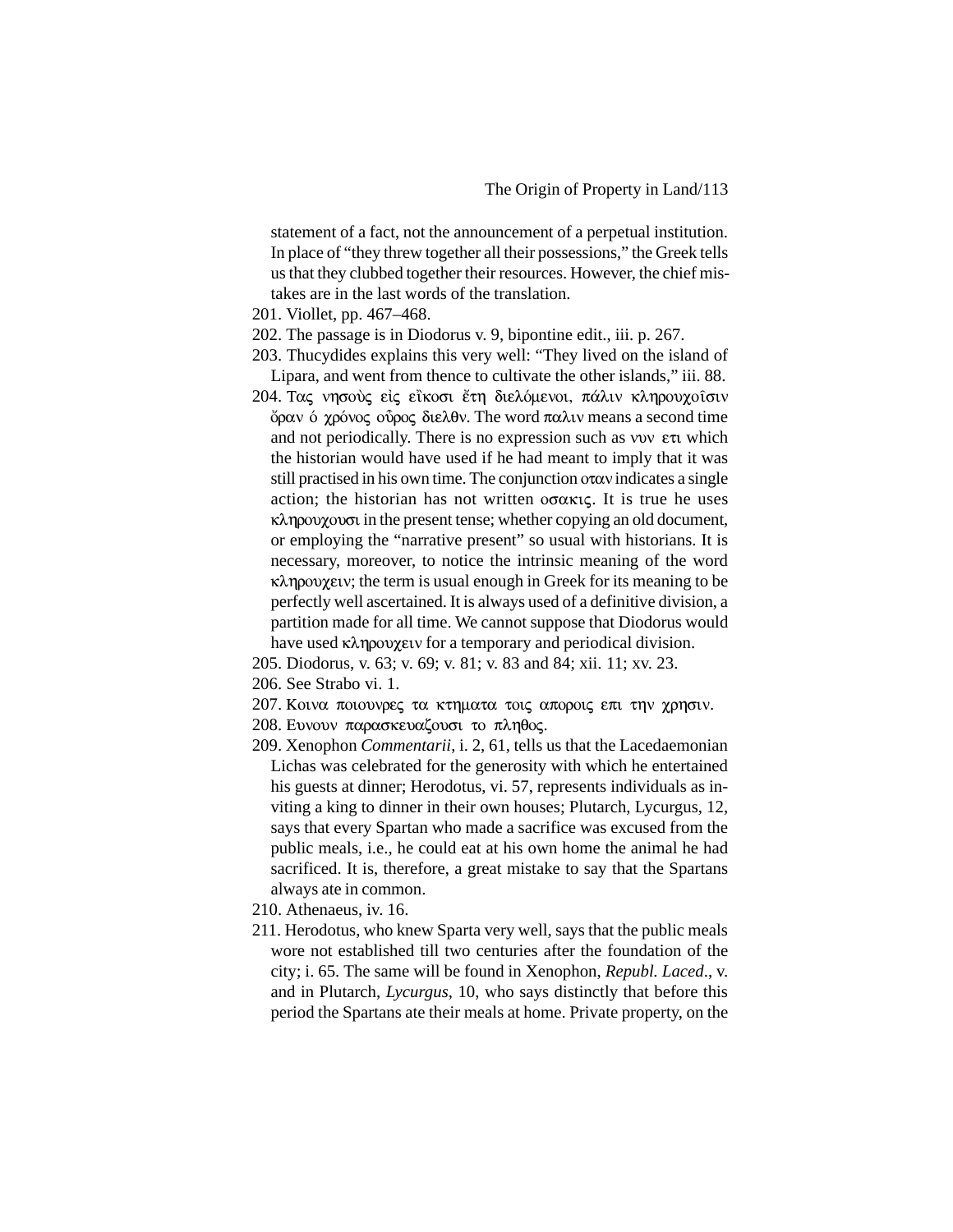other hand, was established from the very beginning of the city.

- 212. Plato, *Laws*, vi. p. 781; Aristotle, *Politics*, ii. 7; Alcman, in Strabo, x. 4, 18.
- 213. Aristotle, *Politics*, ii. 7; Plutarch *Lycurgus*, 12.
- 214. Aristotle, *Politics*, ii. 6, 21.
- 215. Plutarch, *Lycurgus*, 12.
- 216. Cicero, *Tusculan. Disput*. v. 34; Plutarch, *Lycurgus*, 21; Xenophon, *Republ. Laced*., v; and, above all, the authors cited by Athenaeus, iv, 20.
- 217. We have elsewhere pointed to the evidence for private property in Sparta, and the rules concerning it. (*Comptes rendus des séances de l'Academie des sciences morales*, 1879–1880.) See, on the same subject, the excellent work of M. Claudio Jannet.
- 218. Viollet, p. 472.
- 219. Diodorus, v. 63; v. 69; v. 81; v. 83; v. 84; xii. 11; xv. 23; Odyssy, vi. 11; Herodotus, v. 77; Plato, *Laws*, iii. pp. 684–655; Pausallias, passim.
- 220. We do not doubt that there were some exceptions. What Diodorus tells us of the Lipari Islands is one of them. It might occasionally sometimes happen, for some reason or other, that the partition was put off for a few years.
- 221. Heraclides of Pontus, edit. Didot, vol. ii. p. 211, Aristotle, *Politics*, ii. 4, 4; vii. 2, 5; Plutarch, *Instituta laconica*, 22; *Life of Agis*, 5; *Life of Solon*, 21. Cf. *Laws of Manou*, ix. 105–107, 126.
- 222. Plato, *Laws*. xi.
- 223. The statement of M. Viollet is in the *Revue critique*, 1886, vol. ii., p. 109. The document of 890 ought not to be interpreted from the extract he gives from it; it is necessary to read the whole of it, as it is to be found in the *Urkundenbuch der Abtei S. Gallen*, no 662, vol. ii., p. 265.
- 224. Mommsen, *Roman History*, Engl. trans., vol. i., p. 194. This theory has been copied and reproduced word for word, without verification, by M. Viollet and M. de Laveleye.
- 225. Varro, *De re rustica*, I. 10: "Bina jugera, quod a Romulo primum divisa viritim, quae heredem sequerentur."
- 226. Pliny, XVIII. 2, 7: "Romulus in primis instituit.... Bina tunc jugera populo Romano satis erant nullique majorem modum attribuit." Nonius, edit. Quicherat, p. 61. Festus, v. centuriatus ager.
- 227. M. de Laveleye, *De la propriété collective du sol*, in the *Revue de*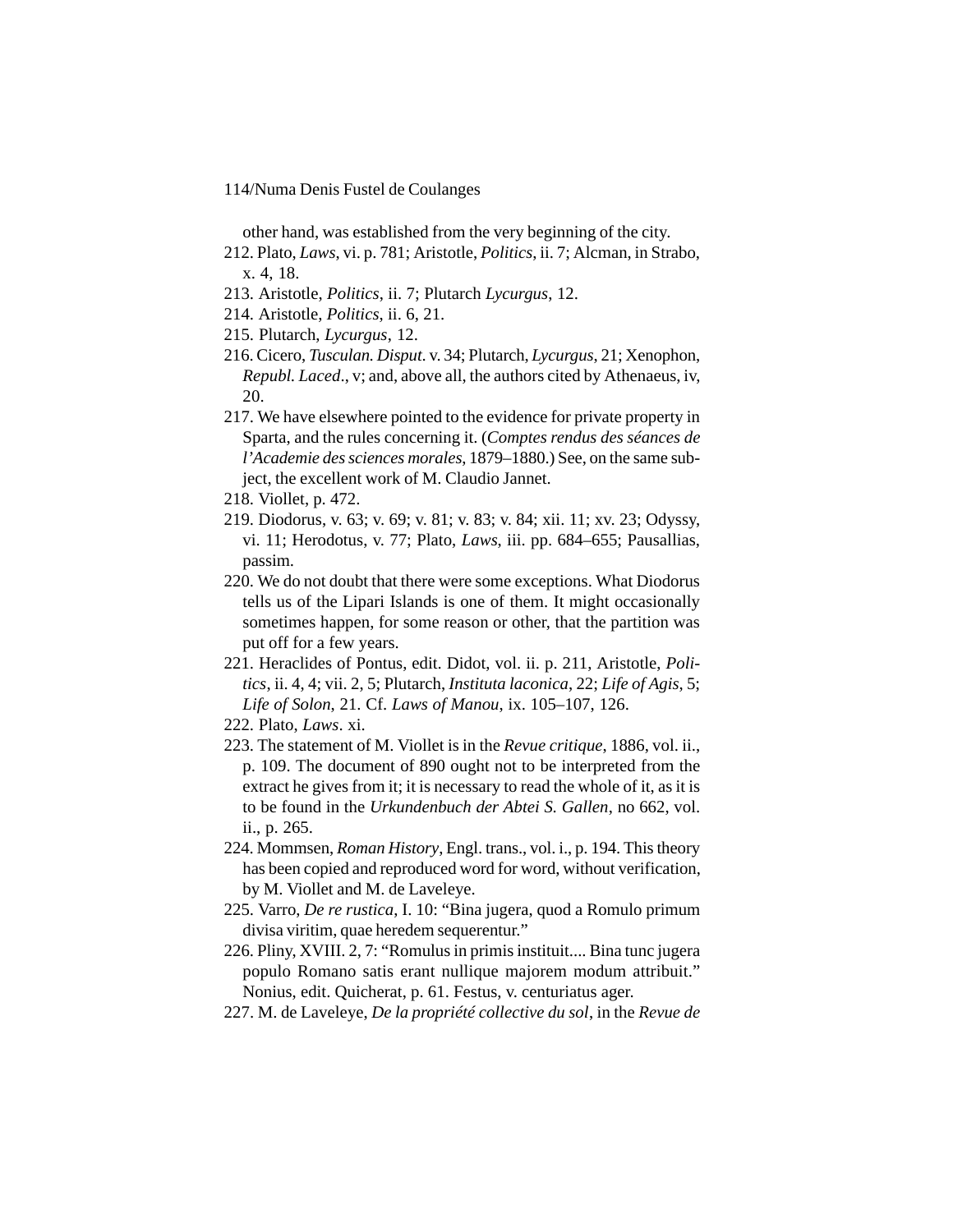*Belgique*, 1886, p. 50 of the reprint.

228. Ibidem, p. 49.

229. Ibidem, p. 65.

- 230. Strabo, xv., 1., 66, edit. Didot, p. 610: παρ αλλοις δε κατα συγγενειαν κοινη τους καρπους εργασαμενονς, επαν συγκομισωσιν, αιρεσθαι εκαστον εις διατροθην του ετους. If one reads the whole chapter, one sees that Nearchus, who distinguishes between general and exceptional institutions,  $v \circ \omega$ ,  $\rho \circ \omega$ ,  $\mu \varepsilon v$ κοινους, τους δε ιδιους, includes this among the exceptional.
- 231. See the work of M. Eug. Robe, *Origines de la propriété immobilière en Algérie*, 1883—a volume which is full of facts.
- 232. Em. de Laveleye, *De la propriété*, p. 105.
- 233. Id., *La propriété collective, in the Revue de Belgique*, 1886. pp. 2–24 of the reprint.
- 234. Em. de Laveleye, *De la propriété* p. 162.
- 235. Ibidem, p. 161.
- 236. Save in the exceptional case described by Diodorus in the Lipari islands.
- 237. This is shewn by Heraclides of Pontus in the *Fragmenta this. graec*., of Didot, vol. II., p. 211; and by Plutarch, *Life of Agis*, 5. To this can be added the other texts cited in my *Etude sur la propriété à Sparte*, 1880. See also the work of M. Claudio Jannet.
- 238. In the same way he cites Aelian V. 9, as saying that the inhabitants of Locri and Rhegium cultivated the land in common. What Aelian says is that "the cities of Locri and Rhegium have made a treaty which permits the inhabitants of the one town to settle on the territory of the other." Of common cultivation there is not a word. These authorities are given in the article by M. de Laveleye, in *Revue de Belgique*, 1886, pp. 9 et seq. of the reprint.
- 239. *De la propriété et de ses formes primitives*, p. 201.
- 240. *La propriété collective du sol*, in the *Revue de Belgique*, 1886. He repeats the argument in the *Revue socialiste*, 1888, p. 452, and in the *Revue d'économie politique*, July, 1888.
- 241. Isaac Taylor, in the *Contemporary Review*, Dec., 1886, referred to by M. de Laveleye.
- 242. E.g., M. P. Viollet in all the latter part of the article already referred to.
- 243. "Fere de omnibus controversiis publicis privatisque constituent." It is well known that in legal language, the *judicia publica* are crimi-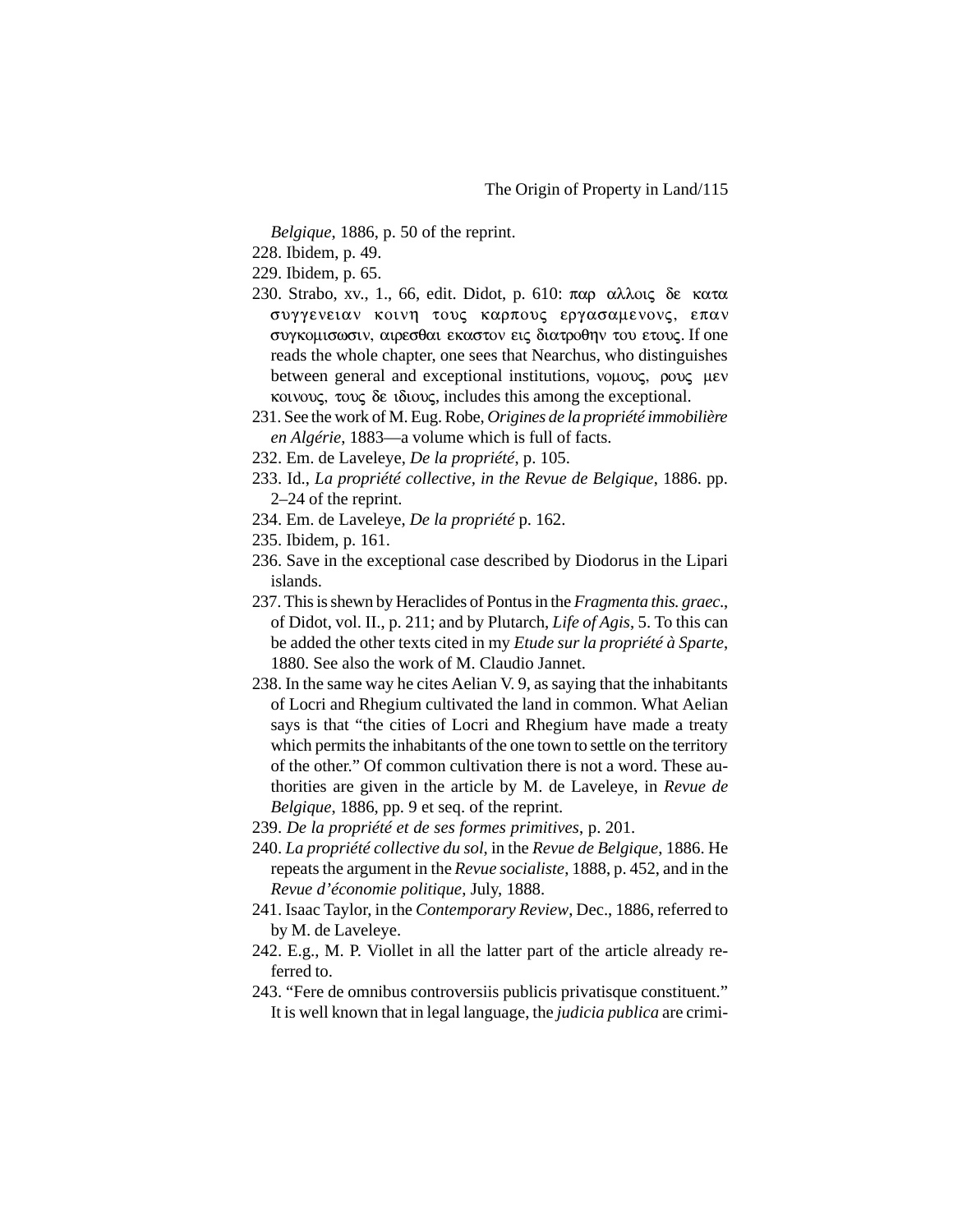nal cases; as the term implies, cases which concern crimes punished by a public authority; the *judicia privata* are those which concern private interests alone, and in which the State is not involved. See on this distinction Paul, *Sententiae*, I., 5, 2; Ulpian XIII., 2; *Fragmenta Vaticana*, 197 and 326; Digest, XLVII., tit. 1 and 2; XLVIII., L; I., 1, 1, § 6; XXIII, 2, 43, §11 and 12. To translate *controversiae pubicae* in the passage from Caesar as disputes between two peoples would run counter to the meaning of words. Publicus never means *inter duos populos*.

- 244. It may be added that the social condition described by Caesar is irreconcilable with agrarian communism, vi., 13: *in omni Gallia plebs paene servorum habetur loco*, etc. Notice the numerous clients of Orgetorix, i., 4; those of Vercingetorix, vii. 4; the many poor, not in the towns, but in the country, in *agris agentes*, vii., 4; the burden of the *tributa*, vi., 13 These traits are not those of a society where the land is common They point rather to a system of great estates, with the soil in the hands of the magnates.
- 245. This appears in the *Comptes rendus de l'Académie des inscriptions et belles-lettres*, 1887, pp. 65, et seq.
- 246. M. de Jubainville has translated *controversiae publicae* as if it were *controversiae inter duos populos*. I know of no example in that literature where the word *publicus* has this sense. In Suetonius, Augustus, 29, the *judicia publica* are certainly not suits between peoples: they are criminal suits. When Cicero defending Roseius of Ameria, says he is conducting his first causa publica, it is clear that ho is not arguing for one people against another. He is defending Roscius, who is accused of parricide: it is a criminal proceeding.
- 247. Caesar, vi. 22: Nec quisquam (apud Germanos) *fines* habet proprios. Ibidem.: ne latos *fines* parare student, potentioresque humiliories possessionibus expellant.
- 248. Or else the same thing is implied by the turn of the sentence, i. 6: Helvetii a finibus suis exeunt; iv 3: quum Suevi Ubios finibus expellere non possent; vi 23: extra fines cujusque civitatis; v. 16: fines regni sui; v. 27: Ambiorix tutum iter per fines suos pollicetur. By a natural transition, *fines* comes to mean sometimes, not only the boundaries, but also the territory itself, vi. 42: ut Ambiorigis fines depopularentur.
- 249. Cicero, *Topica*, 10: Si de finibus controversia est. fines agrorum esse videntar.
- 250. D'Arbois de Jubainville, in the *Comptes rendus de l'Académie des*